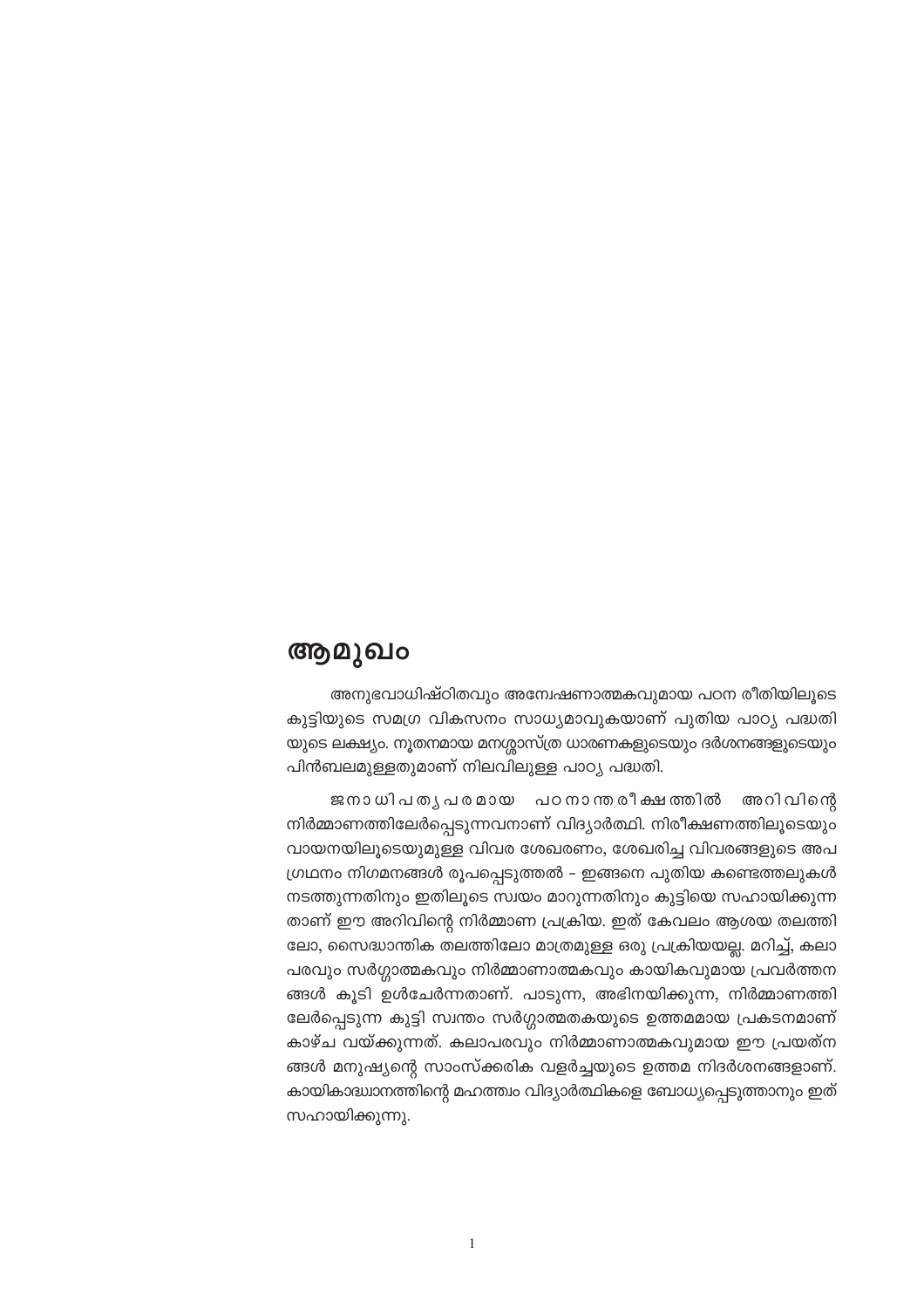കലാകായിക പ്രവൃത്തി പരിചയ വിദ്യാഭ്യാസത്തിന് മുൻ കാലങ്ങ ളിൽ തന്നെ പാഠ്യ പദ്ധതിയിൽ സ്ഥാനമുണ്ടായിരുന്നെങ്കിലും എല്ലാ വിദ്യാർത്ഥി കളുടെയും കഴിവുകൾ കണ്ടെത്തുന്നതിലും ഈ മേഖലകളുമായി ബന്ധ പ്പെട്ട അനുഭവങ്ങൾ നൽകുന്നതിലും നമുക്ക് പരിമിതികളുണ്ടായിരുന്നു ഈ വിഷയങ്ങൾക്ക് എല്ലാ സ്ക്കൂളിലും പ്രത്യേകം അധ്യാപകരോ ഇവയ്ക്ക് അനുഭവങ്ങൾ കൊടുക്കുന്നതിനു പറ്റിയ സൗകര്യങ്ങളോ ഇല്ല. മാത്രമല്ല കലാ കായിക പ്രവൃത്തി പരിചയ വിദ്യാഭ്യാസത്തെ പാഠ്യ പദ്ധതിക്കു പുറത്തുള്ള (Extra curricular) പ്രവർത്തനമായി കാണുകയും മറ്റു വിഷയങ്ങളുമായി ബന്ധപ്പെടുത്താതെ പഠിപ്പിക്കുകയും ചെയ്തു വന്നതിനാൽ ഈ മേഖലയിലെ അനുഭവങ്ങളും നേട്ടങ്ങളും പരിമിതപ്പെട്ടു. പുതിയ പാഠൃപദ്ധതി ഈ പരിമി തികളെ മറി കടക്കാൻ ബോധപൂർവ്വം ശ്രമിക്കുന്നുണ്ട്.

വിവിധ വിഷയ മേഖലകളുമായി ബന്ധപ്പെട്ട അനുഭവങ്ങളെ പരസ്പരം ഉഗ്രഥിച്ച് ചാക്രീകമായി (റുശൃമഹ) അവതരിപ്പിക്കുകയാണ് പുതിയ പാഠൃപ ദ്ധതി ചെയ്യുന്നത്. ഒന്ന് രണ്ട് ക്ലാസ്സുകളിൽ ഉദ്ഗ്രഥിത സമീപനമാണല്ലോ നാം സ്വീകരിച്ചിരിക്കുന്നത്. കുട്ടികൾ പരിചിതമായ ആശയമേഖല (ഠവലാല) കളുമായി ബന്ധപ്പെടുത്തി വിവിധ വിഷയങ്ങളുടെ അനുഭവ സാധ്യതകൾ കണ്ടെത്തുകയാണല്ലോ അവിടെ ചെയ്യുന്നത്. ഈ അനുഭവങ്ങളിൽ കലാകാ യിക പ്രവൃത്തി പരിചയ വിദ്യാഭ്യാസത്തിന്റെ അനുഭവങ്ങളും കൂടി കണ്ണി ചേർക്കാനാണ് അധ്യാപിക ശ്രമിക്കേണ്ടത്. പൊതുവിൽ പ്രൈമറി ഘട്ടത്തിൽ ഇത്തരമൊരു സമീപനമാണ് പാഠൃപദ്ധതി മുന്നോട്ടു വയ്ക്കുന്നത്. അപ്പർ പ്രൈമറി തലത്തിലാകട്ടെ, കലാകായിക പ്രവൃത്തി പരിചയമേഖലകളെ മറ്റു വിഷയങ്ങളുമായി ഉദ്ഗ്രഥിച്ചു കാണുന്നതോടൊപ്പം ആവശ്യമായ സന്ദർഭ ങ്ങളിൽ സവിശേഷമായി കണ്ടുകൊണ്ടുള്ള അനുഭവങ്ങൾ നൽകുക എന്ന കാഴ്ചപ്പാടുകൂടി മുന്നോട്ടു വയ്ക്കുന്നു.

പ്രവൃത്തി പരിചയം. കലാവിദ്യാഭ്യാസം, ആരോഗ്യ കായിക വിദ്യാ ഭ്യാസം എന്നിവയുമായി ബന്ധപ്പെട്ട് പ്രത്യേകം പ്രത്യേകം ഭാഗങ്ങൾ ഈ കൈ പുസ്തകത്തിലുണ്ട്. ഓരോ മേഖലയിലെയും പാഠ്യ പദ്ധതി ഉദ്ദേശ്യ ങ്ങൾ, അവയ്ക്കുള്ള അനുഭവങ്ങൾ, അനുഭവങ്ങളെ മറ്റു പഠന സന്ദർഭങ്ങ ളുമായി ബന്ധിപ്പിക്കുന്നതിന്റെ സാധ്യതകൾ, അധ്യാപികമാർക്കുള്ള നിർദ്ദേ ശങ്ങൾ, മൂല്യനിർണ്ണയം എന്നിങ്ങനെയാണ് ഇതിലെ ഉള്ളടക്കം ക്രമീകരി ച്ചിട്ടുള്ളത്. സമാനമായ പാഠ്യപദ്ധതി ഉദ്ദേശ്യങ്ങൾ വിവിധ ക്ലാസുകളിൽ ആവർത്തിച്ചു വരുന്നതിനാൽ അവയ്ക്കുള്ള അനുഭവങ്ങൾ ആവർത്തിച്ചെ ഴുതിയിട്ടില്ല. എന്നാൽ ഉയർന്ന ക്ലാസ്സുകളിലെ പ്രവർത്തനങ്ങൾക്ക് സ്വാഭാ വികമായ വളർച്ച ഉറപ്പാക്കുന്ന തരത്തിലാവണം അദ്ധ്യാപകന്റെ ആസൂത്ര ണം.കൈപുസ്തകത്തിലെ അനുഭവ സൂചനകൾ എസ്.ആർ.ജി. യോഗത്തിൽ ചർച്ച ചെയ്യുകയും തുടർന്ന് അധ്യാപിക ദൈനംദിനാസൂത്രണത്തിന്റെ ഭാഗ മായി വിശദമായി ആസൂത്രണം ചെയ്യുകയുമാണ് വേണ്ടത്.

> പി. അബ്ദൂൾ റസാഖ് {പിൻസിപ്പൽ – ഡയറ്റ് മലപ്പുറം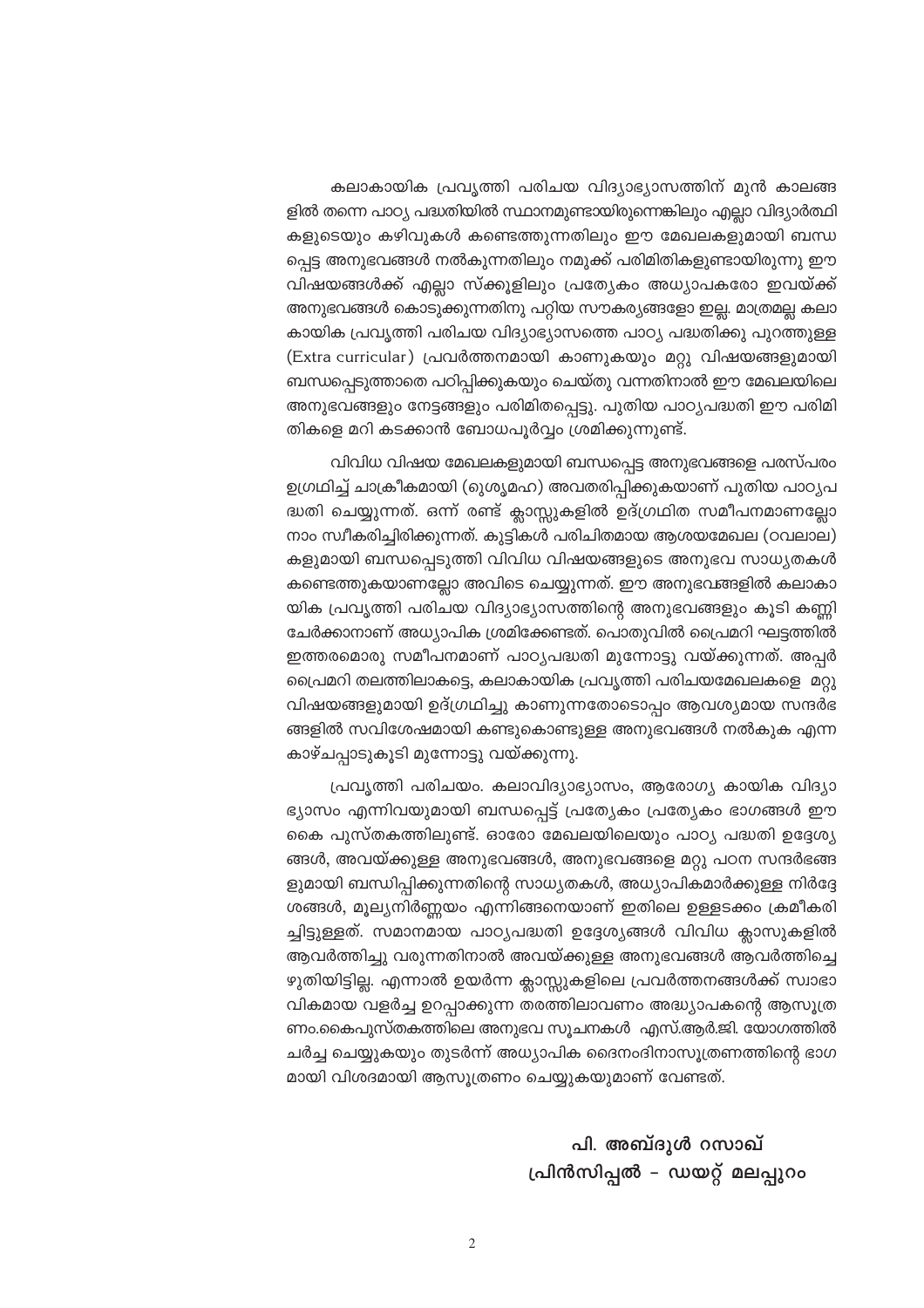$(21/216000)$   $210$   $218$   $218$   $550$ 

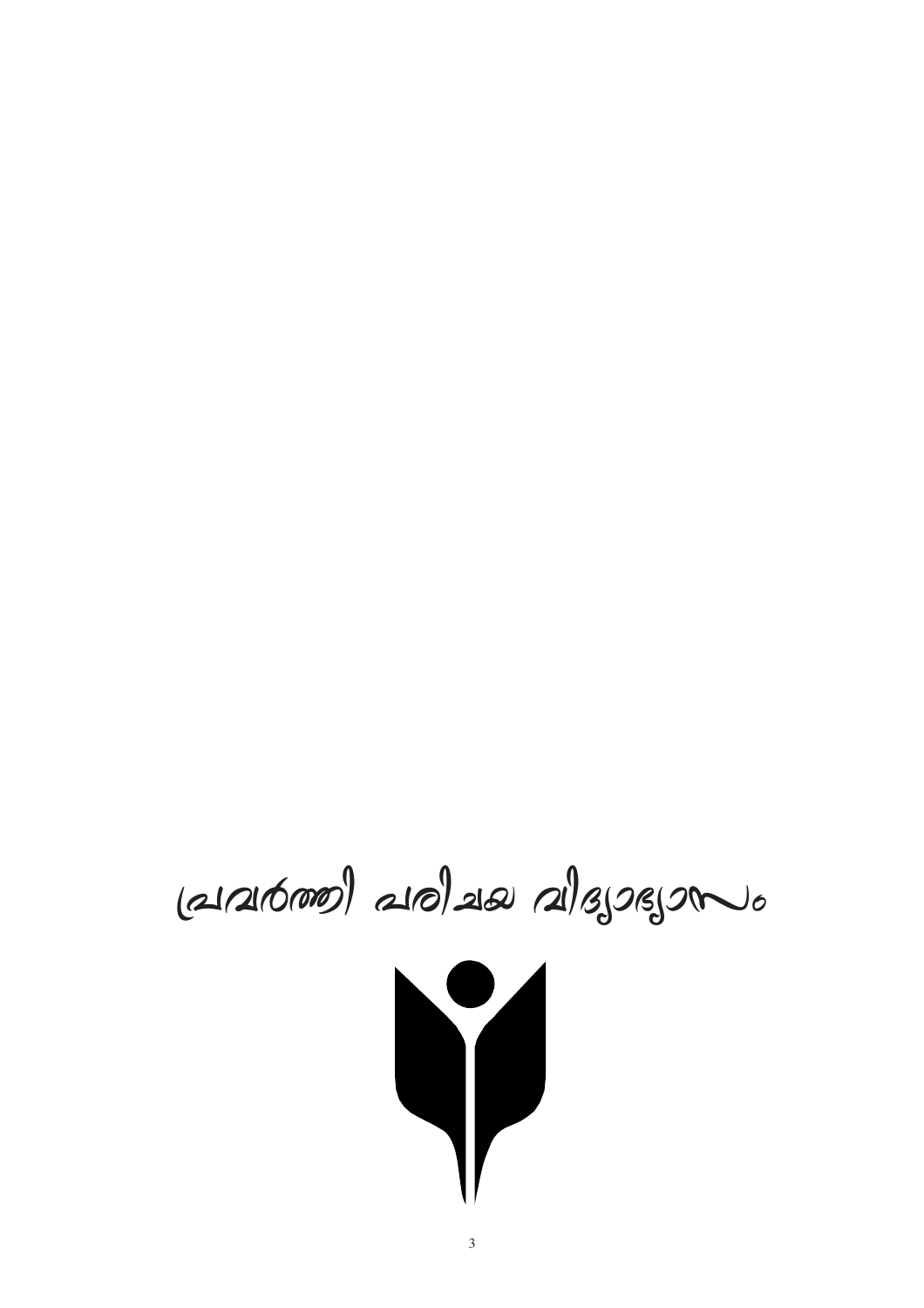# പാഠ്വപദ്ധതി പ്രസ്താവനകൾ – ഒന്നാംതരം

- $\bigcirc$ ആഹാര നിർമ്മാണത്തിനുപയോഗിക്കുന്ന വിവിധ പദാർത്ഥങ്ങളുടെ (ധാന്യങ്ങൾ, പയറുകൾ) രൂപങ്ങൾ നിർമ്മിക്കുന്നു.
- $\bigcirc$ പഴങ്ങൾ, പച്ചക്കറികൾ - ഇവയുടെ ചിത്രങ്ങൾ ബിന്ദുക്കൾ യോജിപ്പിച്ചു പൂർത്തിയാക്കുന്നു.
- $\bigcirc$ വിവിധതരം പാർപ്പിടങ്ങളുടെ ചിത്രങ്ങൾ ശേഖരിക്കുന്നു.
- $\bigcirc$ വിവിധ വസ്ത്രധാരണ രീതി പ്രകടമാക്കുന്ന ചിത്രങ്ങൾ ശേഖരിക്കുന്നു.
- $\bigcirc$ മുത്തുകൾ, വിത്തുകൾ, വളപ്പൊട്ടുകൾ, സീക്വൻസുകൾ,. കക്കൾ തുടങ്ങിയവ ഉപയോഗിച്ച് കൗതുക വസ്തുക്കൾ, കൊളാഷ് ചിത്രങ്ങൾ എന്നിവ നിർമ്മിക്കുന്നു.
- $\bigcirc$ സ്റ്റാമ്പ്, ചിത്രങ്ങൾ, നാണയങ്ങൾ എന്നിവയുടെ ശേഖരണം.
- $\bigcirc$ ലളിതമായ ഓറിഗാമി രൂപങ്ങൾ (ബോട്ട്, വിമാനം, മീൻ) നിർമ്മിക്കുന്നു.
- $\bigcirc$ കളിമണ്ണ്, മൈദമാവ്, ഈർക്കിൽ, ചരട് തുടങ്ങിയവ ഉപയോഗിച്ചു മാതൃകകൾ നിർമ്മിക്കുന്നു.
- $\bigcirc$ പ്രിന്റുകൾ, കൊളാഷുകൾ എന്നിവ നിർമ്മിക്കുന്നു.
- $\Omega$ കടലാസ് തോരണങ്ങളുണ്ടാക്കി ആഷോഷവേളകളിൽ അലങ്കരിക്കുന്നു.
- $\bigcirc$ ക്ലാസ്സും പരിസരവും ശുചിയാക്കുന്നു.

# പ്രവർത്തന മാത്വകകൾ

 $\bigcirc$ ആഹാര നിർമ്മാണത്തിനുപയോഗിക്കുന്ന വിവിധ പദാർത്ഥങ്ങളുടെ (ധാന്യങ്ങൾ, പയറുകൾ) രൂപങ്ങൾ നിർമ്മിക്കുന്നു.

## പ്രവർത്തനം :

വിവിധ ഇനം ധാന്യങ്ങളും പയർ വർഗ്ഗങ്ങളും കുട്ടികൾ ശേഖരിക്കട്ടെ. അവയുടെ വ്യത്യാസം, വലിപ്പം, ഉപയോഗം എന്നിവ താരതമ്യം ചെയ്യട്ടെ. ഇവ കുട്ടികൾകൊണ്ടുവരികയും ക്ലാസ്സിൽ പ്രദർശിപ്പി ക്കുകയും ആവാം. പ്രദർശിപ്പിക്കുമ്പോൾ, വിവിധ ആകൃതിയിൽ കളം വരച്ച് അതിൽ നിറക്കുന്ന പ്രവർത്തനം സംഘമായി നൽകാം. വ്യത്യസ്ത ആകൃതിയിലുള്ള കുപ്പികൾ, പാത്രങ്ങൾ എന്നിവ യിൽ നിറക്കലാവാം.

മറ്റേതെല്ലാം രീതിയിൽ പ്രദർശന വസ്തുക്കളെ ഒരുക്കാൻ കഴിയും

- $\bigcirc$ പ്ലാസ്റ്റിക് കവറുകളിൽ
- $\overline{O}$
- $\overline{O}$
- $\Omega$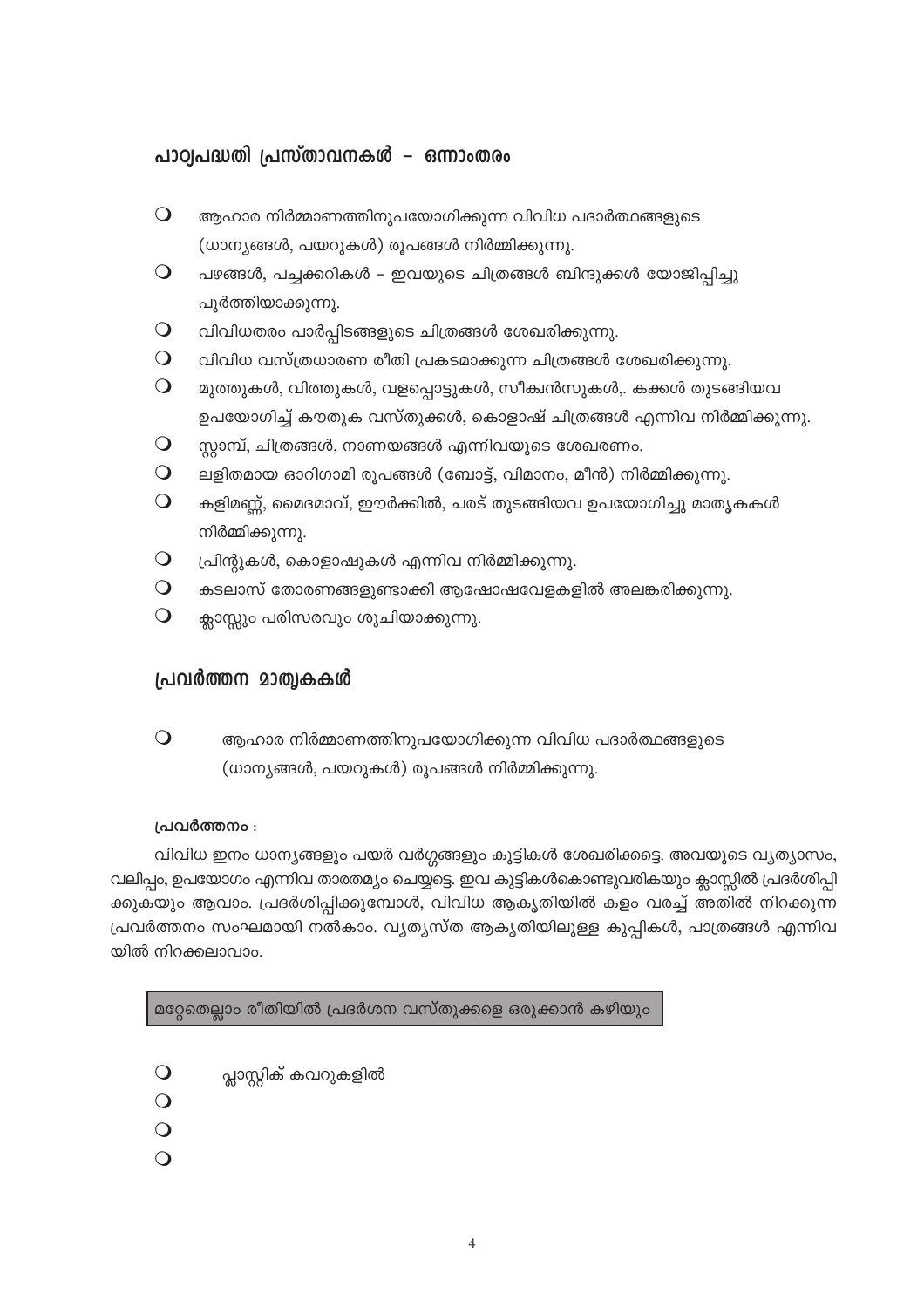ഈ പാഠ്യപദ്ധതി പ്രസ്താവനയുമായി ബന്ധിപ്പിക്കാ0വുന്ന മറ്റു വിഷയങ്ങളുടെ പ്രസ്താവനകൾ

- $\mathsf O$  വസ്തുക്കൾ താരതമ്യം ചെയ്ത് വലുത് ചെറുത് തിരിച്ചറിയുന്നു. (ഗണിതം)
- $\overline{Q}$  ജീവികളുടെ ചിത്രം വരക്കുന്നതിന്. (പരിസര പഠനം)

### പ്രവർത്തനം :

കുട്ടികൾ കടലാസ്സിൽ അവർക്കിഷ്ടപ്പെട്ട രീതിയിൽ ചിത്രങ്ങൾ വരയ്ക്കട്ടെ. വരച്ച ചിത്രങ്ങ ളിൽ പശ / ഫെവിക്കോൾ ഉപയോഗിച്ച് വരച്ച് മുകളിൽ പൂഴി വിതറിയാൽ എന്തു സംഭവിക്കും. അവർ പരിശോധിച്ചുനോക്കട്ടെ. ഇതേ പ്രവർത്തനം വിവിധ, പൂക്കൾ, പഴങ്ങൾ എന്നിവയുടെ ആകൃ തിയിലും ചെയ്യിക്കാൻ കഴിയും. മറ്റെന്തെല്ലാം രീതിയിലാണ് കുട്ടികൾക്ക് ധാന്യങ്ങൾ ഉപയോഗിച്ച് രൂപങ്ങൾ നിർമ്മിക്കാൻ ഉപയോഗിക്കാൻ കഴിയുക. പൂഴിപോലെ മറ്റ് ഏതെല്ലാം വസ്തുക്കളാണ് ഇതിനായി ഉപയോഗിക്കാൻ കഴിയുക.



ഈ പ്രവർത്തനങ്ങളുടെ അടിസ്ഥാനത്തിൽ അദ്ധ്യാപികയുടെ സഹായത്തോടെ ഒരു ആൽബം തയ്യാറാക്കുവാൻ കഴിയും. ആൽബം തയ്യാറാക്കി കുട്ടികൾ പരസ്പരാം വിലയിരുത്തി പ്രവർത്തന ങ്ങൾ മെച്ചപ്പെടുത്തട്ടെ. അദ്ധ്യാപിക വിലയിരുത്തുമ്പോൾ അനുബന്ധത്തിൽ കൊടുക്കുന്ന മൂല നിർണ്ണയ സൂചിക പ്രയോജനപ്പെടുത്തുമല്ലോ.

 $\bigcirc$  പഴങ്ങൾ പച്ചക്കറികൾ ഇവയുടെ ചിത്രങ്ങൾ ബിന്ദുക്കൾ യോജിപ്പിച്ചു പൂർത്തിയാക്കുന്നു. നിറംകൊടുക്കുന്നു.

വായനാമൂലയിൽ ഒരുക്കിയിട്ടുള്ള ബാലമാസികകളിൽ ബിന്ദുക്കൾ യോജിപ്പിച്ചും ക്രമമായി സംഖ്യകൾ യോജിപ്പിച്ചും ഒളിഞ്ഞിരിക്കുന്ന രൂപങ്ങൾ കുട്ടി കണ്ടെത്തട്ടെ. കണ്ടെത്തുന്ന വസ്തു ക്കൾക്ക് ക്രയോൺസ് ഉപയോഗിച്ച് ഇഷ്ടമുള്ള നിറങ്ങൾ നൽകട്ടെ. ആവശ്യമായ കാർഡുകൾ അദ്ധ്യാപിക മുൻകൂട്ടി തയ്യാറാക്കണം.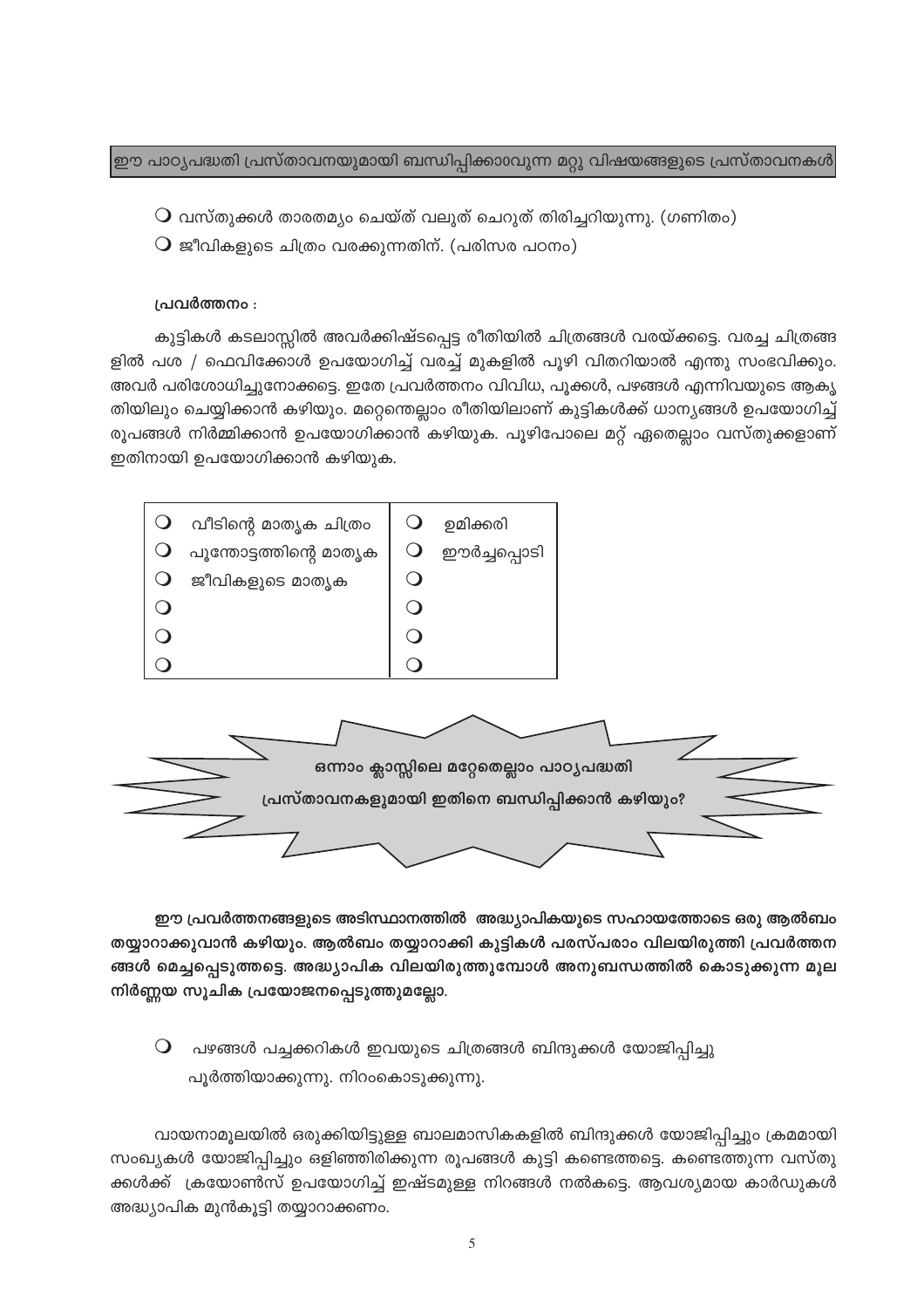മാതൃകാചിത്രം കൊടുക്കണം



ഗ്രൂപ്പിൽ മികച്ച ചിത്രങ്ങൾ കണ്ടെത്താൻ അവസരം നൽകണം. മാനദണ്ഡങ്ങൾ കുട്ടികളുമായി ചർച്ച ചെയ്യാം.

- അനുയോജ്യമായ നിറങ്ങൾ കൊടുത്തിട്ടുണ്ട്.  $\bigcirc$
- കുത്തുകൾ വൃത്തിയായി യോജിപ്പിച്ച് ഔട്ട് ലൈൻ വരച്ചിട്ടുണ്ട്.  $\bigcirc$
- $\bigcirc$
- $\bigcirc$
- $\bigcirc$

അധ്യാപിക സൂചനകങ്ങൾ നോക്കി വിലയിരുത്തട്ടെ. മാനദണ്ഡങ്ങൾ ഉപയോഗിച്ച് ടീച്ചർ മികച്ചവരെ തെരഞ്ഞെടുക്കണം. ക്ലാസ്സിൽ ഇത്തരം ഉൽപന്നങ്ങളുടെ ഒരു ചിത്ര പ്രദർശനം സംഘ ടിപ്പിക്കാം. ചിത്ര പ്രദർശനം സംഘടിപ്പിക്കുമ്പോൾ ഏതെല്ലാം രീതിയിലായിരിക്കും ഒരുക്കങ്ങൾ നട ത്തുക.

- $O$  ചിത്രങ്ങൾ ചാർട്ട് പേപ്പറിൽ ഒട്ടിച്ച്
- $O$  ആൽബ രൂപത്തിൽ
- $\bigcirc$
- $\bigcirc$
- $\bigcirc$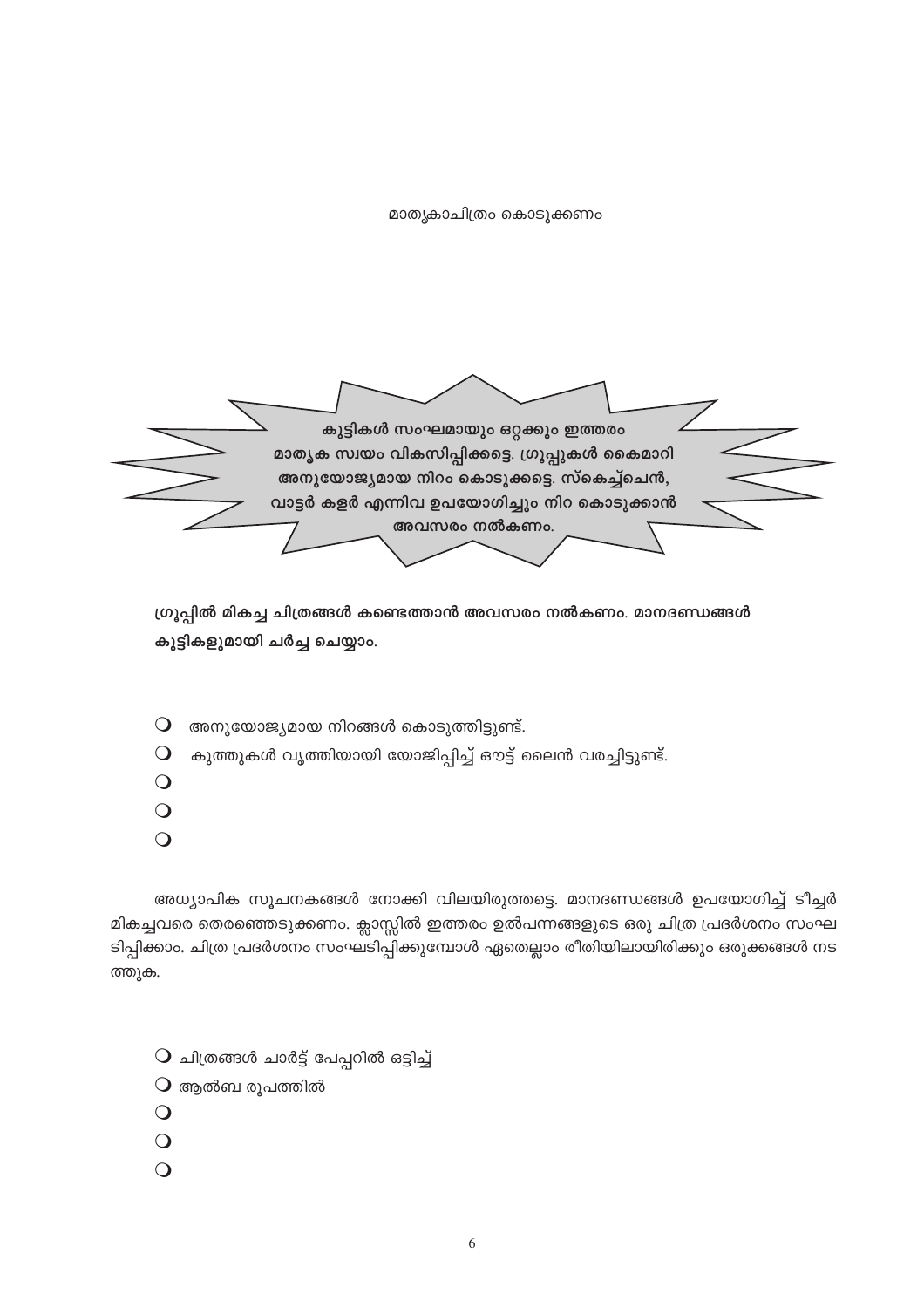#### വിവിധതരം പാർപ്പിടങ്ങളുടെ ചിത്രങ്ങൾ ശേഖരിക്കുന്നു.  $\bigcirc$

# പ്രവർത്തനം :

കൂടുണ്ടാക്കുന്ന ജീവികളെക്കുറിച്ചും കൂടുണ്ടാക്കാത്ത ജീവികളെക്കുറിച്ചും ക്ലാസ്സിൽ ചർച്ച നടത്തുന്നു.

| കൂടുണ്ടാക്കുന്ന ജീവികൾ | കൂടുണ്ടാക്കാത്ത ജീവികൾ |  |  |
|------------------------|------------------------|--|--|
| കാക്ക<br>അണ്ണാൻ        | പൂച്ച<br>കോഴി          |  |  |

# പ്രവർത്തനം :

കുട്ടികൾ വിവിധതരം കൂടുകൾ ആനുകാലികങ്ങൾ പത്രങ്ങൾ എന്നിവയിൽ നിന്നും ശേഖരിക്കട്ടെ. ശേഖരിച്ചവ ക്ലാസ്സിൽ വെച്ച് സംഘമായി ചാർട്ട് പേപ്പറിൽ ഒട്ടിച്ച് പ്രദർശിപ്പിക്കട്ടെ. പ്രവർത്തനം :

കുട്ടികൾ വിവിധതരം വീടുകളുടെ ചിത്രങ്ങൾ ശേഖരിക്കുന്നു. അവ ഉപയോഗിച്ച് ആൽബം നിർമ്മിക്കുന്നു.

# പ്രവർത്തനം :

വീടുമായി ബന്ധപ്പെട്ട എന്തെല്ലാം കാര്യങ്ങൾ ആൽബം വെച്ചുകൊണ്ട് ചർച്ച ചെയ്യാം.

- $\overline{Q}$  വൈവിധ്യം
- $O$  സൗകര്യങ്ങൾ
- $\overline{O}$
- $\Omega$
- $\bigcirc$

പ്രവർത്തനം :

നിലത്ത് കൂടുണ്ടാക്കുന്ന ജീവികളെക്കുറിച്ച് ചർച്ച ചെയ്യുന്നു. മണ്ണിൽ ഉണ്ടാക്കിയ കൂടുകൾ നിരീക്ഷിക്കൽ.

| ഏതെല്ലാം ജീവികൾ | കൂടിന്റെ പ്രത്യേകത                     |  |  |  |
|-----------------|----------------------------------------|--|--|--|
| ചിതൽ            | ചുറ്റായി പുറത്തേക്ക് തള്ളിവരുന്ന മൺകൂന |  |  |  |
| കുഴിയാന         | പൊടിമണ്ണ് താഴേക്ക് കുഴിയാവുന്നു.       |  |  |  |
|                 |                                        |  |  |  |
|                 |                                        |  |  |  |
|                 |                                        |  |  |  |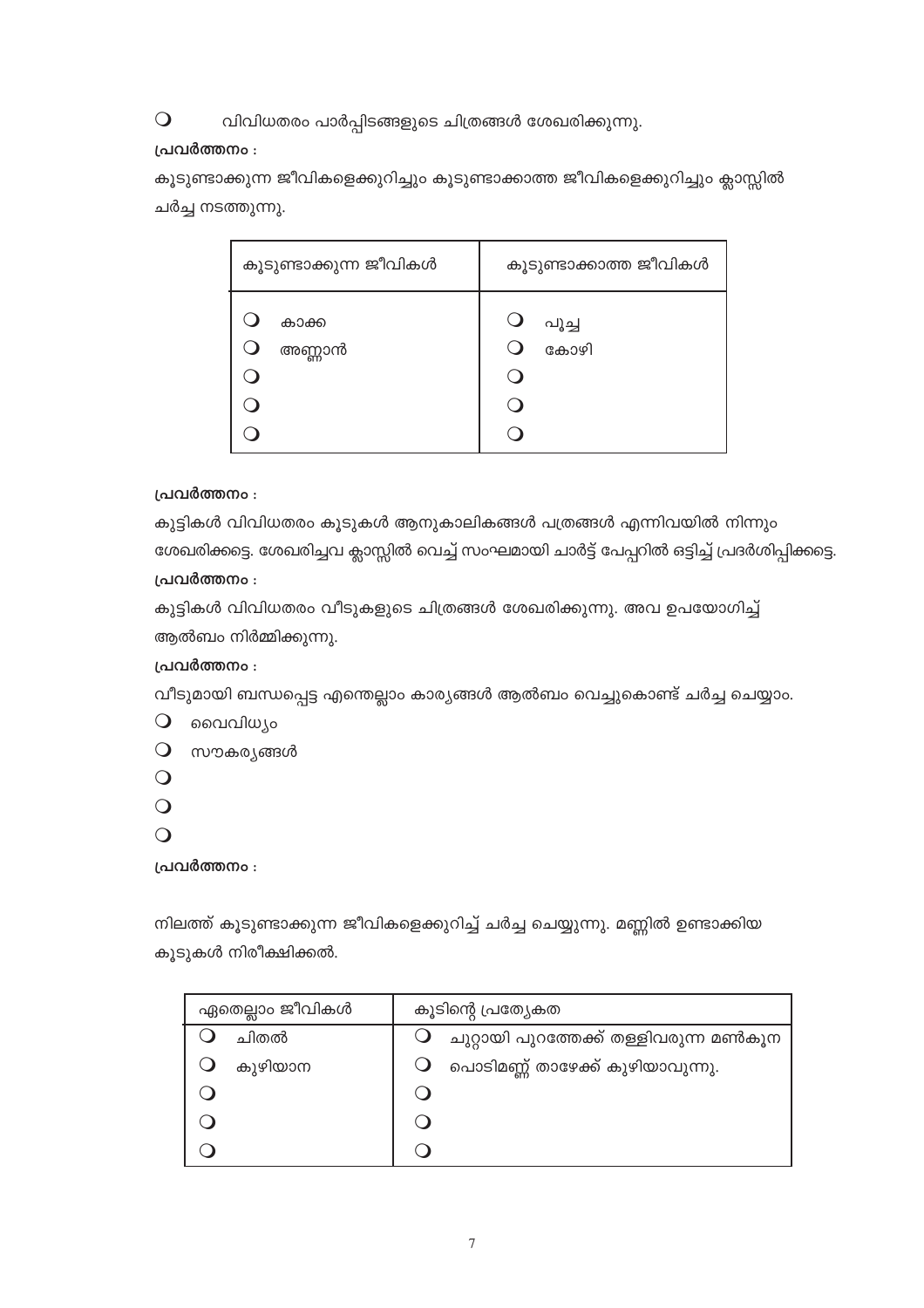പ്രവർത്തി പരിചയത്തിന്റെ പാഠൃപദ്ധതി പ്രസ്താവനകൾക്ക് ഒറ്റപ്പെട്ട പ്രവർത്തനങ്ങൾ നൽകുകയല്ല വേണ്ടത്. ഇവിടെ പാർപ്പിടങ്ങളുടെ ചിത്രം ശേഖരിക്കുക എന്ന പ്രവർത്തനത്തിനു മുമ്പും പിമ്പും മറ്റു ചില പ്രവർത്തനങ്ങൾ ചേർത്തിട്ടുണ്ട്. ഇത് പ്രവർത്തനത്തിന്റെ സ്വാഭാവികത ഉറപ്പാക്കുന്നതിനും മറ്റു വിഷയങ്ങളുടെ പഠനവുമായി ഉദ്ഗ്രഥിക്കുന്നതിനും വേണ്ടിയാണ്. അദ്ധ്യാപിക ഈ സാധ്യത പരമാവധി പ്രയോജനപ്പെടുത്തുമല്ലോ.

പ്രവർത്തനങ്ങൾ ഓരോ ഘട്ടത്തിലും മാനദണ്ഡങ്ങൾ ഉപയോഗിച്ച് വിലയിരുത്തണം. ഉൽപ്പന്നങ്ങളുടെ പ്രദർശനം സംഘടിപ്പിക്കുകയുമാവാം. മറ്റെന്തൊക്കെ പ്രവർത്തനങ്ങൾ ചെയ്യിക്കാൻ കഴിയും.

വിവിധ വസ്ത്രധാരണ രീതി പ്രകടമാകുന്ന ചിത്രങ്ങൾ ശേഖരിക്കുന്നു.  $\bigcirc$ 

ആനുകാലികങ്ങളിൽ വരുന്ന വിവിധ വസ്ത്രധാരണ രീതികളുടെ ചിത്രങ്ങൾ കുട്ടികൾ ശേഖരിക്കട്ടെ. ഈ ചിത്രങ്ങൾ ഉപയോഗിച്ച് ക്ലാസ്സിൽ സംഘമായി വസ്ത്രങ്ങളുടെ കൊളാഷ് നിർമ്മിക്കുന്നു. ഏതെല്ലാം രീതിയിലുള്ള വസ്ത്രധാരണ രീതികളുടെ ചിത്രങ്ങളായിരിക്കും ശേഖരിക്കാൻ കഴിയുക.

- $\bigcirc$ പരസ്യങ്ങൾ
- $\bigcirc$ ആഘോഷവേളകളിലെ
- $\Omega$ തൊഴിൽ ഇടങ്ങളിലെ
- $\bigcirc$
- $\Omega$

കുട്ടികളുടെ വീടുകളിൽ നടന്ന വിവാഹ ആൽബങ്ങൾകൂടി കൊണ്ടുവരട്ടെ. ആർഭാടങ്ങളിലെ വസ്ത്രധാരണരീതി എങ്ങിനെയുള്ളതാണ്. മനുഷ്യൻ വസ്ത്രങ്ങൾ ഉപയോഗിക്കുന്നതെന്തി നാണ് – ക്ലാസ്സിൽ പൊതു ചർച്ച നടക്കട്ടെ.

- $\bigcirc$ നഗ്നത മറക്കാൻ
- $\Omega$ ശരീരത്തെ സംരക്ഷിക്കാൻ
- $\bigcirc$

```
\Omega
```

| പഴയ വസ്ത്ര രീതി           | പുതിയ വസ്ത്ര രീതി |  |  |
|---------------------------|-------------------|--|--|
| മുണ്ട്                    | പാന്റ്<br>$\cup$  |  |  |
| തോർത്ത്<br>$\blacksquare$ | ഷർട്ട്<br>$\cup$  |  |  |
|                           |                   |  |  |
|                           |                   |  |  |
|                           |                   |  |  |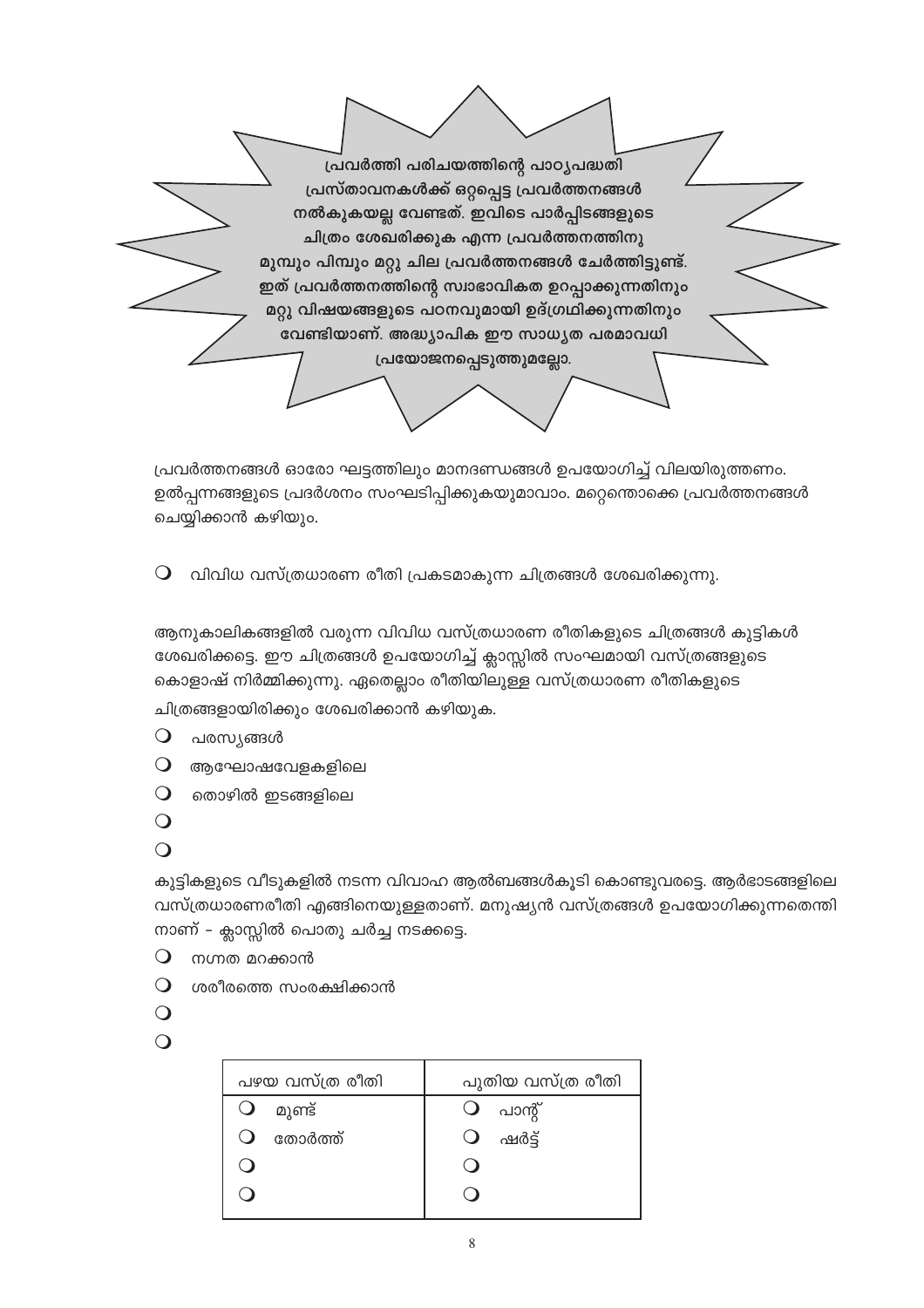പഴമക്കാരുമായി വിവരങ്ങൾ ചോദിച്ചറിയൽ. ഉത്സവ ആഘോഷവേഷങ്ങളുടെ ചിത്രങ്ങൾ. ശേഖരിച്ചുകൊണ്ട്. അതിന്റെ പ്രത്യേകതകൾ മനസ്സിലാക്കൽ. കുട്ടികൾ സ്വന്തമായ ആൽബം തയ്യാറാക്കൽ.

 $\mathsf O$  മുത്തുകൾ, വളപ്പൊട്ടുകൾ, വിത്തുകൾ, സ്ഥീക്വൻസുകൾ, കക്കകൾ തുടങ്ങിയവ

ഉപയോഗിച്ച് കൗതുകവസ്തുക്കൾ കൊളാഷ് ചിത്രങ്ങൾ എന്നിവ നിർമ്മിക്കുന്നു.

# പ്രവർത്തനം :

കാർബോഡിൽ ഉണ്ടാക്കിയ വിവിധ രൂപങ്ങളുടെ സ്റ്റെൽസിൽ ഈ പ്രവർത്തനത്തിനായി ഉപ യോഗിക്കാം. കുട്ടികളും അധ്യാപികയും ചേർന്ന് സ്റ്റെൻസിൽ നിർമ്മിക്കട്ടെ. എന്തെല്ലാം മാതൃ കയിലുള്ള സ്റ്റെൻസിലുകളായിരിക്കും നിങ്ങൾ ഉണ്ടാക്കുക.

- $\bigcirc$ പൂക്കൾ
- $\overline{O}$ മ്യഗങ്ങൾ
- $\overline{O}$
- $\Omega$

സ്റ്റെൻസിലിന്റെ ഔട്ട് ലൈനിൽ പശ / ഫെവിക്കോൾ പുരട്ടി അതിൽ വളപ്പൊട്ട്, കക്കകൾ തുടങ്ങിയ ഇഷ്ടമുള്ള വസ്തുക്കൾ ഉപയോഗിച്ച് രൂപങ്ങൾ നിർമ്മിക്കാം.

മറ്റെന്തെല്ലാം രീതിയിൽ ഔട്ട്ലൈൻ ഉണ്ടാക്കാൻ കഴിയും.

- കാർബൺ പേപ്പർ ഉപയോഗിച്ച്  $\mathbf{O}$
- $\Omega$ ഔട്ട് ലൈൻ സ്കെച്ച് ചെയ്ത്
- $\mathbf O$
- $\Omega$ സ്വതന്ത്രമായ ചിത്രങ്ങൾ വരച്ചും ഇത്തരം പ്രവർത്തനങ്ങൾ ചെയ്യാമല്ലോ. സ്റ്റെൻസിൽ കുട്ടികളെ ഉപയോഗിച്ചുകൊണ്ട് കുട്ടികളെയും എസ്.എസ്.ജി. അംഗങ്ങളെയും ഉപയോഗിച്ചുകൊണ്ട് അദ്ധ്യാപിക മുൻകൂട്ടി തയ്യാറാക്കുമല്ലോ.
- $\mathsf O$  സ്റ്റാമ്പ്, ചിത്രം, നാണയം എന്നിവയുടെ ശേഖരണം.

# പ്രവർത്തനം :

ദിനാഘോഷങ്ങളുടെ ഭാഗമായും പ്രഗത്ഭ വ്യക്തികളുടെ ചിത്രങ്ങൾ ശേഖരിച്ച് ആൽബം നിർമ്മി ക്കാം. ഇത്തരത്തിൽ ഉണ്ടാക്കുന്ന ആൽബം ശേഖരിച്ച നാണയങ്ങൾ, സ്റ്റാമ്പ് എന്നിവയുട<mark>െ</mark> പ്രദർശനം ക്ലാസ് മുറിയിൽ നടത്തുമല്ലോ.

ഏതെല്ലാം രീതിയിൽ ചിത്രങ്ങൾ, നാണയങ്ങൾ, സ്റ്റാമ്പുകൾ മുതലായവകൊണ്ടുള്ള ശേഖര ണകിറ്റ് സൂക്ഷിക്കാൻ കഴിയും.

- $\bigcirc$ അൽബമായി
- $\bullet$ പോളിത്തീൻ കവറിൽ
- $\overline{O}$
- $\Omega$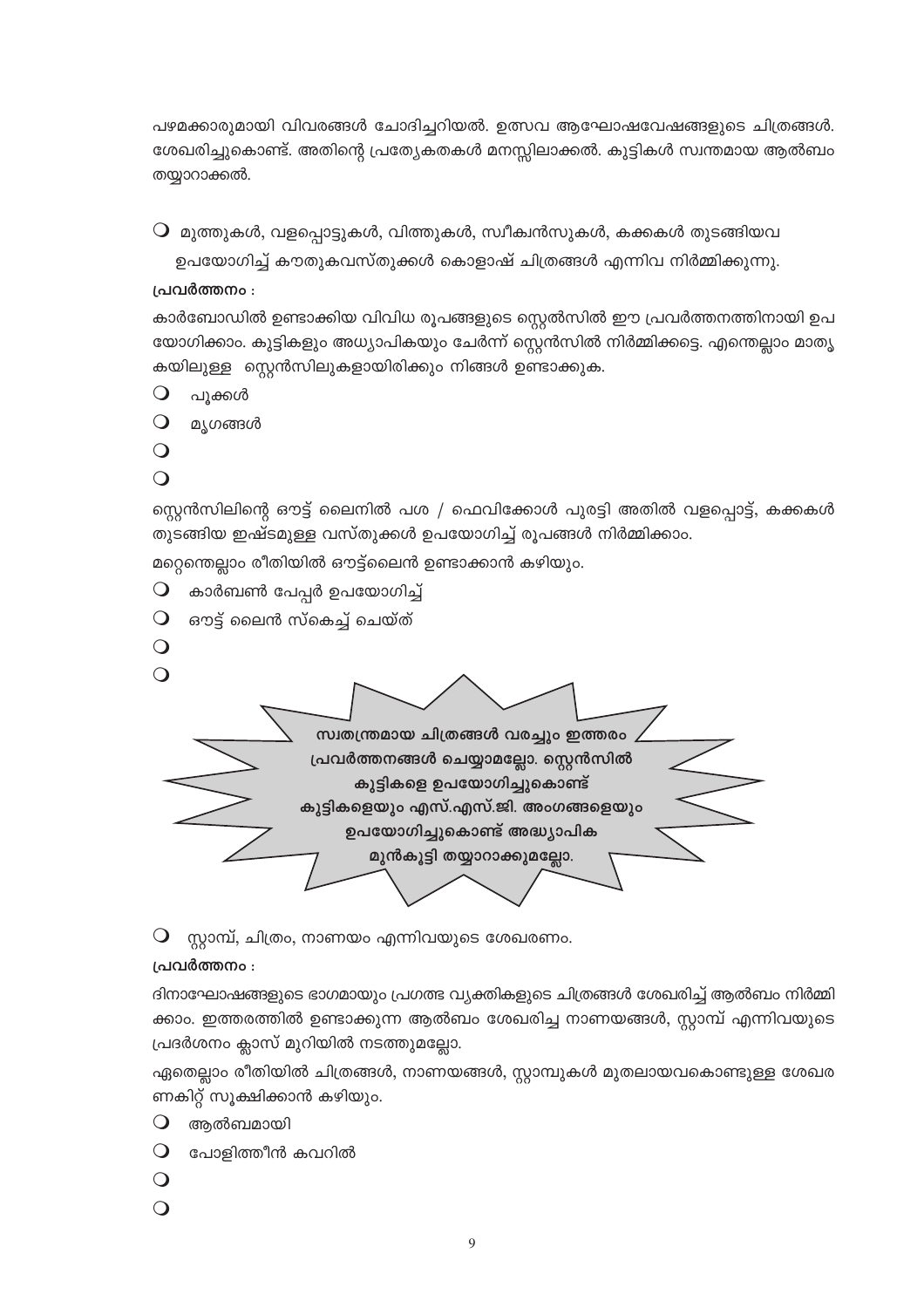നാണയങ്ങളുടെ പ്രിന്റുകൾ എടുത്ത് സൂക്ഷിക്കാനും കുട്ടിയ്ക്ക് പരിശീലനം നൽകാൻ കഴി യും. പ്രിന്റുകൾ എന്തൊക്കെ വസ്തുക്കളിൽ ഉണ്ടാക്കിയെടുക്കാൻ കഴിയും.

മെഴുക്  $\bigcirc$ 

- പ്ലാസ്റ്റർ ഓഫ് പാരീസ്  $\bigcirc$
- $\bigcirc$
- $\Omega$

 $\bigcirc$ ലളിതമായ ഓറിഗാമി രൂപങ്ങൾ (ബോട്ട്, വിമാനം, മീൻ.....) നിർമ്മിക്കുന്നു. പേപ്പറുകൾകൊണ്ട് വിവിധ തരത്തിലുള്ള ഒറിഗാമി രൂപങ്ങൾ നിർമ്മിക്കാം.

(ചിത്രം കൊടുക്കുക)

 $\mathsf O$  കളിമണ്ണ്, മൈദമാവ്, ഈർക്കിൽ ചരട് തുടങ്ങിയവ ഉപയോഗിച്ച് മാതൃകകൾ നിർമ്മിക്കുന്നു.

ഭാഷ, ഗണിതം, ശാസ്ത്രം എന്നീ വിഷയങ്ങളുമായി ബന്ധപ്പെട്ട പാഠഭാഗങ്ങളിലെ സന്ദർഭ ങ്ങൾക്കനുസരിച്ച് വിവിധ രൂപങ്ങൾ നിർമ്മിക്കുന്നു.

| എന്തെല്ലാം വസ്തുക്കളാണ് | എന്തെല്ലാം രൂപങ്ങൾ                                    |  |  |
|-------------------------|-------------------------------------------------------|--|--|
| ഉപയോഗിക്കാൻ കഴിയുക.     | ഉണ്ടാക്കാൻ കഴിയും                                     |  |  |
| കളിമണ്ണ്<br>മൈദ         | പച്ചക്കറികൾ<br>മൃഗങ്ങൾ<br>മുഖംമൂടി<br>ജാമിതീയ രൂപങ്ങൾ |  |  |

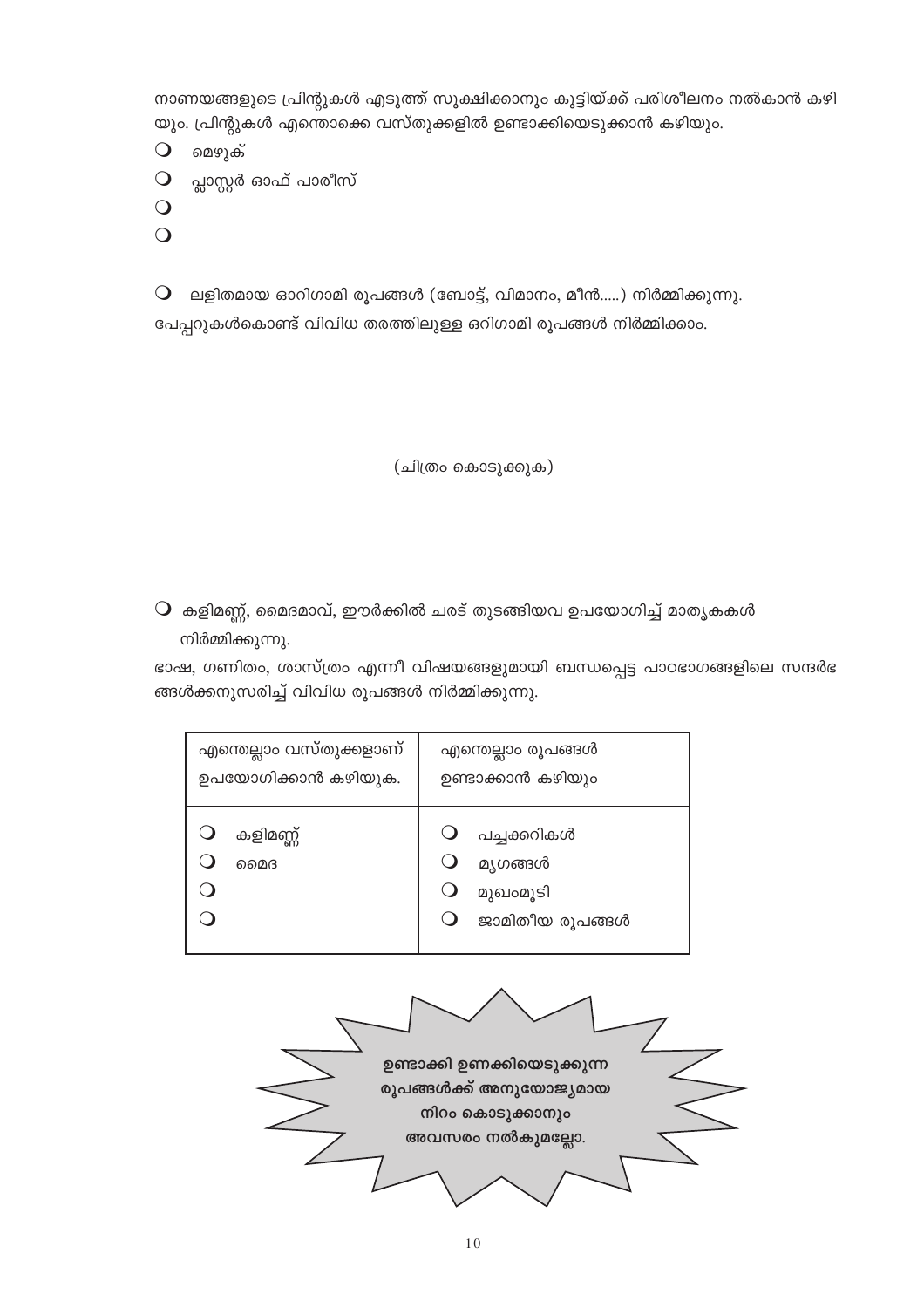$\mathsf O$  പ്രിന്റുകൾ കൊളാഷുകൾ എന്നിവ നിർമ്മിക്കുന്നു.

# പ്രവർത്തനം

മൃഗങ്ങളുടെയോ പക്ഷികളുടെയോ ചിത്രത്തിന്റെ Out line സ്കെച്ച് ചെയ്ത് അതിനുള്ളിൽ അനുയോജ്യമായവർണ്ണ കടലാസുകൾ ഒട്ടിക്കട്ടെ. ഉത്സവം തുടങ്ങിയ ആശയവുമായി ബന്ധ പ്പെട്ട കൊളാഷുകളും നിർമ്മിക്കാൻ കഴിയും. കൊളാഷ് ചിത്രങ്ങൾ വരയ്ക്കുന്ന രീതിയും ഇവിടെ പരിചയപ്പെടുത്താം.

കൊളാഷ് ചിത്രങ്ങൾ വരയ്ക്കൽ.

# പ്രവർത്തനം :

മയിലിന്റെ വാൽ, തത്തയുടെ ചുണ്ട്, താറാവിന്റെ കാൽ, കോഴിയുടെ ഉടൽ. ഇവ ചേർത്ത് ഒരു വിചിത്ര മൃഗത്തെ ഉണ്ടാക്കൽ. വിവിധ രീതിയിലുള്ള കൊളാഷ് ചിത്രം കുട്ടികൾ ഒട്ടിച്ചുണ്ടാ ക്കട്ടെ. ഇവയുടെ പ്രദർശനം ക്ലാസ്സിൽ നടത്തുകയുമാവാം.

(മാതൃകാ ചിത്രം കൊടുക്കുക.)

# പ്രവർത്തനം :

ഇലകളുപയോഗിച്ച് വിവിധ മൃഗങ്ങളുടെ രൂപങ്ങൾ ഉണ്ടാക്കാൻ കഴിയും. മൃഗങ്ങളുടെ രൂപം കടലാസിൽ വെട്ടിയുണ്ടാക്കി അതിൽ ഇലകൾ ഒട്ടിച്ച് ഇലമൃഗശാല ഉണ്ടാക്കാം.

# പ്രവർത്തനം :

മഴ പെയ്തു നനഞ്ഞ മണ്ണിൽ കുട്ടികൾ കൈപ്പത്തിയും പാദമുദ്രകളും പതിപ്പിക്കുന്നതുപോലെ മഷിയിൽ മുക്കി വിവിധ പ്രിന്റുകൾ എടുക്കാൻ കഴിയും.

| ഏതെല്ലാം വസ്തുക്കൾ              |        | ഏതെല്ലാം വസ്തുക്കളുടെ         |  |
|---------------------------------|--------|-------------------------------|--|
| പ്രിന്റുകളെടുക്കാൻ ഉപയോഗിക്കാം. |        | പ്രിന്റുകൾ ഉണ്ടാക്കാൻ കഴിയും. |  |
| ചായങ്ങൾ                         | ബ്രഷ്  | ഇലകൾ                          |  |
| സ്പോഞ്ച്                        | തരിപ്പ | പച്ചക്കറികൾ                   |  |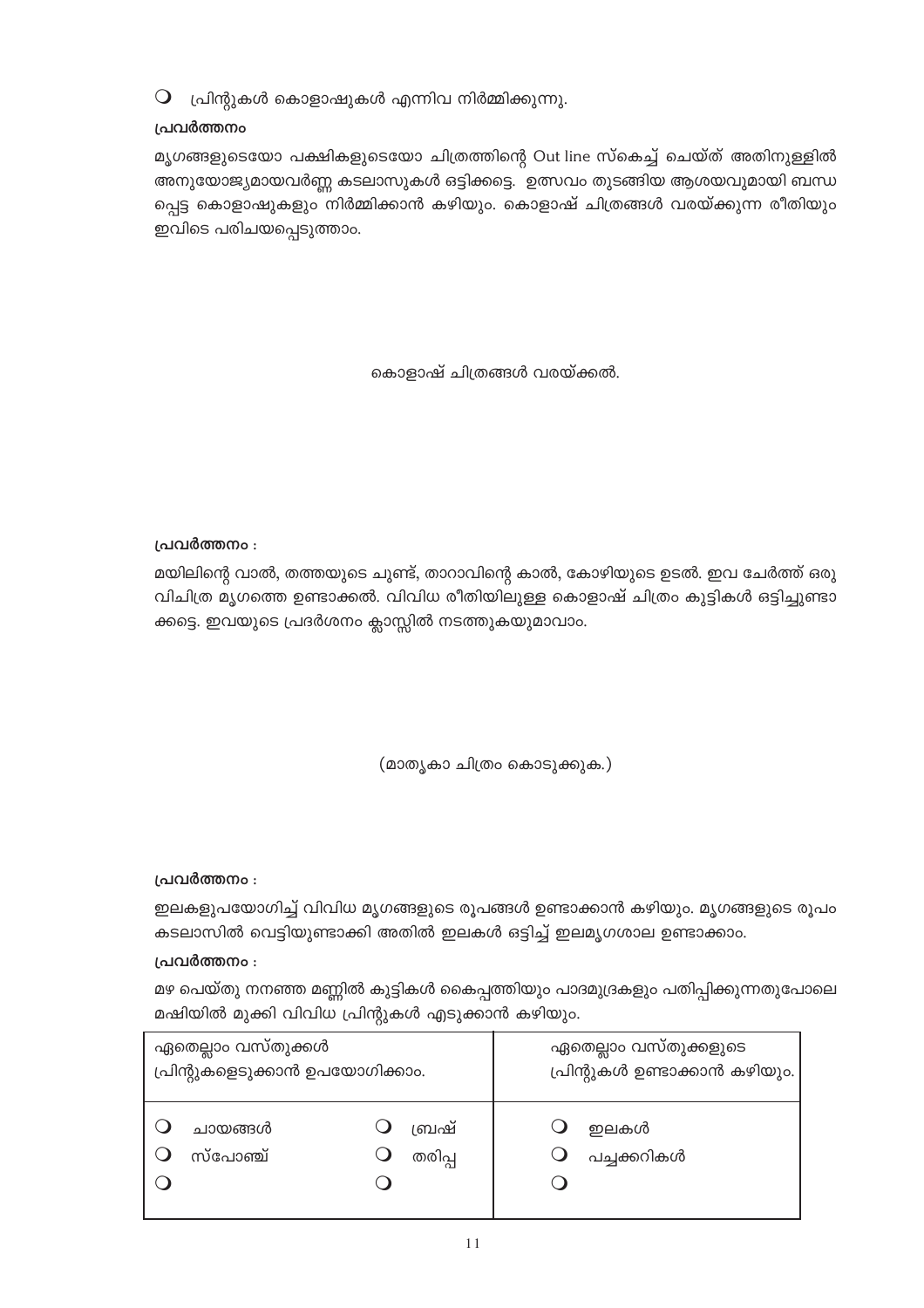$\, \mathsf{O} \,$  കടലാസ് തോരണങ്ങളുണ്ടാക്കി ആഘോഷവേളകളിൽ അലങ്കരിക്കുന്നു.

പുരപ്പറമ്പുകൾ, കച്ചവടസ്ഥാപനങ്ങൾ, വീടുകൾ വിദ്യാലയങ്ങൾ എന്നിവ വിശേഷ ദിവസ ങ്ങളിൽ കെട്ടിയലങ്കരിക്കുന്നത് കുട്ടികൾക്ക് പരിചിതമായിരിക്കും. കളിക്കുന്ന സ്ഥലങ്ങളിൽ ഇല കൾ, പൂക്കൾ, കുരുത്തോല എന്നിവകൊണ്ട് അലങ്കരിക്കുന്നതും സാധാരണ കാണാവുന്ന കാഴ്ച യാണല്ലോ.

# പ്രവർത്തനം :

സ്വന്തം വീട്ടിലും വിദ്യാലയത്തിലും ഏതെങ്കിലും ആഘോഷ വേളകളിൽ അധികം പണച്ചെല വില്ലാതെ കടലാസ്സ്, ഇലകൾ എന്നിവകൊണ്ട് തോരണങ്ങളുണ്ടാക്കി മനോഹരമായി അലങ്കരിക്കാൻ കുട്ടികൾക്ക് അവസരം നൽകാൻ കഴിയും. തോരണങ്ങൾ ഉണ്ടാക്കാൻ സാധാരണ ഉപയോഗിക്കുന്ന വസ്തുക്കൾ പട്ടികപ്പെടുത്തി നോക്കു.



 $\bigcirc$  ക്ലാസ്സും പരിസരവും ശുചിയാക്കുന്നതിന്

# പ്രവർത്തനം :

| ശുചിയാക്കുന്നതിന് ഏതെല്ലാം ഉപകരണങ്ങൾ | ഇതിനായി എന്തൊക്കെ      |  |  |
|--------------------------------------|------------------------|--|--|
| കുട്ടിയ്ക്ക് ഉണ്ടാക്കാൻ കഴിയും.      | വസ്തുക്കൾ ഉപയോഗിക്കും. |  |  |
| ചൂല്                                 | ഈർക്കിൽ                |  |  |
| പൊടിതട്ടി                            | കവുങ്ങിൻ പട്ട          |  |  |

ഇവ ഉണ്ടാക്കാൻ പരിശീലനം കൊടുക്കുമല്ലോ.

"പ്രവ്യത്തി പരിചയമെന്നത് അർത്ഥവത്തായ കായിക പ്രവർത്തനമാണ്. ഇത് പഠന പ്രക്രിയയുടെ അവശ്യഭാഗവും സമൂഹത്തിന് പ്രയോജനകരമായ ഉൽപന്നത്തിലേക്കോ സേവനത്തിലേക്കോ നയിക്കുന്നതുമായിരിക്കണം. സുസംഘടിതവും ശ്രേണീകൃതവുമായ പ്രവർത്തനങ്ങളിലൂടെ വിദ്യാഭ്യാസ കാലത്തിലുടനീളം ഈ പരിശീലനം കുട്ടിക്ക് ലഭ്യമാക്കേണ്ടതുമാണ്."

എൻ.പി.ഇ.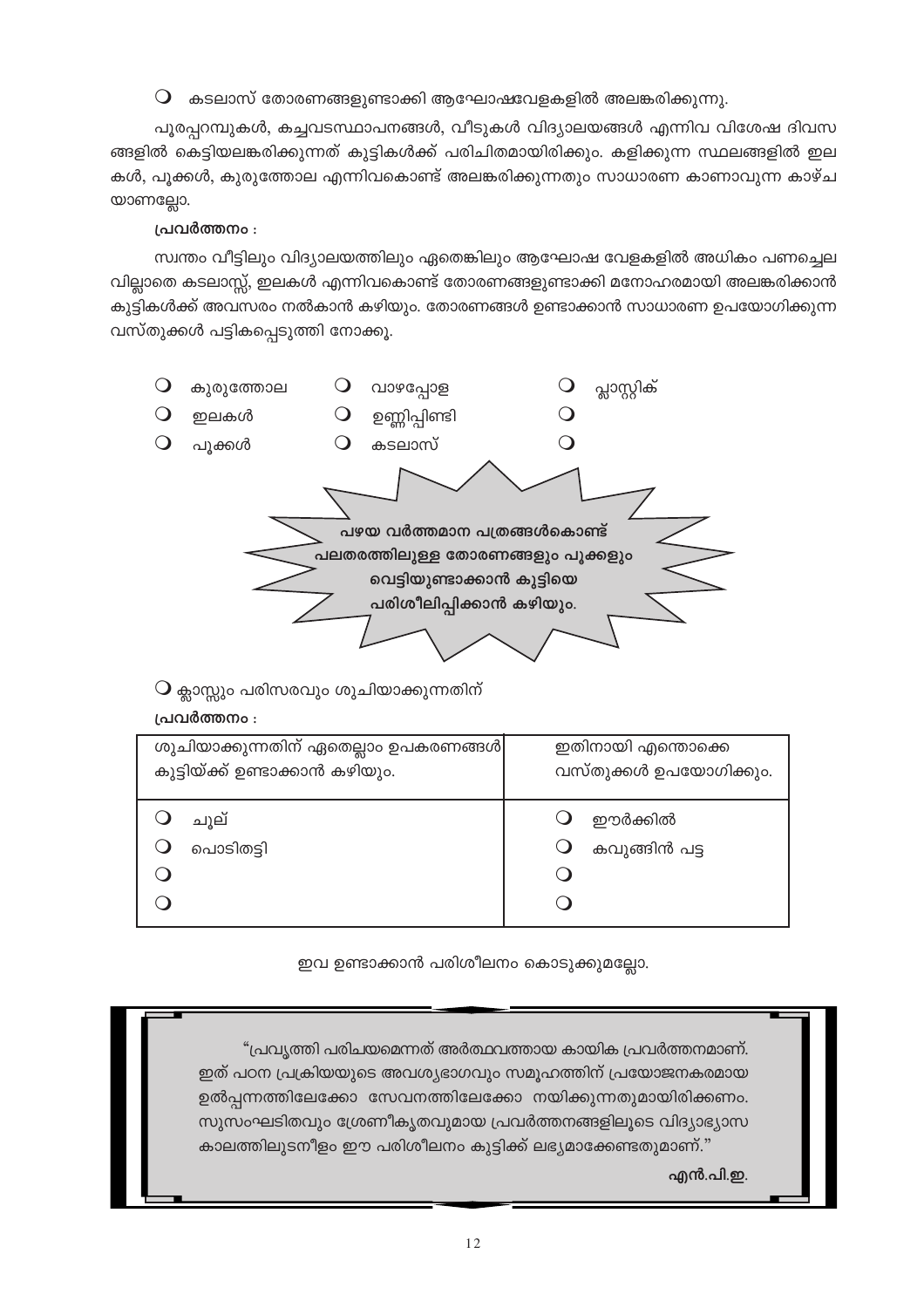# പാഠ്വപദ്ധതി പ്രസ്താവനകൾ – രണ്ടാം തരം

- $\, \mathsf{O} \,$  ആഹാരനിർമ്മാണത്തിനുപയോഗിക്കുന്ന വിവിധ പദാർത്ഥങ്ങൾ ശേഖരിക്കുന്നു, വർഗീ കരിച്ച് ചെറുകവറുകളിലാക്കി പേരെഴുതി സൂക്ഷിക്കുന്നു, പ്രദർശിപ്പിക്കുന്നു.
- $\mathsf O$  ബിന്ദുക്കൾ യോജിപ്പിച്ച് പഴങ്ങൾ, പച്ചക്കറികൾ എന്നിവയുടെ ചിത്രങ്ങൾ പൂർത്തിയാക്കി സ്വാഭാവിക നിറം നൽകുന്നു.
- $\operatorname{O}$  വിവിധയിനം വീടുകളുടെ ചിത്രങ്ങൾ ശേഖരിച്ച് ആൽബം ഉണ്ടാക്കുന്നു. ക്രയോൺ ഉപ യോഗിച്ച് വീടിന്റെ ചിത്രം വരയ്ക്കുന്നു.
- $\overline{\mathsf{Q}}$  തുവാല, ഷാൾ, മേശവിരി, കർട്ടൻ തുടങ്ങിയവയിൽ പ്രകൃതിദത്തമായ വസ്തുക്കളുടെ സഹായത്തോടെ ചിത്രപ്പണികൾ ചെയ്യുന്നു.
- $\overline{Q}$  ചുറ്റുപാടുമുള്ള വസ്തുക്കൾ ഉപയോഗിച്ച് വിവിധ കൗതുകവസ്തുക്കൾ നിർമ്മിക്കുന്നു. കടലാസ് മടക്കി ഒറിഗാമി ചെയ്യുന്നു.

# പ്രവർത്തന മാത്വകകൾ

 $\overline{\textbf{Q}}$  ആഹാരനിർമ്മാണത്തിനുപയോഗിക്കുന്ന വിവിധ പദാർത്ഥങ്ങൾ ശേഖരിക്കുന്നു, വർഗീ കരിച്ച് ചെറുകവറുകളിലാക്കി പേരെഴുതി സൂക്ഷിക്കുന്നു, പ്രദർശിപ്പിക്കുന്നു.

### പ്രവർത്തനം :

ക്ലാസ്സിൽ നടക്കുന്ന ചർച്ചയുടെ അടിസ്ഥാനത്തിൽ ആഹാരത്തിനായി ഉപയോഗിക്കുന്ന വസ്തു ക്കൾ പട്ടികപ്പെടുത്തുന്നു.

- $O$  ധാന്യങ്ങൾ
- $\Omega$ പച്ചക്കറികൾ
- $O$  പയറുകൾ
- കിഴങ്ങുകൾ  $\bigcirc$
- $\bigcirc$ ഇലകൾ

ഇവയുടെ പരമാവധി എണ്ണം ശേഖരിച്ച് ക്ലാസ്സിൽ ഒരു പ്രദർശനമായാലോ. ഇതിനായി വിത്തു കളെ എങ്ങനെയൊക്കെ ക്രമീകരിക്കാം. വിത്തുകൾ ചിത്രരൂപത്തിൽ ഒട്ടിക്കൽ. നിശ്ചിത വലിപ്പത്തിലുള്ള ചാർട്ട് പേപ്പറിൽ പൂവിന്റെയോ പക്ഷികളുടേയോ, മൃഗങ്ങളുടേയോ ചിത്രം വരച്ച് അതിന്റെ ഓരോ ഭാഗത്തും വിവിധ തരത്തിലുള്ള വിത്തുകൾ ഒട്ടിക്കാം. നിറം, ആകൃതി, വലിപ്പം എന്നിവയുടെ അടിസ്ഥാനത്തിൽ കുട്ടികൾ വിത്തുകൾ തെരഞ്ഞെടുത്ത് ഫെവി ക്കോൾ ഉപയോഗിച്ച് ഒട്ടിക്കട്ടെ.

## വേറെ എങ്ങനെയൊക്കെ പ്രദർശനത്തിന് തെയ്യാറെടുക്കാം.

- ചെറിയ പോളിത്തീൻ കവറിലാക്കി കാർഡ് ബോർഡിൽ ഒട്ടിക്കൽ/തൂന്നിച്ചേർക്കൽ.  $\bigcirc$
- $\bigcirc$
- $\Omega$

.<br>വിത്തുകൾ കേടു വരാതിരിക്കാൻ തുരിശ്ശു ലായനിയിൽ മുക്കി ഉണക്കിയെടുക്കുന്ന രീതി പരിചയപ്പെടുത്തുമല്ലോ.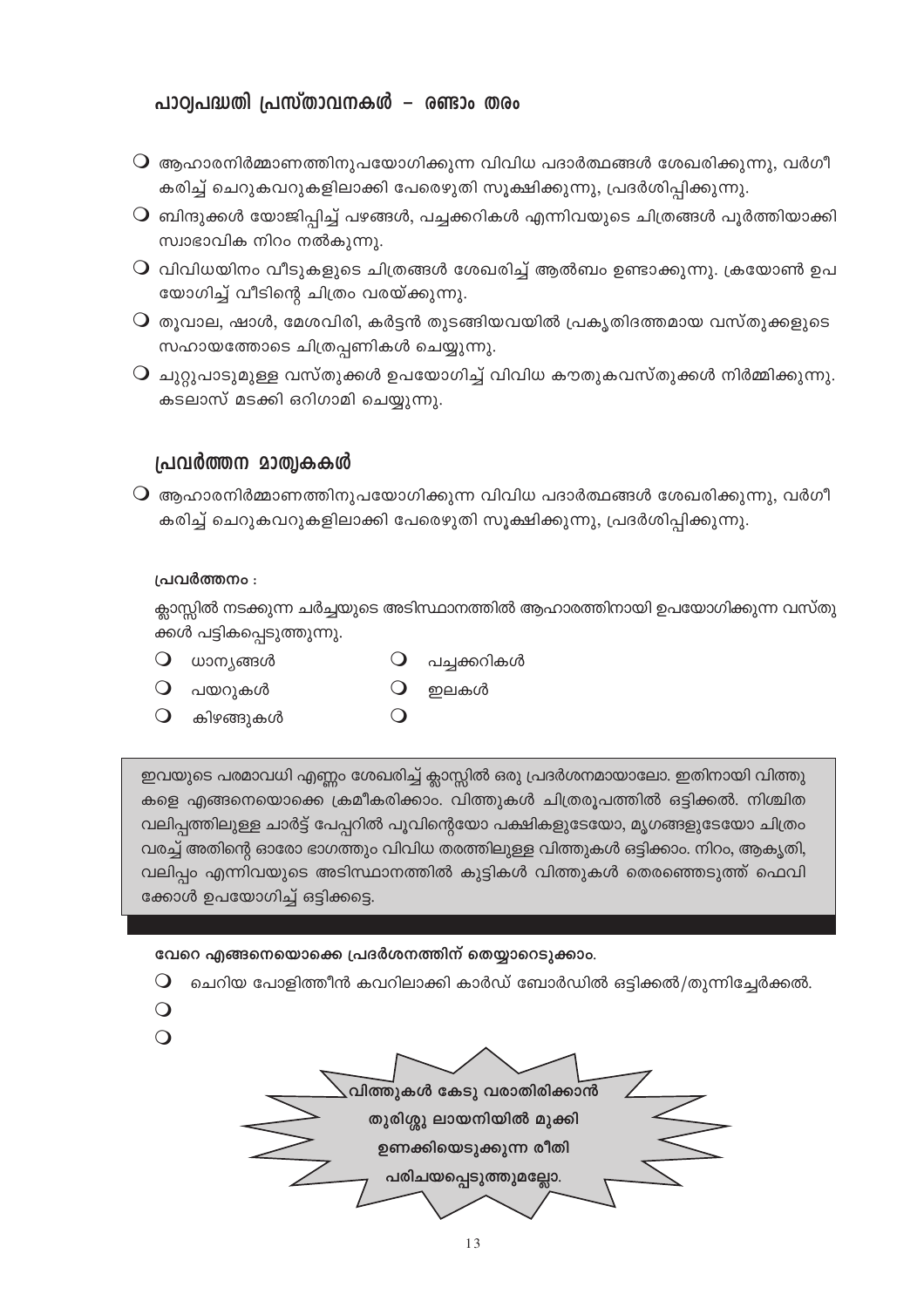കിഴങ്ങുകൾ പല ആകൃതിയിൽ മുറിച്ച് ഉപ്പുവെള്ളം മുക്കി ഉണക്കിയെടുക്കുന്നു. ചിത്ര രൂപ ത്തിൽ ഒട്ടിക്കൽ കവറുകളിലാക്കൽ

- ഇലകൾ, പൂക്കൾ ഉണക്കിയെടുക്കൽ വർഗ്ഗീകരിച്ച് ഒട്ടിക്കൽ  $\bigcirc$
- $\overline{O}$ നെല്ലിക്ക, മാങ്ങ എന്നിവ ഉപ്പുവെള്ളത്തിൽ സൂക്ഷിക്കൽ
- $\Omega$
- $\overline{O}$

ആദ്യമേഖലയിലുള്ള പ്രവർത്തനങ്ങളുടെ മാതൃകയാണ് കൊടുത്തിരിക്കുന്നത്. ടേമിന്റെ അവ സാനം മാത്രമാണ് പ്രദർശനം സംഘടിപ്പിക്കുന്നത്. ഓരോ പ്രവർത്തനത്തിലൂടെയും ഉണ്ടാ ക്കുന്ന ഉൽപന്നങ്ങൾ സൂക്ഷിച്ച് വെയ്ക്കുകയും ടീച്ചറുടെയും രക്ഷിതാക്കളുടെയും സഹാ യത്തോടെയാണ് പ്രദർശനം സംഘടിപ്പിക്കേണ്ടത്. ഓരോ പ്രവർത്തനം നടത്തുമ്പോഴും സൂച കങ്ങൾ ഉപയോഗിച്ച്. മൂല്യ നിർണ്ണയം നടത്തുമല്ലോ.

- $\mathsf O$  ബിന്ദുക്കൾ ഉപയോഗിച്ച് പഴങ്ങൾ, പച്ചക്കറികൾ എന്നിവയുടെ ചിത്രങ്ങൾ പൂർത്തിയാക്കി സ്വാഭാവിക നിറം നൽകൂക.
- $\mathsf O$  വിവിധ ഇനം വീടുകളുടെ ചിത്രങ്ങൾ ശേഖരിച്ച് ആൽബം ഉണ്ടാക്കുന്നു. ക്രയോൺ ഉപയോഗിച്ച് വീടിന്റെ ചിത്രം വരയ്ക്കുന്നു.

പ്രവർത്തനം :

 $\mathsf O$  പ്രത്യേക ആകൃതിയുള്ള ഇല നൽകി ഔട്ട് ലൈൻ വരപ്പിക്കുക. ഇതിന്റെ ഉൾഭാഗത്ത് മാത്രം നിറം കൊടുക്കുക.

| നിറം കൊടുക്കൽ പ്രകൃതിയിൽ നിന്ന് ലഭിക്കുന്ന എന്തെല്ലാം ഉപയോഗിക്കാ $\flat$ |                            |  |                       |  |
|--------------------------------------------------------------------------|----------------------------|--|-----------------------|--|
|                                                                          | മഞ്ഞൾപ്പൊടി / ബീറ്റ്റൂട്ട് |  | ചെങ്കൽപ്പൊടി          |  |
|                                                                          | ഉമിക്കരി                   |  | അട്ടക്കരി             |  |
|                                                                          | പൂക്കളുടെ നീര്             |  | തുരിശ്ശ്              |  |
|                                                                          | ഇലയുടെ നീര്                |  | (ചുണ്ണാമ്പും + മഞ്ഞൾ) |  |
|                                                                          |                            |  |                       |  |

 $\mathbf O$  ചായകൂട്ട് ഉണ്ടാക്കൽ പരിചയപ്പെടട്ടെ. വ്യത്യസ്ഥ ഇനങ്ങൾ കൂട്ടി കലർത്തി വിവിധ നിറങ്ങൾ കുട്ടികൾ കണ്ടെത്തട്ടെ. ഇവ ഉപയോഗിച്ച് കളർ പട്ടിക തയ്യാറാക്കട്ടെ.

| ചായ കൂട്ടുകൾ ഉണ്ടാക്കാൻ മറ്റെന്തൊക്കെ വസ്തുക്കൾ ഉപയോഗിക്കാം. |                                     |  |  |
|--------------------------------------------------------------|-------------------------------------|--|--|
| $\mathbf 0$ ഫുഡ് കളർ                                         | കൃത്രിമ ചായങ്ങൾ                     |  |  |
| $\bigcup$ ക്രയോൺ                                             | $\bigcirc$ വിവിധ നിറത്തിലുള്ള മഷികൾ |  |  |
|                                                              |                                     |  |  |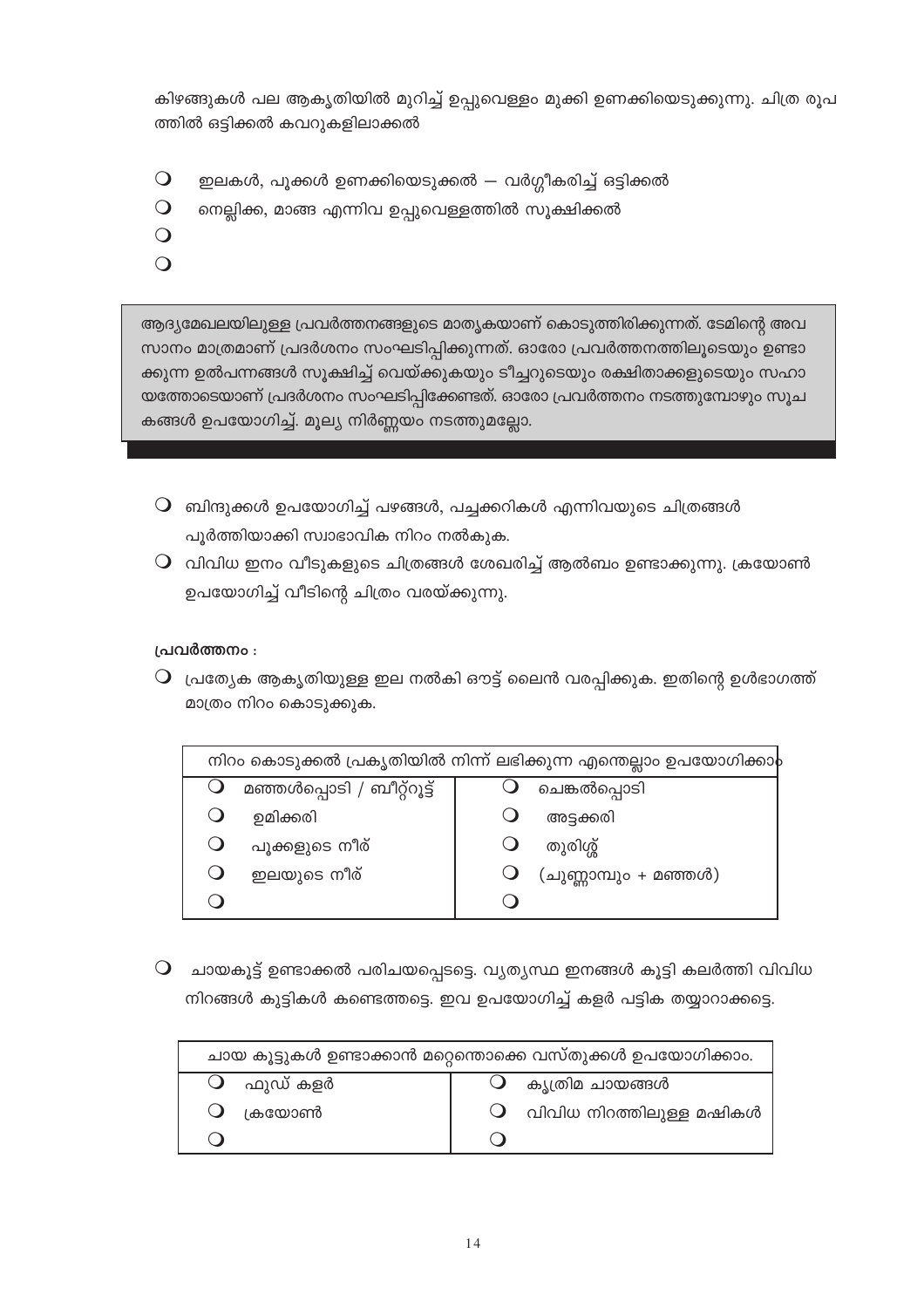### പ്രവർത്തനം :

ചിത്രം വരയ്ക്കാൻ ആത്മ വിശ്വാസമില്ലാത്ത കുട്ടികൾക്കും ചിത്രമുണ്ടാക്കിയെടുക്കാൻ മറ്റെ ന്തൊക്കെ രീതികൾ ഉപയോഗിക്കാം.

- കുത്തുകൾ യോജിപ്പിച്ചുകൊണ്ട്  $\bigcirc$
- $\mathsf O$  ചിത്രത്തിന് താഴെ കാർബൺ പേപ്പർകൊണ്ട് മുകളിലൂടെ വരച്ചുകൊണ്ട്
- $\mathsf O$  പേപ്പറിൽ എണ്ണ പുരട്ടി ട്രൈസ് എടുത്തുകൊണ്ട്
- $\overline{O}$
- $\bigcirc$

# പ്രവർത്തനം :

തീപ്പെട്ടികമ്പ്, ഈർക്കിൾ, വൈക്കോൽ, പുല്ല്, ഓല, പനയോല, വാഴപ്പോള, തുടങ്ങിയവ ഉപോഗിച്ച് ചാർട്ട് പേപ്പറിൽ വീട് നിർമ്മിക്കുന്നു. ഓരോ ഭാഗത്തും അനുയോജ്യമായ നിറങ്ങൾ കൊടുക്കുന്നു. നമ്മുടെ ചുറ്റും ഏതെല്ലാം ഇനത്തിലുള്ള വീടുകൾ കാണുന്നുണ്ട്. ഇവയുടെ ചിത്ര ങ്ങൾ മാസികകളിൽ നിന്നും മറ്റും ശേഖരിച്ച് ആൽബം തയ്യാറാക്കുന്നു.

## ഒരാൽബം തയ്യാറാക്കുമ്പോൾ എന്തൊക്കെ ശ്രദ്ധിക്കണം.

- $\mathsf O$  നിശ്ചിത വലിപ്പത്തിലുള്ള ചാർട്ടു പേപ്പറുകൾ മുറിച്ചെടുക്കുക.
- $\mathsf O$  നിശ്ചിത അകലത്തിൽ മാർജ്ജിൻ വരയ്ക്കുക
- $\mathsf O$  ഓരോ ഷീറ്റിലും ആകർഷകമായി ചിത്രം ക്രമീകരിച്ച് ഒട്ടിക്കൽ.
- $\mathsf O$  ചിത്രത്തിന്റെ ചുറ്റുഭാഗവും ഡിസൈൻ നൽകുക
- $\mathsf O$  ചിത്രമില്ലാത്ത മറ്റു ഭാഗത്ത് ക്രയോൺകൊണ്ട് ലളിതമായി നിറം പൂശുക.
- $\bigcirc$ ഷീറ്റുകൾ ചേർത്ത് തുന്നിക്കെട്ടുക.

ഓരോ കുട്ടിക്കും സ്വന്തമായി ഓരോ ആൽബം ഉണ്ടാക്കിയെടുക്കാനാകില്ലേ. ഇതിന്റെ നിർമ്മാണത്തിലേക്കുള്ള ഘട്ടം ഘട്ടമായ പ്രവർത്തനങ്ങളായിരിക്കണം ഈ ടേമിൽ നടക്കുന്നത്.

.<br>രണ്ടാം ടേം കഴിയുമ്പോഴേക്കും

ഇതിന്റെ ഓരോ നിർമ്മാണ ഘട്ടങ്ങളിലും ഉൽപ്പന്നം

പൂർത്തിയായ ശേഷവും മൂല്യ നിർണ്ണയം നടത്തണം.

- $\bigcirc$  തൂവാല, ഷാൾ, മേശവിരി, കർട്ടൻ തുടങ്ങിയവയിൽ പ്രകൃതി ദത്തമായ വസ്തുക്കളുടെ സഹായത്തോടെ ചിത്രപണികൾ ചെയ്യുന്നു.
- $\mathsf Q$  ചുറ്റുപാടുമുള്ള വസ്തുക്കളുപയോഗിച്ച് വിവിധ കൗതുക വസ്തുക്കൾ നിർമ്മിക്കുന്നു. കടലാസ് മടക്കി ഒറിഗാമി നിർമ്മിക്കുന്നു.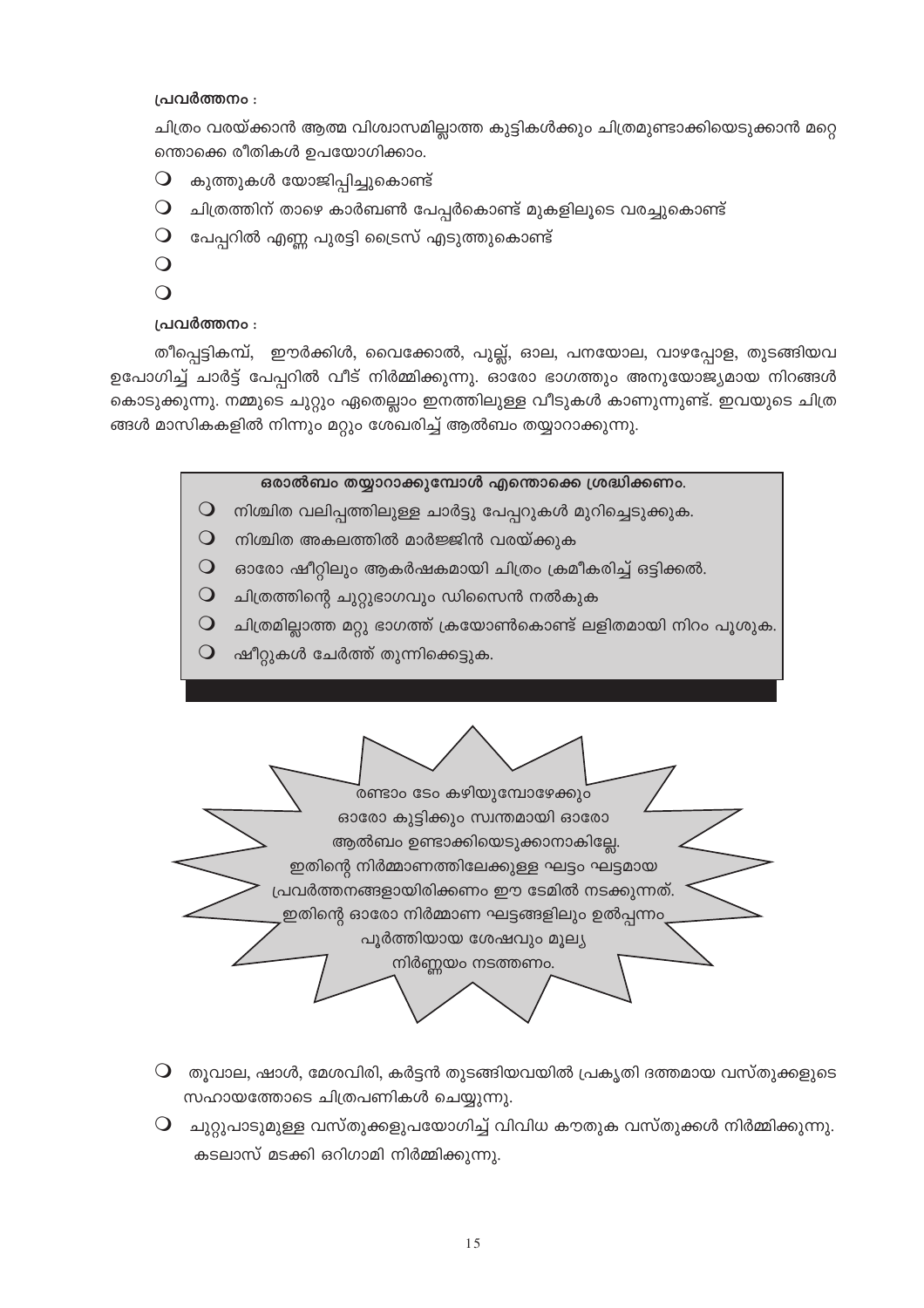രണ്ടാം ടേമിൽ നിർമ്മിച്ചവയും ഈ ടേമിൽ ഉണ്ടാക്കിയെടുക്കുന്നവയും ഉപ യോഗിച്ചുള്ള വാർഷിക പ്രദർശനത്തിനാണ് ഇനി നാം തയ്യാറാകുന്നത്. ഇതി ലേക്ക് അലങ്കാര വസ്തുക്കളുടെ നിർമ്മാണത്തിനാണിവിടെ മുന്തിയ പരിഗ ണന കൊടുക്കുന്നത്.

## പ്രവർത്തനം :

തുണിയിൽ ചിത്രപണികൾ – വെളുത്ത തുണിയിൽ വിവിധ പച്ചക്കറികൾ, ഇലത്തണ്ടു  $\bigcirc$ കൾ തുടങ്ങിയവ മുറിച്ച് ഫേബ്രിക് കളറിൽ മുക്കി ഡിസൈൻ ചെയ്യുക, ചിത്രം വരയ്ക്കുക, സ്പോഞ്ചിൽ ഫേബ്രിക് പെയിന്റ് ഒഴിച്ച് അതിൽ മുറിച്ച ഭാഗത്ത് നിറം പുരട്ടിയെടുക്കുക യാണ് വേണ്ടത്. നല്ലവണ്ണം ഉണങ്ങിയെന്ന് ഉറപ്പു വന്നാൽ തുണി മറിച്ചിട്ട് ഇസ്തിരി ഇടുക. പിന്നെ പ്രിന്റ് ഇളറ്റിപോകില്ല. തുണി കഴുകുകയുമാകാം.



 $\mathsf O$  അലങ്കാരവസ്തുക്കളുടെ നിർമ്മാണം – പാഴ് വസ്തുക്കൾ ഉപയോഗിച്ച് പലതരം കൗതുക വസ്തുക്കൾ ഉണ്ടാക്കിക്കൂടേ. ഇവ ശേഖരിച്ച് ക്ലാസിൽ ഒരു 'പാഴ് വസ്തുപ്പെട്ടി' ഉണ്ടാക്കാമ ല്ലോ. ഇതിലേക്ക് എന്തൊല്ലാം പാഴ്വസ്തുക്കൾ ശേഖരിക്കാം.

- തീപ്പെട്ടിക്കൂട്
- $\Omega$ പാള
- $\mathsf{Q}$  മാങ്ങയണ്ടിത്തോട്
- $O$  മുത്തുകൾ
- $\mathsf O$  ഐസ്ക്രീം ബോൾ, സ്റ്റിക്ക്
- $\bigcirc$  പലതരം ചരടുകൾ
- $\bigcirc$  പേനാകുട്
- $\Omega$ തേങ്ങാമൊത്തി
- $\Omega$ ചകിരി
- ഡിസ്പോസിബിൾ , ഗ്ലാസ്, പ്ലേറ്റ്
- $\mathbf O$  അടക്കത്തോട്
- $\bigcirc$ ബട്ടൻ
- $\mathbf 0$  compound  $\mathbf 0$
- $\bigcirc$ പ്ലാസ്റ്റിക് കുപ്പികൾ
- $\bigcirc$ മുട്ടത്തോട്
- $\Omega$ കൊതുമ്പ്
- $\Omega$ ചിരട

ഇവ ഉപയോഗിച്ച് എന്തെല്ലാം കൗതുക വസ്തുക്കൾ ഉണ്ടാക്കും.

- $\Omega$ കൊതുമ്പ് വഞ്ചി
- $\Omega$ കളിവണ്ടി
- $\mathsf O$  തേങ്ങാമൊത്തിപ്പൂവ്
- $\bigcirc$  ഐസ്ക്രീ ബോൾതൊപ്പി / പാവ
- $\bullet$ വഞ്ചി, വീട്, മീൻ
- $\Omega$ അടക്കാത്തോട് പക്ഷി
- പാളത്തൊപി
- $\Omega$  മുട്ടത്തോട് പാവ
- ലഘു ഒറിഗാമി രൂപങ്ങൾ  $\Omega$

"കുട്ടികളുടെ ആദ്യത്തെ അധ്യാപകൻ അവരുടെ കാലുകളും കണ്ണുകളുമാ ണ്. അവയെ പ്രവർത്തിപ്പിക്കാൻ അനുവദിക്കുക. സംസാരിക്കുക മാത്രം ചെയ്യുന്നതിനു പകരം പ്രവർത്തിക്കുന്ന പാഠങ്ങൾ ഉണ്ടാകട്ടെ."

 $\Omega$ 

ဂၢၘဏ္ဏေ၁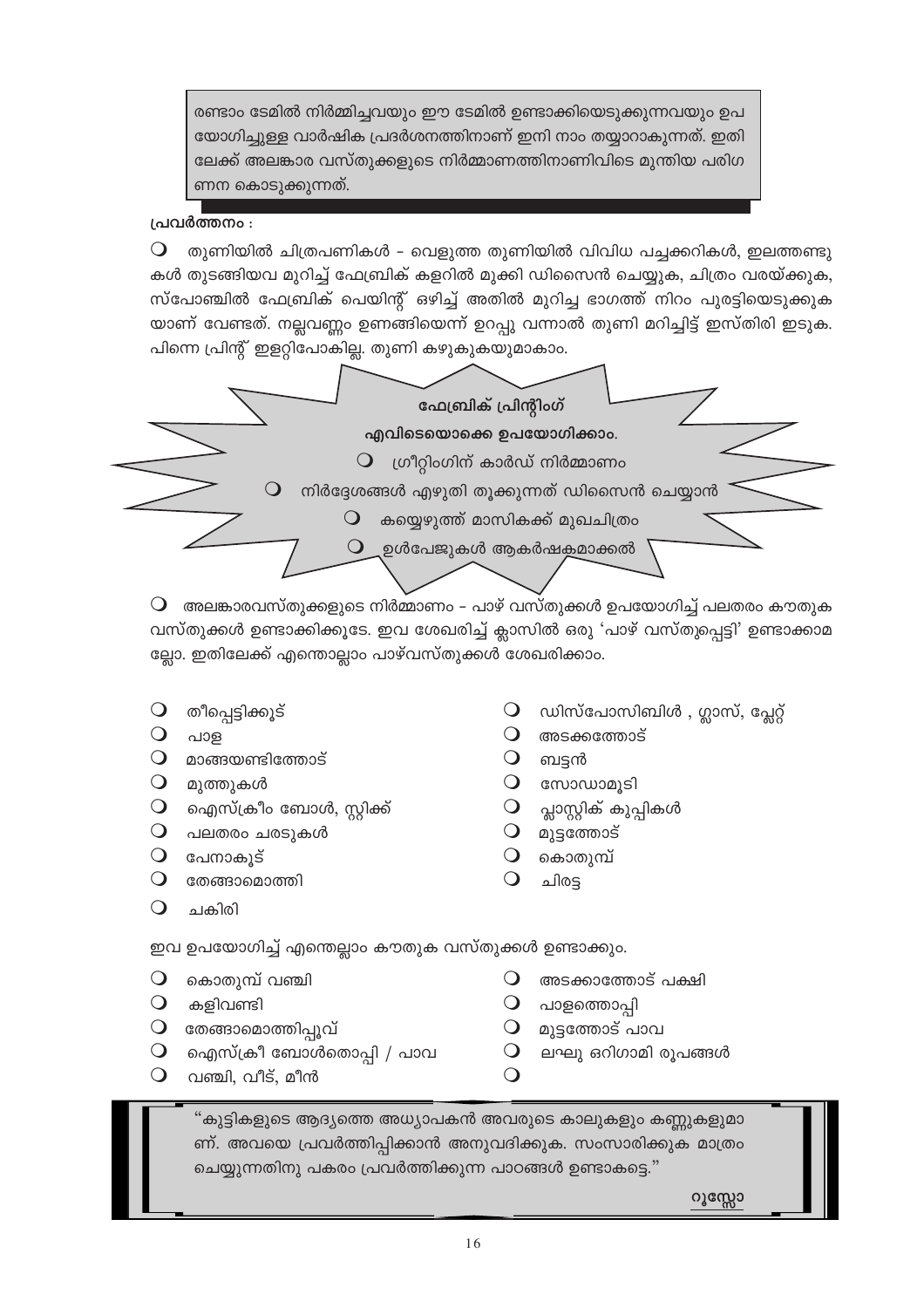# പാഠ്വപദ്ധതി പ്രസ്താവനകൾ – മൂന്നാം തരം

### ഒന്നാം ടേം

- $\mathsf O$  ലഘുപാനീയങ്ങൾ, ലഘു ഭക്ഷണങ്ങൾ, സലാഡുകൾ, വറ്റലുകൾ എന്നിവ തയ്യാറാക്കുന്നു.
- $\mathsf O$  ഭക്ഷണ പദാർത്ഥങ്ങളുടെ ചിത്രം ശേഖരിച്ച് ആൽബം തയ്യാറാക്കുന്നു.
- $\mathsf O$  വിവിധ പാറ്റേണുകളിൽ രംഗോളി തയ്യാറാക്കുന്നു.

### രണ്ടാം ടേം

- $\operatorname{\mathsf{Q}}$  വിവിധയിനം കൂടുകൾ ശേഖരിക്കുന്നു. വീടിന്റെയും പരിസരത്തിന്റെയും ചിത്രം വരച്ച് ചായമിടുന്നു.
- $\mathsf O$  വിവിധ പാറ്റേണുകളിൽ രംഗോളി തയ്യാറാക്കുന്നു.

### മൂന്നാം ടേം

- $\, \mathsf{O} \,$  പൂന്തോട്ടനിർമ്മാണം, അക്വേറിയനിർമ്മാണം, ഔഷധച്ചെടികൾ വളർത്തൽ, അടുക്കളത്തോട്ട നിർമ്മാണം, ആൽബം, നിർമ്മാണം എന്നിവ നടത്തുന്നു.
- $\mathsf O$  ചലിപ്പിക്കാവുന്ന ഒറിഗാമിരൂപങ്ങൾ നിർമ്മിക്കുന്നു.
- $\mathsf O$  ശുചീകരണത്തിനാവശ്യമായ ഉപകരണങ്ങൾ നിർമ്മിക്കുന്നു.

## പ്രവർത്തന മാത്വകകൾ

- $\bigcirc$  ലഘുപാനീയങ്ങൾ, ലഘു ഭക്ഷണങ്ങൾ, സലാഡുകൾ, വറ്റലുകൾ എന്നിവ തയ്യാറാക്കുന്നു.
- $\mathsf O$  ഭക്ഷണ പദാർത്ഥങ്ങളുടെ ചിത്രം ശേഖരിച്ച് ആൽബം തയ്യാറാക്കുന്നു.

സ്വയം ചെയ്തു നോക്കാവുന്ന ലളിതമായ പാചകരീതികൾ കുട്ടികളെ പരിചയപ്പെടു ത്തേണ്ടതുണ്ട്. 'അടുക്കള ശാസ്ത്രം' എന്ന മേഖല കുട്ടി പരിചയപ്പെടേണ്ടതുണ്ട്. ലളിത പാചകത്തിന്റെ വിവിധ സാധ്യതകളിലേക്ക് കുട്ടികളെ നയിക്കുന്നതിന് ഈ അവസരം പ്രയോജനപ്പെടുത്താവുന്നതാണ്. ലഘു പാനീയങ്ങൾ, വിവിധതരം സലാഡുകൾ, ലഘു ഭക്ഷണങ്ങൾ, വറ്റലുകൾ എന്നിവയൊക്കെ കുട്ടികൾക്ക് തയ്യാറാക്കാൻ കഴിയുന്നവയാ ണ്. സ്വാശ്രയബോധം വളർത്തിയെടുക്കുന്നതിന് ഇത് സഹായിക്കും. പഴങ്ങളുടെയും, പച്ചക്കറികളുടെയും വിവിധ രീതിയിലുള്ള സംസ്ക്കരണം കുട്ടികൾക്ക് പരിചയപ്പെടു ത്താവുന്നതാണ്.

### പ്രവർത്തനം :

ലഘുപാനീയങ്ങൾ തയ്യാറാക്കൽ – നാരങ്ങാവെള്ളം

വേണ്ട സാധനങ്ങൾ – ചെറുനാരങ്ങ, പഞ്ചസാര, വെള്ളം, ഉപ്പ്. തയ്യാറാക്കുന്നവിധം – ചെറുനാരങ്ങ പിഴിഞ്ഞ് ആവശ്യത്തിന് വെള്ളം ചേർത്ത് പഞ്ചസാരയും ഒരു നുള്ള് ഉപ്പും ചേർക്കുക.

### ചെന്ദ്വരത്തി സ്ക്വാഷ്

വേണ്ട സാധനങ്ങൾ – ചെമ്പരത്തിപ്പൂവ്, വെള്ളം, പഞ്ചസാര, നാരങ്ങ.

ചെമ്പരത്തിപ്പൂവിന്റെ ഇതൾ വെള്ളം ചേർത്ത് തിളപ്പിക്കുക. ഇതിൽ ചെറുനാരങ്ങാനീര്, പഞ്ച സാര, ആവശ്യത്തിന് വെള്ളം. ഇവ ചേർക്കുക.

ഇതു കൂടാതെ തുളസീവെള്ളം, പേരയിലവെള്ളം, നന്നാറി സർവ്വത്ത്..... തുടങ്ങി വിവിധ തരം പാനീയങ്ങൾ കുട്ടികൾക്ക് സ്വയം തയ്യാറാക്കാവുന്നതാണ്.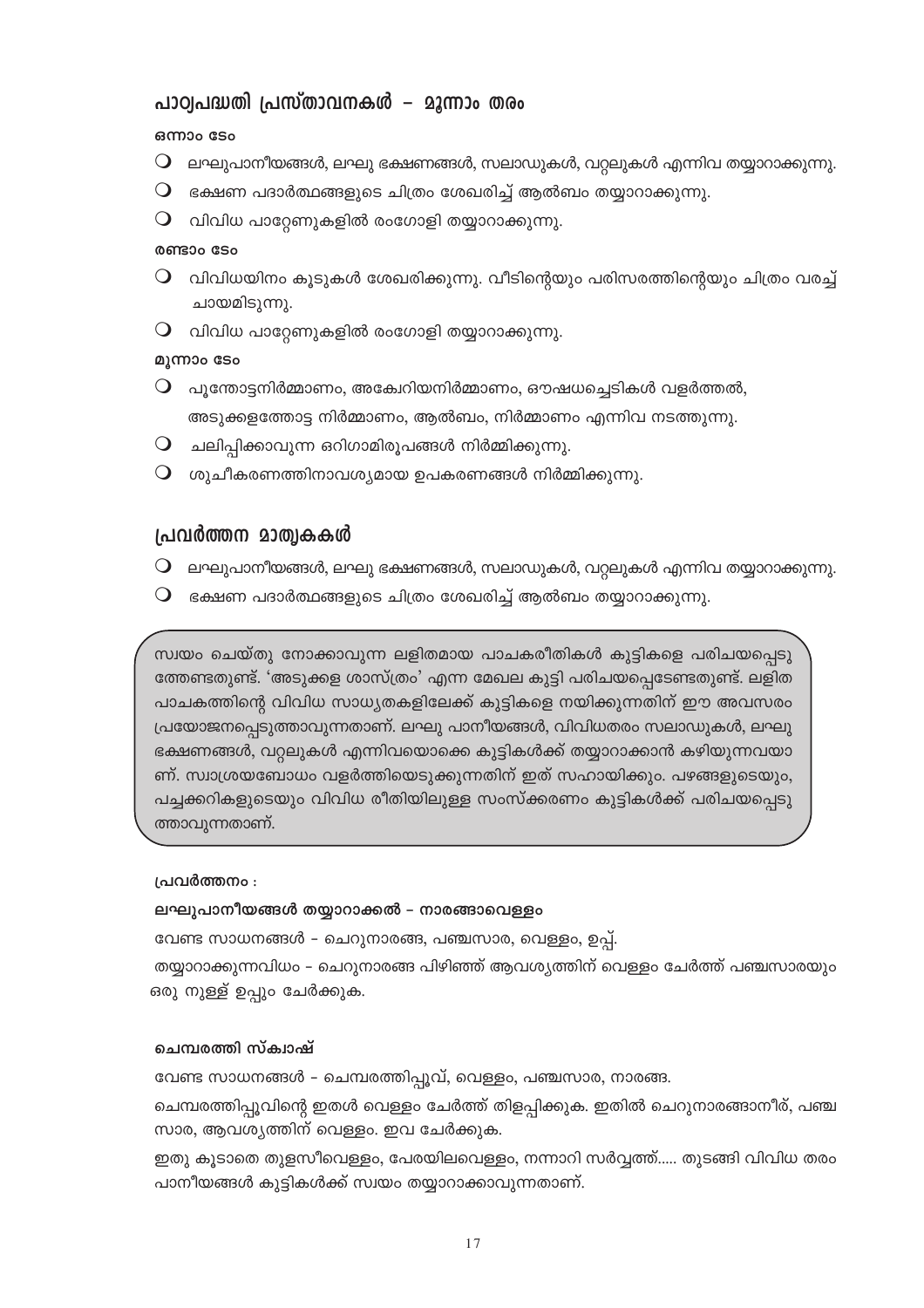### ലഘു ഭക്ഷണങ്ങൾ – അവിൽ കുഴച്ചത്.

അവിൽ, ശർക്കര / പഞ്ചസാര, തേങ്ങ, ചെറുപഴം. ഇവ ചേർത്ത് യോജിപ്പിച്ചാൽ സ്വാദിഷ്ട മായ അവിൽ കുഴച്ചത് എന്ന വിഭവം തയ്യാറാക്കാം. പച്ച അവിലിനു പകരം അവിൽ വറുത്ത് ഉപയോഗിക്കുകയാണെങ്കിൽ കൂടുതൽ സ്വാദിഷ്ടമായിരിക്കില്ലേ.

ഇതുപോലെ മറ്റെന്തെല്ലാം വിഭവങ്ങൾ തയ്യാറാക്കാം.

"അവിൽപായസം, അവിൽ വെള്ളം, അവിൽ ഉപ്പുമാവ്, റവ ഉപ്പുമാവ്, കേസരി, റവയുണ്ട, അരിയുണ്ട....

### സാലഡുകൾ –

പച്ചക്ക് കഴിക്കാൻ പറ്റുന്ന പച്ചക്കറികൾ ചേർത്ത് സാലഡുകൾ നിർമ്മിക്കാം.

തൈര്, കുരുമുളക്പൊടി എന്നിവ സാലഡിന്റെ രുചിഭേദങ്ങൾക്കായി ഉപയോഗിക്കാവുന്നതാ ണ്.

**കൊണ്ടാട്ടം / വറ്റൽ** – മുളക്, കൈപ്പക്ക, കുമ്പള തോൽ, കപ്പ, ചക്ക, വഴുതിന, വെണ്ടയ്ക്ക, ഇങ്ങിനെ പലതരം കൊണ്ടാട്ടം/വറ്റലുകൾ കുട്ടികൾക്ക് നിർമ്മിക്കാവുന്നതാണ്.



### പ്രവർത്തനം :

പച്ചക്കറികൾ, പഴവർഗ്ഗങ്ങൾ ഇവ ദീർഘനാൾ കേടുകൂടാതെ സൂക്ഷിക്കുന്നത് എങ്ങിനെയെന്ന് കുട്ടികൾ പരിചയപ്പെടേണ്ടതില്ലേ. ഇതിന്റെ പല മാതൃകകളും പ്രാദേശികമായി പരിചയപ്പെടാവുന്ന താണ്. വീട്ടിൽ നിന്ന് ഇത് കുട്ടികൾ കണ്ടെത്തുക. ഒരു യോഗം വിളിച്ചു ചേർക്കാം. കുട്ടികൾ അമ്മ മാരുടെ ഒരു യോഗം വിളിച്ചുചേർക്കട്ടെ. കുട്ടികൾ അമ്മമാരുമായി സംഹരിക്കട്ടെ. ഇതിനാവശ്യമായ മുന്നൊരുക്കൽ എസ്.ആർ.ജിയിൽ ചർച്ച ചെയ്യുന്നു. ചില ഉദാഹരണങ്ങൾ നോക്കൂ.

- നെല്ലിക്ക തേനിൽ സൂക്ഷിക്കുക, ഉപ്പിലിടുക.  $\bigcirc$
- $\bigcirc$ മാങ്ങ, ചക്ക ഇവ ഉണക്കി സൂക്ഷിക്കുക.

ഭക്ഷ്യ സാധനങ്ങളുടെ വിവിധങ്ങളായ സംസ്ക്കരണ രീതികൾ ചേർത്ത് പതിപ്പു തയ്യാ റാക്കാവുന്നതാണ്. പാചകം ഒരു കല എന്ന തലത്തിലേക്ക് കുട്ടികളെ വളർത്തിയെടു ക്കേണ്ടതുണ്ട്. ഈ മേഖലയിലെ പ്രവർത്തനങ്ങൾ മൂല്യനിർണ്ണയം ചെയ്യുമ്പോൾ എന്തെല്ലാം പരിഗണിക്കാം?

- $\bigcirc$ അളവുകൾ
- $\bigcirc$ പങ്കാളിത്തം
- വ്യത്യസ്ഥത
- $\bigcirc$ രേഖപ്പെടുത്താനുള്ള കഴിവ്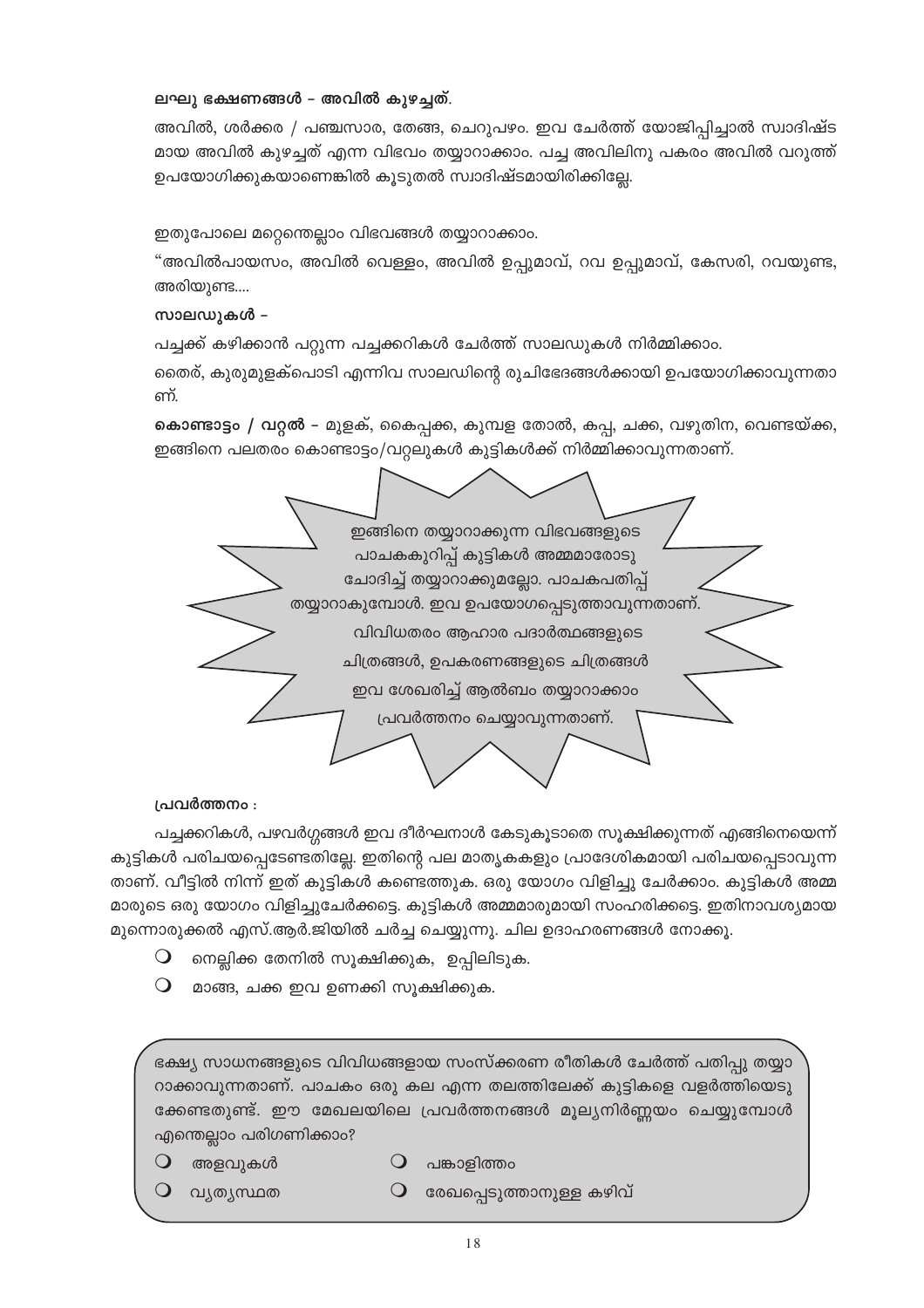ഈ പാഠൃപദ്ധതി പ്രസ്താവനയുമായി ബന്ധിപ്പിക്കാ0വുന്ന മറ്റു വിഷയങ്ങളുടെ പ്രസ്താവനകൾ

പരിസരപഠനത്തിലെ ആഹാരവും, ആരോഗ്യവും, സസ്യങ്ങൾ എന്നീ ആശയങ്ങളുമായി ബന്ധിപ്പിക്കാം.



 $\mathsf O$  വിവിധ പാറ്റേണുകളിൽ രംഗോളി തയ്യാറാക്കുന്നു.

രംഗോളി നിറങ്ങളുടെ ലോകം – നിത്യജീവിതത്തിൽ നിറങ്ങളുമായി ബന്ധപ്പെട്ട് നിരവധി പ്രവർത്തികൾ കുട്ടികൾ ചെയ്യുന്നുണ്ട്. ഇവയെ ഗണിതത്തിലെ പാറ്റേണുകൾ ഇ.വി.എസിലെ വർണ്ണങ്ങൾ എന്നീ മേഖലകളുമായി ബന്ധിപ്പിച്ച് വ്യത്യസ്ത പ്രവർത്തന ങ്ങൾ ചെയ്യിക്കാവുന്നതാണ്.

#### പ്രവർത്തനം

കോലം വരയ്ക്കൽ – അരിമാവ്, കുമ്മായം ഇവ ഉപയോഗിച്ച് വിവധ രൂപങ്ങൾ വരയ്ക്കുന്നു. അരിമാവിൽ വിവിധ നിറത്തിലുള്ള ഫുഡ്കളറുകൾ ചേർത്താൽ മനോഹരമായ വർണ്ണക്കോലങ്ങൾ തയ്യാറാക്കാം. കണ്ണൻ ചിരട്ടയിൽ മാവ് നിറച്ച് കുട്ടികൾ വിവിധ കോലങ്ങൾ വരയ്ക്കട്ടെ.

പൊടിക്കോലങ്ങൾ – കളമെഴുത്തിന് ഉപയോഗിക്കുന്ന പൊടികൾ, ഉമിക്കരി, അരിപ്പൊടി, മഞ്ഞൾ, മഞ്ഞളും ചുണ്ണാമ്പും ചേർത്തചുവന്നപൊടി, ഇല പൊടിച്ച പച്ചപ്പൊടി ഇവ ഉപയോഗിച്ചു കൊണ്ട് വിവിധ പാറ്റേണുകളും ചിത്രങ്ങളും വരയ്ക്കാവുന്നതാണ്. നിലത്ത് ചോക്കുകൊണ്ട് പാറ്റേ ണുകൾ വരച്ച് പൊടികൾ നിറച്ച് മനോഹരമാക്കാം. പ്രാദേശിക വിദഗ്ദരെ പങ്കെടുപ്പിച്ച് കളമെഴുത്ത് സ്ക്കൂളിൽ സംഘടിപ്പിക്കാം.

വിവിധനിറം ചേർത്ത് ഉണക്കിയെടുത്ത അറക്കപ്പൊടി (ഈർച്ചപ്പൊടി) ഉപയോഗിച്ച് രംഗോലി തയ്യാറാക്കാവുന്നതാണ്. കുട്ടികൾ മയിലാഞ്ചി ഉപയോഗിച്ച് കൈകളിൽ രംഗോലി തീർക്കുന്നത് ഈ പ്രവർത്തനവുമായി ബന്ധിപ്പിക്കാവുന്നതാണ്. ഓണാഘോഷത്തിന്റെ ഭാഗമായി സ്ക്കൂളുകളിൽ അണി യൽ മത്സരം നടത്താവുന്നതാണ്.

സ്റ്റെൻസിൽ രംഗോലി – കാർഡ് ബോർഡിൽ സ്റ്റെൽസിൽ രൂപത്തിൽ ചിത്രങ്ങൾ വെട്ടിയെടു ക്കുന്നു. ഇത് നിരപ്പായ പ്രതലത്തിൽ വെച്ച് വർണ്ണപ്പൊടികൾ നിറയ്ക്കുന്നു. സ്റ്റെൻസിൽ എടുത്തു മാറ്റുമ്പോൾ മനോഹരമായ രംഗോലി രൂപപ്പെട്ടിട്ടുള്ളത് കാണാം.

(ചിത്രം രംഗോലി)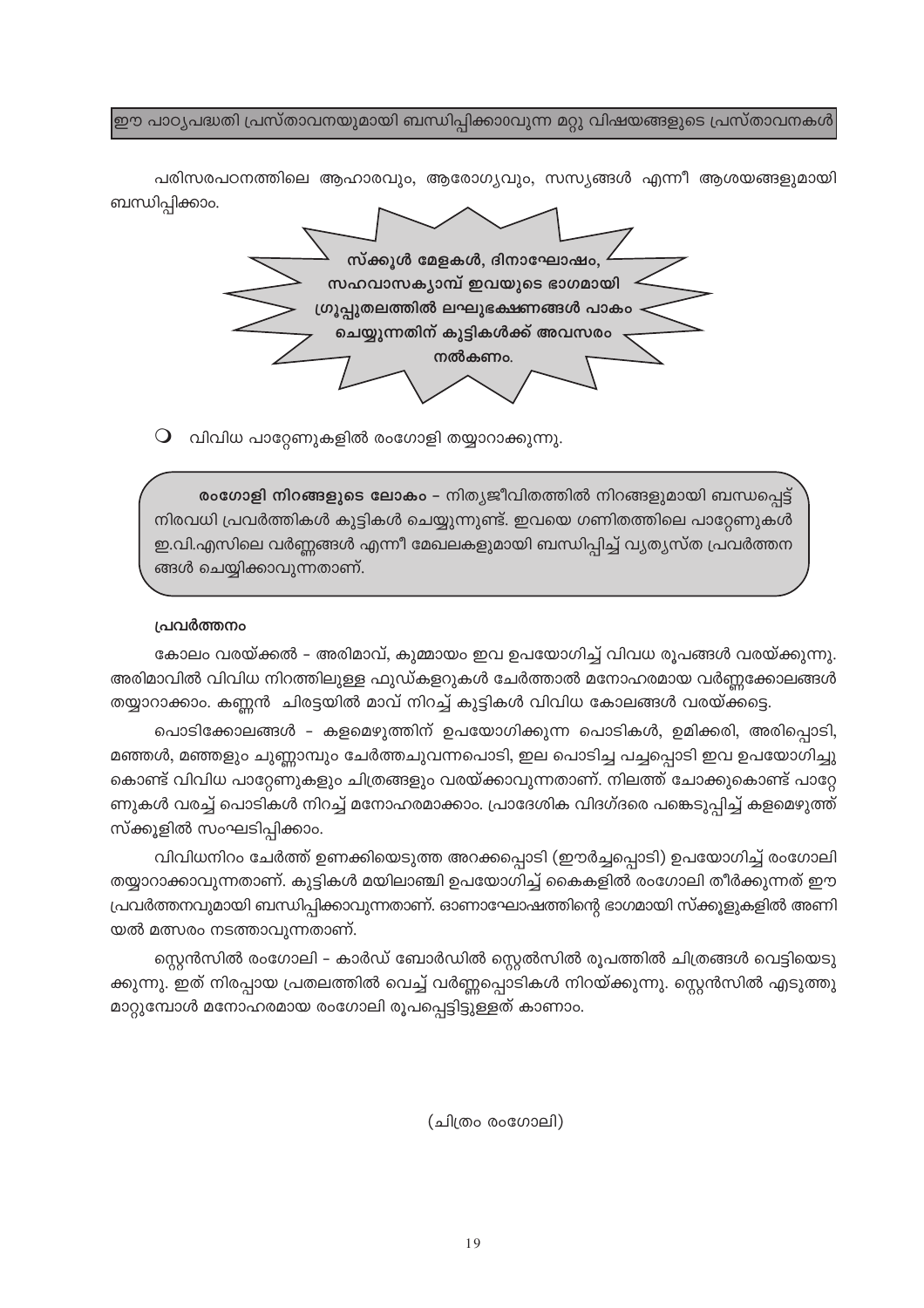

 $\mathsf O$  വിവിധയിനം കൂടുകൾ ശേഖരിക്കുന്നു. വീടിന്റെയും പരിസരത്തിന്റെയും ചിത്രം വരച്ച് ചായമിടുന്നു.

### പ്രവർത്തനം :

പലതരം വീടുകൽ ചില ജീവികളുടെ കൂടുകൾ

വിവിധതരം വീടുകൾ ചില ജീവികളുടെ കൂടുകൾ ശേഖരിക്കൽ, താരതമ്യം ചെയ്യൽ.

മണൽകൊണ്ട് വീട്, കളിമണ്ണ് ഉപയോഗിച്ച് വിവിധ ജീവികളുടെ കൂടിന്റെ മാതൃക നിർമ്മി ക്കൽ, കാർഡ്ബോർഡ്, തീപ്പെട്ടി എന്നിവ ഉപയോഗിച്ച് വീടുകളുടെ മാതൃക നിർമ്മിക്കൽ, തുണിക ഷണം, ഇല, വൈക്കോൽ, ചുള്ളിക്കമ്പ്, പുല്ല്, നാരുകൾ ഇവ ഉപയോഗിച്ച് പക്ഷി കൂടുകളുടെ മാതൃകാ നിർമ്മിക്കൽ.

#### പ്രവർത്തനം :

വീടും പരിസരവും വരച്ച് നിറം കൊടുക്കുന്ന പ്രവർത്തനത്തിൽ അനുയോജ്യമായ തോത്, നൽകുന്ന നിറങ്ങൾ എന്നിവ പരിഗണിക്കേണ്ടതല്ലെ. ചിത്രങ്ങളും, കളർപേപ്പറും വെട്ടി ഒട്ടിച്ച് കൊളാഷ് രൂപത്തിലും ഈ പ്രവർത്തനം നടത്താവുന്നതാണ്.

ഇങ്ങിനെ ചെയ്യുന്നതുകൊണ്ടുള്ള ഗുണങ്ങൾ എന്തൊക്കെയാണ്.

- വരയ്ക്കാൻ കഴിയാത്ത കുട്ടികളുടെ കൂടി പങ്കാളിത്തം  $\bigcirc$
- കൃത്യമായി കീറാനും, വെട്ടാനും, ഒട്ടിക്കാനും ഉള്ള ശേഷി  $\bigcirc$

### പ്രവർത്തനം :

വിവിധ വീടുകളുടെ ചിത്രങ്ങൾ മാതൃകകൾ, വിവിധ ജീവികളുടെ കൂടുകൾ. (വേട്ടാളൻ, ഉറുമ്പ്, തേനീച്ച, കടന്നൽ, കുഴിയാന, പക്ഷികൾ. മുതലായവ) ഇവയുടെ ശേഖരണവും പ്രദർശനവും

1. മുതൽ 4 വരെ ക്ലാസ്സുകളിൽ ഇതുമായി ബന്ധപ്പെട്ട പ്രവർത്തനങ്ങൾ ഉണ്ട്. എസ്. ആർ.ജിയിൽ ഇത് ചർച്ച ചെയ്ത് എല്ലാ ക്ലാസുകളുടെയും സഹകരണത്തോണി പ്രദർശനം സംഘടിപ്പിക്കുന്നത് കൂടുതൽ ഉപകാര പ്രദമായിരിക്കില്ലെ.

> \_<br>കുഴിയാനയുടെ കൂട് ഇതെങ്ങനെ ശേഖരിക്കും. ഒരു കുപ്പിയിൽ പൂഴി മണൽ നിറയ്ക്കുക കുഴിയാനയെ അതിൽ ഇടുക. കുഴിയാന ഈ പൂഴിയിൽ കൂട് രൂപപ്പെടുത്തികൊള്ളും.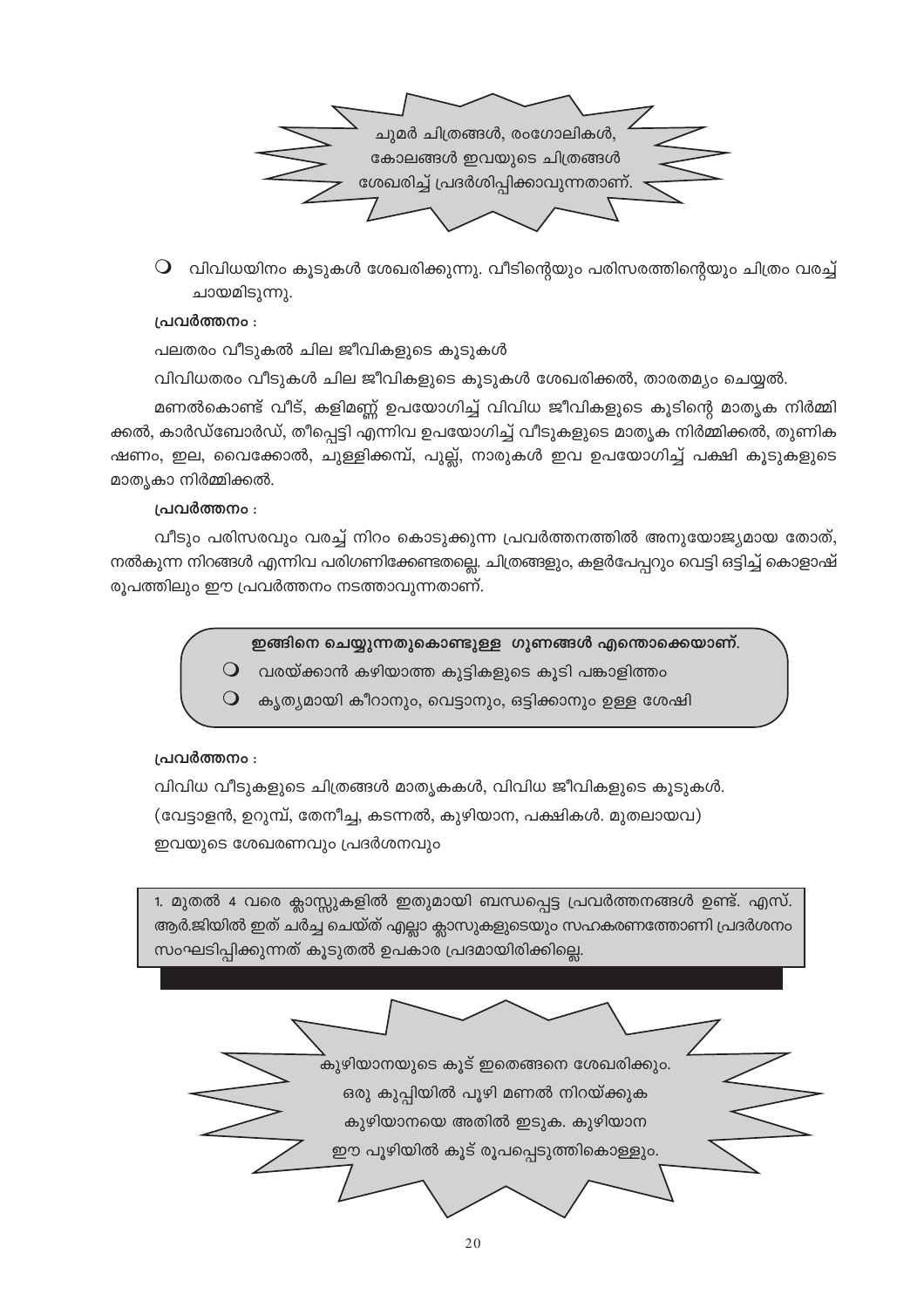

വസ്ത്രങ്ങൾ എന്ന പരിസര പഠനത്തിലെ പാഠഭാഗവുമായി ബന്ധപ്പെടുത്തി എന്തെല്ലാ പ്രവർത്ത നങ്ങൾ നൽകാൻ കഴിയും.

- വ്യത്യസ്തയിന വിഭാഗങ്ങളുടെ വസ്ത്രധാരണ രീതി പ്രകടമാക്കുന്ന ചിത്രങ്ങളുടെ ശേഖരണം.
- വിവിധ ഇനം തൊഴിലുകളുമായി ബന്ധപ്പെട്ടിരിക്കുന്നവരുടെ വസ്ത്രധാരണ രീതി പ്രകടമാകുന്ന ചിത്രങ്ങളുടെ ശേഖരണം.
- പ്രത്യേകതകൾ വിശദീകരിച്ചുകൊണ്ടുള്ള കുറിപ്പു തയ്യാറാക്കൽ
- വസ്ത്രധാരണ രീതിയും കലാവസ്ഥയും തമ്മിലുള്ള ബന്ധം കണ്ടെത്തൽ.
- തുണികളുടെ വക്ക് തുന്നൽ, ബട്ടൺ പിടിപ്പിക്കൽ, കളർനൂൽ ഉപയോഗിച്ച് പൂക്കൾ തുന്നൽ – എംബ്രോയിഡറി
- $\, \mathsf{O} \,$  പൂന്തോട്ടനിർമ്മാണം, അക്വേറിയനിർമ്മാണം, ഔഷധച്ചെടികൾ വളർത്തൽ, അടുക്കളത്തോട്ട നിർമ്മാണം, ആൽബം, നിർമ്മാണം എന്നിവ നടത്തുന്നു.

## പ്രവർത്തനം :

 $\bigcirc$ 

കൃഷിയും കൃഷിപ്പണിയും - അടുക്കളത്തോട്ട നിർമ്മാണം - പൂന്തോട്ട നിർമ്മാണം

ഈ പ്രവർത്തനവുമായി ബന്ധപ്പെട്ട് ഗ്രൂപ്പുകൾക്ക് നിരവധി ജോലികൾ വീതിച്ചു നൽകാം.

വിത്തുകളുടെ / കമ്പുകളുടെ ശേഖരണം, തരം തിരിക്കൽ, നടൽ, നനയ്ക്കൽ, പരിപാലനം

ഓരോ ഇനം ചെടിക്കു സമീപം അവയുടെ പേരെഴുതി പ്രദർശിപ്പിക്കാവുന്നതാമ്. ജൈവവേലി നിർമ്മിച്ച് ചെടികൾ സംരക്ഷിക്കാം. ഗ്രൂപ്പുകളുടെ മത്സരാടിസ്ഥാനത്തിൽ തോട്ടം നിർമ്മിക്കുന്ന രീതി കുട്ടികളിൽ ആരോഗ്യകരമായ മത്സര രീതി വളർത്താൻ സഹായിക്കില്ലെ.

ഔഷധതോട്ടങ്ങൾ നിർമ്മിക്കുന്നത് എന്തെല്ലാം പ്രയോജനങ്ങൾ ചെയ്യും? ഔഷധചെടികൾ പരിചയപ്പെടാൻ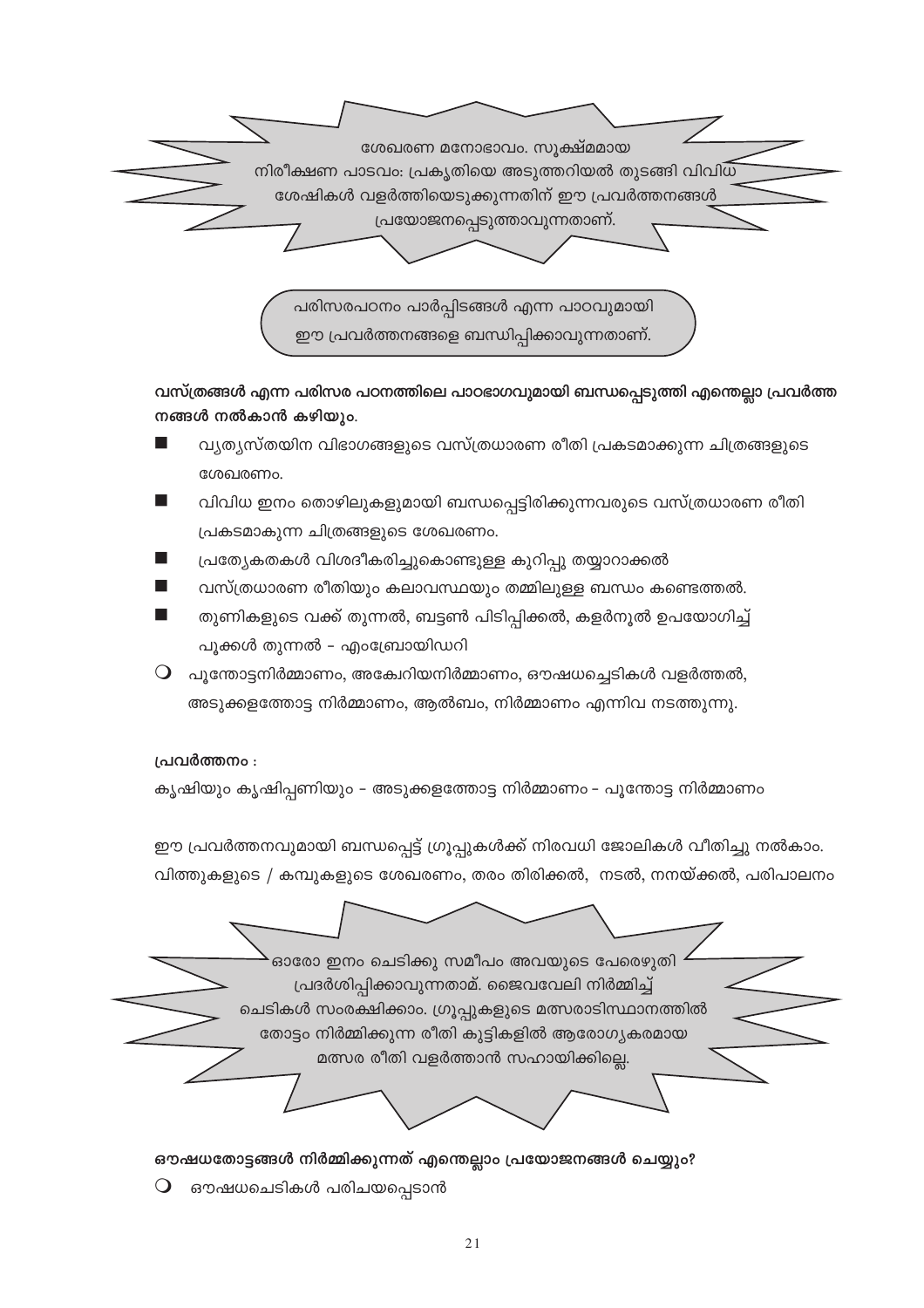പ്രവർത്തനം :

ദീർഘകാലം വിള തരുന്ന പഴവർഗ്ഗങ്ങളുടെ പച്ചക്കറികൾ എന്നിവ കൃഷിത്തോട്ടത്തിന്റെ ഭാഗ മാക്കി മാറ്റുന്നത് കൂടുതൽ പ്രയോജനം ചെയ്യില്ലെ. (നമ്മുടെ സ്കൂൾ കോമ്പൗണ്ടിലും വീട്ടുവള പ്പിലും പൊതുസ്ഥലങ്ങളിലും എന്തെല്ലാം ഇനം പഴച്ചെടികൾ വെച്ചുപിടിപ്പിക്കാം)

|  | പപ്പായ                                             | നെല്ലി |                                                                                                              | പേര                                                                        |  |
|--|----------------------------------------------------|--------|--------------------------------------------------------------------------------------------------------------|----------------------------------------------------------------------------|--|
|  | പ്രവർത്തനം :                                       |        |                                                                                                              |                                                                            |  |
|  |                                                    |        |                                                                                                              | കൃഷിക്കൊപ്പം കൃഷി ഉപകരണങ്ങളും – കൃഷിക്ക് ആവശ്യമായ പല ഉപകരണങ്ങളും കുട്ടി    |  |
|  | അവർക്ക് കഴിയണം.                                    |        |                                                                                                              | കൾക്ക് പരിചിതമാവേണ്ടതാണ്. ഇലയുടെ കേടുപാടുകൾ (ചെറിയ തോതിലുള്ളവ) പരിഹരിക്കാൻ |  |
|  |                                                    |        |                                                                                                              | കത്തിമൂർച്ച വരുത്തൽ $\;\;\;\;$ O ഈളകിയ കൈക്കോട്ട് ഉറപ്പിക്കൽ               |  |
|  | കൃഷി ഉപകരണങ്ങൾ കൈകാര്യം ചെയ്യുമ്പോൾ ശ്രദ്ധിക്കേണ്ട |        |                                                                                                              |                                                                            |  |
|  | കാര്യങ്ങൾ കുട്ടികൾ അറിയണം                          |        |                                                                                                              |                                                                            |  |
|  | അപകടം ഒഴിവാക്കുക.                                  |        |                                                                                                              | $\bigcup$ കേടുപാടുകൾ പരിഹരിക്കുക                                           |  |
|  |                                                    |        |                                                                                                              | ആവശ്യം കഴിഞ്ഞാൽ വൃത്തിയാക്കി കൃത്യമായ സ്ഥലത്ത് സൂക്ഷിക്കുക.                |  |
|  |                                                    |        | കാർഷിക വൃത്തിയോടുള്ള അനുകൂല<br>മനോഭാവം വളർത്തിയെടുക്കാൻ<br>കൃഷിയിടങ്ങൾ സന്ദർശിക്കൽ<br>കൃഷിക്കാരുമായി അഭിമുഖം | ആവശ്യമായ പ്രവർത്തനങ്ങൾ എന്തൊക്കെ നൽകാം.                                    |  |

വൻ എന്നിവയെ ബന്ധപ്പെടുത്താവുന്നതാണ്. എസ്.ആർ.ജി. ഈ കാര്യങ്ങൾ ചർച്ച ചെയ്യണം.

╰

പച്ചക്കറി, പൂക്കൾ, എന്നിവയുടെ തോട്ടനിർമ്മാണവുമായി പ്രാദേശിക ക്ലബ്ബുകൾ, കൃഷിഭ

ചലിക്കുന്ന ഒറിഗാമി രൂപത്തിൽ ഏറ്റവും ലളിതമായവ കുട്ടികളെ പരിചയപ്പെടുത്തണം.

 $\mathsf O$  ചലിപ്പിക്കാവുന്ന ഒറിഗാമിരൂപങ്ങൾ നിർമ്മിക്കുന്നു.

 $\mathsf O$  ചെവിയാടുന്ന മുയൽ

ചിത്രം കൊടുക്കുക

ഇതുപോലെ മറ്റെന്തെല്ലാം ചലിക്കുന്നത് രൂപങ്ങൾ നിർമ്മിക്കാം?

 $Q$  പൂമ്പാറ്റ  $\bigcirc$  $\bigcirc$ തവള മത്സ്യം  $\bigcirc$  $\Omega$  $\bigcirc$ കാക്ക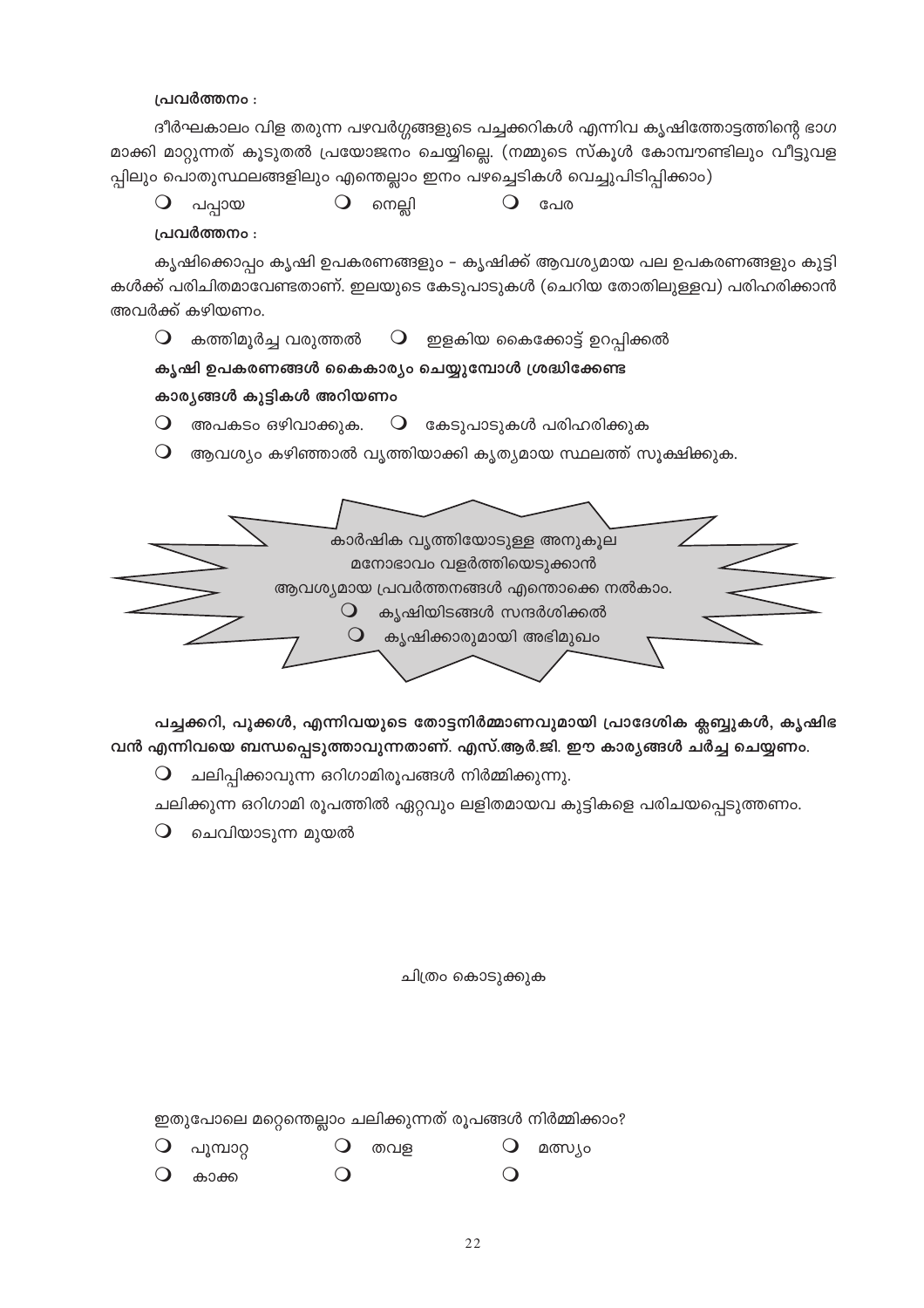# പാഠ്വപദ്ധതി പ്രസ്താവനകൾ – നാലാം തരം

## ഒന്നാം ടേം

- $\mathsf O$  ഭക്ഷണപദാർത്ഥങ്ങൾ കേടുകൂടാതെ സൂക്ഷിക്കാനുള്ള രീതികൾ പരിചയിക്കുന്നു. (അച്ചാറുകൾ, വറ്റലുകൾ)
- $\mathsf O$  പാനീയങ്ങൾ, ജാമുകൾ എന്നിവ തയ്യാറാക്കുന്നു.

## രണ്ടാം ടേം

- $\mathsf O$  വെജിറ്റബിൾ കാർവിംഗ്, പ്രിന്റിംഗ്, മാതൃകകൾ എന്നിവ തയ്യാറാക്കുന്നു.
- $\mathsf O$  ഉചിതമായ വിവിധവസ്തുക്കൾ ഉപയോഗിച്ച് വീടിന്റെ മാതൃക നിർമിക്കുന്നു.
- $\mathsf O$  വീടുനിർമാണവുമായി ബന്ധപ്പെട്ട തൊഴിലിൽ ഏർപ്പെടുന്നവരുടെ ചിത്രം ശേഖരിച്ച് ആൽബം ഉണ്ടാക്കുന്നു.

## മൂന്നാം ടേം

- $\bigcirc$  തൂവാല, മേശവിരി, ഷാൾ, കർട്ടൻ തുടങ്ങിയവയിൽ ഡിസൈൻചെയ്ത് ചായമിടുന്നു. (ഫാബ്രിക്പെയ്ന്റ്)
- $\mathsf O$  ആശംസാകാർഡുകൾ, കവറുകൾ, അലങ്കാരങ്ങൾ എന്നിവ വിവിധ വസ്തുക്കൾ ഉപയോഗിച്ചു നിർമിക്കുന്നു. പാറ്റേണുകൾ നിർമിക്കുന്നു.
- $\mathsf O$  കൂടുതൽ ഒറിഗാമി രൂപങ്ങൾ നിർമിക്കുന്നു.
- $\mathsf O$  വിവിധ പാറ്റേണുകളിൽ അനുപാതം പുലർത്തി രംഗോലി തയ്യാറാക്കുന്നു.
- $\Omega$  മാസ്ക്, പാവകൾ, സംഗീതോപകരണങ്ങൾ എന്നിവ നിർമിക്കുന്നു.
- $\mathsf O$  കളിമണ്ണ്, മൈദമാവ് തുടങ്ങിയവ ഉപയോഗിച്ച് കൗതുകവസ്തുക്കൾ നിർമിക്കുന്നു.

# പ്രവർത്തന മാത്വകകൾ

 $\mathsf O$  ഭക്ഷണപദാർത്ഥങ്ങൾ കേടുകൂടാതെ സൂക്ഷിക്കാനുള്ള രീതികൾ പരിചയിക്കുന്നു. (അച്ചാറുകൾ, വറ്റലുകൾ)

# പ്രവർത്തനം :

നാരങ്ങ, മാങ്ങ, നെല്ലിക്ക, കയ്പ്പക്ക, വെണ്ടയ്ക്ക, വെളുത്തുള്ളി മുതലായവ കൊണ്ട് അച്ചാറു കൾ. ഭരണിയിൽ അടച്ചു സൂക്ഷിക്കൽ. ഉച്ച ഭക്ഷണത്തിന്റെ കൂടെ ഉപയോഗിക്കൽ. പാചകകുറിപ്പ് തയ്യാറാക്കൽ, നെല്ലിക്ക തേനിൽ സൂക്ഷിക്കൽ, കയ്പ്പക്ക, പച്ചമുളക്, കയ്പ, വെണ്ടക്ക, മത്സ്യം ഇറ ച്ചി, നേന്ത്രക്കായ, ഈന്ത് മുതലായവ ഉണക്കി സൂക്ഷിക്കുന്നത് പരിചയപ്പെടൽ, പാചകക്കുറിപ്പ് തയ്യാറാക്കൽ.

 $\mathsf O$  പാനീയങ്ങൾ, ജാമുകൾ എന്നിവ തയ്യാറാക്കുന്നു,

നന്നായി സർബത്ത്, നാരങ്ങാവെള്ളം, ജൂസ്, എന്നിവ തയ്യാറാക്കൽ കുട്ടികളെ പരിശീലിക്കു ന്നു., പഴം, പപ്പായ, തക്കാളി മുതലായവകൊണ്ട് ജാമുണ്ടാക്കുന്നവിധം പരിചയപ്പെടൽ, പാചകക്കു റിപ്പ് തയ്യാറാക്കൽ.

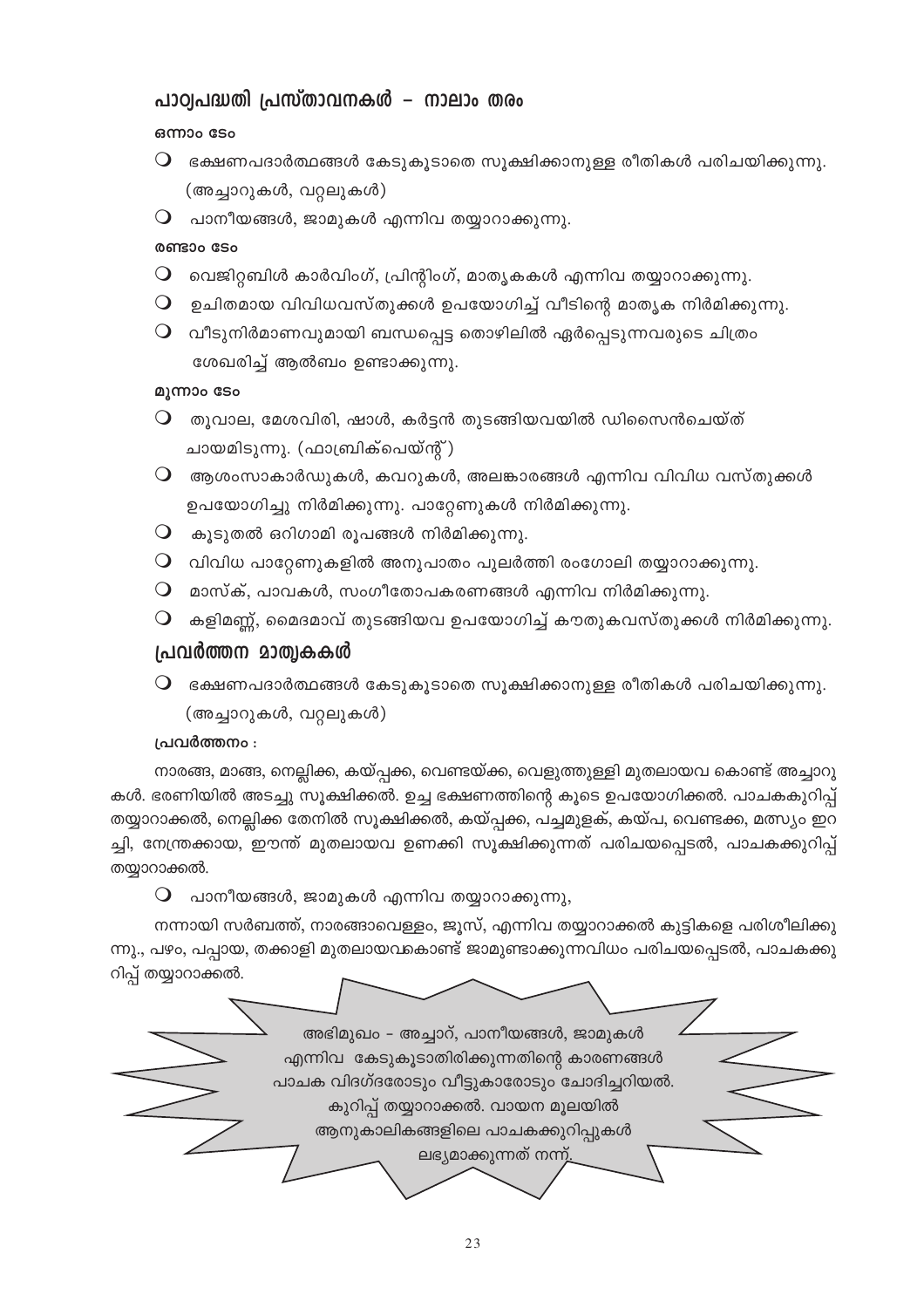ആഹാരപദാർത്ഥങ്ങൾ തയ്യാറാക്കുന്നതിൽ കുട്ടികളുടെ പങ്കാളിത്തം, സാധനങ്ങളുടെ അളവിനെ കുറിച്ചുള്ള ധാരണ, പാചക്കുറിപ്പിന്റെ മേന്മ എന്നിവ വിലയിരുത്തി ടീച്ചിംഗ് മാനു വലിന്റെ പ്രതികരണ പേജിൽ രേഖപ്പെടുത്തുമല്ലോ? പ്രാദേശികമായി നിങ്ങൾക്കുണ്ടാക്കാവുന്ന വിഭവങ്ങളുടെ പാചക കുറിപ്പ് പ്രത്യേകം തയ്യാറാക്കുക.

ഈ പാഠ്യപദ്ധതി പ്രസ്തവനയുമായി ബന്ധിപ്പിക്കാവുന്ന മറ്റു വിഷയങ്ങളുടെ പാഠഭാഗം

- ആരോഗ്യവും ശുചിത്വവും (പരിസരപഠനം)
- ശുചിത്വമുള്ള വീട് (മലയാളം)
- $\Omega$ വെജിറ്റബിൾ കാർവിംഗ്, പ്രിന്റിംഗ് മാതൃകകൾ എന്നിവ തയ്യാറാക്കുന്നു.

## പ്രവർത്തനം :

വെണ്ടക്ക ചേമ്പിൻതണ്ട്, വാഴത്തണ്ട്, കാരറ്റ്, ഉരുളക്കിഴങ്ങ് മുതലായവ പല നിറങ്ങളിലുള്ള ഫാബ്രിക്, പെയിന്റിൽ മുക്കി കടലാസ്, തുണി എന്നിവയിൽ പ്രിന്റ് ചെയ്യൽ. കാരറ്റ്, ഉരുളക്കിഴങ്ങ് മുതലായവയിൽ ആവശ്യമുള്ള രൂപം ബ്ലേഡുകൊണ്ട് വെട്ടിയുണ്ടാക്കി നിറങ്ങളിൽ മുക്കി വെജിറ്റ ബിൾ പ്രിന്റ് ചെയ്യാൻ കഴിയും.

വെജിറ്റബിൾ പ്രിന്റിംഗ് ചിത്രം

വെജിറ്റബിൾ പ്രിന്റിംഗ് നടത്തിയതിനെക്കുറിച്ച് കുറിപ്പു തയ്യാറാക്കിയാൽ അത് ഭാഷാ പ്രവർത്തനമല്ലേ? അങ്ങനെ ഈ പ്രവർത്തനത്തെ ഭാഷാപഠനവുമായി കണ്ണി ചേർക്കുന്നത് പ്രവർത്തനങ്ങളുടെ സ്വാഭാവിക വർദ്ധിപ്പിക്കില്ലേ?

ഈ പാഠ്യപദ്ധതി പ്രസ്തവനയുമായി ബന്ധിപ്പിക്കാവുന്ന മറ്റു വിഷയങ്ങളുടെ പാഠഭാഗം

- തൊഴിലുകൾ പലതരം അനുബന്ധത്തൊഴിലുകൾ, നെയ്ത്ത് (പരിസര പഠനം)
- $\mathsf O$  ഉചിതമായി വിവിധ വസ്തുക്കുൾ ഉപയോഗിച്ച് വീടിന്റെ മാതൃക നിർമ്മിക്കുന്നു.
- $\operatorname{\mathsf{Q}}$  വീടുനിർമാണവുമായി ബന്ധപ്പെട്ട തൊഴിലിൽ ഏർപ്പെടുന്നവരുടെ ചിത്രം ശേഖരിച്ച് ആൽബം ഉണ്ടാക്കുന്നു.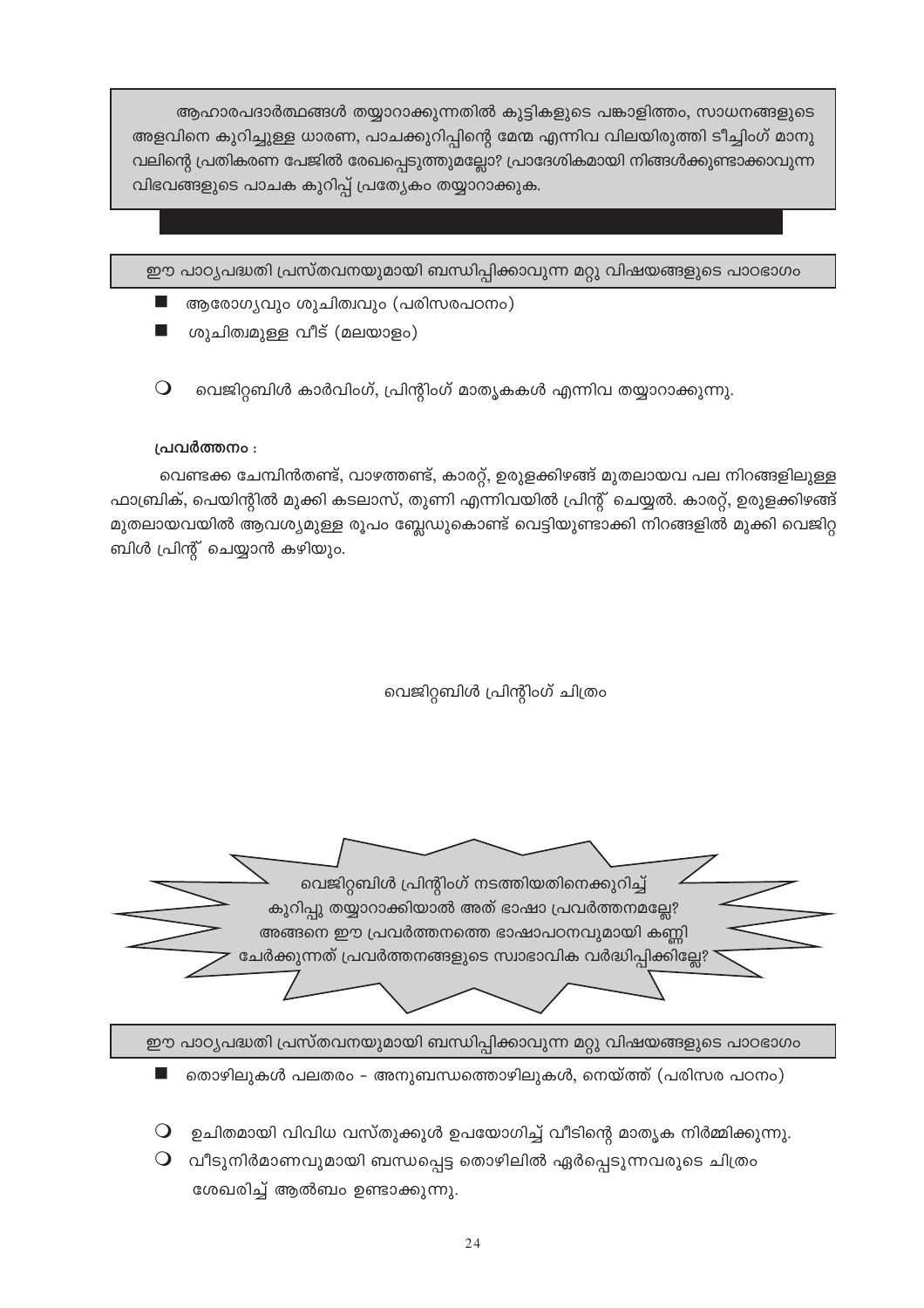### പ്രവർത്തനം :

പത്രങ്ങളിലും ആനുകാലികങ്ങളിലും വരുന്ന വീടുകളുടെ ചിത്രങ്ങൾ വെട്ടിയെടുത്ത് ആൽബം നിർമ്മിക്കുന്നതിലൂടെ പ്രവർത്തനങ്ങൾ ആരംഭിക്കാം. പാള, ഉണങ്ങിയ വാഴപ്പോള, ഈർക്കിൽ, ഓല, ഈന്തിൻപ്പട്ട എന്നിവകൊണ്ട് പന്തൽ, കളിവീട് എന്നിവ ഉണ്ടാക്കൽ.

### പ്രവർത്തനം :

വീടിന്റെ പ്ലാൻ വരച്ച് കാർഡ്ബോർഡ് വെട്ടിയെടുത്ത് വീടിന്റെ മാതൃക ഉണ്ടാക്കൽ.

### പ്രവർത്തനം :

വീട് നിർമ്മാണം സന്ദർശിക്കൽ, വീടു നിർമ്മാണത്തിന്റെ വിവിധഘട്ടങ്ങൾ മനസ്സിലാക്കൽ, കുറിപ്പുകൾ തയ്യാറാക്കൽ, വീട് നിർമ്മാണത്തിന്റെ വിവിധ ഘട്ടങ്ങളുടെ ചിത്രങ്ങൾ ശേഖരിച്ച് ആൽബ ത്തിൽ ഒട്ടിക്കൽ. നിങ്ങൾ സ്വന്തമായി ഉണ്ടാക്കുന്ന വീട്ടിൽ എന്തെല്ലാം സൗകര്യങ്ങളാണ് നിങ്ങൾ ആഗ്രഹിക്കുന്നത്.



### പ്രവർത്തനം :

 $\mathsf O$  തൂവാല, മേശവിരി, ഷാൾ. കർട്ടൻ തുടങ്ങിയവയിൽ സിസൈൻ ചെയ്ത് ചായമിടുന്നു. പരുത്തിതുണി വാങ്ങി, ആവശ്യമായ വലുപ്പത്തിൽ മുറിച്ചെടുത്തു കഴുകി സ്റ്റാർച്ച് ഒഴിവാക്കി ഇസ്തിരിയിട്ട് ചുളിവ് തീർക്കുക, പച്ചക്കറികൾ ഫാബ്രിക് പെയിന്റിൽമുക്കി സിസൈൻ പ്രിന്റ് ചെയ്യു ക. തുണി 12 മണിക്കൂർ ഉണങ്ങിയശേഷം മറുപുറത്ത് ഇസ്തിരിയിടുക. ക്ലാസ്സിലും സ്ക്കൂളിലും ആവശ്യമായി വരുന്ന മേശവിരി, കർട്ടൺ തുടങ്ങിയവ ഇങ്ങനെ ഉണ്ടാക്കാം

 $\mathsf O$  ആശംസാകാർഡുകൾ, കവറുകൾ, അലങ്കാരങ്ങൾ എന്നിവ വിവിധ വസ്തുക്കൾ ഉപയോഗിച്ച് നിർമ്മിക്കുന്നു, പാറ്റേണുകൾ നിർമ്മിക്കുന്നു.

#### പ്രവർത്തനം :

ആവശ്യമുള്ള വലുപ്പത്തിൽ കട്ടിയും മേനിയുമുള്ള കാർഡ് മുറിച്ചെടുക്കുക. ഉണങ്ങിയ വാഴ പ്പോള, വയ്ക്കോൽ തെങ്ങിന്റെ അരിപ്പക്കൊടി, വിവിധ വർണ്ണക്കടലാസുകൾ എന്നിവയിൽ വിവിധ രൂപങ്ങൾ വെട്ടി കാർഡിൽ ഒട്ടിക്കാം. തുല്യ വലുപ്പത്തിലുള്ള കട്ടിയുള്ള മറ്റൊരു കാർഡിൽ നിന്നും രൂപങ്ങൾ വെട്ടി ഒഴിവാക്കിയ സ്റ്റെൻസിൽ കാർഡിൽ ചേർത്ത് വെച്ച് വിവിധ നിറങ്ങൾ സ്പ്രേ ചെയ്തും കാർഡ് തയ്യാറാക്കാവുന്നതാണ്. ആശംസകാർഡുകൾ ഇടാനുള്ള കവറുകൾ ഉണ്ടാക്കാ നുള്ള പരിശീലനവും ഇതിനോടൊപ്പം ആകാവുന്നതാണ്. ഓണം, ക്രിസ്തുമസ്, ബക്രീദ്, ചെറിയ പെരുന്നാൾ, പിറന്നാൾ, പുതുവർഷം എന്നിവയുമായി ബന്ധപ്പെട്ട് ആശംസാകാർഡുകൾ തയ്യാറാ ക്കുന്ന പ്രവർത്തനം ക്ലാസ്സിൽ സംഘടിപ്പിക്കാം. കൂട്ടുകാർക്കും ടീച്ചർക്കും അയ്ക്കുകയുമാകാം.

 $\mathbf O$  ഒറിഗാമി രൂപങ്ങൾ നിർമ്മിക്കുന്നു.

#### പ്രവർത്തനം :

മുൻ ക്ലാസ്സുകളിൽ ഒറിഗാമിയുടെ ലളിതമായ സൃഷ്ടികൾ കുട്ടികൾ നടത്തിയിട്ടുണ്ട്. കൂടു തൽ മടക്കുകൾ ആവശ്യമായി വരുന്ന മികവുറ്റ സൃഷ്ടികൾ നടത്താനുള്ള അവസരങ്ങൾ ഒരുക്കു കയാണ് ഇവിടെ ചെയ്യേണ്ടത്. പലതരം തൊപ്പികൾ, പക്ഷികൾ, പൂക്കൊട്ട എയ്ഞ്ചൽഫിഷ് മുതലാ യവ ഉണ്ടാക്കുന്നിന് അവസരമൊരുക്കാം. കടലാസ് കയ്യിലെടുത്ത് നിർമ്മാണരീതി വിശദീകരിക്കു മ്പോൾ കുട്ടികൾ അതിനനുസരിച്ചു ചെയ്യട്ടെ.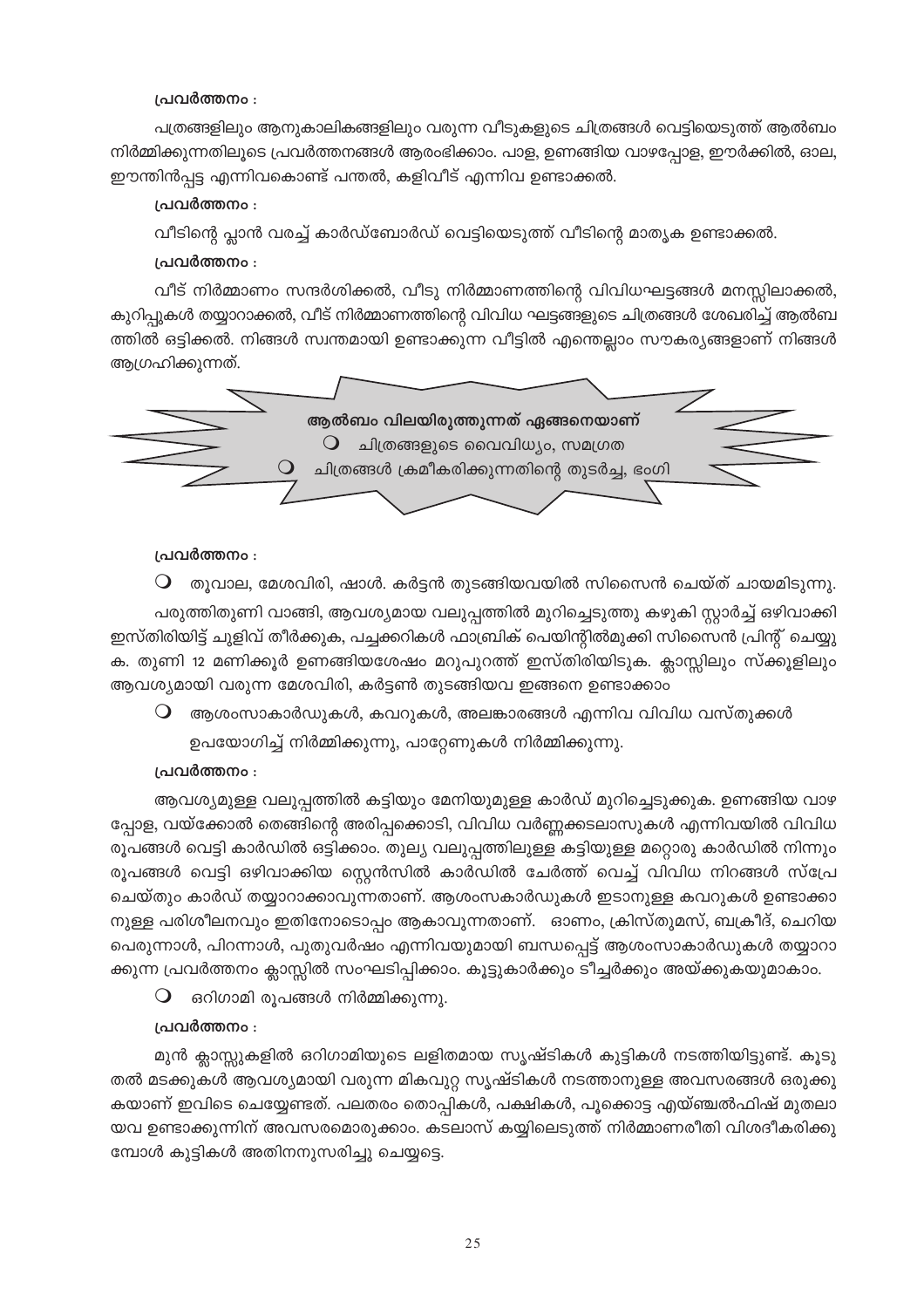മാസ്ക്, പാവകൾ, സംഗീതോപകരണങ്ങൾ എന്നിവ നിർമ്മിക്കുന്നു.  $\bigcirc$ 

## പ്രവർത്തനം :

ക്ലാസ് മുറിയിൽ നാടകാവിഷ്കരണമോ മറ്റ് അഭിനയമോ ആവശ്യമായ സന്ദർഭങ്ങളിൽ അതിൽ കഥാപാത്രങ്ങളായി വരുന്ന മൃഗങ്ങളുടെയും പക്ഷികളുടെയും മറ്റും മാസ്ക്കുകൾ കുട്ടികൾ തന്നെ ഉണ്ടാക്കി ഉപയോഗിക്കാൻ കഴിയുന്ന ഒരവസ്ഥ സംജാതമാക്കണം വിരലുകളുടെ സഹായത്തോടെ ചലിപ്പിക്കാൻ കഴിയുന്ന പാവകളുടെ നിർമ്മാണവുംനടത്തേണ്ടതാണ്. ആദ്യ ഘട്ടങ്ങളിൽ കളിപ്പാ വകൾ ഉപയോഗിച്ച് പാത്രാവിഷ്ക്കാരം നടത്തുന്നത് കുട്ടികളിൽ താൽപര്യം ജനിപ്പിക്കുവാൻ സഹാ യകമാവും. പാവകളെ കുട്ടികൾ തന്നെ വീട്ടിൽ നിന്നു കൊണ്ടുവരികയും ചെയ്യട്ടെ.

ക്ലാസ്സിൽ കവിതകൾ, നാടൻപാട്ടുകൾ എന്നിവയുടെ ആലാപനവേളയിൽ ഉപയോഗിക്കാനാ വശ്യമായ സംഗീതോപകരണങ്ങൾ ക്ലാസ്സ്മുറിയിൽ കുട്ടികൾക്ക് തന്നെ നിർമ്മിക്കാൻ കഴിയും, ഇതി നായി സോഡാകുപ്പിയുടെ അടപ്പ്, പ്ലാസ്റ്റിക് കുപ്പികൾ, ചിരട്ട, മുത്തുകൾ, ചരട്, അര ഇഞ്ച് പി.വി. സി.പൈപ്പ്, തീപ്പെട്ടി, ഇലകൾ, ഓല, മരക്കട്ട, സ്റ്റീൽ ഗ്ലാസ്, സ്റ്റീൽ സ്പൂൺ എന്നിവ ഉപയോഗി ക്കാറ.

 $\mathsf O$  വിവിധ പാറ്റേണുകളിൽ അനുപാതം പുലർത്തി രംഗോലി തയ്യാറാക്കുന്നു.



പ്രവർത്തനം :

ഒരു വലിയ കഷ്ണം കാർഡുബോർഡിൽ നിന്നും വിവിധ പാറ്റേണുകളിൽ വ്യത്യസ്ത ആകൃ തികൾ (ത്രികോണം, വട്ടം, ദീർഘചതുരം, സമചതുരം) വെട്ടിമാറ്റിയ സ്റ്റെൻസിൽ, വിവിധ നിറക്കൂട്ടു കൾ (ഈർച്ചപ്പൊടി, ഉപ്പ്, മണൽ എന്നിവയിൽ കലർത്തിയത്) എന്നിവ ഗ്രൂപ്പുകളിൽ വിതരണം ചെയ്യുന്നു. ഗ്രൂപ്പിലെ ഓരോ കുട്ടിയും ഓരോ പാറ്റേൺ ചെയ്യട്ടെ. ഒരു നിരപ്പായ പ്രതലത്തിൽ സ്റ്റെൻസിൽ വച്ച് ഓരോ കളത്തിലും അനുയോജ്യമായ നിറം വിന്യസിക്കട്ടെ. ശ്രദ്ധാപൂർവ്വം സ്റ്റെൻസിൽ എടുത്തുമാറ്റുമ്പോൾ കിട്ടുന്ന രംഗോലിയുടെ വർണ്ണഭംഗി കുട്ടികൾ ആസ്വദിക്കട്ടെ.

കാർഡ്ബോർഡിൽ നിന്നും വെട്ടിമാറ്റിയ നിശ്ചിത എണ്ണം വരുന്ന വ്യത്യസ്ഥ രൂപങ്ങൾ വിവിധ നിറങ്ങൾ കൊടുത്ത് ഗ്രൂപ്പുകളിൽ വിതരണം ചെയ്യാം. നിയതമായ പാറ്റേണിൽ അവ ക്രമീകരിക്കട്ടെ. കുറവുകളുണ്ടെങ്കിൽ സ്വയം കണ്ടെത്തി സ്ഥാനമാറ്റത്തിലൂടെ പരിഹരിക്കട്ടെ.

വ്യത്യസ്ഥ നിറപ്പൊടികൾ മാത്രം വിതരണം ചെയ്ത് സ്വന്തമായി രംഗോലി രൂപം കൊടുക്കട്ടെ. വ്യത്യസ്ത നിറങ്ങളിലുള്ള പൂക്കൾ വിതരണം ചെയ്ത് പൂക്കളങ്ങൾ ഉണ്ടാക്കാനും അവസരമൊരു ക്കാവുന്നതാണ്.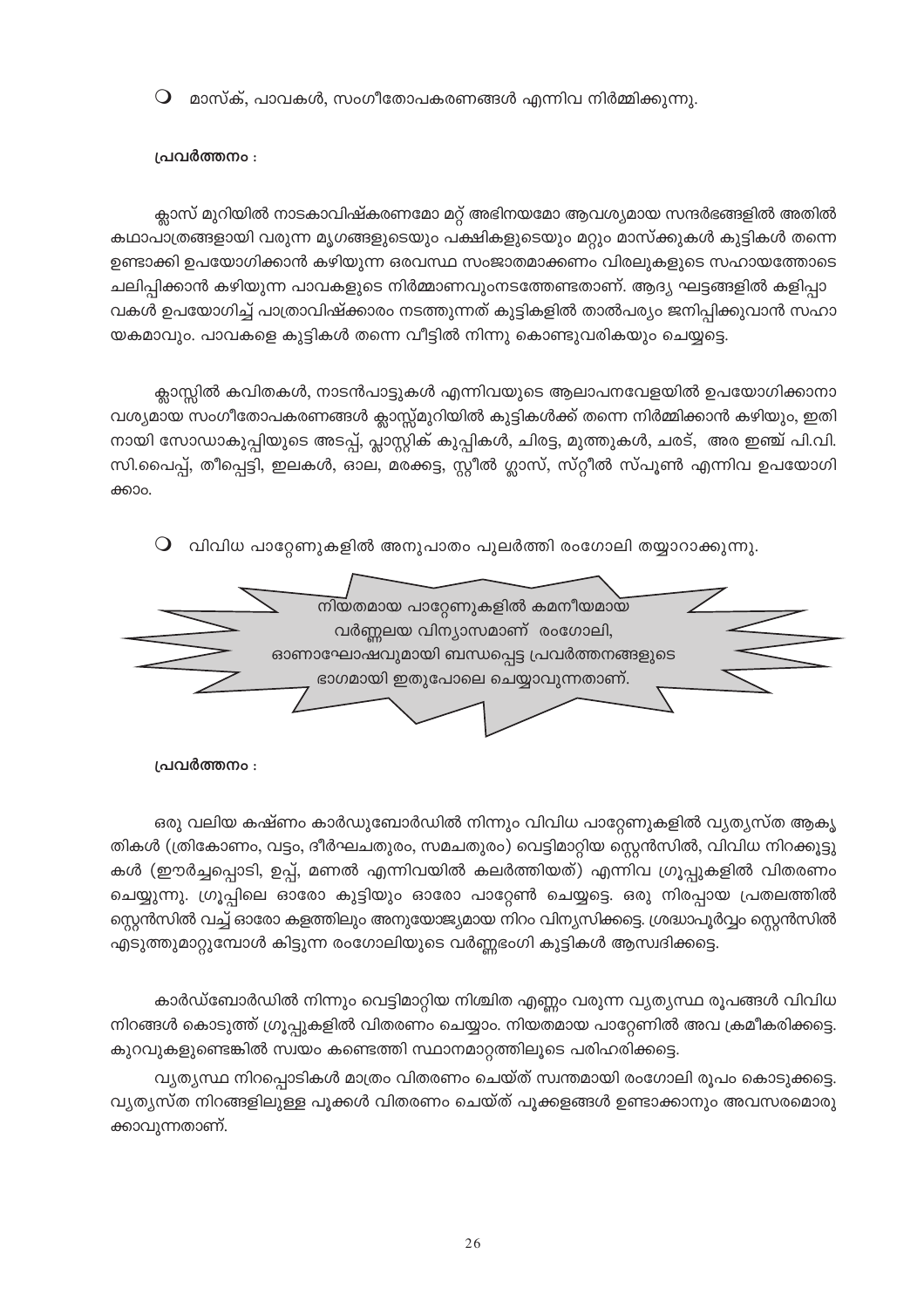# പാഠ്വപദ്ധതി പ്രസ്താവനകൾ – അഞ്ചാം തരം

- $\mathsf O$  കുറഞ്ഞ ചെലവിൽ ലളിതമായ ലഘു ഭക്ഷണങ്ങൾ തയ്യാറാക്കുന്നതിന് (സാലാഡ്, സ്വാഷ്, ജാം)
- $\mathsf O$  പച്ചക്കറിത്തോട്ടം ഒരുക്കുന്നതിന്
- $\bigcirc$  കുടിവെള്ളം വൃത്തിയായും ആരോഗ്യകരമായും ലഭ്യമാക്കുന്നതിന്
- $\mathsf{Q}_{\mathsf{m}}$  ക്ലാസ്സ് മുറിയും പരിസരവും വൃത്തിയായി സൂക്ഷിക്കുന്നതിന്
- $\mathsf O$  വസ്ത്രങ്ങളിൽ ഫാബ്രിക് പെയിന്റിംഗ് നടത്തുന്നതിന്
- $\bigcirc$  വിവിധതരം വീടുകൾ, വീട്ടുപകരണങ്ങൾ എന്നിവയുടെ മാതൃക വ്യത്യസ്ഥ വസ്തുക്കൾ ഉപയോഗിച്ചു നിർമ്മിക്കുന്നു. (കളിമണ്ണ്, കാർഡ്ബോർഡ്)
- $\mathsf O$  വിവിധതരം അലങ്കാര വസ്തുക്കൾ (തോരണം, പൂക്കൾ) ഉണ്ടാക്കുന്നു.
- $\mathsf O$  കുറഞ്ഞചെലവിൽ ആകർഷകമായ ആശംസാകാർഡുകൾ നിർമ്മിക്കുന്നതിന്
- $\mathsf O$  സ്ക്കൂളിൽ പൂന്തോട്ടമുണ്ടാക്കുന്നതിന്
- $\mathsf O$  പഠനോപകരണം നിർമ്മിക്കുന്നതിന്
- $\mathbf O$  പാഴ്വസ്തുക്കളുപയോഗിച്ച് വിവിധതരം സ്റ്റേഷനറി ഉപകരണങ്ങൾ തയ്യാറാക്കൽ
- $\mathsf O$  ബഡ്ഡിംഗ്, ഗ്രാഫ്റ്റിംഗ് തുടങ്ങിയവയിൽ പരിശീലനം നേടുന്നു.

# പ്രവർത്തന മാത്വകകൾ

 $\mathsf O$  കുറഞ്ഞ ചെലവിൽ ലളിതമായ ലഘു ഭക്ഷണങ്ങൾ തയ്യാറാക്കുന്നതിന്

(സാലാഡ്, സ്വാഷ്, ജാം)

വീട്ടിലും ക്ലാസ്സിലും എളുപ്പം നിർമ്മിക്കാവുന്ന ധാരാളം പാനീയങ്ങളും ഭക്ഷണ പദാർത്ഥങ്ങ ളുമുണ്ടല്ലോ ഇവ കുട്ടികൾക്ക് പരിചയപ്പെടുത്താം ഇതിൽ എന്തൊക്കെ ഉൾപ്പെടുത്താം

 $O$  നാരങ്ങാവെള്ളം

O moresoo

 $\mathsf{Q}$  ജ്യൂസുകൾ

- $O$  ഒ.ആർ.എസ്.ലായനി
- $\mathsf O$  പച്ചക്ക് കഴിക്കാവുന്ന പച്ചക്കറികൾ അരിഞ്ഞ് ഉപ്പും ചേർത്തുണ്ടാക്കാവുന്ന സലാഡ്

ഇങ്ങനെ ഉണ്ടാക്കുന്നതിൽ വിൽപ്പനസാധ്യതയുള്ളവ എന്തൊക്കെയാണ്. നിർമ്മാണ രീതി യിൽ പ്രദേശികമായി വ്യത്യാസങ്ങൾ കാണില്ലേ? എസ്.എസ്.ജി.യുടെ സഹായം തേടുമല്ലോ.

| പലതരം പഴങ്ങൾ ഉപയോഗിച്ചുള്ള ജ്യൂസുകൾ                                                                                                                                                                             | സ്ക്വാഷ്      |
|-----------------------------------------------------------------------------------------------------------------------------------------------------------------------------------------------------------------|---------------|
|                                                                                                                                                                                                                 | <b>MOGO00</b> |
| പേക്കറ്റ് അച്ചാർ                                                                                                                                                                                                | തേൻനെല്ലിക്ക  |
| ഉപ്പിലിട്ടത്.                                                                                                                                                                                                   |               |
| ഇവയിൽ ചിലതിന്റെ നിർമ്മാണത്തിന്<br>പുറമെനിന്നുള്ളവരുടെ വിദഗ്ദ സഹായം ആവശ്യമായി<br>വരും. സ്ക്കൂൾ സൊസൈറ്റികൾ, സ്ക്കൂളിൽ<br>പുതിയതായി രൂപീകരിക്കുന്ന സ്വാശ്രയ ഗ്രൂപ്പുകൾ<br>എന്നിവയിലൂടെ ഇവയുടെ വിപണനം സാധ്യമാക്കാം. |               |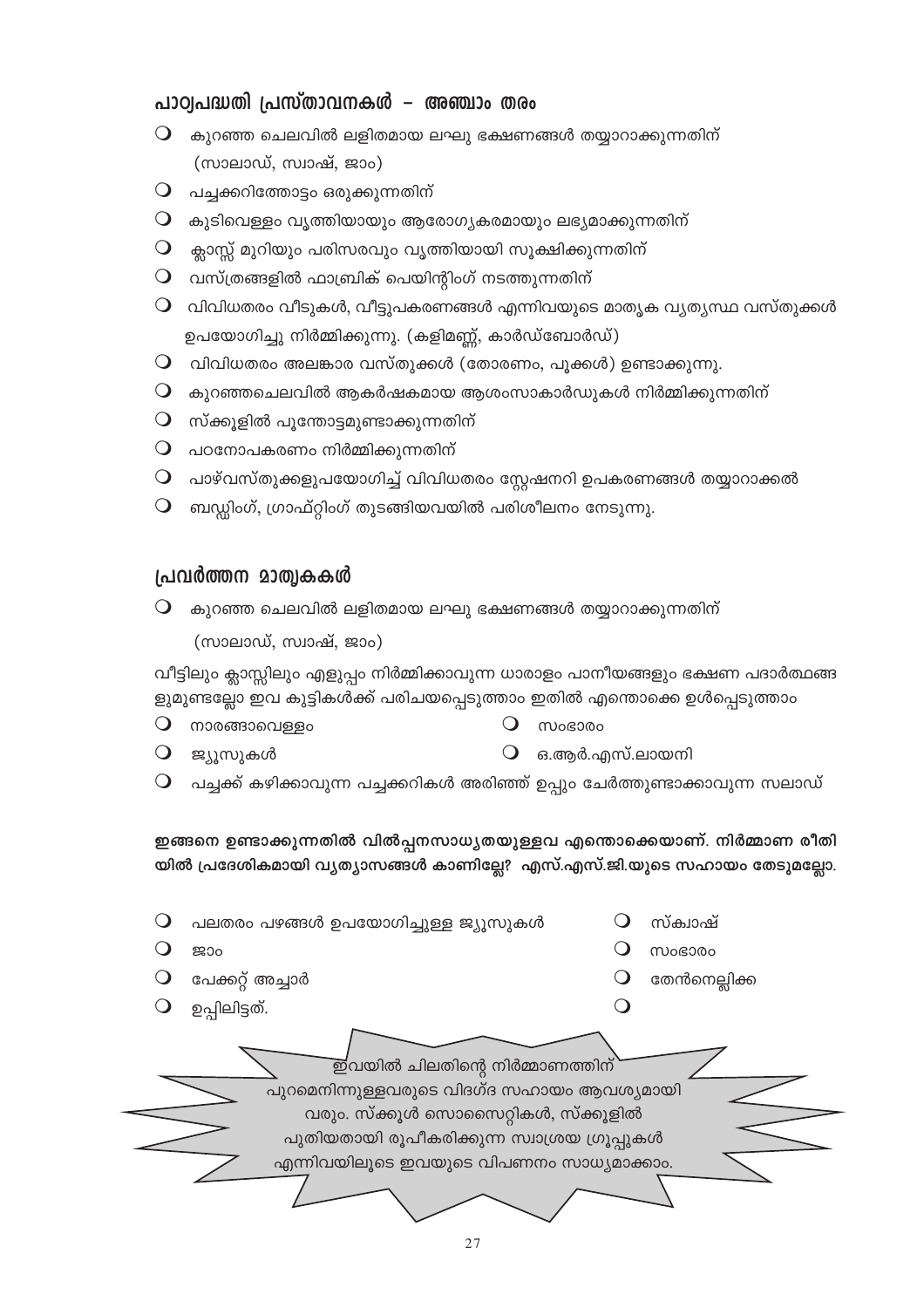# $\mathsf O$  പച്ചക്കറിത്തോട്ടം ഒരുക്കുന്നതിന്

# പ്രവർത്തനം :

സ്ക്കൂളിൽ നട്ടുപിടിപ്പിക്കാവുന്ന മരങ്ങളും മറ്റ് കൃഷികളും എന്തൊക്കെയാണെന്ന് ക്ലാസ്സിലെ ചർച്ചയിൽ നിന്ന് കണ്ടെത്താമല്ലോ. സ്ക്കൂളിന്റെ സാഹചര്യങ്ങൾക്കനുസരിച്ച് ഇവയിൽ വൈവിദ്ധ്യ മുണ്ടാക്കാൻ കഴിയും. ഇതിനായി കേമ്പസ് മാപ്പിംഗ് നടത്തി മരങ്ങളുടെ സ്ഥാനം നിർണ്ണയിക്കാം. പൂന്തോട്ടത്തിന്റെ മാതൃക തയ്യാറാക്കുന്നതിന് ക്ലാസ് തല മത്സരം സംഘടിപ്പിക്കാം. ഏതെല്ലാം സസ്യ ങ്ങളാണ് വച്ചു പിടിപ്പിക്കുക.

- $\bigcirc$  ഫലവ്യക്ഷങ്ങൾ
- $\bigcirc$  ഔഷധചെടികൾ
- $\bigcirc$  പടുമരങ്ങൾ
- $\Omega$  ജൈവവേലി
- $\bigcirc$ അപൂർവ്വ ഇനം മരങ്ങൾ
- $\Omega$  കാവ് നിർമ്മാണം

പച്ചക്കറി തോട്ടനിർമ്മാണത്തിന് പലതരം വിത്തുകൾ മുളപ്പിച്ച് തൈകളുണ്ടാക്കി ലഘു നേഴ്സറി സജ്ജീകരിക്കാൻ കഴിയും. ഇതിനാവശ്യമായ ജൈവ വളം, ജൈവ കീടനാ ശിനി എന്നിവ നിർമ്മിക്കാനും പരിശീലിപ്പിക്കാം. കൂടാതെ ബഡ്ഡിംഗ്, ഗ്രാഫ്റ്റിംഗ് എന്നി വയിൽ പരിശീലനവും ആകാം. കൃഷി ഓഫീസിന്റെ സഹായതതോടെ ഇത്തരം പ്രവർത്ത നങ്ങൾ ജനകീയമായി നടപ്പിലാക്കാൻ കഴിയില്ലേ?

നമ്മുടെ പ്രദേശത്തു തന്ന അനുഭവ സമ്പത്തുള്ള നല്ല കർഷകർ ഉണ്ടാകില്ലേ.

പലതിനും തദ്ദേശസ്വയം ഭരണ സ്ഥാപനങ്ങളുടെ സാമ്പത്തിക സഹായം ആവശ്യപ്പെടാ മല്ലോ.

ഉണ്ടാകുന്ന ഉത്പന്നങ്ങൾ ഉച്ചക്കഞ്ഞി മെച്ചപ്പെടുത്തുന്നതിനും ചെറിയ വിലയ്ക്ക് കുട്ടി കളിലെ വീടുകളിലക്ക് എത്തിക്കുന്നതിനും കഴിയും. ഇത്തരത്തിൽ കുട്ടികൾക്ക് കാർഷിക വൃത്തിയോടുള്ള ആഭിമുഖ്യം വളർത്തിയെടുക്കാൻ ശ്രമിക്കുമല്ലോ. ഈ രീതിയിൽ പൂന്തോ ട്ടനിർമ്മാണവും സാധ്യമാകുകയില്ലേ?

 $\bigcirc$  കുടിവെള്ളം വൃത്തിയായും ആരോഗ്യകരമായും ലഭ്യമാക്കുന്നതിന്

# പ്രവർത്തനം :

മഴക്കുഴി നിർമ്മാണം - ഗ്രൗണ്ടിന്റെ അതിർത്തി ഭാഗത്ത് മഴവെള്ളം തങ്ങി നിൽക്കാൻ പാക ത്തിലുള്ള കുഴികൾ നിർമ്മിക്കുക, കമ്പോസ്റ്റ്കുഴി സജ്ജീകരിക്കൽ

# പ്രവർത്തനം :

സോപ്പ് പിറ്റ് നിർമ്മാണം – കുഴിയിൽ ചകിരി, ഓടിൻ കഷ്ണം എന്നിവ ഇട്ട് മുകളിൽ ഒരു പഴ യചാക്ക് വിരിച്ച് അവിടേക്ക് കിണറിൽ നിന്നും പൈപ്പിൽ നിന്നുമുള്ള അഴുക്കുവെള്ളം ഒഴുക്കിവിട ണം.

# പ്രവർത്തനം :

ശുചിത്വ ബോധവൽക്കരണ ബോർഡ് നിർമ്മാണം, പോസ്റ്റർ തയ്യാറാക്കി ഒട്ടിക്കൽ. ക്ലാസ്സിൽ വേസ്റ്റ് കൊട്ട നിർമ്മിക്കലും, ചൂൽ നിർമ്മാണവും. ഹെൽത്ത് ക്ലബ്ബുമായി ഇതിനെ ബന്ധിപ്പിക്കുമ ല്ലോ.

 $\mathsf O$  വസ്ത്രങ്ങളിൽ ഫാബ്രിക് പെയിന്റിംഗ് നടത്തുന്നതിന്

# പ്രവർത്തനം :

മേശവിരി, കർട്ടൻ, പില്ലോകവർ, സാരി എന്നിവയിൽ ഫേബ്രിക് പെയിന്റും ബ്രഷും ഉപയോ ഗിച്ച് ഡിസൈൻ വരയ്ക്കൽ. ഇതിനായി ആവശ്യമായ ഡിസൈൻ മുൻകൂട്ടി തയ്യാറാക്കണം. സ്റ്റെൻ സിൽ നിർമ്മാണവും ആവാം.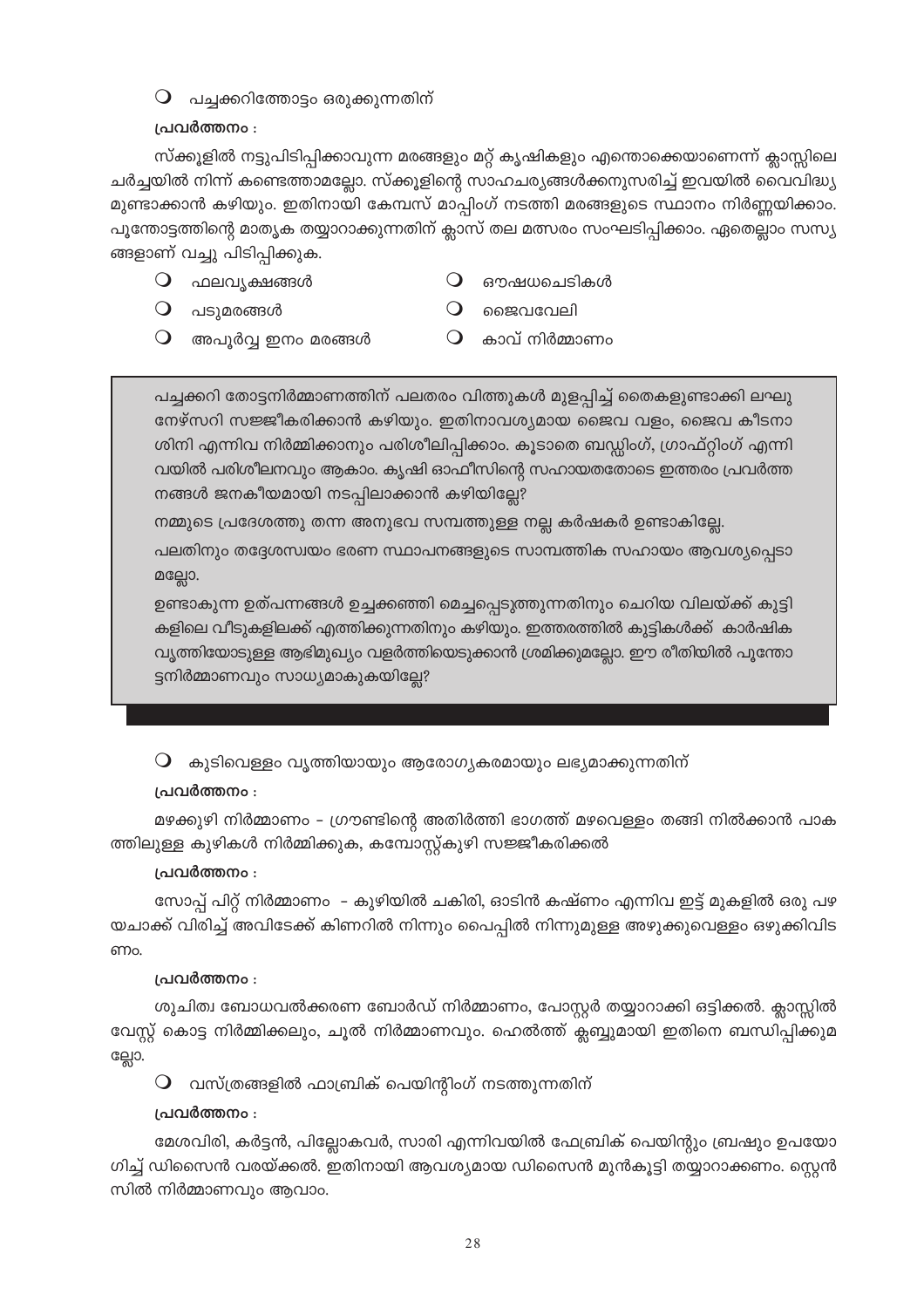$\mathsf O$  വിവിധതരം വീടുകൾ, വീട്ടുപകരണങ്ങൾ എന്നിവയുടെ മാതൃക വ്യത്യസ്ഥ വസ്തുക്കൾ ഉപയോഗിച്ചു നിർമ്മിക്കുന്നു. (കളിമണ്ണ്, കാർഡ്ബോർഡ്)

## പ്രവർത്തനം :

എന്തൊക്കെ തരത്തിലുള്ള വീടുകളും കെട്ടിടങ്ങളും കുട്ടിക്കറിയാം. ഇവയുടെ രേഖാചിത്ര ങ്ങൾ തയ്യാറാക്കാമല്ലോ. ഇവയിൽ ഏതിന്റെയൊക്കെ മാതൃകകൾ ഉണ്ടാക്കാം. ഇതിന് എന്തൊക്കെ വസ്തുക്കൾ ഉപയോഗിക്കാം.



 $\mathsf O$  പാഴ്വസ്തുക്കളുപയോഗിച്ച് വിവിധതരം സ്റ്റേഷനറി ഉപകരണങ്ങൾ തയ്യാറാക്കൽ

## പ്രവർത്തനം :

പാഴ്വസ്തുക്കളും അല്ലാത്തതുമായ എന്തെല്ലാം വസ്തുക്കൾ ഇത്തരം നിർമ്മാണത്തിനായി വേണ്ടി ഉപയോഗിക്കാം. ക്ലാസ്സിൽ ചർച്ച ചെയ്ത് തീരുമാനിക്കുമല്ലോ. ഇവ ഉപയോഗിച്ച് എന്തൈല്ലാം സ്റ്റേഷനറി വസ്തുക്കൾ നിർമ്മിക്കാൻ കഴിയും.

- വർണ്ണക്കടലാസുകൊണ്ട്
- മിഠായി കടലാസ്
- അടക്കാതോട്
- ചകിരികൊണ്ട്
- ഡിസ്പോസിബിൾ ഗ്ലാസ്, പ്ലേറ്റ്
- പുക്കൾ, തോരണങ്ങൾ
- പാവ, പീപ്പി
- കിളി ബോട്ട്
- ജീവികൾ
- പാവകൾ

 $\mathsf O$  വിവിധതരം അലങ്കാര വസ്തുക്കൾ (തോരണം, പൂക്കൾ) ഉണ്ടാക്കുന്നു.

## പ്രവർത്തനം :

പാഴ്വസ്തുക്കളും അല്ലാത്തതുമായ എന്തെല്ലാം സാധനങ്ങൾ കൗതുക വസ്തു നിർമ്മാണ ത്തിനായി ഉപയോഗിക്കാൻ കഴിയും.

- വർണ്ണകടലാസുകൾകൊണ്ട് പൂക്കൾ, തോരണങ്ങൾ
- മിഠായി കടലാസ്കൊണ്ട് പാവ, പീപ്പി
- അടക്കാത്തോട് ഉപയോഗിച്ച് പക്ഷി, ബോട്ട്, പൂക്കൾ
- ചകിരികൊണ്ട് ജീവികൾ
- സ്ട്രോ ഫിലിമിന്റെ കൂട്, ബോൾപെന്നിന്റെ കൂട്, ബലൂൺ ഇവ ഉപയോഗിച്ച് പീപ്പികൾ.

പ്രാദേശിക വിദഗ്ദരെ കണ്ടെത്തി ഉപയോഗപ്പെടുത്തുമല്ലോ<mark>.</mark> ഇതിനായി പ്രത്യേകം ശിൽപശാലകൾ സംഘടിപ്പിക്കാവുന്നതാണ്. പ്രവൃത്തി പരിചയ മേളയുമായി ഈ പ്രവർത്തനത്തെ ബന്ധിപ്പിക്കാൻ ശ്രമിക്കുമല്ലോ.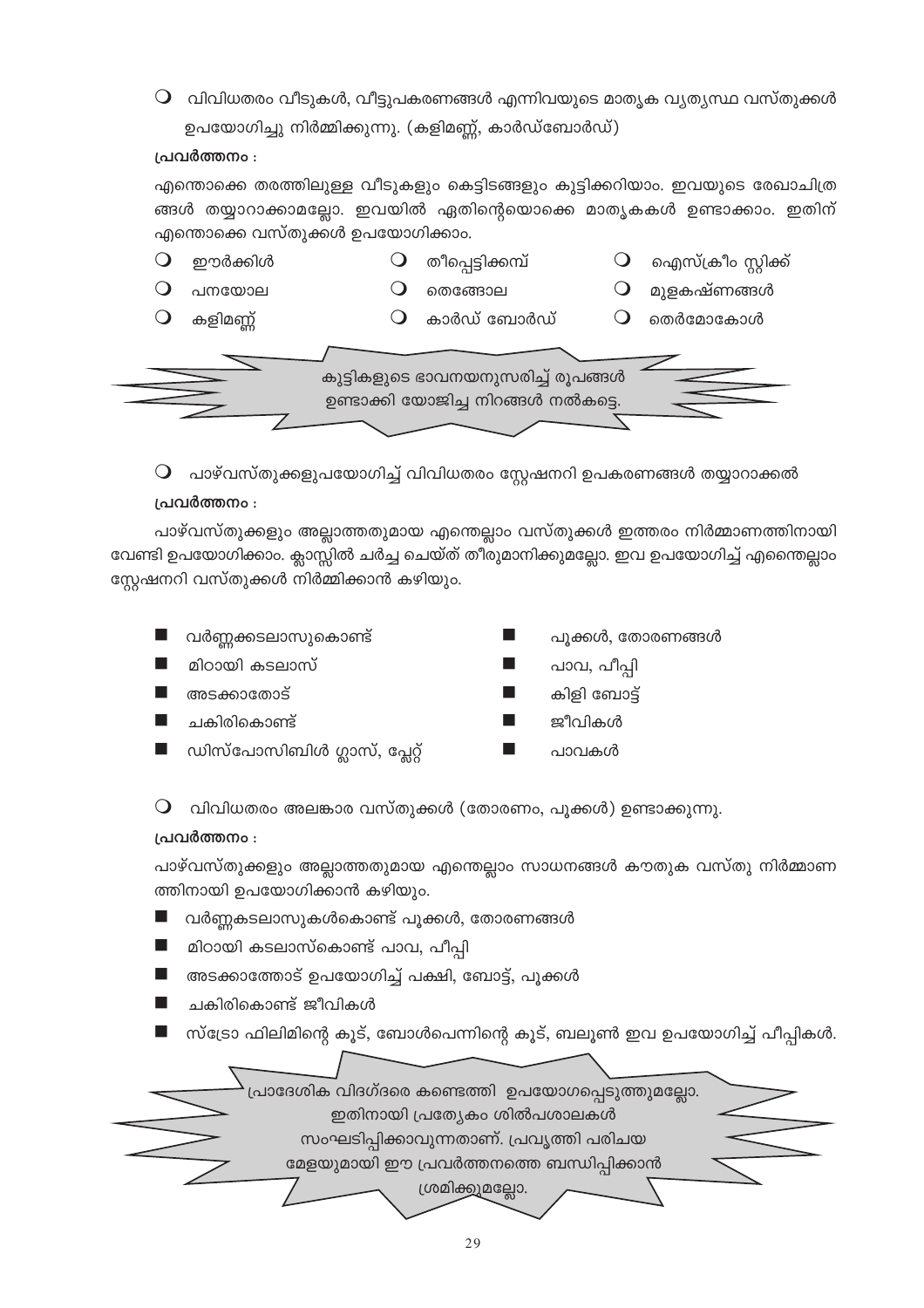$\mathsf O$  കുറഞ്ഞചെലവിൽ ആകർഷകമായ ആശംസാകാർഡുകൾ നിർമ്മിക്കുന്നതിന്

## പ്രവർത്തനം :

എന്തെല്ലാം രീതിയിൽ ആശംസാ കാർഡുകൾ ഉണ്ടാക്കാം

- $\bigcirc$  വർണ്ണചിത്രങ്ങൾ ഒട്ടിച്ച്
- $O$  മണൽചിത്രങ്ങൾ ഉപയോഗിച്ച്
- $O$  വാട്ടർ കളർ ഉപയോഗിച്ച്
- $O$  വെജിറ്റബിൾ പ്രന്റ് ഉപയോഗിച്ച്
- $O$  സ്പ്രേപെയിന്റ് ഉപയോഗിച്ച്
- $\mathsf O$  ഉണങ്ങിയ ഇല, തെങ്ങിന്റെ അരിപ്പ ഉപയോഗിച്ച്
- $\mathsf O$  വൈക്കോൽ, ഉണങ്ങിയ വാഴപ്പോള ഉപയോഗിച്ച്
- $\mathsf O$  ചിത്രങ്ങളുടെ ഔട്ട്ലൈൻ എടുത്ത് മെഴുക് പുരട്ടി വാട്ടർ കളർ സ്പോഞ്ചിൽ മുക്കി തുടച്ചുകൊണ്ട്.
- $\mathsf O$  പഠനോപകരണം നിർമ്മിക്കുന്നതിന്

## പ്രവർത്തനം :

സംഖ്യകൾ ലഘുവാക്യങ്ങൾ എന്നിവ മുൻകൂട്ടി എഴുതി തയ്യാറാക്കിയ സ്ട്രിപ്പുകൾ, അവ യിൽ ആവശ്യാനുസരണം നീക്കാൻ കഴിയുന്ന റണ്ണറുകൾ എന്നിവ കുട്ടികൾക്ക് സ്വയം ഉണ്ടാക്കി ഉപയോഗിക്കാനാവും.

 $\mathsf O$  പാഴ്വസ്തുക്കളുപയോഗിച്ച് വിവിധതരം സ്റ്റേഷനറി ഉപകരണങ്ങൾ തയ്യാറാക്കൽ

## പ്രവർത്തനം :

തുന്നൽ പീടികകളിൽ മുറിച്ചൊഴിവാക്കുന്ന തുണി കഷ്ണങ്ങൾ നീളത്തിലെടുത്ത് ഒരു വടി യുടെ തലയ്ക്കൽ ബലമായി കെട്ടിയുറപ്പിച്ച് പൊടി തട്ടിയായി ഉപയോഗിക്കും. സിഗരറ്റ് പാക്കറ്റ്, ഫൈബർ ഡോറിന്റെ വെട്ടി ഒഴിവാക്കിയ ഭാഗങ്ങൾ എന്നിവകൊണ്ട് പെൻ/പെൻസിൽ സ്റ്റാന്റ് ഉണ്ടാക്കി ഉപയോഗിക്കാനാവും.

 $\mathsf O$  ബഡ്ഡിംഗ്, ഗ്രാഫ്റ്റിംഗ് തുടങ്ങിയവയിൽ പരിശീലനം നേടുന്നു.

## പ്രവർത്തനം :

ഒരു ചെടിയുടെ മുകുളം അതേ ഇനത്തിലെ മറ്റൊരിനം ചെടിയിൽ വച്ച് പിടിപ്പിച്ച് പുതിയ തൈ ഉൽപാദിപ്പിക്കുന്ന രീതിയാണ് ബഡ്ഡിംഗ്. പൂച്ചെടികളിലും ഫലവൃക്ഷണങ്ങളിലുമൊക്കെ ഈ രീതിയിൽ പ്രയോഗിക്കാനാവും. ഗ്രാഫ്റ്റിംഗ് മാവ്, കശുമാവ്, പ്ലാവ്, സപ്പോട്ട തുടങ്ങിയ ഫലവൃക്ഷ ങ്ങളിലും പൂച്ചെടികളിലും ഈ രീതി ഫലപ്രദമായി ഉപയോഗിക്കാം. മെച്ചമായ കായ്ഫലം കിട്ടാത്ത മണ്ണിലുറച്ചു നിൽക്കുന്ന ആ തൈയുടെ വശം ചരിച്ചുവെട്ടി നല്ല ഫലം കിട്ടുന്ന മരത്തിന്റെ ഒരു കൊമ്പ് ഒരേപോലെ ചരിച്ചു ചെത്തി ചേർത്തുവച്ച് പിടിപ്പിക്കുന്നതാണ് ഈ രീതി. വച്ചകൊമ്പ് മാതൃ ചെടിയിൽ ഒട്ടി എന്നുറപ്പായാൽ മാതൃവൃക്ഷത്തിന്റെ തലമുറിച്ചുമാറ്റി പുതിയ തല വളരാൻ അനുവ ദിക്കാം.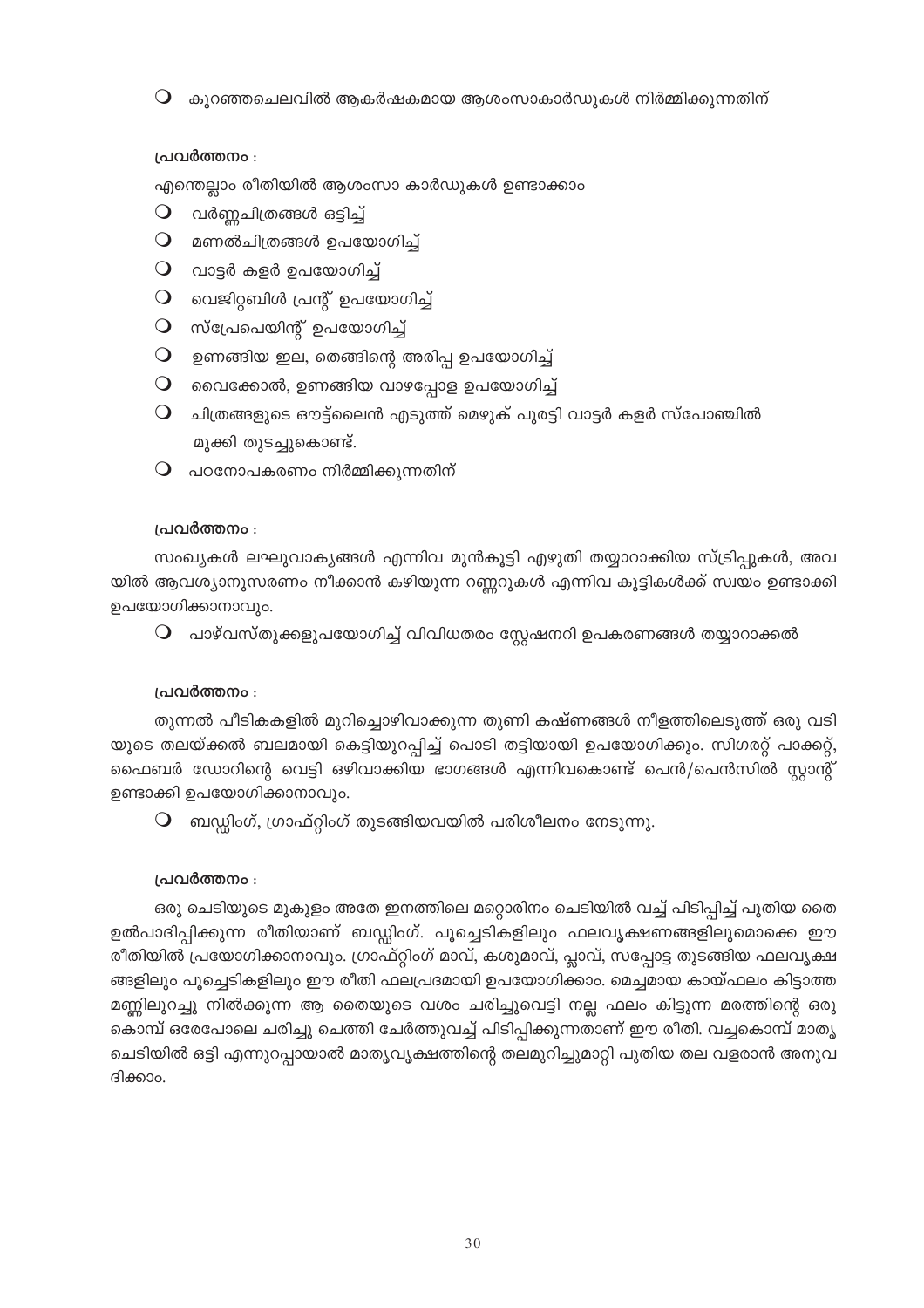# പാഠ്വപദ്ധതി പ്രസ്താവനകൾ – ആറാം തരം

- $\bigcirc$  ലഘുഭക്ഷണ പദാർത്ഥങ്ങൾ തയ്യാറാക്കുവാൻ പരിശീലിപ്പിക്കുന്നതിന് (ചായ, കാപ്പി, ചിപ്സ്, അച്ചാർ തുടങ്ങിയവ)
- $\mathsf Q$  പച്ചക്കറിത്തോട്ടം നിർമ്മിക്കുന്നതിന്
- $\mathbf 0$  ജൈവവളം തയ്യാറാക്കുന്നതിന്
- $\mathsf O$  ടൗവ്വൽ, മേശവിരി തുടങ്ങിയവയിൽ ഫാബ്രിക് പ്രിന്റിംഗ് നടത്തുന്നതിന്.
- $\mathsf O$  മോഡലുകൽ (തെർമോകോൾ, കാർഡ്ബോർഡ്) നിർമ്മിക്കുന്നതിന്.
- $\bigcirc$  പാഴ്വസ്തുക്കൾ, ടിഷ്യൂപേപ്പർ, ക്രോപ്പ് പേപ്പർ എന്നി ഉപയോഗിച്ച് അലങ്കാര/കൗതുക വസ്തുക്കൾ നിർമ്മിക്കുന്നതിന്.
- $\mathsf O$  പഠനോപകരണങ്ങൾ നിർമ്മിക്കുന്നതിന്
- $\mathsf O$  സ്ക്കൂളിൽ ആവശ്യമായ സ്റ്റേഷനറി സാധനങ്ങൾ നിർമ്മിക്കുന്നതിന്
- $\mathsf O$  ബഡ്ഡിംഗ്, ഗ്രാഫ്റ്റിംഗ്, ലേയറിംഗ് എന്നിവയിൽ പരിശീലനം നേടുന്നതിന്.

# പ്രവർത്തന മാത്വകകൾ

 $\mathsf O$  ലഘുഭക്ഷണ പദാർത്ഥങ്ങൾ തയ്യാറാക്കുവാൻ പരിശീലിപ്പിക്കുന്നതിന്

(ചായ, കാപ്പി, ചിപ്സ്, അച്ചാർ തുടങ്ങിയവ)

# പ്രവർത്തനം :

 $\mathsf O$  ചായ, കാപ്പി, അച്ചാർ, നന്നാറി സർബത്ത്, നാരങ്ങാവെള്ളം, സമ്പാരം, ജൂസ് മുതലായവ തയ്യാറാക്കൽ.



# $\mathsf O$  പച്ചക്കറിത്തോട്ടം നിർമ്മിക്കുന്നതിന്

# പ്രവർത്തനം :

വെണ്ട, പയർ, തക്കാളി, പച്ചമുളക്, പാവൽ തുടങ്ങിയ കൃഷി ചെയ്യാം. ദീർഘനാൾ വിളവു തരുന്ന പപ്പായ, മാവ്, പ്ലാവ്, നെല്ലിക്ക, പുളി, ശീമപ്ലാവ് മുതലായവ നട്ടുപിടിപ്പിക്കാം. ഇവ ഉച്ചഭക്ഷ ണത്തിനും സ്ക്കൂളിലെ ആവശ്യങ്ങൾക്കും ഉപയോഗപ്പെടുത്താം.

 $\mathbf 0$  ജൈവവളം തയ്യാറാക്കുന്നതിന്

# പ്രവർത്തനം :

സ്ക്കൂളിലും പരിസരത്തും അടിഞ്ഞുകൂടുന്ന ചപ്പുചവറുകൾ, മാലിന്യങ്ങൾ എന്നിവ ഉപയോ ഗപ്പെടുത്തി കമ്പോസ്റ്റുകുഴിയിൽ നിക്ഷേപിച്ച് ജൈവവളമാക്കി മാറ്റാം.

 $\mathsf O$  ടൗവ്വൽ, മേശവിരി തുടങ്ങിയവയിൽ ഫാബ്രിക് പ്രിന്റിംഗ് നടത്തുന്നതിന്.

# പ്രവർത്തനം :

പരുത്തി തുണിയിൽ പെൻസിൽ, ക്രയോൺ എന്നിവ ഉപയോഗിച്ച് സ്കെച്ച് ചെയ്ത് ഫാബ്രിക് പെയിന്റുപയോഗിച്ച് നിറംകൊടുക്കുക. വെജിറ്റബിൾ പ്രിന്റിംഗും ആകാവുന്നതാണ്. പ്രിന്റിംഗ് കഴി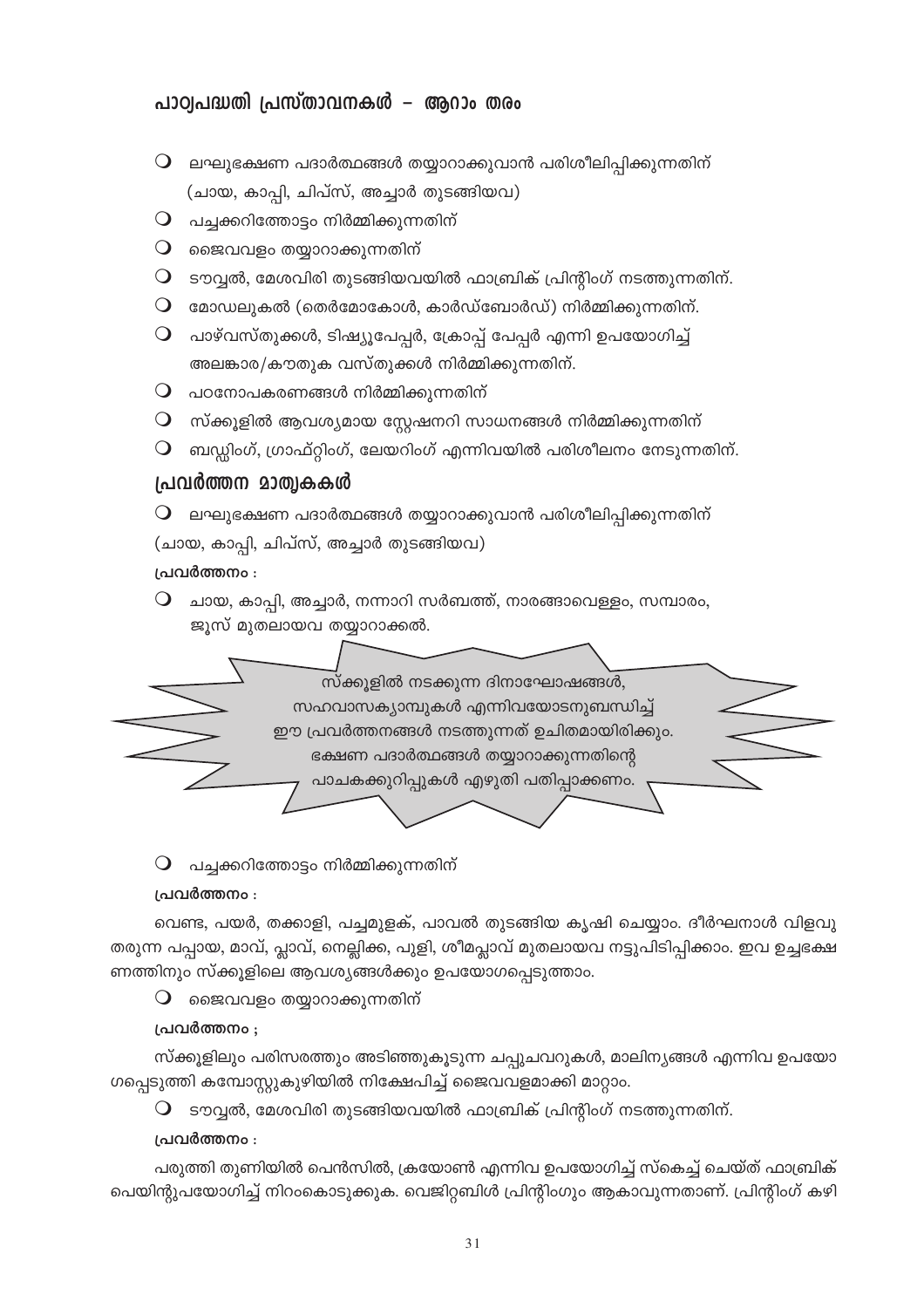ഞ്ഞാൽ തണലിൽ ഇട്ട് ഉണക്കുക. ടൗവ്വലുകൾ, മേശവിരികൾ എന്നിവ ഇപ്രകാരം തയ്യാറാക്കി ഉപയോഗിക്കാം.

 $\, \mathsf{O} \,$  മോഡലുകൾ (തെർമോകോൾ, കാർഡ്ബോർഡ്) നിർമ്മിക്കുന്നതിന്.

## പ്രവർത്തനം :

വീട്ടു സാമാനങ്ങൾ, ഫർണീച്ചറുകൾ പക്ഷിമൃഗാദികൾ എന്നിവയുടെ കട്ടൗട്ടുകളും മോഡലു കളും ഉണ്ടാക്കാൻ പരിശിലീനം നൽകലാണ് ഉദ്ദേശിക്കുന്നത്. തെർമോകോൾ, കാർഡ്ബോർഡ് എന്നിവ ഉപയോഗിച്ചുകൊണ്ടുള്ള സ്ക്കൂൾതല നിർമ്മാണക്കളരികൾ സംഘടിപ്പിക്കാവുന്നതാണ്.

 $\mathsf O$  പാഴ്വസ്തുക്കൾ, ടിഷ്യൂപേപ്പർ, ക്രോപ്പ് പേപ്പർ എന്നിവ ഉപയോഗിച്ച് അലങ്കാര/കൗതുക വസ്തുക്കൾ നിർമ്മിക്കുന്നതിന്.

## പ്രവർത്തനം :

പാഴ്വസ്തുക്കളായ കൊട്ടടയ്ക്കത്തോട്, മടൽ, മാങ്ങയണ്ടി, മച്ചിങ്ങ, ഐസ്ക്രീം കപ്പ്, ഉജാല കുപ്പി, ടൂത്ത്ബ്രഷ്, മിഠായിക്കടലാസ്, മുതലായവ ഉപയോഗിച്ച് പച്ചക്കറികൾ, പൂക്കൾ, ബോട്ട്, മുയൽ, അണ്ണാൻ, പൂമ്പാറ്റ, തുമ്പി തുടങ്ങിയവ നിർമ്മിക്കാം.

- $\mathsf O$  പഠനോപകരണങ്ങൾ നിർമ്മിക്കുന്നതിന്
- $\Omega$  സ്ക്കുളിൽ ആവശ്യമായ സ്രേഷനറി സാധനങ്ങൾ നിർമ്മിക്കുന്നതിന്

## പ്രവർത്തനം :

ഫ്ളാനൽബോർഡ്, ബ്ലാക്ക് ബോർഡ്, മെറ്റൽബോർഡ്, മാപ്പ് റാക്ക്, ഡസ്റ്റർ മുതലായവയുടെ നിർമ്മാണം. വിവിധ വിഷയങ്ങളുടെ പഠനവുമായി ബന്ധപ്പെട്ട് ശേഖരങ്ങൾ, മോഡലുകൾ മുതലാ യവ തയ്യാറാക്കൽ.



 $\mathsf O$  ബഡ്ഡിംഗ്, ഗ്രാഫ്റ്റിംഗ്, ലേയറിംഗ് എന്നിവയിൽ പരിശീലനം നേടുന്നതിന്.

## പ്രവർത്തനം :

ബഡ്ഡിംഗ്, ഗ്രാഫ്റ്റിംഗ്, ലയറിംഗ് എന്നിവയിൽ കൃഷി ഓഫീസർമാർ കൃഷിക്കാർ എന്നിവ രുടെ സഹായത്തോടെ പരിശീലനം നൽകാം. പഠിച്ച കാര്യങ്ങൾ വീട്ടിൽ പ്രയോഗിച്ച് വൈദഗ്ദ്യം നേടണം. ഇങ്ങനെ രൂപപ്പെടുത്തിയ ഇവയുടെ പ്രദർശനം സംഘടിപ്പിക്കാവുന്നതാണ്. താൽപര്യ പൂർവ്വമുള്ള പ്രവർത്തനങ്ങൾക്ക് അംഗീകാരം നൽകണം. സാഹചര്യമനുസരിച്ച് സ്ക്കൂളിന്റെ അയൽവക്ക പാടശേഖരം കാർഷികവൃത്തിയോട് അനുകൂല മനോഭാവം കുട്ടികൾക്കുണ്ടാകുന്ന രീതിയിൽ പ്രയോജനപ്പെടുത്താൻ കഴിയുന്ന കാര്യം പരിശോധിക്കാവുന്നതാണ്.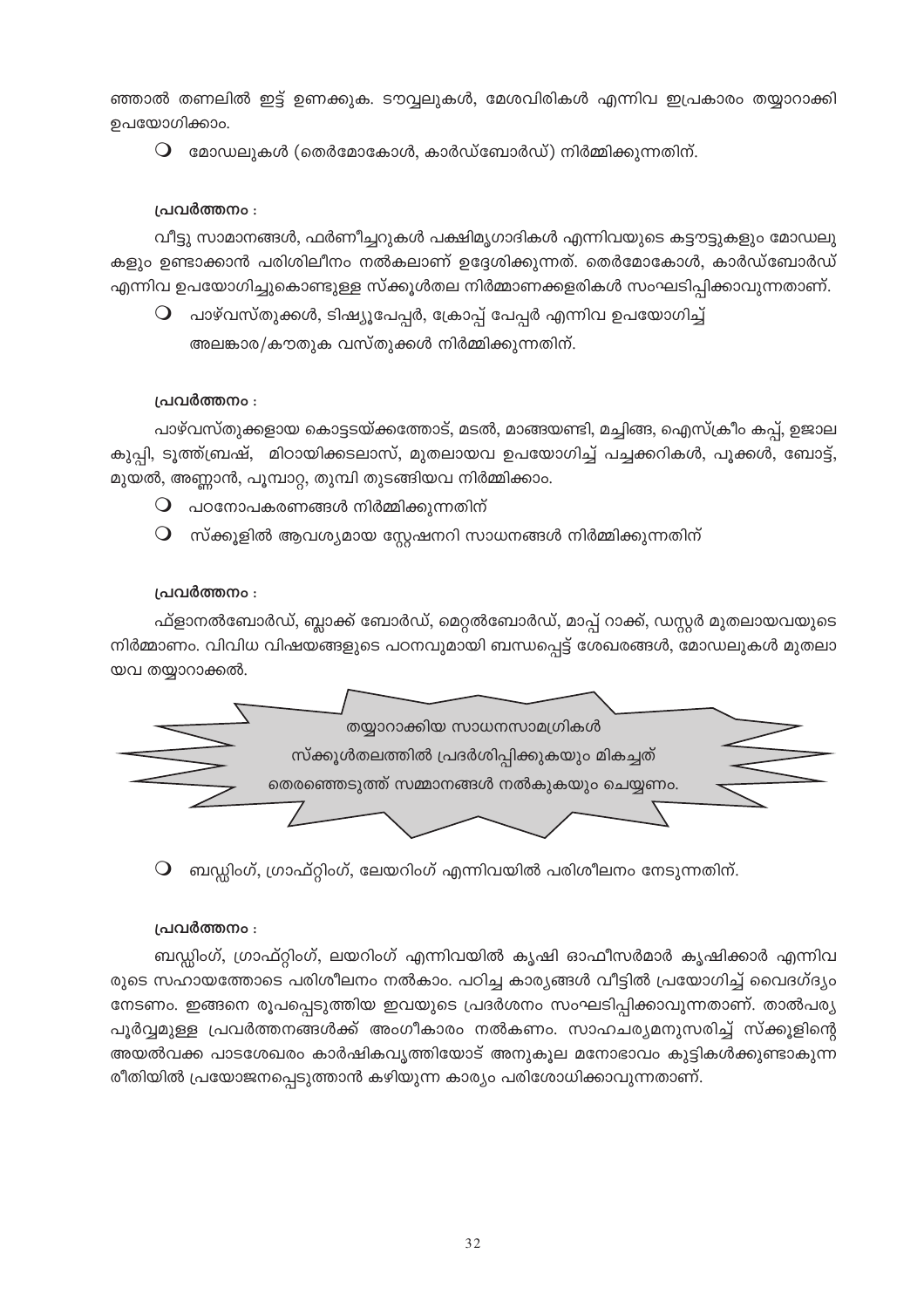# പാഠ്വപദ്ധതി പ്രസ്താവനകൾ – ഏഴാം തരം

- $\, \mathsf{O} \,$  സ്ക്കൂൾ ആഘോഷവേളകളിൽ ആവശ്യമായ ലഘുഭക്ഷണ പദാർത്ഥങ്ങൾ തയ്യാറാക്കുന്നതിന്
- $\bigcirc$  ആവശ്യമുള്ള പച്ചക്കറികൾ ഉൽപാദിപ്പിക്കുന്നതിന്
- $\Omega$ ക്ലാസ്റ്റ്മുറി, പരിസരം തുടങ്ങി സ്ക്കൂളിന്റെ പ്രധാന ഭാഗങ്ങൾ ശുചിയായും, ആകർഷകമായും സൂക്ഷിക്കുന്നതിന്.
- $\bigcirc$  തലയണ, കുഷ്യൻ, ഡസ്റ്റർ തുടങ്ങിയവ നിർമ്മിക്കുന്നതിന്.
- $\bigcirc$  എംബ്രോയിഡറി പരിശീലനം നേടുന്നതിന്
- $\bigcirc$  മാതൃകകൾ നിർമ്മിക്കുന്നതിനുള്ള പരിശീലനം നേടാൻ.
- $\mathsf O$  പ്രകൃതിദത്തമായ വസ്തുക്കൾ ഉപയോഗിച്ച് അലങ്കാരങ്ങൾ (തെങ്ങോല, ഈറ, മുള) ഉണ്ടാക്കുന്നതിന്
- $\mathsf O$  ചെലവുകുറഞ്ഞ രീതിയിൽ അലങ്കാരവസ്തുക്കൾ നിർമ്മിക്കുന്നതിന്
- $\mathbf O$  പഠനോപകരണങ്ങൾ നിർമ്മിക്കുന്നതിന്.
- $\bigcirc$  കുഷ്യൻ, പാവ, പൂക്കൾ എന്നിവ നിർമ്മിക്കുന്നതിന്
- $\bigcirc$  ബെഡ്ഡിംഗ്, ഡ്രാഫ്റ്റിംഗ്, ലേയറിംഗ് എന്നിവയിൽ പരിശീലനം നേടുന്നതിന്

# പ്രവർത്തന മാത്വകകൾ

 $\, \mathsf{O} \,$  സ്ക്കുൾ ആഘോഷവേളകളിൽ ആവശ്യമായ ലഘുഭക്ഷണ പദാർത്ഥങ്ങൾ തയ്യാറാക്കുന്നതിന്

### പ്രവർത്തനം :

വിദ്യാലയത്തിലെ വിവിധ പ്രവർത്തനങ്ങളുമായി ബന്ധപ്പെട്ട് ലഘുപാനീയങ്ങളും, ലഘു ഭക്ഷ ണങ്ങളും തയ്യാറാക്കാൻ ആവശ്യമായ പരിശീലനം കുട്ടികൾക്ക് നൽകേണ്ടതാണ്. എന്തെല്ലാം പ്രവർത്തനങ്ങൾ നൽകാൻ കഴിയും.

 $\bigcirc$  ലഘുപാനീയങ്ങൾ, സംഭാരം, നന്നാറിസർബത്ത്, വിവിധ തരം ജ്യൂസുകൾ,

ചായ, കാപ്പി, തേൻവെള്ളം.

### ലഘ) ഭക്ഷണങ്ങൾ

അവിൽ കുഴച്ചത്, റവ ഉപ്പുമാവ്, കപ്പ പുഴുക്ക്



ക്ലാസ്സ്മുറി, പരിസരം തുടങ്ങി സ്ക്കൂളിന്റെ പ്രധാന ഭാഗങ്ങൾ ശുചിയായും,  $\circ$ ആകർഷകമായും സൂക്ഷിക്കുന്നതിന്.

### പ്രവർത്തനം :

ക്ലാസ് മുറി, പരിസരം തുടങ്ങി സ്ക്കൂളിന്റെ പ്രധാന ഭാഗങ്ങൾ ശുചിയായും ആകർഷകമായും സുക്ഷിക്കുന്നതിന് വിദ്യാലയങ്ങളിൽ സ്ക്വാഡുകൾ രൂപീകരിച്ച് വിവിധ ശൂചീകരണ പ്രവർത്തന ങ്ങൾ നടത്താമല്ലോ. എന്തൊക്കെ പ്രവർത്തനങ്ങൾ നൽകാൻ കഴിയും.

 $\bigcirc$  മുറ്റം, ക്ലാസ് അടിച്ചുവാരൽ

 $O$  മാറാലത്തടൽ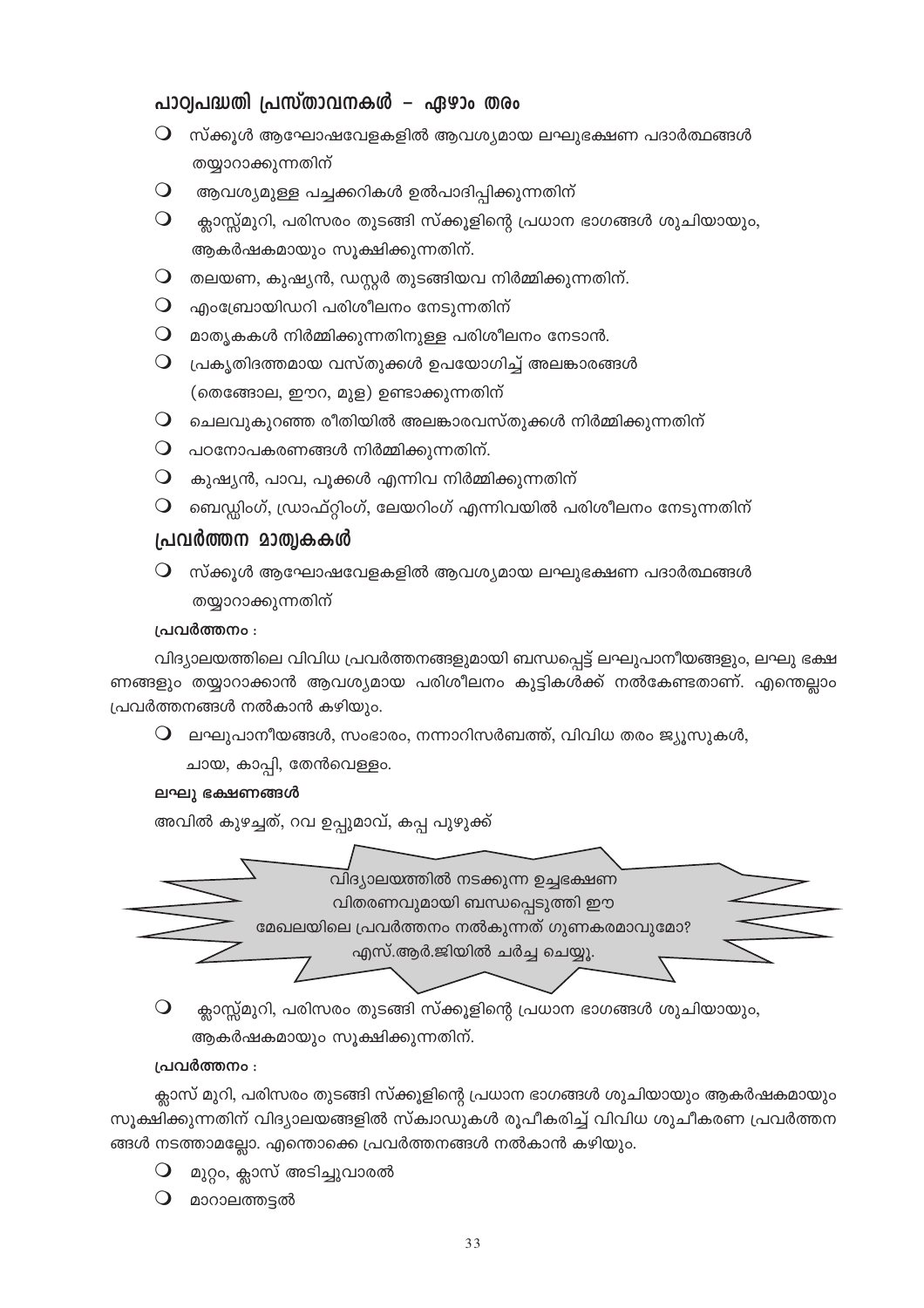- $\bigcirc$  ഫർണ്ണീച്ചറുകൾ കഴുകിവൃത്തിയാക്കൽ
- $\mathbf Q$  വേസ്റ്റ് പിറ്റ് നിർമ്മാണം
- $\bigcirc$  പൊടിശല്യമില്ലാത്ത ക്ലാസ് മുറി
- $\mathsf O$  പ്രാദേശികമായി ലഭ്യമായ വസ്തുക്കൾ ഉപയോഗിച്ച് അലങ്കരിക്കൽ.

വിദ്യാലയങ്ങളിലെ ഫർണ്ണീച്ചറുകളുടെ റിപ്പയറിംഗ് കുട്ടികളെകൊണ്ട് ചെയ്യിക്കാമോ? എസ്. ആർ.ജി.ചേർന്ന് പ്ലാൻ ചെയ്യൂ. എസ്.എസ്.ജി.യുടെ സഹായം ലഭ്യമാക്കണം. പൊടിതട്ടി, ഡസ്റ്റർ, ചൂല്, കമ്പിചൂൽ, ചവറ്റുകുട്ട ഇവ നിർമ്മിക്കുകയും ആവാം.

> എല്ലാ ജോലികളും ആൺകുട്ടിയും പെൺകുട്ടിയും ചെയ്യേണ്ടതല്ലേ. എങ്കിൽ എന്തെല്ലാം ഗുണങ്ങളാണ് ഉണ്ടാവുക. വ്യക്തിശുചിത്വംപോലെ പ്രധാനമാണ് സ്ഥാപന ശുചിത്വവും. ഉത്തരവാദിത്വം സ്വയം ഏറ്റെടുക്കുന്ന രീതിയിൽ കുട്ടി കളിൽ മനോഭാവം ഉണ്ടാക്കാൻ ബോധപൂർവ്വമായ പ്രവർത്തനങ്ങൾ ആസൂ ത്രണം ചെയ്യുമല്ലോ.

തലയണ, കുഷ്യൻ, ഡസ്റ്റർ തുടങ്ങിയവ നിർമ്മിക്കുന്നതിന്.  $\bigcirc$ 

## പ്രവർത്തനം :

വീട്ടിലും, വിദ്യാലയത്തിലും ഉപയോഗിക്കുന്ന പല ഉപകരണങ്ങളും കുട്ടികൾക്ക് തയ്യാറാ ക്കാൻ കഴിയുന്നവയാണ്. ഇതിനാവശ്യമായ അസംസ്കൃത പദാർത്ഥങ്ങൾ വാങ്ങണമെന്നുമാത്രം.

- $\mathbf 0$  തലയിണ ഉറ
- $\mathbf{Q}$  ഡസ്റ്റർ
- $\bigcirc$  കുഷ്യൻ
- $O$  മേശവിരി
- 
- 
- 
- $\Omega$ കുട്ട
- $\Omega$ മെഴുകുതിരി
- $O$   $\omega_{\rm q}$ so
	- $\bigcirc$  എബ്രോയിഡറി
- $\bigcirc$ കടലാസ് പൂക്കൾ

# ഇവയുടെ വിപണന സാധ്യത എസ്.ആർ.ജെയിൽ ചർച്ച ചെയ്യു.

 $\bigcirc$  എംബ്രോയിഡറി പരിശീലനം നേടുന്നതിന്

# പ്രവർത്തനം :

എംബ്രോയിഡറി വർക്ക് ചെയ്യാൻ ആവശ്യമായ ചിത്രങ്ങൾ വരയ്ക്കുന്ന പ്രവർത്തനം ചിത്ര കലയുമായി ബന്ധപ്പെട്ട് ക്ലാസ്സിൽ ചെയ്യാവുന്നതാണ്.

 $\bigcirc$  മാതൃകകൾ നിർമ്മിക്കുന്നതിനുള്ള പരിശീലനം നേടാൻ.

# പ്രവർത്തനം :

പൾപ്പ് ഉപയോഗിച്ച് നിരവധി മുഖമൂടികളും, മറ്റു രൂപങ്ങളും ഉണ്ടാക്കാം. ചായമടിച്ച് മനോഹ രമാക്കിയാൽ നാടകം, ഘോഷയാത്രകൾ എന്നിവയ്ക്ക് ഉപയോഗപ്പെടുത്താം. പാവനാടകത്തിനാവ ശ്യമായ പാവകളുടെ നിർമ്മാണവും ഇതിന്റെ ഭാഗമായി നടത്താം. കഥാപാത്രങ്ങൾക്കനുയോജ്യ മായ വസ്ത്രങ്ങൾ രൂപ കൽപന ചെയ്യാം. പ്ലാസ്റ്റർ ഓഫ് പാരീസ് ഉപയോഗിച്ച് വിവിധ രൂപങ്ങൾ ഉണ്ടാക്കാം. ആവശ്യമായ മോൾഡുകൽ ഉണ്ടാക്കുകയോ, വാങ്ങുകയോ ചെയ്യാം. ഉണ്ടാക്കുന്ന പ്രതി മകൾക്ക് വിപണ സാധ്യത കണ്ടെത്താം.

# പൾപ്പ് നിർമ്മാണം

കുതിർത്ത പേപ്പർ ഉലുവ ചേർന്ന് നന്നായി അരച്ചെടുക്കുക ഇതാണ് പൾപ്പ്. പ്രതിമകളുടെ നിർമ്മാണത്തിന് മറ്റെന്തൊക്കെ ഉപയോഗിക്കാം.

കളിമണ്ണ്  $\bigcirc$  $\bigcirc$ മെഴുകുതിരി  $\mathbf{Q}$  പ്ലാസ്റ്റ് സീൽ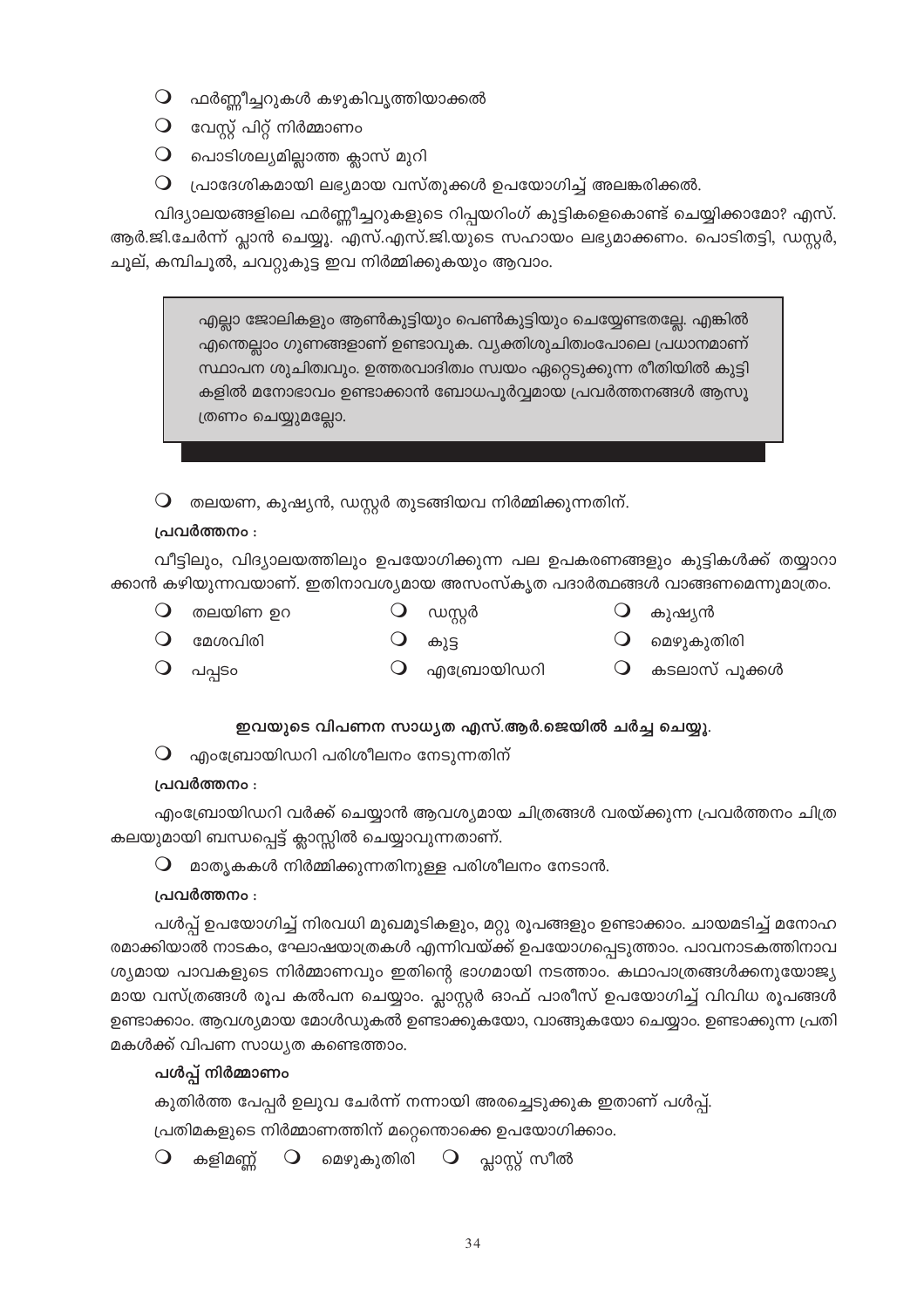$\mathsf O$  പ്രകൃതിദത്തമായ വസ്തുക്കൾ ഉപയോഗിച്ച് അലങ്കാരങ്ങൾ

(തെങ്ങോല, ഈറ, മുള) ഉണ്ടാക്കുന്നതിന്

# പ്രവർത്തനം :

സ്വാതന്ത്ര്യദിനാഘോഷം, റിപ്പബ്ലിക് ദിനാഘോഷം, ഓണം, വാർഷികാഘോഷം എന്നിങ്ങനെ വിവിധ ആഘോഷങ്ങളുമായി ബന്ധപ്പെടുത്തി നിരവധി അലങ്കാരങ്ങൾ നടത്തുന്നതിന് അവസരമു ണ്ട്. എന്തൊക്കെ വസ്തുക്കൾ ഇതിനായി ഉപയോഗിക്കാൻ കഴിയും. വർണ്ണക്കടലാസ്, കുരുത്തോല, പ്ലാസ്റ്റിക് പേപ്പർ, പൂക്കൾ, സിഗരറ്റ് കൂട്, മിഠായി കവർ.

 $\mathbf O$  പഠനോപകരണങ്ങൾ നിർമ്മിക്കുന്നതിന്.

# പ്രവർത്തനം :

പഠനപ്രവർത്തനത്തിന്റെ ഭാഗമായി നിരവധി പഠനോപകരണങ്ങൾ കുട്ടികൾ നിർമ്മിക്കുന്നു ണ്ട്. ഇതിനു പുറമെ മറ്റു പല പഠനോപകരണങ്ങളും കുട്ടികൾക്ക് നിർമ്മിക്കാം.

- $\mathbf O$  ബ്ലാക്ക് ബോർഡ് (വുഡ്, മെറ്റൽ)
- $O$  ചാർട്ട് / മേപ്പ് സ്റ്റാന്റ്
- $\overline{Q}$  ഫ്ളാനൽ ബോർഡ്
- $\bigcirc$  ജീവികൾ, സസ്യങ്ങൾ ഇവയുടെ സ്പെസിമെൻ
- $\mathsf O$  ഗണിത പഠനത്തിന് ഡൈസ്, പാമ്പുംകോണിയും, സ്ട്രിപ്പുകൾ, കാർഡുകൾ
- $\mathbf O$  ഭൂപടം, ഗ്ലോബ്, അകേഥിയം,
- $\mathsf O$  മൈെന്റിംഗ്, നോട്ടുപുസ്തക നിർമ്മാണം.

 $\mathsf O$  കുഷ്യൻ, പാവ, പൂക്കൾ എന്നിവ നിർമ്മിക്കുന്നതിന്

# പ്രവർത്തനം :

 $\mathsf O$  സ്പോഞ്ച് പാവ  $\mathsf O$  പൾപ്പ് പാവ  $\mathsf O$  നൂൽപ്പാവ  $\mathsf{Q}$  ഗ്ലൗപാവ

പാവനിർമ്മിക്കുകയും പാവനാടകം നടത്തുകയും ചെയ്യാം. ഇതരവിഷയങ്ങളിലെ പഠന പ്രവർത്തനവുമായി ബന്ധപ്പെടുത്തി പാവനാടകത്തിന്റെ സാധ്യത എസ്.ആർ.ജി.യിൽ ചർച്ച ചെയ്യാം.

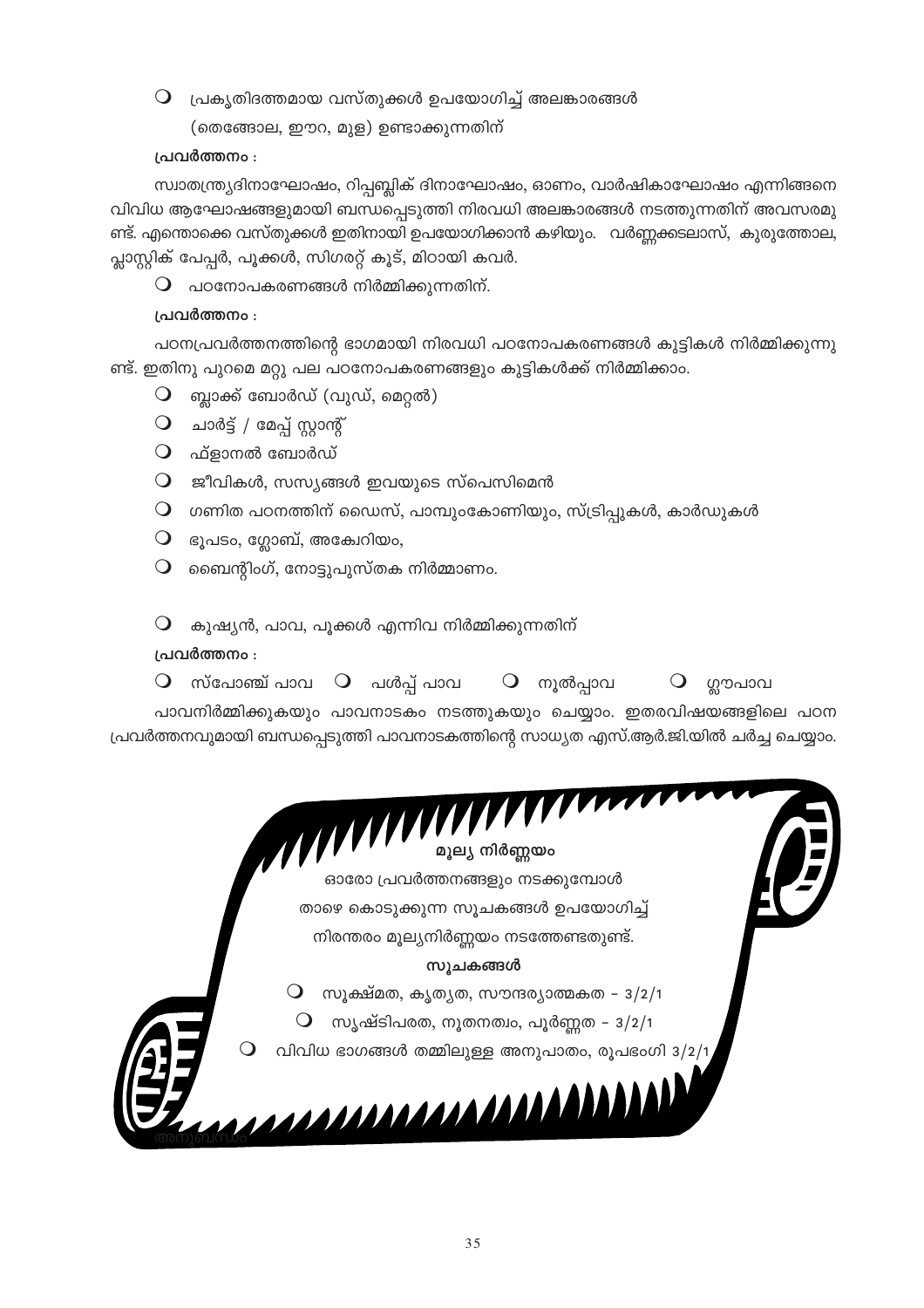(1) ഒറിഗാമി രൂപങ്ങൾ

1. മീൻ, 2 പുമ്പാറ്റ, 3. ഷർട്ട്, 4 സോഫ, 5. മാലാല മത്സ്യം 6. വഞ്ചി 7. കിരീടം 8. വീട് 9. തൊപി കൾ 10. തവള 11. വായ തുറക്കുന്ന കാക്ക 12. കാറ്റാടി 13. പാമ്പ് 14. ചെവിയാട്ടം മുയൽ 15. പൂക്കുട്ട

(2) വെജിറ്റബിൾ പ്രിന്റ്

 $\bigcirc$  വെണ്ടക്ക മുറിച്ചത്

 $O$  ചേനത്തണ്ട്

 $\Omega$  വാഴത്തണ്ട്

 $O$  ചേമ്പിലത്തണ്ട്

 $O$  ബീൻസ് മുറിച്ചത്

 $\mathsf O$  ക്യാരറ്റ്, ബീറ്റ്റൂട്ട്, ഉരുളക്കിഴങ്ങ് എന്നിവയിലെ സീലുകൾ

തുടങ്ങിയവ ഉപയോഗിച്ച് അലങ്കരിച്ച ടൗവ്വൽ ഗ്രീറ്റിംഗ്സ്, ഫോട്ടോ ഫ്രൈം എന്നിവയുടെ മാത്യക

(3) തീപ്പെട്ടിക്കമ്പ് രൂപങ്ങൾ

തീപ്പെട്ടിയും വാൽട്യൂബും ഉപയോഗിച്ച് നിർമ്മിക്കുന്ന പലതരം രൂപങ്ങൾ  $\bigcirc$ 

കളിക്കാം പഠിക്കാം എന്ന പുസ്തകം ഉപയോഗിക്കാം.

(4) അക്ഷര ചിത്രങ്ങൾ

അമ്മതൻ മണിക്കുട്ടൻ, പുഞ്ചിരി പൊട്ടിച്ചിരി എന്നീ പുസ്തകത്തിൽ നിന്ന് അക്ഷര ങ്ങൾകൊണ്ടും അക്കങ്ങൾകൊണ്ടും ഉണ്ടാക്കാവുന്ന ചിത്രങ്ങൾ നൽകുക.

(5) കൗതുക വസ്തുക്കൾ

പാഴ്വസ്തുക്കൾ ഉപയോഗിച്ചുണ്ടാക്കുന്ന കൗതുക വസ്തുക്കളുടെ ചിത്രങ്ങൾ

 $(6)$  ഇലമൃഗശാല

ഇലകൾകൊണ്ട് ഉണ്ടാക്കുന്ന പലരൂപങ്ങൾ

ഡിപ്പാർട്ട്മെന്റ് ഹാന്റ് ബുക്കിൽ നിന്ന്

```
(7) സീൽ പ്രിന്റ് ചിത്രങ്ങൾ
```
തമ്പ് ഇസ്രക്ഷ്ൻ കൊണ്ട് ചിത്രങ്ങൾ ഉണ്ടാക്കിയത്.

(8) ഇല പ്രിന്റുകൾ

 $\bigcirc$  സ്പ്രേ പെയിന്റ്

 $\bigcirc$  ക്രയോൺ ചിത്രം

 $O$  കരിപുരട്ടിയുള്ള പ്രിന്റ്

(9) കൊളാഷ്

 $\bigcirc$  തുണി

 $\bigcirc$  ന്യൂസ് പേപ്പർ

 $O$  ചിത്രങ്ങൾ

എന്നിവ ഉപയോഗിച്ച കോളാഷ്

10. മുഖംമൂടികൾ

മൃഗങ്ങൾ, പക്ഷികൾ, മനുഷ്യർ എന്നിവരുടെ മുഖംമൂടി ചിത്രങ്ങൾ

റഫറൻസ് ബുക്കുകൾ

| 1. കളിക്കാം പഠിക്കാം                                  | അരവിന്ദ് ഗുപ്ത | കെ.എസ്.എസ്.പി. |
|-------------------------------------------------------|----------------|----------------|
| 2. ഓറിഗാമി                                            | സുബിൻ          | H&C/KSSP       |
| ാ. കുഞ്ഞുകുഞ്ഞു കളിപ്പാട്ടങ്ങൾ   വിവ: K.K. കൃഷ്ണകുമാർ |                | <b>NBTK</b>    |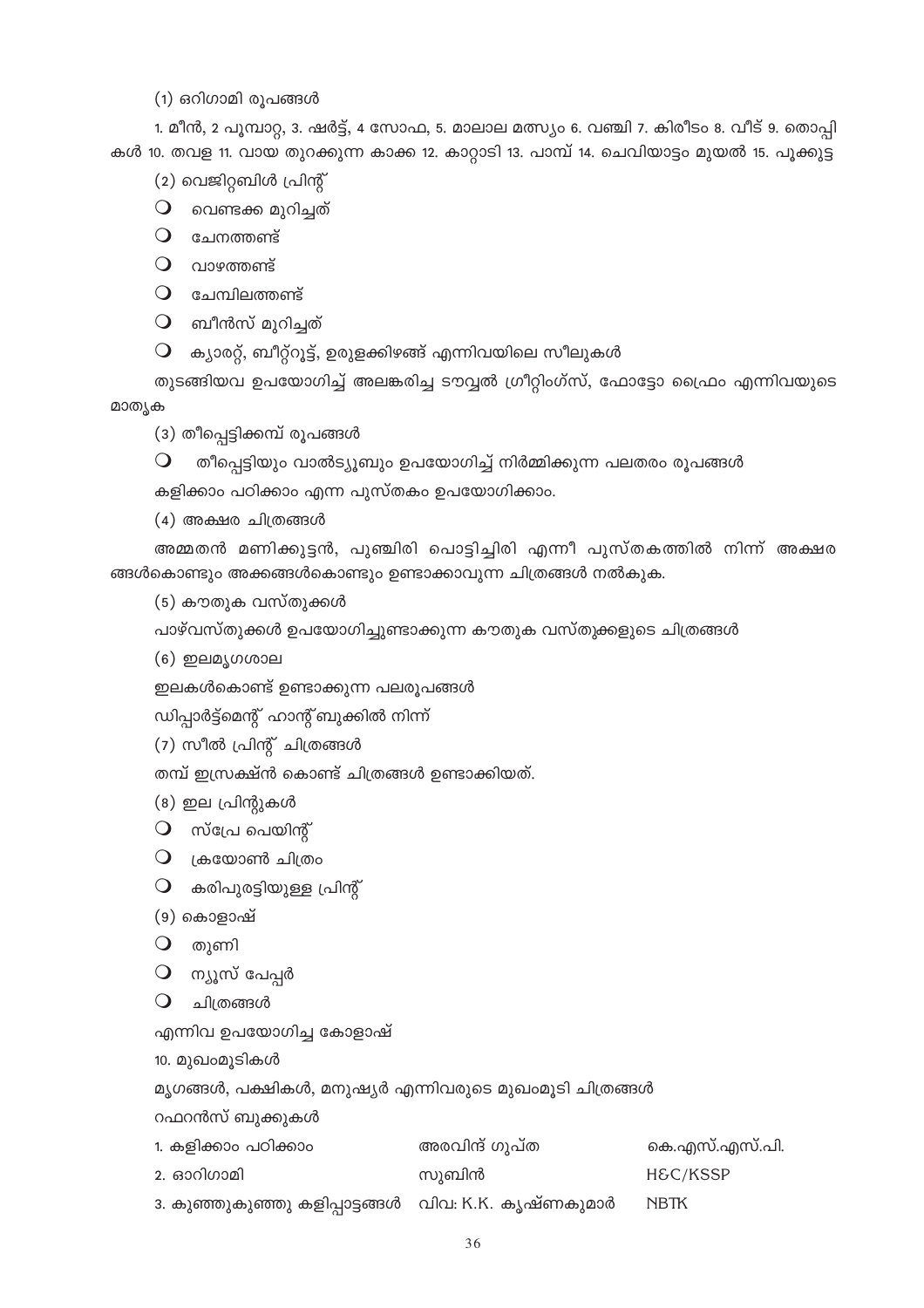| 4. കളിപ്പാട്ട         | കെ.എസ്.എസ്.പി. | <b>KSSP</b> |
|-----------------------|----------------|-------------|
| 5. അമ്മതൻ മണിക്കുട്ടൻ | എ.ഡി. ചന്ദ്രൻ  | സാക്ഷരത     |
| 6. കളിയുഞ്ഞാൽ         | കെ.എസ്.എസ്.പി. | <b>KSSP</b> |
| $7.080$ HB/TB         | DPER           |             |

ആരോഗ്യ കായിക വിദ്യാഭ്യാസം എൽ.പി. യു.പി ആരോഗ്യകായിക വിദ്യാഭ്യാസം എൽ.പി. വിഭാഗം

മറ്റു വിഷയങ്ങൾക്കു ഉള്ളപോലെത്തന്നെ പ്രാധാന്യം ആരോഗ്യകായിക വിദ്യാഭ്യാസത്തിനു മുണ്ട്. കുട്ടികളിൽ സംഘബോധം, ജനാധിപത്യപരമായ മര്യാദകൾ എന്നിവ വളർന്നു വരുന്നത് കളി കളിലൂടെയാണ്. ദിനചര്യയിലെ കൃത്യത, മാനസീക - ശരീരിക വ്യായാമങ്ങൾ, ശരിയായ ആഹാര ശീലങ്ങൾ, വ്യക്തി – പരിസര ശുചിത്വം, എന്നിവ വളർത്തിയെടുക്കുന്ന രീതിയിലായിരിക്കണം ഇതിലെ പ്രവർത്തനങ്ങൾ ആസുത്രണം ചെയ്യേണ്ടത്. ആരോഗ്യ കായിക വിദ്യാഭ്യാസത്തിൽ ആൺകു ട്ടികൾക്ക് ലഭിക്കുന്ന പോലെ തന്നെ അവസരങ്ങൾ പെൺകുട്ടികൾക്കും ലഭിക്കുന്നു എന്നു ഉറപ്പു വരുത്തേമ്ടതുണ്ട്.

പാഠ്യപദ്ധതി പ്രസ്താവനകൾ

ഒന്നാംതരം

 $\bigcirc$ വിവിധ ഇനം കളികളിൽ പങ്കാളിയാകുന്നു.

 $\mathsf O$  പേശീ ചലനത്തിന് സഹായകരമായ കളികൾ പാട്ടുകൾ എന്നിവയിൽ ഏർപ്പെടുന്നു.

 $O$  സ്വതന്ത്രമായ കളികളിൽ ഏർപ്പെടുന്നു.

 $O$  ലളിതമായ നിർദ്ദേശങ്ങൾ പാലിച്ച് കളിക്കുന്നു.

 $\mathsf O$  ശാരീരിക ക്ഷമതക്ക് സഹായകരമായ അംഗചലനങ്ങൾ ചെയ്യുന്നു.

 $\,\mathsf{O}\,$  സൂചനകൾക്കനുസരിച്ച് കളികളിലും, താളാത്മകമായ പ്രവർത്തനങ്ങളിലും ഏർപ്പെടു

m).

 $\mathsf O$  ഇടവും കളി ഉപകരണങ്ങളും സഹപാഠികളുമായി പങ്കുവെക്കുന്നതിന് സന്നദ്ധത പ്രകടി പ്പിക്കുന്നു.

 $\mathsf O$  വിവിധ കളി ഉപകരണങ്ങൾ (പന്ത്, ത്രോബാൾ, റിംഗ്, ബാറ്റ്) കൈകാര്യം ചെയ്യുന്നു.

 $\mathbf O$  ആംഗ്യങ്ങൾ / നിർദ്ദേശങ്ങൾ / പാട്ട് എന്നിവയ്ക്കനുസരിച്ച് അംഗചലനങ്ങൾ പ്രദർശി പ്പിക്കുന്നു.

 $\mathbf 0$  നിശ്ചിതദൂരം ഓടുന്നു.

 $\mathsf O$  ഇഷ്ടപ്പെട്ട കളികളിൽ ഒറ്റക്കും കൂട്ടായും ഏർപ്പെടുന്നു.

 $\mathsf O$  വ്യക്തി ശുചിത്വം പാലിക്കുന്നു (ദിനചര്യകൾ വൃത്തിയുള്ള വസ്ത്രം ധരിക്കൽ, പഠനോ പകരണങ്ങൾ വൃത്തിയായി സൂക്ഷിക്കൽ)

 $\mathsf O$  പരിസരശുചിത്വം (വീട്, ക്ലാസ് മുറി ) വൃത്തിയായി സൂക്ഷിക്കുന്നു.

പാട്ടുപാടി ക്കളി

നാരങ്ങാപ്പാല്

ചുട്ടയ്ക്ക രണ്ട്

ഇലകൾ പച്ച

പൂക്കൾ മഞ്ഞ

ഓടിവരുന്ന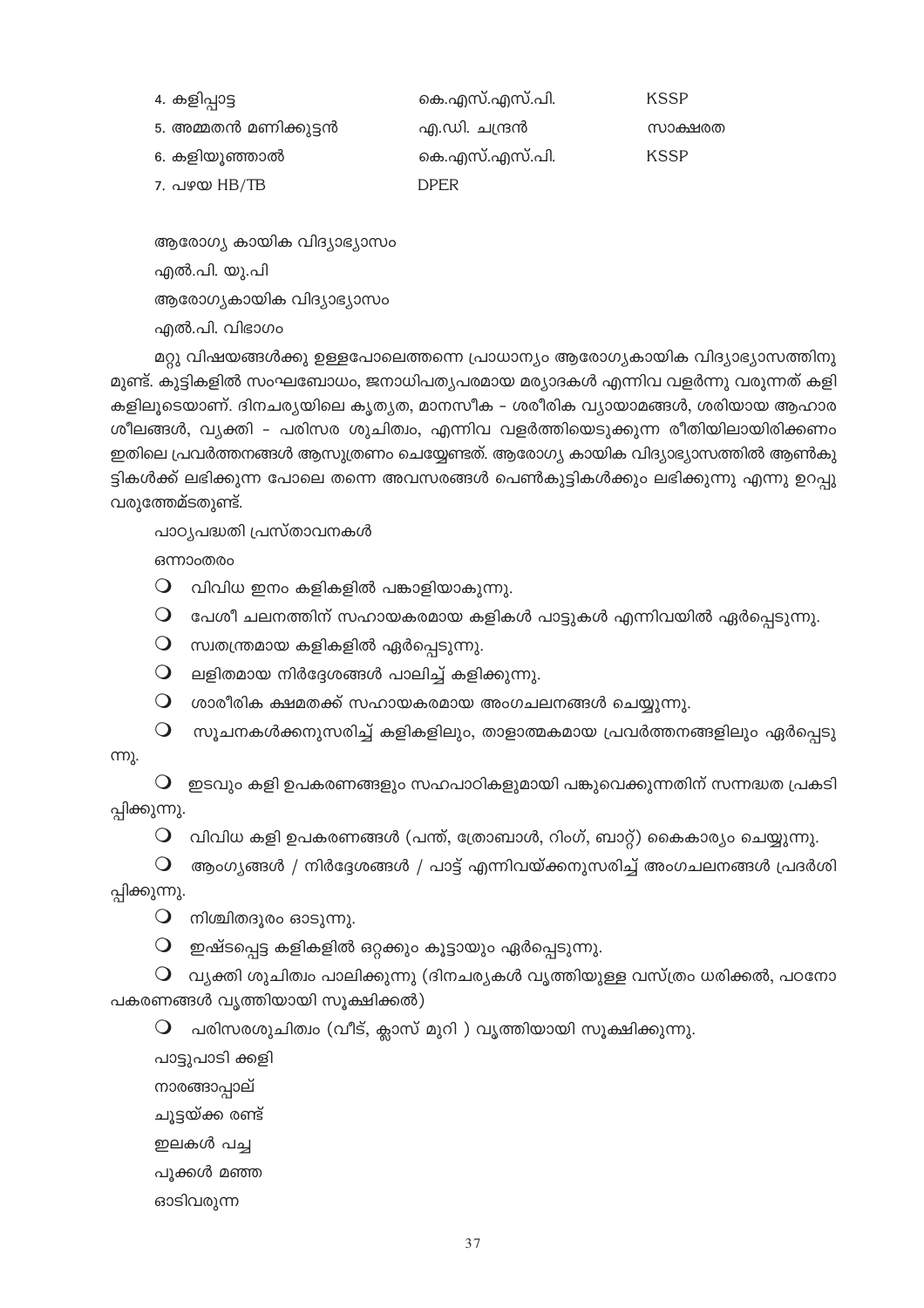ചാടിവരുന്ന

കള്ളനെ പിടിച്ചേ.

ഇതുപോലെ പാട്ടുകൾപാടിക്കൊണ്ട് കളിക്കുന്ന കളികൾ ഏതൊക്കെയാണ്.

 $\bigcirc$  മാണികൃ ചെമ്പെഴുക്ക

 $\mathbf 0$  അക്കുത്തിക്കുത്താന

 $\bigcirc$ 

ചെറിയ ചെറിയ വ്യായാമരീതികൾ കുട്ടികളെ പരിചയപ്പെടുത്താൻ ശ്രദ്ധിക്കേണ്ടതല്ലേ? നിർദ്ദേശങ്ങൾ

 $\bigcirc$ 

 $\Omega$ 

കളിക്കാനുള്ള ഏരിയ അടയാളപ്പെടുത്തണം. നിർദ്ദേശങ്ങൾ കളി തുടങ്ങുന്നതിനു മുമ്പ് വ്യക്ത മായി കുട്ടികൾക്ക് പറഞ്ഞുകൊടുക്കണം. വിസിൽ അടിച്ചാൽ പെട്ടെന്ന് നിൽക്കുവാൻ കഴിയു ന്നുണ്ടോ എന്ന് ശ്രദ്ധിക്കണം. ഭാവങ്ങൾ പ്രത്യേകം ശ്രദ്ധിക്കണം.

കളിക്കാനുള്ള ഏരിയ കൃതൃമായി അടയാളപ്പെടുത്തണം. സുരക്ഷിതമേഖല പറഞ്ഞുകൊടു ക്കണം. നയിക്കുന്ന ആൾ പ്രത്യേകം ശ്രദ്ധിച്ച് നീങ്ങണം.

ഇത്തരത്തിലുള്ള കൂടുതൽ കളി കണ്ടെത്തി കൊടുക്കുവാൻ അധ്യാപകർ ശ്രദ്ധിക്കണം.

ശുചിത്വബോധം വളർത്താൻ സഹായിക്കുന്ന കഥകളും പാട്ടുകളും കണ്ടെത്തി അവതരിപ്പി ക്കുവാൻ അധ്യാപകർ ശ്രദ്ധിക്കണം. കൂടാതെ പാഠഭാഗങ്ങളുമായി ബന്ധപ്പെടുത്തി പ്രവർത്തനങ്ങൾ കണ്ടെത്തുന്നതിന് ക്ലസ്റ്റർ വർക്ക്ഷോപ്പുകൾ പ്രയോജനപ്പെടുത്തണം.

പാഠ്യപദ്ധതി പ്രസ്താവനകൾ – രണ്ടാംതരം

 $\mathsf O$  ശരീരത്തിന്റെ വിവിധ ഭാഗങ്ങൾക്ക് വ്യായാമം ലഭിക്കുന്ന പ്രവർത്തനങ്ങളിൽ ഏർപ്പെടു m.

 $\bigcirc$  കളി ഉപകരണങ്ങൾ – എറിയുവാനും തട്ടുവാനുമുള്ള ശേഷി വളർത്തുന്നതിനുള്ള പ്രവർത്ത നങ്ങളിൽ ഏർപ്പെടുന്നു.

 $\,\mathsf{O}\,$  ശാരീരിക ക്ഷമത വർദ്ധിപ്പിക്കുന്നതിന് സഹായകരമായ വേഗതയിൽ ഉള്ള വ്യായാമങ്ങ ളിൽ ഏർപ്പെടുന്നു.

O Starting, Stopping, Jumping, Throwing, Catching എന്നിവയുമായി ബന്ധപ്പെട്ട് ശരീര നില കൾ ഗ്രഹിക്കുകയും പ്രകടിപ്പിക്കുകയും ചെയ്യുന്നു.

 $\mathbf Q$  നിശ്ചിതദൂരം വേഗത്തിൽ ഓടുന്നു.

 $\mathsf O$  താളാത്മ ചലനങ്ങളിൽ ഏർപ്പെടുന്നു.

 $\mathbf O$  കളികൾ / നാടൻ കളികളിൽ ഏർപ്പെടുന്നു.

 $\, \mathsf{O} \,$  ശരീരാവയവങ്ങളുടെ സംരക്ഷണത്തിന്റെ പ്രാധാന്യവും സംരക്ഷണവും മനസ്സിലാക്കു ന്നു. (കണ്ണ്, മൂക്ക്, പല്ല്, ചെവി)

 $\mathsf O$  ഉറക്കം വ്യായാമം, വിശ്രമം തുടങ്ങിയ ആരോഗ്യകാര്യങ്ങൾ മനസ്സിലാക്കുന്നു.

 $\mathbf O$  നല്ല ഭക്ഷണ ശീലങ്ങൾ പാലിക്കുന്നു.

 $\mathbf 0$  പൗരബോധം വളർത്തുന്നു.

മാത്യകകൾ

 $\bigcirc$  ഒന്നാം ക്ലാസ്സിലെ കളികൾ ആവർത്തിക്കുന്നു.

 $\mathsf O$  ഒരു കൈ അകലത്തിൽ കുട്ടികളെ വൃത്താകൃതിയിൽ നിർത്തുന്നു. കളി നിയന്ത്രിക്കുന്ന ആൾ നടുക്ക് നിൽക്കുന്നു. മുന്നോട്ട്, പിന്നോട്ട്, ഇടത്തോട്ട്, വലത്തോട്ട് എന്ന നിർദ്ദേശത്തോടൊപ്പം ഏക്ഷനും നൽകി കുട്ടികളോട് ഒപ്പം ചാടാൻ പറയുന്നു. പറയുന്ന നിർദ്ദേശത്തിന് വിപരീതമായ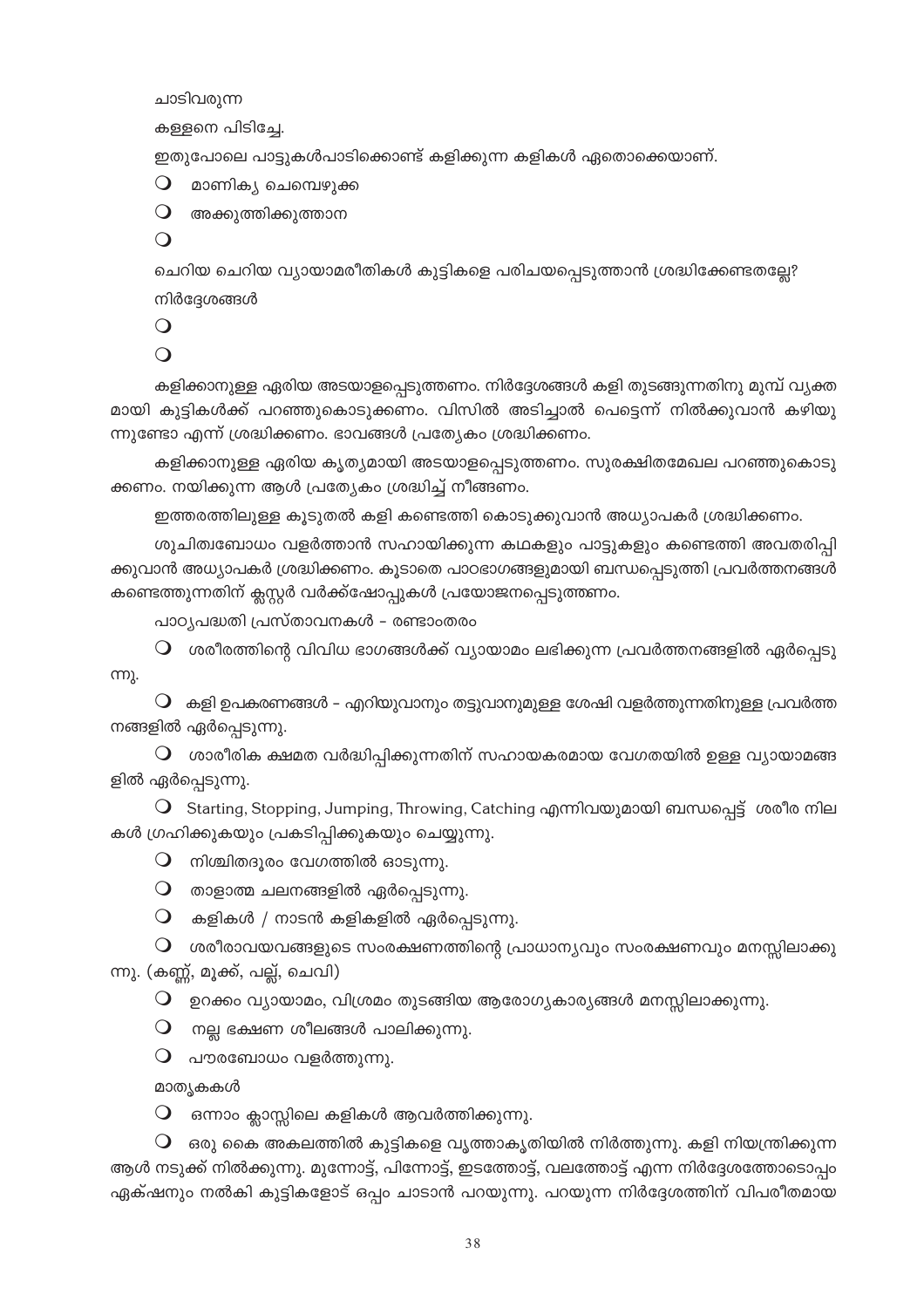ഏക്ഷനായിരിക്കും നൽകുന്നത്. പറയുന്നതുപോലെ ചാടാത്തവരെ മാറ്റി നിർത്തുന്നു.

കുട്ടികളെ രണ്ട് ടീമുകളാക്കി തിരിക്കുന്നു. എതിർടീമിന് ബാൾ കിട്ടാതെ ടീമിലെ കുട്ടി കൾ പരസ്പരം പാസ്റ്റ് ചെയ്ത് പിടിക്കണം. ഇവർ പരസ്പരം പാസ്റ്റ് ചെയ്യുമ്പോൾ തടസ്സപ്പെടുത്തു കയും തട്ടിയെടുത്ത് കൈക്കലാക്കുവാൻ എതിർടീം ശ്രമിക്കുന്നു. കൂടുതൽ സമയം ബാൾ കൈവശം വെച്ച് പാസ്സ് ചെയ്തു കളിക്കുന്ന ടീം വിജയിക്കുന്നു.

'മാണിക്യ ചെമ്പെഴുക്ക' കുട്ടികളെ വൃത്താകൃതിയിൽ ചേർത്ത് നിർത്തുന്നു. അവർ  $\Omega$ താഴെ കൊടുത്ത പാട്ട് പാടുന്നു.

അടുന്നുണ്ടോടുന്നുണ്ടേ

മാണികൃ ചെമ്പെഴുക്ക

എന്റെ ഇടംകയ്യിലോ (ഓടുന്നുണ്ടോ....)'

 $\, \mathsf{O} \,$  ഒരാൾ വൃത്തത്തിനകത്തു നിൽക്കണം. പാട്ടു പാടുന്നവരുടെ മുഖത്തു നോക്കി ആരുടെ കയ്യിലാണ് മാണിക്യ ചെമ്പഴുക്ക എന്ന് പറയണം. നടുക്ക് നിൽക്കുന്ന ആളെ മാറ്റി കളി തുടരുന്നു.

 $\Omega$  വിവിധ പ്രവൃത്തികൾ അനുകരിക്കുന്ന കളികൾ നൽകുന്നു.

 $\mathsf O$  ഉദാ: വഞ്ചുതുഴയൽ, ഭാരം പൊക്കൽ, നൂൽനൂൽക്കൽ, ബലൂണിൽ കാറ്റ് നിറയ്ക്കൽ

 $\mathbf{Q}$  'കുല-കുല മുന്തിരിങ്ങ്യ'

കുട്ടികളെ വൃത്താകൃതിയിൽ ഇരുത്തുന്നു. കളി തുടങ്ങാൻ ഒരാളെ മാറ്റി നിർത്തുന്നു. കയ്യിൽ എന്തെങ്കിലും ഒരു വസ്തുവേണം. (ഇലയോടുകൂടിയ കമ്പ് പോലുള്ള എന്തെങ്കിലും) കുട്ടികൾ ഒരു മിച്ച് 'കൂല കൂല മൂന്തിരിങ്ങ്യ' എന്ന് ഉറക്കെ പാടുന്നു. പുറത്തു നിൽക്കുന്ന കൂട്ടി ഇരിക്കുന്ന കൂട്ടി കൾക്ക് പിന്നിലായി കയ്യിലെ വസ്തുവോടായി ഓടുന്നു. ഓടുന്നതിനിടയിൽ എന്തെങ്കിലും ഒരു കുട്ടിയുടെ പുറകിൽ ആ വസ്തു വെയ്ക്കുന്നു. പാട്ട് തുടരുന്നുണ്ട്. ഓടുന്ന കുട്ടി ചുറ്റിതിരിഞ്ഞ് ആ കുട്ടിയുടെ അടുത്തു വരുന്നതിനു മുമ്പ് വസ്തു ആരുടെ പുറകിലാണോ ആ കുട്ടി എടുത്തു ഓടു ന്നു. ആ സ്ഥലത്ത് ആദ്യം ഓടിയ ആൾ കയറി ഇരിക്കണം. ഇല്ലെങ്കിൽ പിന്നീട് ഓടാൻ തുടങ്ങിയ കൂട്ടിക്ക് തന്നെ ഇരിക്കാം.

'മധ്വരമഴ' എന്ന പാഠഭാഗത്തെ മഴക്കാല രാഗങ്ഹൾ ലിസ്റ്റ് ചെയ്യുന്നു. ചർച്ച ചെയ്യുന്നു. രോഗം വരാതിരിക്കാനുള്ള മുൻകരുതൽ ചർച്ച ചെയ്യുന്നു.

കണ്ണ്, മൂക്ക്, ചെവി, പല്ല് എന്നിവക്ക് വരുന്ന രോഗങ്ങൾ ലിസ്റ്റ് ചെയ്യുന്നു. കാരണങ്ങൾ ചർച്ച ചെയ്യുന്നു. പ്രതിരോധ പ്രവർത്തനങ്ങൾ ബോധ്യപ്പെടുത്തുന്നു. കുട്ടികളിൽ പൗരബോധം വളർത്തുന്നതിനാവശ്യമായ ചർച്ചകൾ സംഘടിപ്പിക്കുന്നു. നിഗമനത്തിലെത്താൻ സഹായിക്കുന്നു.

### നിർദ്ദേശങ്ങൾ

 $\Omega$ കളിയെക്കുറിച്ച് കൃത്യമായ ധാരണ കുട്ടികളിലുണ്ടാക്കുന്നു. അതിനുശേഷം മാത്രമേ കളി ആരംഭിക്കാവൂ. പരമാവധി സ്പീഡിൽ കളി തുടരണം. പറയുന്നതും ഏക്ഷനും വ്യത്യസ്തമാ യിരിക്കണം.

 $\bigcirc$  കളിക്കാനുള്ള ഏരിയ കൃത്യമായി മാർക്ക് ചെയ്യണം. നിർദ്ദേശങ്ങൾ വ്യക്തമായി നൽക ണം. കളി നിയന്ത്രിക്കുന്നതിന് ഒരു ലീഡറെ ചുമതലപ്പെടുത്തണം. എല്ലാ കുട്ടികൾക്കും ബാൾപാസ്റ്റ് നൽകുന്നു എന്ന് ഉറപ്പ് വരുത്തണം.

 $\bigcirc$ കളിയെക്കുറിച്ച് വ്യക്തമായ ധാരണ നൽകിയിരിക്കണം. താളത്തിലും ഈണത്തിലും പാടാൻ ശ്രദ്ധിക്കണം. ചെമ്പെഴുക്ക കണ്ടുപിടിച്ചാൽ ആരുടെ കയ്യിലായിരുന്നോ ആ കുട്ടി നടുവിൽ നിന്ന് കളി തുടരുന്നതാണ് നല്ലത്.

 $\mathsf O$  ഈ പ്രവർത്തനങ്ങൾ നൽകുന്നത് ഒരു കഥയുടെ രൂപത്തിലാക്കി ആകർഷകമായ രൂപ ത്തിൽ ചെയ്യിക്കുവാൻ ശ്രദ്ധിക്കണം.

 $\bigcirc$  കളിയെക്കുറിച്ച് വ്യക്തമായ ധാരണ കൊടുത്തിരിക്കണം. കൂട്ടിക്ക് പുറകിൽ വെക്കാൻ കരുതുന്ന വസ്തു കുറച്ച് വലുപ്പമുള്ളതും അതുകൊണ്ട് മെല്ലെ തല്ലാൻ പറ്റുന്നതുമായിരിക്കണം.

 $\, \mathsf{O} \,$  ശുചിത്വബോധം, ആരോഗ്യപ്രവർത്തനങ്ങൾ, പൗരബോധം എന്നിവ ഉണ്ടാവുന്നതിനാവ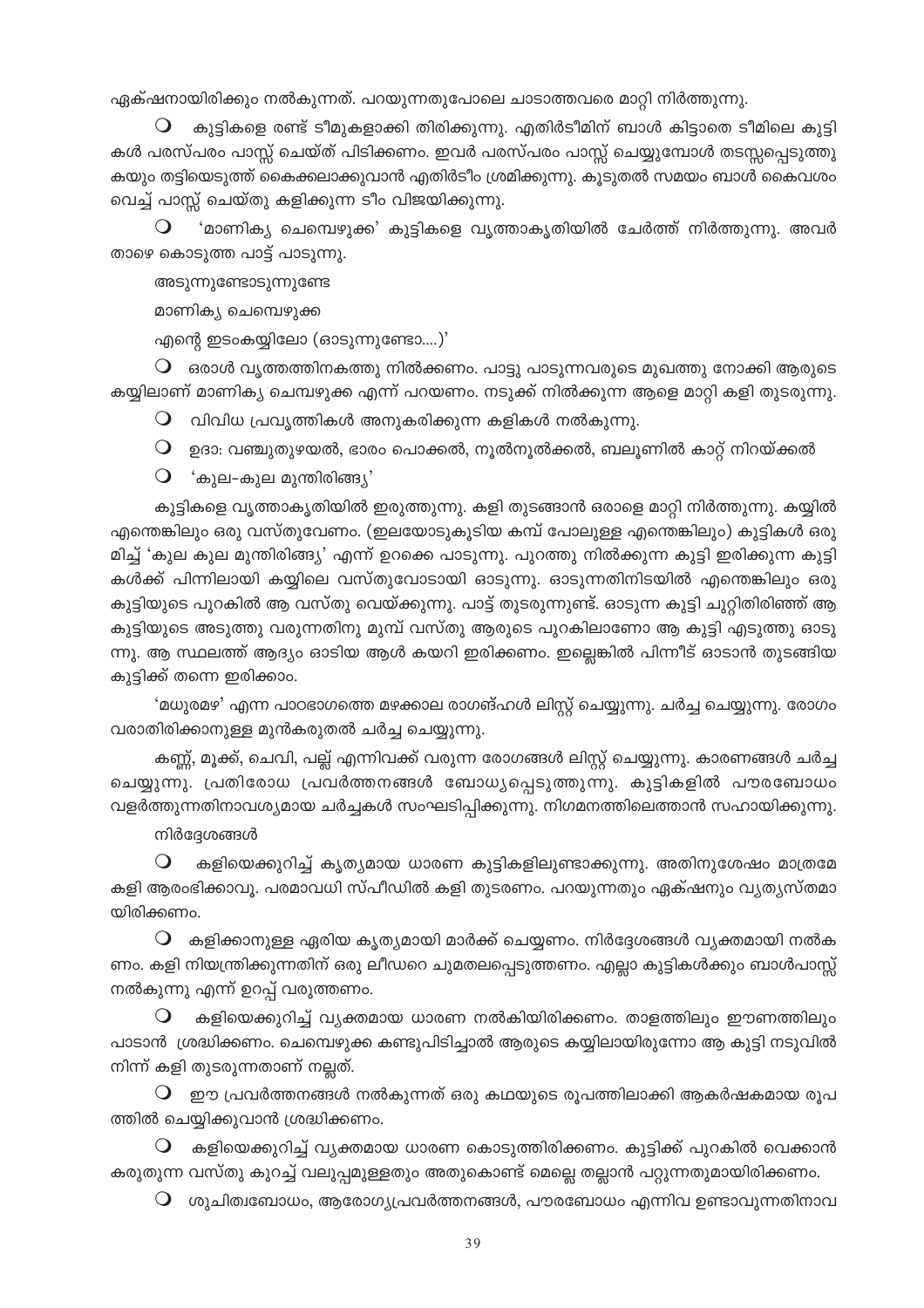ശ്യമായ ചർച്ചകൾ, പോസ്റ്ററുകൾ, കൊളേഷുകൾ എന്നിവ തയ്യാറാക്കാം. കഥകളും പാട്ടുകളും ശേഖ രിക്കാനും നിർമ്മിക്കാനും ആവശ്യപ്പെടാം.

പാഠ്യ പദ്ധതി പ്രസ്താവനകൾ – മുന്നാംതരം

 $\mathsf O$  കഠിന വ്യായാമങ്ങൾക്ക് മുന്നോടിയായും ശേഷവും നൽകുന്ന 'വാം അപ്' കൂൾ ഡൗൺ' വ്യായാമങ്ങൾ നൽകുന്നു.

 $\Omega$  വിവിധ ദിശകളിലേക്ക് കളിയുപകരണങ്ങൾ (പന്ത്/റിംഗ്) കൈ, കാൽ ഉപയോഗിച്ച് തട്ടാ നും, മുട്ടാനും കഴിയുന്നു.

 $\bigcirc$  ഇരിക്കുമ്പോഴും, നിൽക്കുമ്പോഴും, നടക്കുമ്പോഴും, ഭാരമുയർത്തുമ്പോഴും, ശരീരനില (യീറ്യൂീയെയ്യല) പാലിക്കുന്നു.

 $\mathsf O$  ശരീരക്ഷേമത നിലനിർത്താനുള്ള പ്രവർത്തനങ്ങളിൽ ഏർപ്പെടുന്നു.

 $\mathsf O$  വിവിധ നിലകളിൽ ശരീര സന്തുലനാവസ്ഥ പാലിക്കുന്നു.

 $\mathsf O$  നിർദ്ദേശങ്ങൾക്കനുസരിച്ച് വേഗത്തിൽ പ്രവർത്തനങ്ങൾ ചെയ്യുന്നു.

 $\mathsf O$  കളി നിയമങ്ങൾ പാലിച്ചുകൊണ്ട് സംഘത്തിൽ പ്രവർത്തിക്കുന്നു.

 $\mathsf O$  നിശ്ചിതദൂരം വേഗത്തിൽ ഓടി തിരികെയെത്തുന്നു.

 $\mathsf O$  സമീകൃതാഹാരത്തെക്കുറിച്ച് ധാരണ.

 $\mathsf O$  ഭക്ഷണം കഴിക്കുന്നതും സൂക്ഷിക്കുന്നതിനെയും കുറിച്ചുള്ള ധാരണ.

 $\mathsf O$  വസ്ത്രങ്ങൾ വൃത്തിയായി സൂക്ഷിക്കേണ്ടതിന്റെ പ്രാധാന്യം.

 $\mathsf O$  പൗരധർമ്മത്തെക്കുറിച്ചുള്ള അറിവ് നേടൽ.

മാത്യകകൾ

 $\mathsf O$  കാഠിന്യ വ്യായാമങ്ങളിലും, കളികളിലും, ഏർപ്പെടുന്നതിനുമുമ്പായി ലഘുവ്യായാമങ്ങൾ ചെയ്യിക്കണം.

 $\bigcirc$  കുറച്ചുദൂരം ഓടിക്കുന്നു. പതുക്കെ ഓടിച്ച് ക്രമേണ വേഗം കൂടുന്നത രീതിയിൽ ശരീരം മുഴുവൻ അയവാക്കി ഓടാൻ പറയുന്നു. ഇത് ലഘുവായ കളികളിലൂടെയും ചെയ്യാം. പിന്നീട് 'പൊട്ടാറ്റോ ഗാതറിംഗ്' കളികളിപ്പിക്കാം. തവളച്ചാട്ടം തുടങ്ങിയ അനുകരണ കളികൾ കളിപ്പിക്കു ന്നു.

 $\mathbf O$  കല്ല്–കടലാസ്സ്–കത്രി കളികുട്ടികളെ രണ്ട് ഗ്രൂപ്പാക്കുന്നു. ഒരാൾ കളിനിയന്ത്രിക്കാൻ വേണം. എന്നിട്ട് ചിത്രത്തിൽ കാണുന്ന രീതിയിൽ അആ, ഏഒഎന്നീ വരകളിൽ കുട്ടികളെ അഭിമുഖമായി നിർത്തു ന്നു. കല്ല്, കടലാസ്സ്, കത്രി ഇവയിൽ ഏതെങ്കിലും ഒന്ന് ഓരോ ഗ്രൂപ്പും സ്വകാര്യമായി തെരഞ്ഞെടു ക്കുന്നു. അവർ ഒത്തു ചേർന്ന് വേണം തീരുമാനിക്കാൻ. അൽപ സമയത്തിനുശേഷം ലീഡർ വിസിൽ അടിച്ച് രണ്ട് ഗ്രൂപ്പിനെയും ഇഉ, ഋഎഎന്നീ വരയിൽ നിരന്ന് അഭിമുഖമായി നിൽക്കാൻ പറയുന്നു. കൈകൾ രണ്ടും പിറകിൽ പിടിക്കണം. അടുത്ത വിസിലിന് രണ്ടു ഗ്രൂപ്പ് അവർ തീരുമാനിച്ച അട യാളം എതിർഗ്രൂപ്പുകാരെ പെട്ടെന്ന് കാണിക്കുന്നു. ജയിച്ച ടീം എതിർടീമിലെ അംഗങ്ങളെ തൊട ണം. ജയിച്ച ടീം തൊടുന്നത് ഒഴിവാക്കാൻ പെട്ടെന്ന് പരാജയപ്പെട്ട ടീം തിരിഞ്ഞ് ഓടി സുരക്ഷിത മേഖലയിൽ അവനവന്റെ ബൗണ്ട് ലൈനിൽ എത്തണം.

 $\mathsf O$  കുട്ടികളെ രണ്ട് ഗ്രൂപ്പാക്കുന്നു. ഒരു ഗ്രൂപ്പിനെ വൃത്തത്തിനകത്തും മറ്റെ ഗ്രൂപ്പിനെ പുറത്തും നർത്തുന്നു. പുറത്തു നിൽക്കുന്ന ടീം വൃത്തത്തിന് ചുറ്റും നിരന്ന് നിന്ന് ബാൾകൊണ്ട് വൃത്തത്തിന് ചുറ്റും നിരന്ന് നിന്ന് ബാൾകൊണ്ട് വൃത്തത്തിലുള്ളവരുടെ കാൽമുട്ടിനുതാഴെ എറിഞ്ഞു കൊള്ളി ക്കുന്നു. മുട്ടിനുതാഴെ ഏറുകൊണ്ടു അവർ പുറത്താവുന്നു. നിശ്ചിത സമയത്തിനുശേഷം ഗ്രൂപ്പ് മാറ്റി കളി ആവർത്തിക്കുന്നു.

മൊത്തം കുട്ടികളെ ആറോ, എട്ടോ ഗ്രൂപ്പാക്കി 50 മീറ്റർ ഷട്ടറിൽ റിലേ കളിപ്പിക്കുന്നു. ആദ്യമെ ത്തുന്ന ടീമിനെ പ്രോത്സാഹനസമ്മാനം നൽകുന്നു.

'പോഷകാഹാര്ക്കളി' കുട്ടികളുടെ എണ്ണമനുസരിച്ച് ആറോ, ഏഴോ ഗ്രൂപ്പുകളാക്കി തിരിക്കുന്നു. എന്നിട്ട് ഓരോ ഗ്രൂപ്പിനും ഓരോ ഇനം ധാന്യങ്ങൾ, പച്ചക്കറികൾ. ഇലക്കറികൾ, പയർ വർഗ്ഗങ്ങൾ,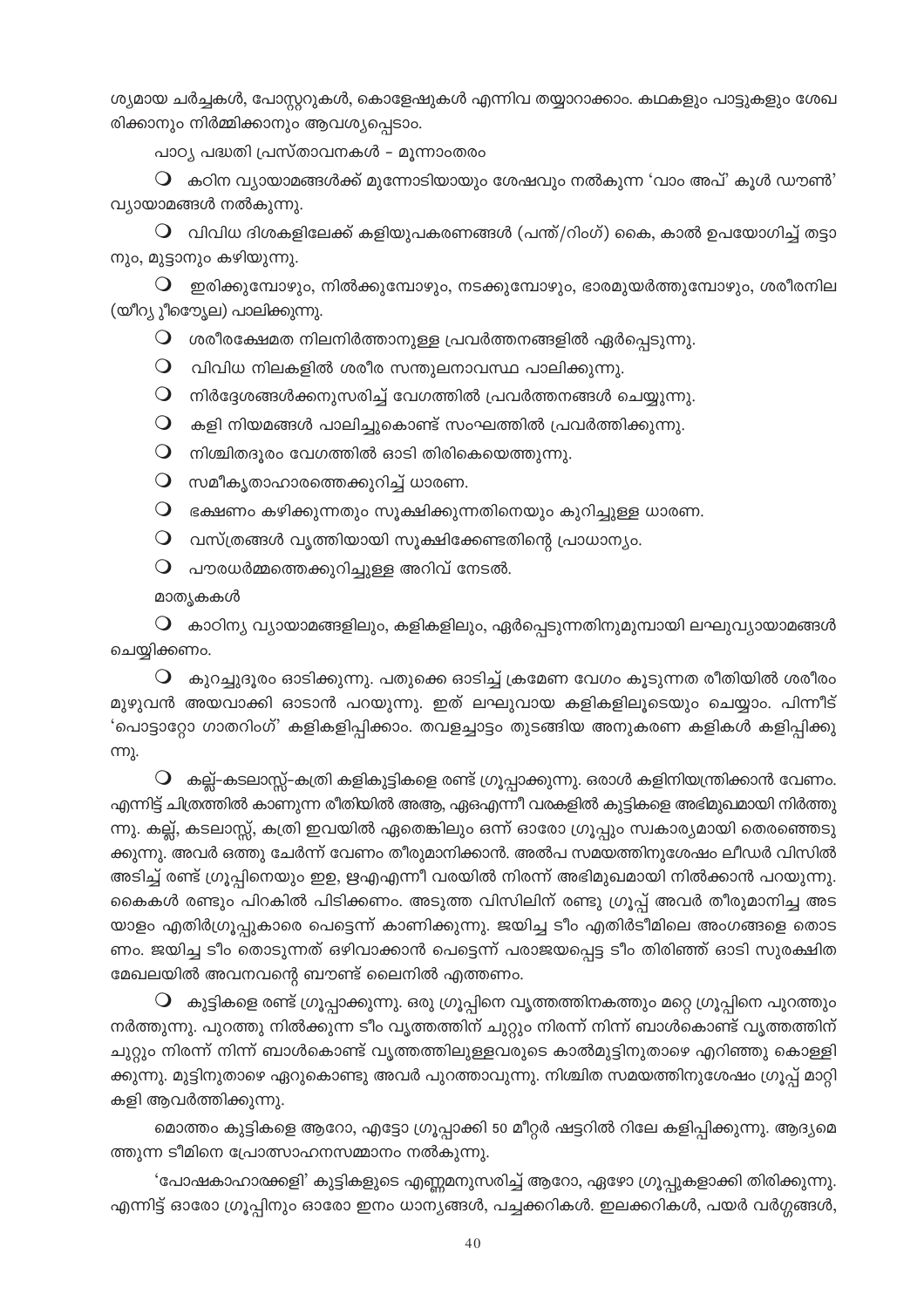പഴവർഗ്ഗങ്ങൾ, കിഴങ്ങുവർഗ്ഗങ്ങൾ എന്നിവ ഓരോ ഗ്രൂപ്പുകാരും ഒരു നിശ്ചിതസമയത്തിനകം (10 മിനുട്ട്) പട്ടികപ്പെടുത്തുന്നു. ഏറ്റവും കൂടുതൽ ഇനങ്ങൾ തയ്യാറാക്കിയ ഗ്രൂപ്പിനെ കണ്ടെത്തുന്നു. ഓരോ ഗ്രൂപ്പുകാരും തയ്യാറാക്കിയ ഇനങ്ങൾ പരസ്പരം പരിചയപ്പെടുത്തുന്നു. പോഷകഗുണത്തെ ക്കുറിച്ച് ചർച്ചയും ആവാം. വൃത്തിയുള്ള വസ്ത്രങ്ങൾ ധരിക്കുന്നതിന്റെ ആവശ്യകതയെക്കുറിച്ച് ചർച്ച നടത്താം. പൗരധർമ്മത്തെക്കുറിച്ച് പരസ്പരം ചർച്ച നടത്തുകയും ധാരണയിലെത്തുകയും ചെയ്യുന്നു.

നിർദ്ദേശങ്ങൾ

അടയാളങ്ങൾ

കല്ല്; മുഷ്ടി ചുരുട്ടിനീട്ടി കാണിക്കുക.

കത്രിക : രണ്ട് വിരൽ കത്രിക പോലെ നീട്ടുന്നു.

കടലാസ് : കൈ നിവർത്തി ഉള്ളം കൈ നീട്ടുന്നു.

ഇതിൽ കല്ലും കത്രികയും വരുമ്പോൾ കല്ല് ജയിക്കുന്നു.

കത്രികയും കടലാസും വരുമ്പോൾ കത്രിക ജയിക്കുന്നു.

കടലാസും കല്ലും വരുമ്പോൾ കടലാസ് ജയിക്കുന്നു.

ജയിച്ച ടീം എതിർടീമിലെ അംഗങ്ങളെ തൊടുമ്പോൾ തൊട്ടവർ ജയിച്ച ടീമിന്റെ ഭാഗമാക്ക ണം.

 $\mathbf O$  നിർദ്ദേശം കൃത്യമായി നൽകണം. 5-6 മീറ്റർ ഉള്ള വൃത്തമായാൽ മതി. കുട്ടികൾ അധിക മുണ്ടെങ്കിൽ വൃത്തത്തിന്റെ വലുപ്പം കൂട്ടാവുന്നതാണ് കളി കൃത്യമായ നിയന്ത്രണത്തിലാവണം. രണ്ട് ഗ്രൂപ്പിനും തുല്യസമയം നൽകണം.

കുട്ടികളുടെ എണ്ണത്തിനനുസരിച്ച് ഗ്രൂപ്പുകളുടെ എണ്ണം നിശ്ചയിക്കണം. സ്ഥലത്തിന്റെ ലഭ്യത ക്കനുസരിച്ച് ദൂരം നിശ്ചയിക്കാം.

 $\mathsf O$  ഒരേ ഇനങ്ങൾ തന്നെ വ്യത്യസ്ത ഗ്രൂപ്പുകൾക്ക് നൽകിയതു ചെയ്യിക്കാം.

പാഠൃപദ്ധതി പ്രസ്താവനകൾ – നാലാംതരം

 $\mathsf O$  കായികക്ഷമതാ പ്രവർത്തനങ്ങളിൽ ഏർപ്പെടേണ്ടതിന്റെ ആവശ്യകത ഗ്രഹിക്കുന്നു.

- $\mathsf O$  പ്രസിദ്ധമായ കായിക മത്സരങ്ങളുടെ നിയമങ്ങൾ അറിയുന്നു.
- $\mathsf O$  നിർദ്ദേശങ്ങൾക്കനുസരിച്ച് വളരേ വേഗത്തിൽ പ്രവർത്തിക്കുന്നു.
- $\mathsf O$  കളിയുടെ നിയമങ്ങൾ പാലിച്ചുകൊണ്ട് സംഘമായി വിനോദങ്ങളിൽ ഏർപ്പെടുന്നു.
- $\mathsf O$  കളികൾക്കാവശ്യമായ നിർദ്ദേശങ്ങൾ നൽകുന്നു.
- $\mathsf O$  നിയമങ്ങൾ പാലിച്ച് സംഘകളികളിൽ ഏർപ്പെടുന്നു.
- $\mathbf O$  സ്കിപ്പിംഗിൽ പങ്കെടുക്കുന്നു.
- $\mathbf O$  നിശ്ചിത ഉയരത്തിൽ ചാടുന്നു.
- $O$  ദൂരത്തിലും ഉയരത്തിലും എറിയുന്നു.
- $\mathsf O$  വടംവലിയിൽ പങ്കെടുക്കുന്നു.
- $\mathsf O$  കായികരംഗവുമായി ബന്ധപ്പെട്ട വാർത്തകളും ചിത്രങ്ങളും ശേഖരിക്കുന്നു.

 $\mathbf O$  പ്രത്യേക കാലങ്ങളിലുണ്ടാകുന്ന രോഗങ്ങളെക്കുറിച്ചും പ്രതിരോധ പ്രവർത്തനങ്ങളെക്കു റിച്ചും പ്രാഥമിക അറിവ് നേടുന്നു.

 $\mathsf O$  പ്രഥമശുശ്രൂഷയെക്കുറിച്ച് പ്രാഥമിക അറിവ് നേടുന്നു.

പ്രവർത്തന മാതൃകകൾ

 $\bigcirc$  ലഘുവായ വ്യായാമങ്ങൾ ചെയ്യിക്കുന്നു. താളബോധത്തോടെയുള്ള വ്യായാമങ്ങൾ ചെയ്യു ന്നു. ഉദാ :– വൺ എന്നു പറയുമ്പോൾ കൈകൾ രണ്ടും ഷോൾഡർ ലവലിൽ രണ്ടുവശത്തേക്കും ഉള്ളം കൈ നിലത്തിനഭമുഖമായി നീട്ടുക. ടൂ എന്ന് പറയുമ്പോൾ കൈ രണ്ടും മേലോട്ട് ഉയർത്തുക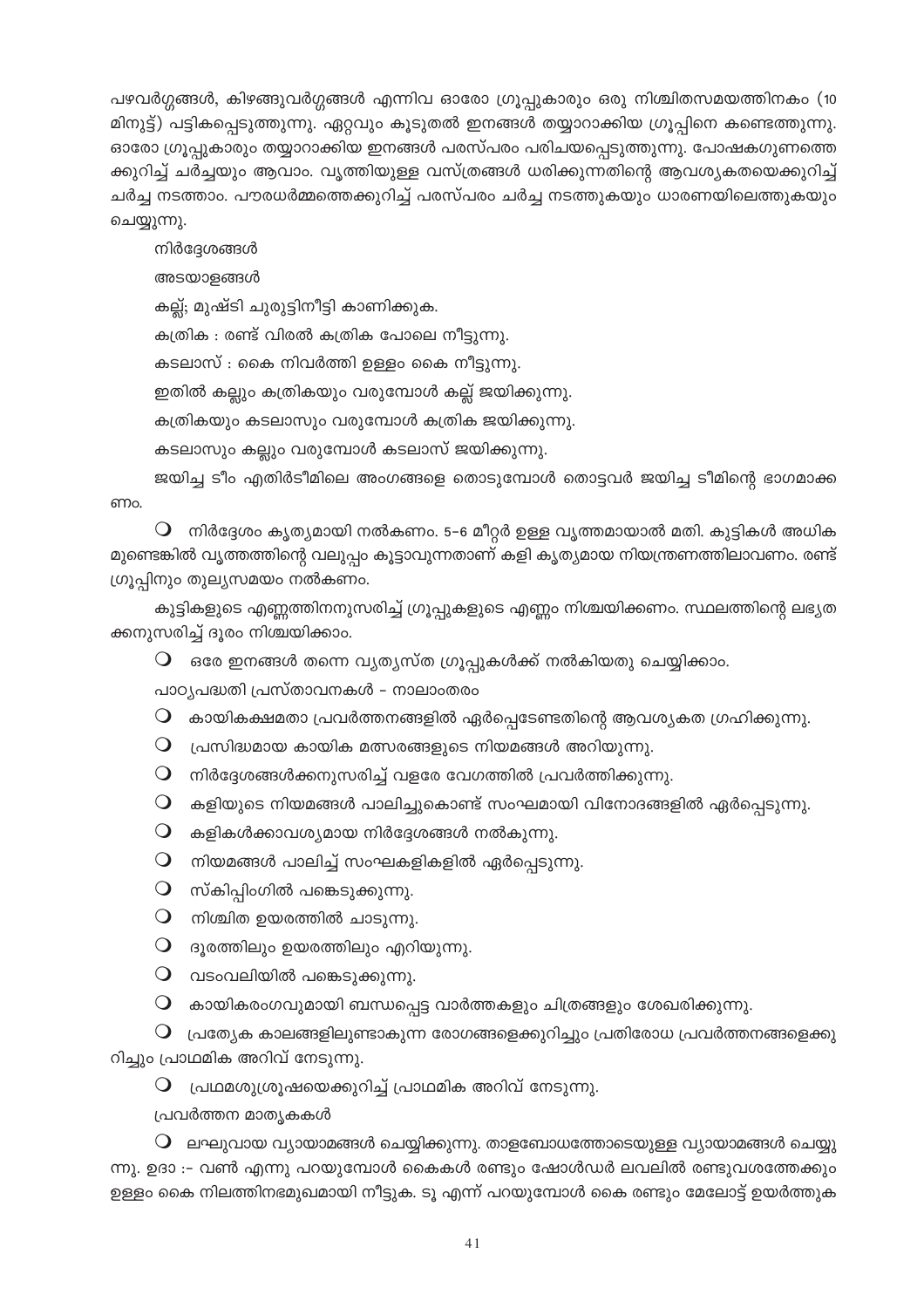(ഉള്ളം കൈ അഭിമുഖമായിരിക്കണം) ത്രീ എന്നു പറയുമ്പോൾ വൺ എന്ന രീതിയിലും ഫോർ എന്ന് പറയുമ്പോൾ അറ്റൻഷനായും നിൽക്കുന്നു. ഇത്തരത്തിൽ വ്യായാമങ്ങൾ കണ്ടെത്തുന്നു.

 $\bigcirc$  സ്വാതന്ത്ര്യദിനങ്ങളിലും മറ്റും മാസം പി.ടി. ചെയ്യിക്കുന്നു.

 $\, \mathbf{O} \,$  പ്രധാനപ്പെട്ട കായിക മത്സരങ്ങളെക്കുറിച്ച് ധാരണ ഉണ്ടാവുന്നതിന് കുട്ടികൾക്ക് ഫുട്ബോൾ, വോളിബോൾ, ക്രിക്കറ്റ് എന്നീ കളികളെക്കുറിച്ച് പരിചയപ്പെടുത്തുകയും നിയമങ്ങൾ പറഞ്ഞ് കൊടു ക്കുകയും ചെയ്യുന്നു.

 $\mathsf O$  കുട്ടികളെ സ്ഥലസൗകര്യത്തിനനുസരിച്ച് ഗ്രൂപ്പുകളാക്കി തിരിക്കുന്നു. കുട്ടികളെ ടമ്യേശ്യേഴ ഹശിലൽ നിന്ന് വിസിലടിച്ച് ഓടാൻ പറയുന്നു. അടുത്ത വിസിൽ കേൾക്കുമ്പോൾ തിരിഞ്ഞോടാൻ പറയുന്നു അടുത്ത വിസിലിന് വീണ്ടും തിരിഞ്ഞോടുന്നു. വിസിൽ കേട്ട് പെട്ടെന്ന് തിരിഞ്ഞോടുന്ന തിന് പരിശീലനം നൽകുന്നു.

 $\mathsf{Q}$  'കേച്ച് ദി ടവ്വൽ' കുട്ടികളെ രണ്ട് ഗ്രൂപ്പുകളാക്കി തിരിക്കുന്നു. തുല്യ അംഗങ്ങളായിരിക്ക ണം. രണ്ട് ഗ്രൂപ്പൂകളെയും ടവ്വൽ നടുക്കുവെച്ച് തുല് അകലത്ത് നിർത്തുന്നു. നമ്പർ അനുസരിച്ച് ഒരേ സമയം വന്ന് ടവ്വൽ എടുക്കണം. എതിൽ ടീമിലെ ആൾ തൊടാതെ ടവ്വൽ കൈക്കലാക്കി തന്റെ സുരക്ഷിത മേഖലയിൽ എത്തണം.

 $\mathsf Q$  സ്കിപ്പിംഗിൽ പരിശീലനം ചെയ്യുന്നു.

 $\bigcirc$  ഓടാനും, ചാടാനും, എറിയാനും പരിശീലനം നൽകുന്നു.

 $\, \mathsf{O} \,$  പ്രധാന കായികതാരങ്ങളുടെ ഫോട്ടോകൾ നേട്ടങ്ങൾ എന്നിവ തയ്യാറാക്കുന്നു. ഉദാ: പി. ടി. ഉഷ, ഷൈനി വിൽസൺ, ടി.സി. യോഹന്നാൻ, ജിമ്മിജോർജ്ജ്, കെ.എം. വിജയൻ..

കാലാവസ്ഥ മാറുന്നതിനനുസരിച്ച് കൂട്ടികൾക്കുണ്ടാകുന്ന രോഗങ്ങൾ പട്ടികപ്പെടുത്തു  $\overline{O}$ ന്നു. പ്രതിരോധ പ്രവർത്തനങ്ങളെക്കുറിച്ച് ചർച്ച ക്ലാസ്സിൽ നടത്തുന്നു.

നിർദേശങ്ങൾ

 $\mathsf O$  ചൈ നമ്പറിൽ എണ്ണിക്കൊണ്ടുള്ള എക്സർസൈസുകൾ (1, 2, 3, 4, -4, 3, 2, 1)

 $\bigcirc$ ്രഇത് മത്സരരുപത്തിൽ ചെയ്യിക്കാവുന്നതാണ്. കൃത്യമായ നിർദ്ദേശത്തിനുശേഷം കളിപ്പി ക്കണം. ഏറ്റവും ആദ്യം തിരിച്ചെത്തുന്ന കുട്ടികളെ കണ്ടെത്തുന്നു.

രണ്ട് ഗ്രൂപ്പിനും തുല്യഅംഗങ്ങൾ 1 മുതൽ നമ്പർ രണ്ട് ഗ്രൂപ്പിലും ഒരേ പോലെ നമ്പർ എടുക്ക ണ. കളി നിയന്ത്രിക്കുന്ന ആൾ വിളിക്കുന്ന നമ്പറുകാരാണ് ടവ്വലൽ എടുക്കാൻ ഓടി എത്തേണ്ടത്.

 $\mathsf O$  ഫോട്ടോ കോളേഷ്, ചുമർ ചിത്രങ്ങൾ, 'കളിക്കളം' കയ്യെഴുത്ത് മാസിക തയ്യാറാക്കുന്ന തിന് സഹായിക്കുന്നു.

ആരോഗ്യകായിക വിദ്യാഭ്യാസം

യു.പി. വിഭാഗം

പാഠ്യപദ്ധതി പ്രസ്താവനകൾ – അഞ്ചാംതരം

 $\Omega$  Physical conditions Exercises പരിശീലിക്കുന്നതിന് (NF Table : 1 & 2) (Opposite toe touching, jumping back, jogging etc)

O Running പരിശീലിക്കുന്നതിന് (On the spot, short sprint, zoon race)

O Hopping, Jumping പരിശീലിക്കുന്നതിന്

 $\Omega$  Throwing പരിശീലിക്കുന്നതിന് (Cricket ball, Foot ball) എന്നിവയെക്കുറിച്ച് അറിയുന്ന തിനും പരിശീലിക്കുന്നതിനും (അഞ്ചെണ്ണം വീതം)

 $\bigcirc$  നീന്തൽ പരിശിലീക്കുന്നതിന്

 $\mathsf O$  താളാത്മകമായി താഴെ കൊടുത്തിരിക്കുന്ന പ്രവർത്തനങ്ങൾ ചെയ്യുന്നതിന് (Walking, Running, Skiipping, Hopping, Flagdrill, Aerobics)

 $\mathsf O$  ജിംനാസ്കിക് പ്രവർത്തനങ്ങൾ പരിശീലിക്കുന്നതിന് (Foreward Roll, Backward roll)

 $\, \mathsf{O} \,$  ശാരീരിക സന്തുലനം നിലനിർത്തുന്നതിനാവശ്യമായ യോഗപരിശീലിക്കുന്നതിന് (ഭുജം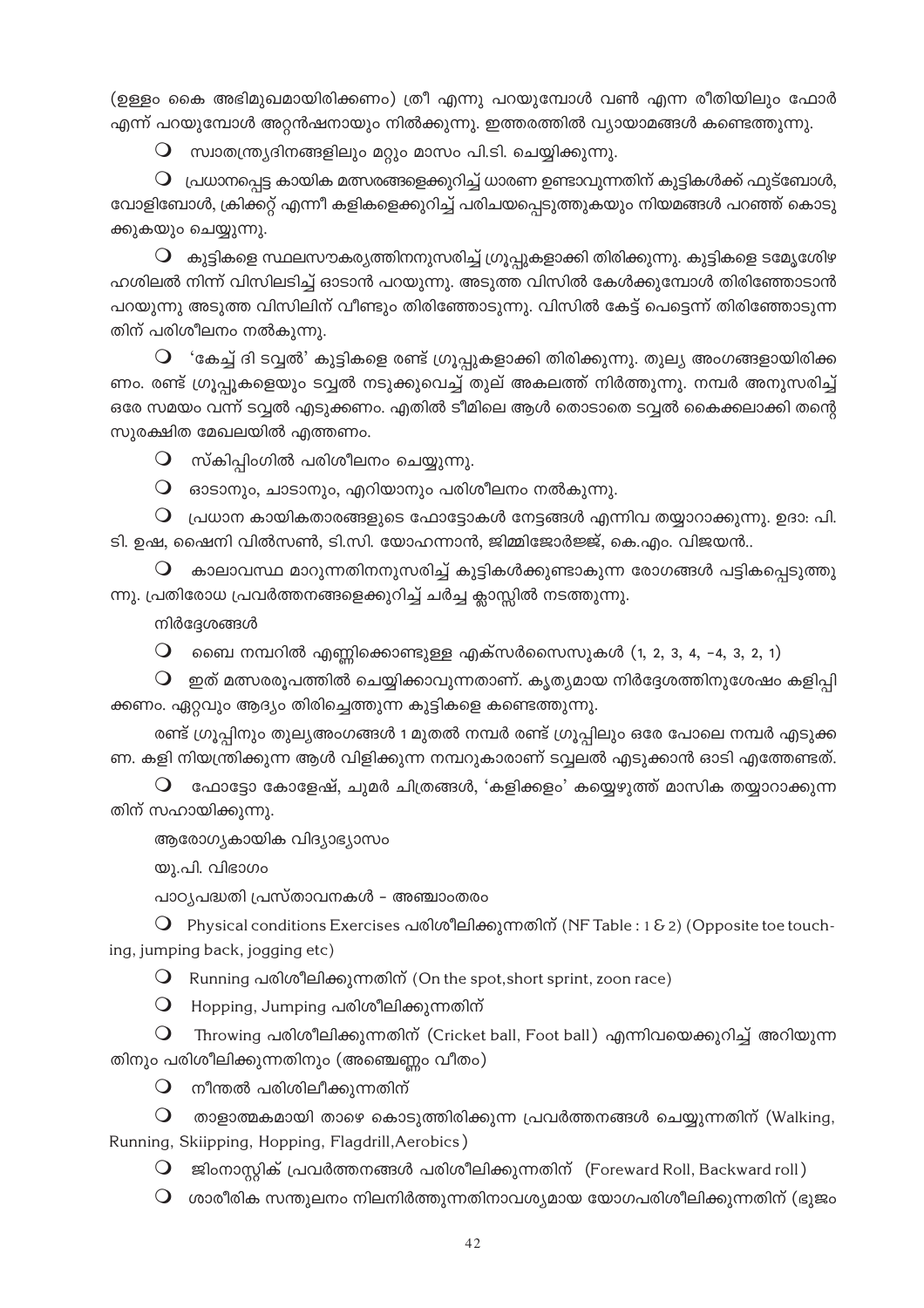ഗാസനം, അർധശലഭാസനം, വജ്രാസനം, സുപ്ത വജ്രാസനം, സൂര്യനമസ്കാരം)

- $\Omega$  വ്യക്തി ശുചിത്വം പരിസരശുചിത്വം എന്നിവയെക്കുറിച്ച് അറിയുന്നതിന്.
- $\mathsf O$  പ്രഥമശുശ്രൂഷയുടെ അടിസ്ഥാനകാര്യങ്ങൾ അറിയുന്നതിന്.

#### മാതൃകാ പ്രവർത്തനങ്ങൾ

കുട്ടികളെ ഗ്രൗണ്ടിൽ നാലോ അഞ്ചോ റൗണ്ട് ഓടിക്കുന്നു. പിന്നീട് കുട്ടികളെ വട്ടത്തിൽ അഭിമുഖമായി നിർത്തുന്നു. കുറച്ചുസമയം വെർട്ടിക്കലായി ചാടിക്കുന്നു. മുന്നോട്ടും പിന്നോട്ടും ചാടിക്കുന്നു. ശരീരത്തിലെ എല്ലാ സന്ധികളും ചലിപ്പിക്കുന്ന എക്സർസൈസുകൾ ചെയ്യിക്കുന്നു. പിന്നീട് കുറച്ചു ദൂരം ശരീരത്തിലെ അവയവങ്ങൾ അയവാക്കി വളരെ സാവധാനത്തിൽ ഓടിക്കു <u>ന്നു.</u>

ഓടുന്നതിന് പരിശീലനെ നൽകുന്നു. നിൽകുന്ന സ്ഥലത്ത് ഓടാൻ പറയുന്നു. മുന്നോട്ട് നീങ്ങാതെ ഉപ്പുറ്റി നിലത്ത് തൊടാതെ നിന്നേടത്ത് ഓടുന്നു. മുന്നോട്ട് ഓടിക്കുന്നു. കുറഞ്ഞ ദൂരം ഓടിക്കുന്നു. ദീർഘദൂരം ഓടിക്കുന്നു.

മറ്റേതെല്ലാം രീതിയിൽ ഓടിക്കാം?

പിന്നോട്ട് ഓടിക്കൽ

ഒറ്റക്കാലിൽ ചാടിക്കുന്നു. രണ്ട് കാലിലും മാറിമാറി ചാടിക്കുന്നു. നിന്നേടത്ത് നിന്ന് രണ്ട് കാലും ഒരേപോലെ വെച്ച് ഏക്ഷ്നിൽ മുന്നോട്ട് ചാടിക്കുന്നു. തുടർച്ചയായി ചാടാൻ പറയുന്നു. ചാടി നിൽക്കുമ്പോൾ പാദമായിരിക്കണം ആദ്യം നിലത്ത് തൊടേണ്ടത്.

മറ്റേതെല്ലാം തരത്തിൽ ഇത്തരം വ്യായാമങ്ങൾ ചെയ്യാൻ കഴിയും?

സ്റ്റെപ്പിലേക്ക് ചാടിക്കയറൽ

ക്രിക്കറ്റ് ബാൾ, ഫുട്ബാൾ തുടങ്ങിയവ ഉപയോഗിച്ച് വിവിധ തരത്തിൽ എറിയുന്നതിന് പരി ശീലനം നൽകുന്നു.

ക്രിക്കറ്റ് ബാൾ ത്രോ

ഡിസ്ക്കസ് ത്രോ

മേജർ ഗയിംസ്: നിയതമായ രീതിയിൽ കളിക്കുന്ന കളികൾ. ഉദാ: ഫുട്ബാൾ, വോളിബാൾ, ബാന്റ് ബാൾ, ബാസ്ക്കറ്റ് ബാൾ, ക്രിക്കറ്റ് തുടങ്ങിയ കളികളെക്കുറിച്ചും പ്രാഥമിക ധാരണകൾ രൂപീകരിക്കാൻ വേണ്ട പരിശീലനങ്ങൾ നൽകുന്നു.

മൈനർ ഗയിംസ്: സ്ഥിരമായ നിയമങ്ങളും, ക്ലിപ്തമായ കളിക്കളവുമില്ലാതെ ആർക്കും കളി ക്കാവുന്ന കളികളിൽ പരിശീലനം നൽകുന്നു. ഉദാ: 1) "എത്ര പേർ" 2)"ഗുഡ്മോണിംഗ്" 3)"ഫി ഷർമെൻനെറ്റ്" 4) "Crow and Crane" 5) "തുവാലക്കളി" തുടങ്ങിയ കളികൾ പരിചയപ്പെടുന്നു

നീന്തലിൽ പരിശീലനം നൽകുന്നു.

നിവർന്ന് നടക്കാൻ പരിശീലിപ്പിക്കുക, ഓടുന്നതിന് പരിശീലനം നൽകുന്നു, ഒറ്റക്കാലിൽ സ്കിപ്പിങ്ങ് ഉപയോഗിച്ച് ചാടുന്നതിനും ഓടുന്നതിനും പരിശീലനം നൽകുന്നു. ഫ്ളാഗ് ഉപയോ ഗിച്ച് താളാത്മകമായ എക്സർസൈസുകൾ നമ്പറനുസരിച്ച് ചെയ്യിക്കുന്നു.

സംഗീതത്തിന്റെ സഹായത്തോടെയുള്ള കായിക പ്രവർത്തനങ്ങൾ നൽകുന്നു.

ജിംനാസ്റ്റിക്സ് പരിശീലിപ്പിക്കുന്നു. മുന്നോട്ട് മറയുന്നതിനും പിന്നോട്ട് മറയുന്നതിനും പരിശീ ലനം നൽകുന്നു.

വിവിധ യോഗാസനമുറകൾ പരിശീലിപ്പിക്കുന്നു. ഭുജംഗാസനം, അർധശലഭാസനം, വജ്രാസ നം, സപ്തവജ്രാസനം, സൂര്യനമസ്കാരം തുടങ്ങിയ ആസനങ്ങൾ പറഞ്ഞുകൊടുക്കുകയും ചെയ്യു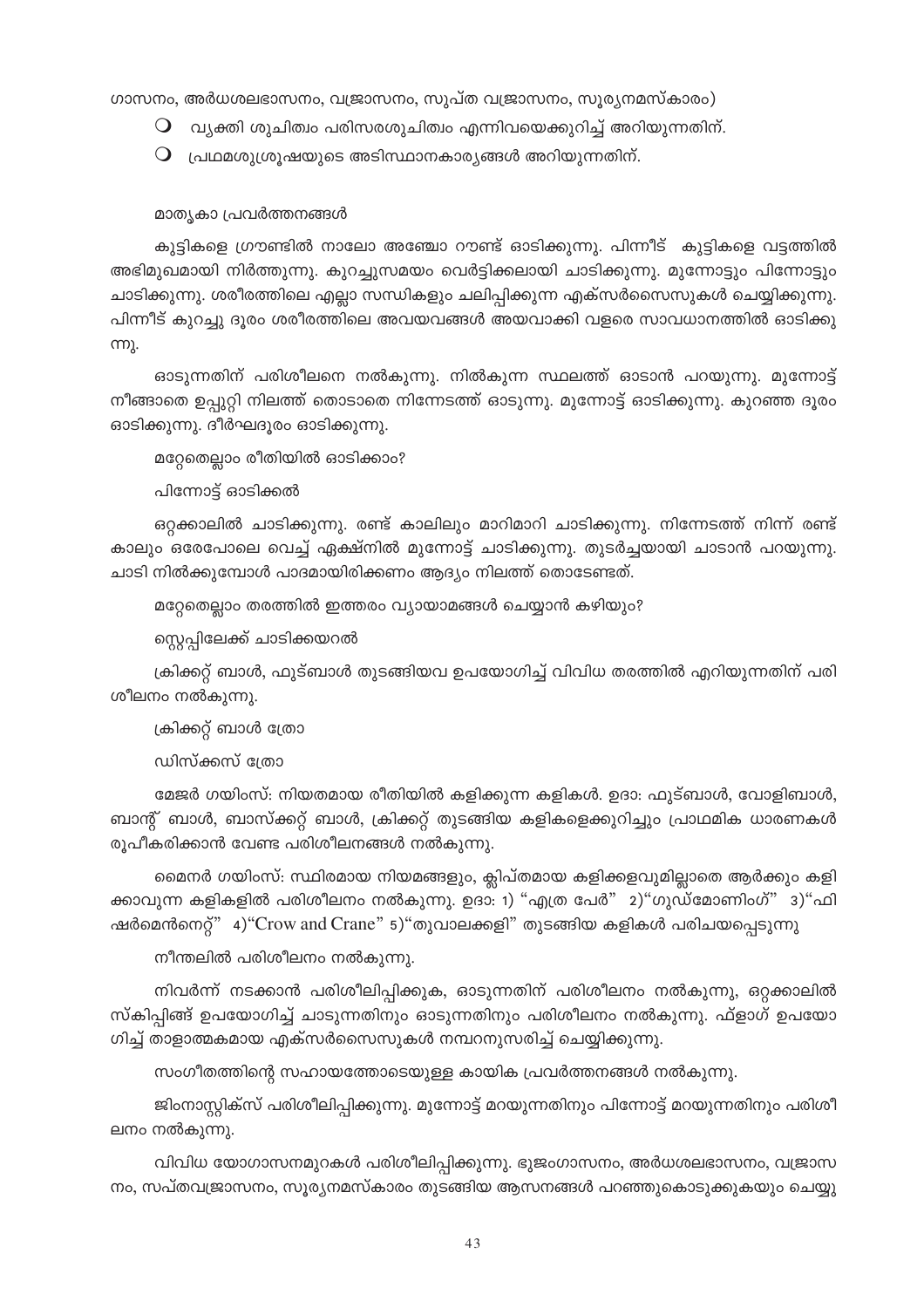ന്നതിൽ പരിശീലനം നൽകുകയും ചെയ്യുന്നു.

സ്ക്കൂളിന്റെ ഭൗതിക സാഹചര്യമനുസരിച്ച് ഏതെല്ലാം കളികളിൽ പരിശീലനം നൽകാൻ കഴിയും?

കബഡി

ഖോ ഖോ

സ്ക്കൂളിൽ എങ്ങനെ പ്രഥമശുശ്രൂഷ കിറ്റ് തയ്യാറാക്കാം.

ഹെൽത്ത് സെന്റർ, ആശുപത്രികൾ എന്നിവയുടെ സേവനം ഇതിനായി ഉപയോഗപ്പെടുത്താ വുന്നതാണ്. ഇക്കാര്യം \*\*\*\*\*\*യിൽ ചർച്ച ചെയ്തു.

പാഠ്യപദ്ധതി പ്രസ്താവനകൾ – ആറാം തരം

Physical Conditioning Exercise പരിശീലിപ്പിക്കുന്നതിന് (NFC Table 3 & 4)

Mark time March, Quick March, Halt, Tuming white Marching, Break off, Dismissal എന്നിവ പരി ശീലിപ്പിക്കുന്നതിന്.

 $\sigma$ ോട്ടത്തിൽ Starting തന്ത്രങ്ങൾ, Finishing തന്ത്രങ്ങൾ എന്നിവ പരിശീലനത്തിലുടെ സ്വായത്ത മാക്കുന്നതിന്.

Broad jumping, High jump എന്നിവയിൽ ശാസ്ത്രീയമായ അടിസ്ഥാന പരിശീലനം നേടുന്നതി  $\overline{\Omega}$ .

 $S$ hot put,  $D$ iscus എന്നിവ പരിചയപ്പെടുന്നതിന്.

Major Games ലെ ചില അടിസ്ഥാന തന്ത്രങ്ങൾ പരിചയപ്പെടുന്നു (Football, Valley ball, Basket ball)

Minor games പരിശീലിപ്പിക്കുന്നു.

യോഗാസനങ്ങൾ പരിശീലിപ്പിക്കുന്നു (ശലഭാസനം, ധനുരാസനം, ലഹാസനം, ചക്രാസനം, വക്രാസനം, ഉത്ക്കടാസനം $)$ 

രോഡ് നിയമങ്ങൾദ മനസ്സക്കുന്നതിന്.

വിവിധ സുരക്ഷിതത്വ മാർഗ്ഗങ്ങൾ പരിചയപ്പെടുന്നതിന്.

(പഥമ ശുശ്രൂഷയുടെ വിവിധ വശങ്ങൾ കൂടുതൽ മനസ്സിലാക്കുന്നതിന്.

#### **പ്രവർത്തന മാതൃകകൾ**

ഏതെല്ലാം തരത്തിലുള്ള വ്യായാമങ്ങളായിരിക്കും ശാരീരിക ക്ഷമതക വർദ്ധിപ്പിക്കാൻ നൽകുക?

ക്രമമായി ശ്വാസം വലിച്ചു വിടൽ

Attention; ഉപ്പുറ്റി ചേർത്തുവെച്ച് മുഷ്ടി ചുരുട്ടി തളളവിരൽ താഴോട്ടാക്കി ശരീരത്തോട് ചേർത്തി പിടിക്കുക. നെഞ്ച് വിരിച്ച് മുമ്പിലേക്ക് നോക്കി നിൽക്കുക.

Stand at ease: ഇടതുകാൽ ഇടതുവശത്തേയ്ക്ക് മാറ്റി കൈകൾ പുറകിലേക്ക് കൊണ്ടുവന്ന് ഇടതു കൈയ്ക്കുള്ളിൽ വലതുകൈ വെച്ച് നേരെ നിൽക്കുന്നു.

Stand easy: സ്റ്റാന്റ് അറ്റ് ഈസ് പൊസിഷനിൽ നിന്നു തന്നെ റിലാക്സ് ചെയ്തുനിൽക്കുന്ന രീതിയാണ് ഇത്.

Right Turn: വലതു പാദത്തിന്റെ മുൻഭാഗവും ഇടതു പാദത്തന്റെ ഉപ്പൂറ്റിയും ഉയർത്തി വലതുവ ശത്തേക്ക് 90 ഡിഗ്രി തിരിഞ്ഞ് അതിന് ശേഷം ഇടതുകാൽ വലതുകാലിനോട് ചേർത്ത് ചവിട്ടി അറ്റൻഷനായി നിൽക്കുക.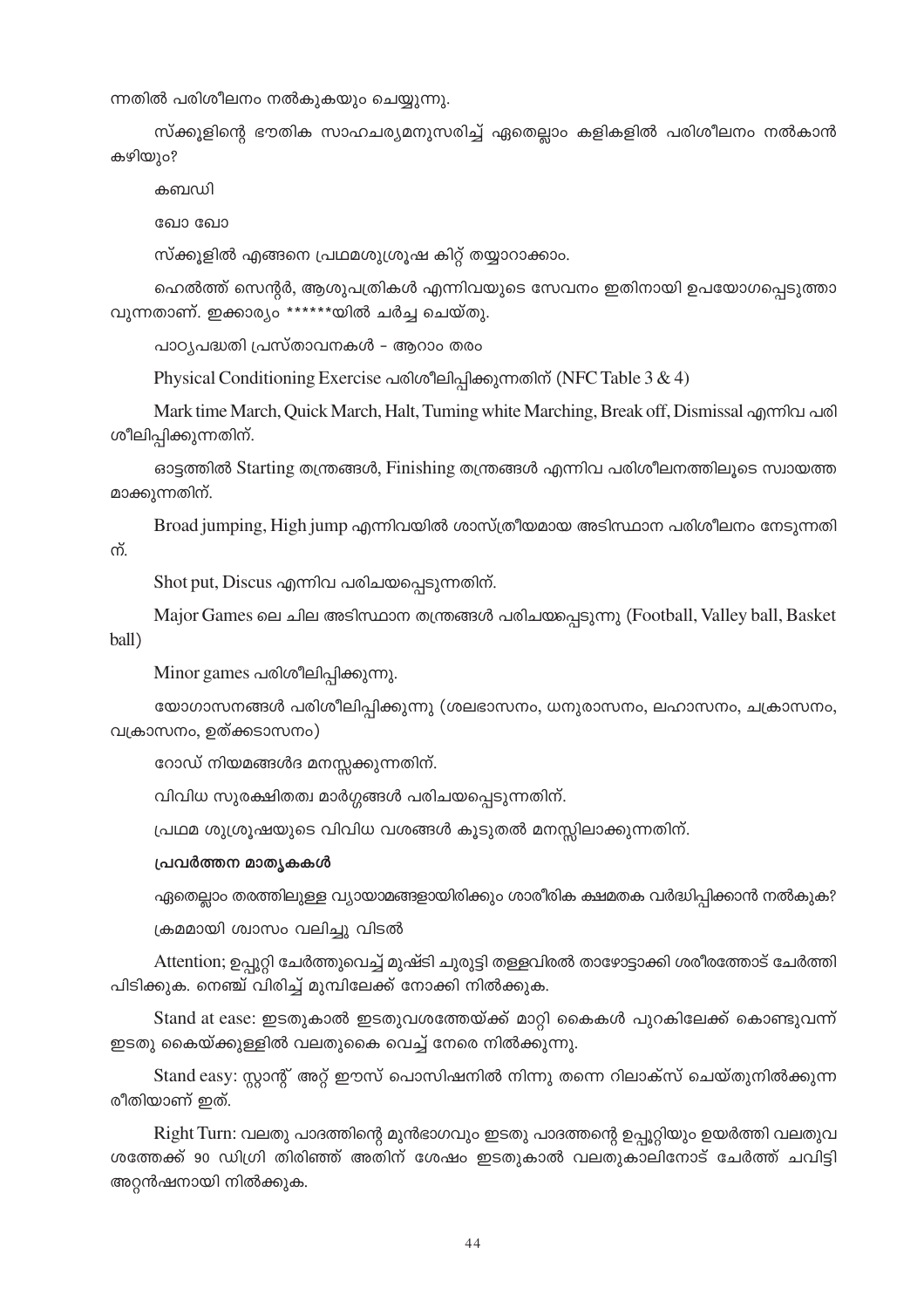Left turn: ഇടതുപാദത്തിന്റെ മുൻഭാഗവും വലതുപാദത്തന്റെ ഉപ്പൂറ്റിയും ഉയർത്തി ഇടതുവശ ത്തേക്ക് 90 ഡിഗ്രി തിരിഞ്ഞ് വലതുകാൽ ഇടതുകാലിനോട് ചേർത്ത് ചവിട്ടി അറ്റൻഷനായി നിൽക്കു ക.

About turn : നേരെ എതിർദിശയിലേക്ക് വലതുഭാഗത്തുകൂടി തിരിയുന്നതാണിത്. വലതു കാലിന്റെ മുൻഭാഗം ഉയർത്തി 180 ഡിഗ്രി തിരിക്കുകയും അതോടൊപ്പം തന്നെ ഇടതുകാലിന്റെ ഉപ്പൂറ്റി ഉയർത്തി Toe - ൽ 180 ഡിഗ്രി തിരിയുക. ഇടതുകാൽ മുമ്പോട്ട് ഉയർത്തി വലതുകാലിനോട് ചേർത്ത് അറ്റൻഷ നായി നിൽക്കുക.

Mark Tim March : നിന്നിടത്തു നിന്ന് ചെയ്യുന്നരീതിയാണിത്. ഈ മാർച്ച് തുടങ്ങുന്നത് ഇടതു കാലിൽ നിന്നാണ്. ഇടതുകാൽ ഏകദേശം 6 ഇഞ്ച് ഗ്രൗണ്ടിൽ നിന്നും ഉയർത്തി Toe താഴോട്ട് പോയന്റ് ചെയ്ത് Knee ground -ന് സമാന്തരമായി ഉയർത്തുന്നു. ഈ സമയത്ത് ശരീരം നിവർന്നിരിക്കണം കാല് താഴേക്കുവരുമ്പോൾ ആദ്യം Toe-യും അതിനുശേഷം heel-ഉം ground-ൽ ടെച്ച് ചെയ്യണം. പിന്നീട് വലതുകാലിലെ ഇതുപോലെ ആവർത്തിക്കണം.

Quick March : Attention പൊസിഷനിൽ നിന്ന് ഇടതുകാൽ ഒരു Step മുമ്പിലേക്ക് വെയ്ക്കുക. ഒപ്പം വലതുകൈ Shoulder level - ൽ മുമ്പിലേക്കു വീശുക. അതേ സമയം തന്നെ ഇടതുകൈ പുറകി ലേക്ക് belt level-ൽ വീശുക. Right എന്ന് പറയുമ്പോൾ വലതുകാൽ മുൻപിലേക്ക് heel വച്ച് ഇട തുകൈ മുമ്പിലേയ്ക്കും വലതുകൈ പുറകിലേക്കും വീശുക. ഇങ്ങനെ തുടർച്ചയായി ചെയ്യുന്ന താണ് Quick March.

Halt : മാർച്ച് നിർത്താൻവേണ്ടി ഉപയോഗിക്കുന്നു ഒരു Command ആണിത്. മാർച്ച് ചെയ്തു വരുമ്പോൾ ആദ്യം ഇടതുകാൽ നിലത്തു കുത്തുമ്പോൾ class എന്നും വലതുകാൽ നിലത്തു കുത്തു മ്പോൾ Halt എന്നും പറയുന്നു.

അടുത്ത് ഇടതുകാൽ നിലത്തു കുത്തുമ്പോൾ അൽപം നീട്ടി step വയ്ക്കുന്നു. അതോടൊപ്പം കൈയുടെ നിർത്തുന്നു. ഒപ്പം വലതുകാൽ ഉയർത്തി ഇടതുകാലിനോട് ചേർത്ത് ചവിട്ടി Attention position-ൽ ആകുന്നു.

Right turn : Quick March : മാർച്ച് ചെയ്ത് വരുമ്പോൾ വലതുകാലിൽ Right എന്നും ഇടതുകാ ലിൽ Turn എന്നും പറയുക. അടുത്ത സ്റ്റെപ്പിൽ വലതുകാൽ വയ്ക്കുമ്പോൾ മൂവ്മെന്റെ ചെക്ക് ചെയ്യുകയും കൈകൾ ശരീരത്തോട് ചേർക്കുകയും ചെയ്യുന്നു. അതിനുശേഷം ഇടതുകാൽ പൊക്കി വലതുകാലിന്റെ മുമ്പിൽ ആകൃതിയിൽ വയ്ക്കുക. വലതുകാൽ അവിടെത്തന്നെ പറഞ്ഞ് മുന്നോട്ട് പോവുക.

Left turn in Quick March : മാർച്ച് ചെയ്തു വരുമ്പോൾ ഇടതുകാലിൽ left എന്നും വലതു കാലിൽ turn എന്നും പറയുക. അടുത്ത സ്റ്റെപ്പിൽ ഇടതുകാൽ വയ്ക്കുമ്പോൾ മുവ്മെന്റ് ചെക്ക് ചെയ്യുകയും കൈകൾ ശരീരത്തോട് ചേർക്കുകയും ചെയ്യുന്നു. വലതുകാൽ ഉയർത്തി T ആകൃതിയിൽ ഇടതുകാ ലിന്റെ മുമ്പിൽ വയ്ക്കുന്നു. അതിനുശേഷം ഇടതുകാൽ വച്ച് മാർച്ച് ചെയ്തുപോകുന്നു.

About turn in quick march : മാർച്ച് ചെയ്ത് വരുമ്പോൾ വലതുകാലിൽ about എന്നും ഇടതുകാ ലിൽ turn എന്നും പറയുന്നു. step-ൽ വലതുകാൽ വയ്ക്കുമ്പോൾ movement check ചെയ്യുകയും കൈകൾ ശരീരത്തോട് ചേർക്കുകയും ചെയ്യുന്നു. അതിനുശേഷം ഇടതുകാൽ പൊക്കി വലതുകാ ലിന് മുമ്പിൽ T ആകൃതിയിൽ വച്ചതിനുശേഷം വലതുകാൽ ഉയർത്തി L shap-ൽ വയ്ക്കുക പിന്നീട് ഇടതു കാൽ ഉയർത്തി V ആകൃതിയിൽ വയ്ക്കുക. അതിനുശേഷം വലതുകാൽ ഉയർത്തി അവിടെ തന്നെ ചവിട്ടി ഇടതുകാലിൽ മാർച്ച് ചെയ്ത് മുമ്പോട്ടു പോകുന്നു.

Break off : command കേൾക്കുമ്പോൾ attention position-ൽ നിന്ന് വലതുവശത്തേക്ക് പിരി ഞ്ഞുപോകുന്നു.

Dismiss : ഡിസ്മിസ്സ് എന്ന കമാന്റ് കേൾക്കുമ്പോൾ attention position–ൽ നിന്ന് വലതുവശ ത്തേക്ക് തിരിഞ്ഞ് വലതുകൈൊണ്ട് സല്യൂട്ട് ചെയ്ത് പിരിഞ്ഞുപോകുന്നു.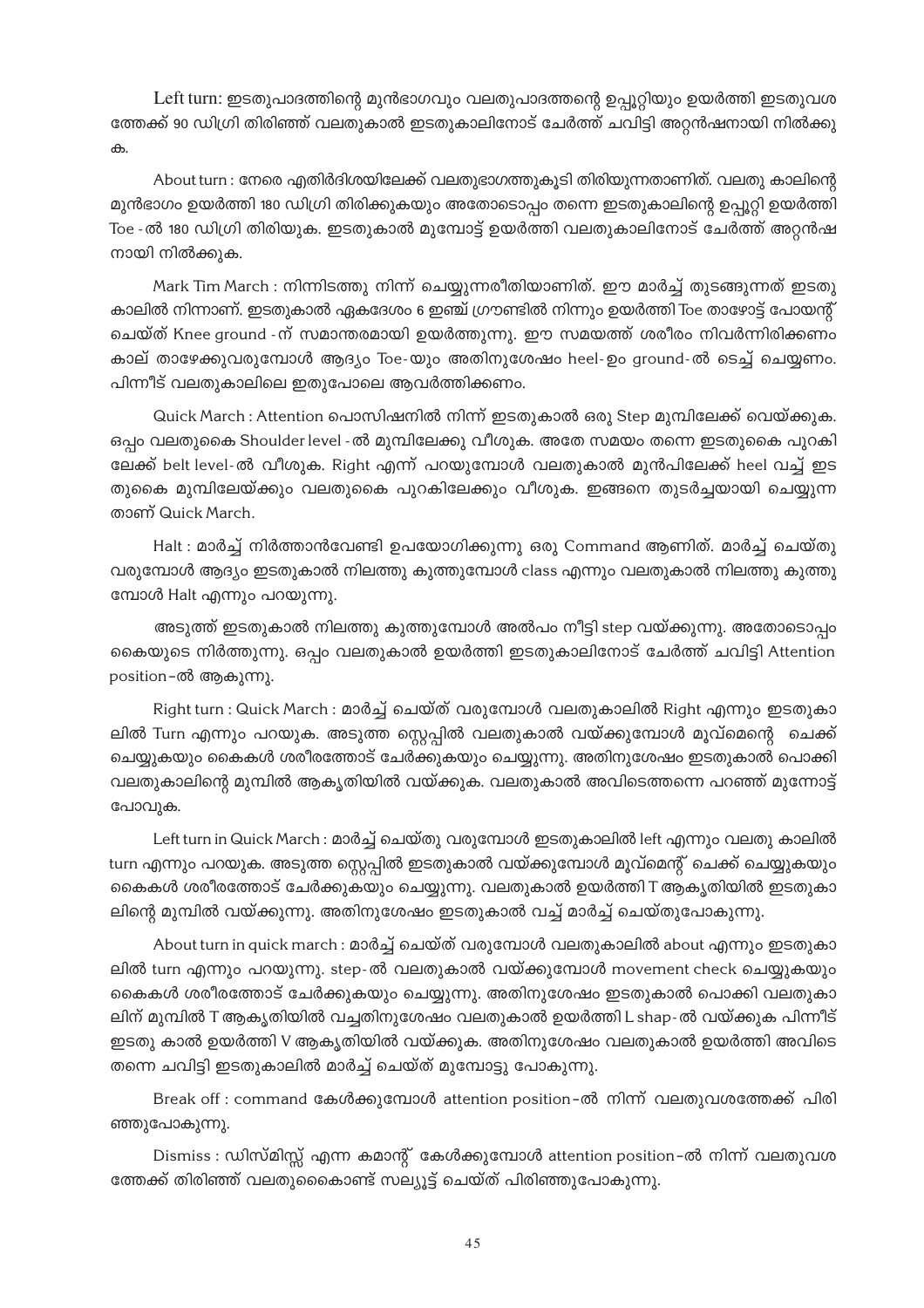ഇത്രയും കാര്യങ്ങൾ വെച്ചുകൊണ്ട് മാർച്ച് ലാസ്റ്റിന് കുട്ടികളെ പരിശീലിപ്പിക്കുക. വിദഗ്ദ രുടെ സേവനം ലഭ്യമാക്കാൻ ശ്രദ്ധിക്കാമല്ലോ.

 $\mathsf O$  ഒാട്ടത്തിൽ സ്റ്റാർട്ടിങ്ങ് രീതികൽ പരിശീലിക്കുന്നു. Standing start, crouch start. സ്പ്രിന്റ് ഇനങ്ങൾക്ക് crouch start നിർബന്ധമാണ്. ഫിനിഷിംഗ് ടെക്നിക് പരിശീലിപ്പിക്കുന്നു.

 $\mathsf O$  ബ്രോഡ്ജംമ്പിങ്ങ്, ഹൈജംബ് എന്നിവയിൽ പരിശീലനം നൽകുന്നു. കൂടുതൽ ദൂരവും, കൂടുതൽ ഉയരവും നേടുന്നതിന് വേണ്ട ടെക്നിക്കുകൾ പരിശീലിപ്പിക്കുന്നു.

 $\mathsf O$  ഷോട്ട്, ഡിസ്കസ് എന്നീ ത്രോയിങ്ങ് ഇനങ്ങളിൽ പരിശീലിപ്പിക്കുന്നു. എന്നിവ പരിശീ ലിപ്പിക്കുന്നു.

മേ ജർഗയിംസിൽ – ഫുട്ബോൾ, വോളിബാൾ, ബാസ്ക്കറ്റ്ബാൾ, ഹാന്റ് ബാൾ, ക്രിക്കറ്റ്, കബഡി എന്നീ കളികളിലെ അടിസ്ഥാന തന്ത്രങ്ങൾ പരിചയപ്പെടുത്തുന്നു.

കൂടുതൽ മൈനർഗയിമുകൾ പരിചയപ്പെടുത്തുകയും കളിപ്പിക്കുകയും ചെയ്യുന്നു.

സ്റ്റാച്ചൂ

റിംഗ്

ശലഭാസനം, ധനുരാസനം, ഹലാസനം, ചക്രാസനം, വക്രാസനം, ഉത്ക്കടാസനം എന്നീ ആസനങ്ങൾ പരിശീലിപ്പിക്കുന്നു.

റോഡ് നിയമങ്ങൾ ചിഹ്നങ്ങൾ എന്നിവ ചർച്ച ചെയ്യുന്നു. ബൈബിളിൽ ക്ലബ്ബിൽ ഈ നിയമ ങ്ങളും, ചിഹ്നങ്ങളും പാലിച്ചുകൊണ്ട് സൈക്ലിംഗ് പരിശീലിക്കുന്നു.

നിങ്ങളുടെ \*\*\* പ്രവർത്തനങ്ങൾ കാര്യക്ഷമമാക്കുവാൻ എന്തെല്ലാം പ്രവർത്തനങ്ങൾ ചെയ്യാൻ കഴിയും?

കുട്ടികളെ ഗ്രൂപ്പുകളാക്കി സുരക്ഷിതത്വ മാർഗ്ഗങ്ങളെക്കുറിച്ച് പഠന റിപ്പോർട്ട് തയ്യാറാക്കുന്ന തിന് വേണ്ട നിർദ്ദേശങ്ങൾ നൽകുന്നു. പരസ്പരം ചർച്ച ചെയ്യുന്നു. മോക്ഡ്രിൽ സംഘടിപ്പിക്കു **m**).

പ്രഥമശുശ്രൂഷയെക്കുറിച്ച് പ്രഗത്ഭരെ പങ്കെടുപ്പിച്ച് ക്ലാസ്സ് സംഘടിപ്പിക്കുകയും ക്ലാസ്സിൽ ചർച്ച സംഘടിപ്പിക്കുകയും ചെയ്യുന്നു. പി.എച്ച്.എസി.യുടെ സേവനം ഉറപ്പുവരുത്തുകയും ചെയ്യുന്നു.

\*\*\*\* പരേഡ് ചിത്രം\*\*\*\*\*

മാർച്ച് പാസ്റ്റ് ചെയ്യുമ്പോൾ പവലിയന്റെ നിശ്ചിത അകലത്തിലെത്തുമ്പോൾ പ്ലാറ്റൂണിന്റെ ലീഡർ Eyes Right എന്ന് പറഞ്ഞ് വലത്തോട്ടുനോക്കി നടത്തുന്നു. ഇതിനോടൊപ്പം പ്ലാറ്റൂണിലെ മറ്റ് അംഗ ങ്ങൾ വലത്തോട്ട് നോക്കിയാണ് നടത്തേണ്ടത്. എന്ന് ലീഡർ കമാന്റ് ചെയ്യുന്ന സമയത്ത് മറ്റുള്ളവർ നേരെ നോക്കി മാർച്ച് ചെയ്യുന്നു.

പാഠ്യപദ്ധതി പ്രസ്താവനകൾ – ഏഴാംതരം

 $\Omega$ Physical conditioning Exercise (VFC Table 5 & 6)

 $\bigcirc$ Salutes, Eyes right, Salute while marching എന്നിവ പരിശീലിക്കുന്നതിന്

 $\Omega$ ഓട്ട മത്സര നിയമങ്ങളും തത്വങ്ങളും അറിയുന്നു, പരിശീലിക്കുന്നു.

 $\Omega$ Board jump, Tripple Jump എന്നിവയിൽ പ്രാവീണ്യം നേടുവാനുള്ള അടിസ്ഥാന പരിശീ ലനം ലഭിക്കുന്നതിന്.

 $\Omega$ Throwing ശാസ്ത്രീയമായി പരിശീലിക്കുന്നതിന് (Disc, shot)

 $\bigcirc$ Major games പരിശീലിക്കുന്നതിന് (Football, Basket ball, Batmintan)

 $\Omega$ Major Games പരിശീലിക്കുന്നതിന്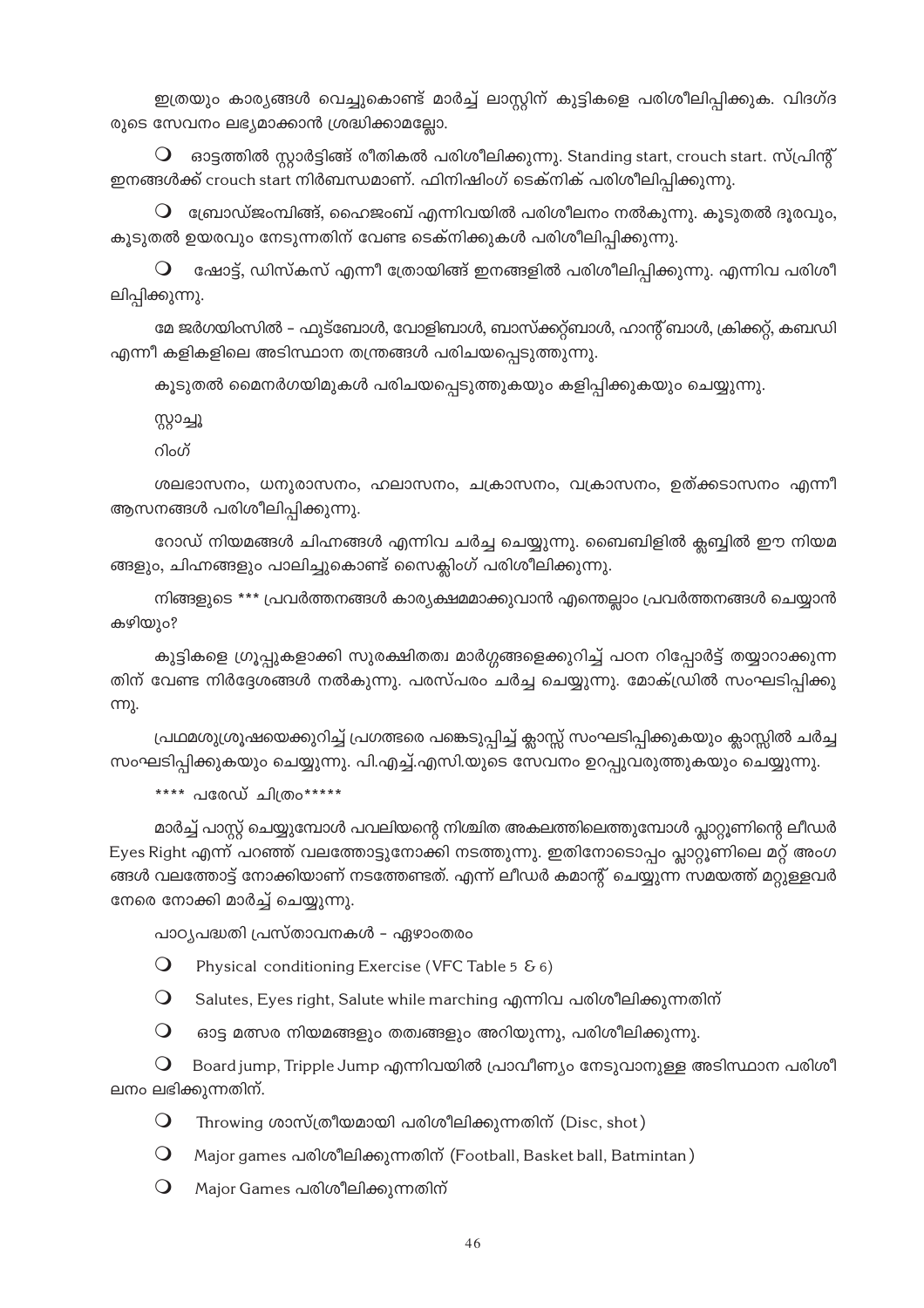$\Theta$  Rhythmic പ്രവർത്തനങ്ങളിൽ കൂടുതൽ (വൃക്ഷാസനം, അർദ്ധമത്സായനം, ബകാസനം, കൂക്കുടാസനം, വജ്രാസനം)

 $\bigcirc$  പ്രഥമ ശുശ്രൂഷയിൽ കൂടുതൽ അറിവുനേടുന്നതിന്.

പ്രവർത്തന മാതൃകകൾ

 $\bigcirc$  ശാരീരിക ക്ഷമതക്കാവശ്യമായ വ്യായാമങ്ങൾ ചെയ്യിക്കുന്നു. മുൻക്ലാസ്സിലെ പ്രവർത്ത നങ്ങൾ ആവർത്തിക്കുന്നു. NFC Table 5 & 6 എക്സർസൈസുകൾ ചെയ്യിക്കുന്നു.

Salute : Salute എന്നു പറയുമ്പോൾ attention position- ൽ നിന്ന് വലതുകൈ വലതു വശ ന്തേക്ക് നീട്ടി കൈവിരലുകൾ ചേർത്ത് പുരികത്തിന് ഒരിഞ്ച് മുകളിലായി കൈവെള്ള മുമ്പിലേക്ക് വരുന്ന രീതിയിൽ നെറ്റിയിൽ വരയ്ക്കുക. Hands down എന്നു പറയുമ്പോൾ കൈ ഏറ്റവും Shortest way യിൽ കൂടി താഴ്ത്തുക.

 $\, \mathsf O\,$  ഒാട്ടങ്ങളെക്കുറിച്ച് പരിശീലനം നൽകുന്നു. ചെറിയ ദുരം ഓട്ടങ്ങളും, മധ്യദീർഘദുര ഓട്ട ങ്ങളും, ദീർഘദൂര ഓട്ടങ്ങളും പരിചയപ്പടുത്തുകയും, നിയമങ്ങളും, തന്ത്രങ്ങളും, പരിശീലിപ്പിക്കു m).

 $\Theta$  ഒാട്ടം പരിശീലനം പരിശീലിപ്പിക്കുന്ന സമയത്ത് starting, Finishing ഇവ എങ്ങിനെയായി രിക്കും പരിശീലിപ്പിക്കുക.

Board jump, Tripple jump എന്നിവ പരിശീലിപ്പിക്കുന്നു, സ്പീഡും, ദൂരവും വർദ്ധിപ്പി ക്കുന്ന രീതികൾ പരിശീലിപ്പിക്കുന്നു. കുട്ടികളിൽ ആത്മവിശ്വാസം വർദ്ധിപ്പിക്കുന്ന പരിശീലന<mark>ം</mark> നൽകുന്നു.

 $\bigcirc$  Disc, shot എന്നിവയിലെ നൈപുണികൾ പരിശീലിപ്പിക്കുന്നു. Step by step ആയി പരിശീ ലനം നൽകുന്നു. വിവിധ style ലുകൾ പരിശീലിപ്പിക്കുന്നു.

 $\bullet$  പ്പുട്ബോൾ വോളിബാൾ, ബാസ്ക്കറ്റ് ബാൾ, ഹാന്ഡറ്ബാൾ, ക്രിക്കറ്റ് ബാറ്റ്മിന്റൺ എന്നീ പ്രധാന കളികളെക്കുറിച്ച് കൂടുതൽ വിശദമായി പറഞ്ഞുകൊടുക്കുകയും കളികളുടെ നിയ മങ്ങളും നൈപുണികളും പരിശീലിപ്പിക്കുന്നു.

വിദഗ്ദരായ കുട്ടികൾക്ക് ഡാറ്റയുടെ നേതൃത്വത്തിൽ കോച്ചിംഗ് കൃാമ്പുകൾ സംഘടിപ്പി കൂടെ.

എക്സർസൈസുകൾ ചെയ്യിക്കുന്നു. ഉദാ: Flag Drill,Dumb-bells, Wands exercise വൃക്ഷാ സനം, അർദ്ധമത്സ്യാസനം, ബകാസനം, കുക്കുടാസനം, വജ്രാസനം തുടങ്ങിയ ആസനങ്ങൾ പരി ശീലിപ്പിക്കുന്നു.

 $\bigcirc$  പ്രഥമ ശുശ്രൂഷയെക്കുറിച്ച് കൂടുതൽ കാര്യങ്ങൾ പറഞ്ഞുകൊടുക്കുകയും കൂടുതൽ അനുഭവങ്ങൾ പങ്കുവയ്ക്കുകയും ചെയ്യുന്നു.

ചിത്രം

സ്പോർട്സ് പരിശീലനം പഞ്ചായത്ത് ബ്ലോക്ക് പ്രോജക്ടാക്കി മാറ്റുന്നത് കൂടുതൽ ഉപ കാരപ്രദമായിരിക്കില്ല അവധിക്കാല കോച്ചിംഗ് ക്യാമ്പുകൾ സംഘടിപ്പിക്കാം.

# വാർഷിക കലണ്ടർ

ഓരോ മാസത്തിന്റെയും പ്രത്യേകതകളും പ്രസ്തുത മാസത്തേക്ക് ആവശ്യമായ നിർദ്ദേശ ങ്ങളും നൽകുക. ജൂൺമാസം മഴക്കാലമാണ്. പഴങ്ങൾ, പച്ചക്കറികൾ എന്നിവ ധാരാളം ഉപയോഗി ഭക്കണ്ടതിനെപ്പറ്റിയും നനഞ്ഞ വസ്ത്രങ്ങൾ ധരിക്കാതിരിക്കുന്നതിനെപ്പറ്റിയും ബോധവൽക്കരിക്കു ക. മഴക്കാല രോഗങ്ങളെപ്പറ്റി ചർച്ച നടത്തുക. പരിഹാര മാർഗ്ഗങ്ങൾ ആലോചിക്കുക. വീടിന്റെയു<mark>ം</mark> സ്ക്കൂളിന്റെയം പരിസരത്ത് മഴക്കുഴി ഉണ്ടാക്കുന്നതിനെ പറ്റി ചർച്ച നടത്തുക, നിർമ്മിക്കുക *–* വ്യക്തി ശുചിത്വം, പരിസര ശുചിത്വം എന്നിവയെപ്പറ്റി അവബോധം നടത്തുന്നു.

ക്ലാസ്റൂം കളികൾ നടത്തുക (ചെസ്സ്, പാമ്പും കോണിയും) ഓർമ്മശക്തി, ഭാഷ എന്നീ കഴിവു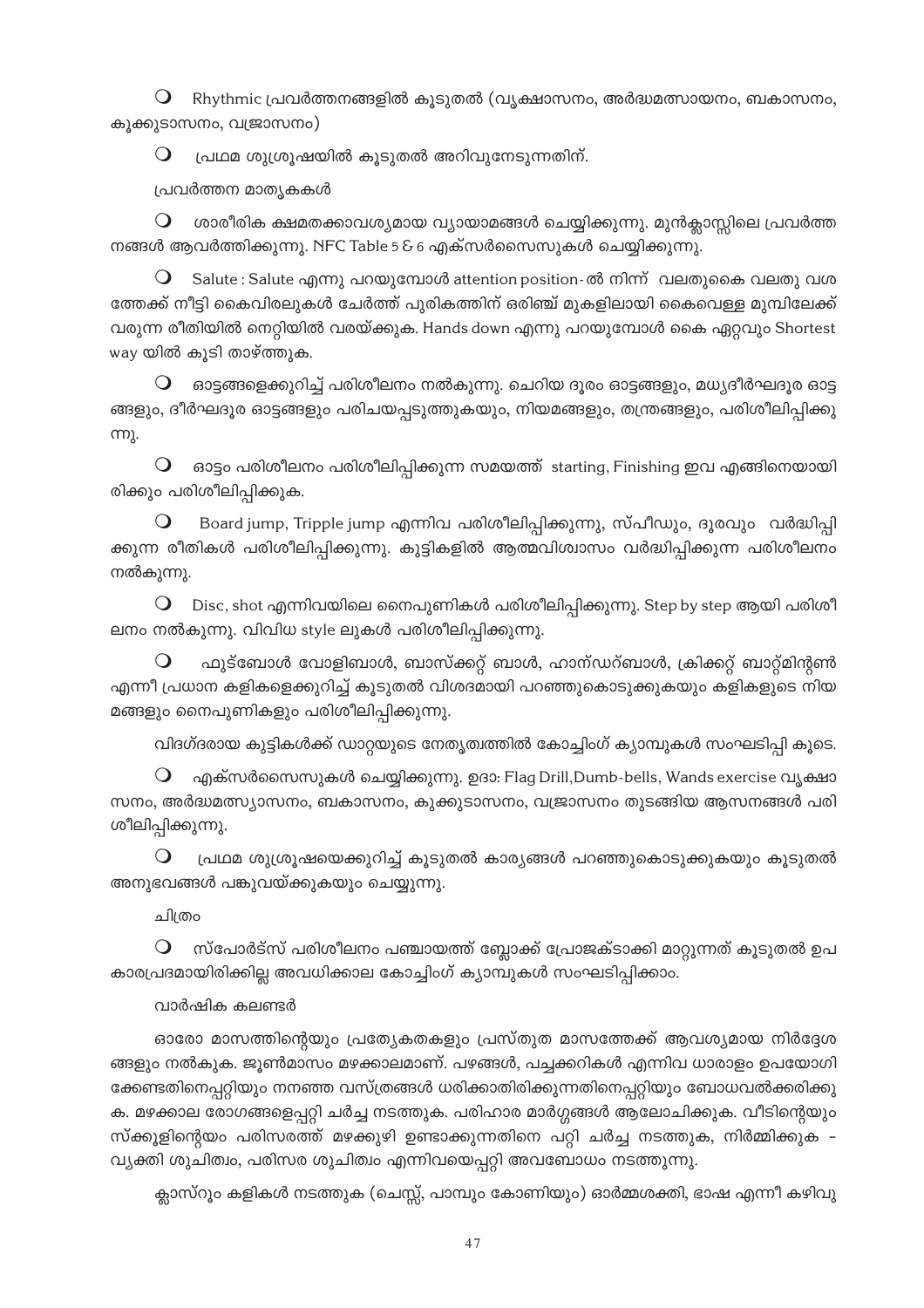കൾ വികസിപ്പിക്കുന്നതിനാവശ്യമായ കളികൾക്ക് പ്രാധാന്യം നൽകുക.

ആരോഗ്യക്ലബ്ബ്, സ്പോർട്സ് ക്ലബ്ബ് എന്നിവയുടെ പ്രവർത്തനം കാര്യക്ഷമമാക്കുന്നു.

സ്ക്കൂൾ അസംബ്ലിയിൽ കുട്ടികൾ അനുവർത്തിക്കേണ്ട കാര്യങ്ങൾ എന്തൊക്കെയാണെന്നുള്ള ധാരണ വളർത്തുന്നു. (Line formation Attention stant at easy stail easy)

മൈനർ കളികൾ പരിചയപ്പെടുത്തുന്നു. കളിക്കുന്നു, സ്വാതന്ത്ര്യദിനാഘോഷം, ഓണാഘോഷം എന്നിവയോടനുബന്ധിച്ച് നടക്കുന്ന പ്രത്യേക മാസ്സ്ഡ്രിൽ ഡിസ്പ്ലേ എന്നിവക്കുള്ള മുന്നൊരുക്കം നടത്തുന്നു. അവതരിപ്പിക്കുന്നു.

പ്രാദേശിക കളികളുടെ മത്സരം നടത്തുന്നു. കുട്ടികളിൽ ആരോഗ്യകായിക പഠനത്തെപ്പറ്റി യുള്ള ശരിയായ ബോധം ഉണ്ടാക്കുന്നു. പ്രചോദനം നൽകുന്നു.

ഓണത്തോടനുബന്ധിച്ച് പ്രത്യേക കളികളും മത്സരങ്ങളും സംഘടിപ്പിക്കുന്നു. (ക്ലാസ്സടിസ്ഥാ നത്തിലോ, ഗ്രൂപ്പ് അടിസ്ഥാനത്തിലോ)

സ്ക്കൂൾ കായികമേളക്കുള്ള പരിശീലനം നടത്തുന്നു. മേള ഗംഭീരമായി കൊണ്ടാടുന്നു. പ്രോത്സാഹന സമ്മാനങ്ങൾ നൽകുന്നു.

ഉപജില്ലാ കായിക മേളക്കുള്ള പ്രത്യേക പരിശീലന പരിപാടി സ്ക്കൂൾ സമയത്തും അല്ലാ തെയും നടത്തുക. മേജർ കളികൾ പരിചയപ്പെടുത്തുക. കളിപ്പിക്കുക. നിയമങ്ങളും ചട്ടങ്ങളും അനു സരിച്ച് സ്പോർട്സ്മാൻ സ്പിരിട്ട് ഉൾകൊള്ളാൻ വേണ്ട പ്രവർത്തനം നൽകുക. ജില്ലാ റവന്യൂതല മേളകളിലുള്ള പങ്കാളിത്തം ഉറപ്പാക്കുക.

സൗഹൃദ മത്സരങ്ങൾ നടത്തുക.

ടേം മൂല്യ നിർണ്ണയം നടത്തുകയും നടപ്പിൽ വരുത്തുകയും ചെയ്യുക.

ഭൗതിക, പ്രാദേശിക പ്രത്യേകതകൾ കണക്കിലെടുത്ത് ആരോഗ്യ കായിക വിദ്യാഭ്യാസ പ്രവർത്തന കലണ്ടർ PTA, SSG, SRG എന്നിവയിൽ ചർച്ച ചെയ്ത് തയ്യാറാക്കേണ്ടതാണ്.

ന്യത്തം

ഒന്നാംക്ലാസ്സ്

പ്രവർത്തന മാതൃകകൾ

കുട്ടികളുടെ ശാരീരിക ചലനങ്ങൾ ക്രമപ്പെടുത്തിയെടുക്കുകയാണ് ഇവിടെ ഉദ്ദേശിക്കുന്നത്. ഈ ക്രമപ്പെടുത്തലിന്റെ ഭാഗമായി താളബോധങ്ങൾ ചുവടുകൾ വെക്കാൻ കുട്ടികൾക്ക് കഴിയണം. ഒറ്റക്കും സംഘമായും ക്രമപ്പെടുത്തിയ പ്രവർത്തനങ്ങളിൽ കുട്ടികൾ ഏർപ്പെടട്ടെ.

കൊലാം കൊലാം മുന്തിരിങ്ങ

നരീ നരീ ചുറ്റിവാ........... ഇത് ലളിതമായ ഒരു നാടൻകളിയുടെ പാട്ടാണ്. ഈ പാട്ടിനൊന്ന് കുട്ടി കൾ കൈകൊട്ടട്ടെ. താളത്തിനൊത്ത് കൊട്ടാനുള്ള നിർദ്ദേശം ടീച്ചർ നൽകണം.

കുട്ടികൾ താളബോധത്തോടെ കൊട്ടുവാൻ എന്തെല്ലാം പ്രവർത്തനമാണ് നിങ്ങൾ നൽകുക.

ടീച്ചർക്കൊപ്പം കൈകൊട്ടുക

മേശയിലടിച്ചുണ്ടാകുന്ന ശബ്ദത്തിനൊത്ത്

ടീച്ചറുടെ കൈകൊണ്ടുള്ള ആംഗൃത്തിനനുസരിച്ച്.

പാട്ടിന്റെ ഗതി മാറ്റി ഈ പ്രവർത്തനങ്ങൾ തുടർന്നു നോക്കാം. വേഗത്തിലും സാവധാനത്തിലും ഈ പ്രവർത്തനം മാറി മാറി ചെയ്യാം. ഈ പ്രവർത്തനത്തിന്റെ ഗതിക്കനുസരിച്ച് ചുവടുകൾ മാറ്റി നോക്കിയാലോ. ഈ താളാത്മക ചുവടുകൾ നൃത്തത്തിലേക്ക് എത്തിക്കാൻ കഴിയും.

 $\bigcirc$ തവളയായി ചാടി പോകാലോ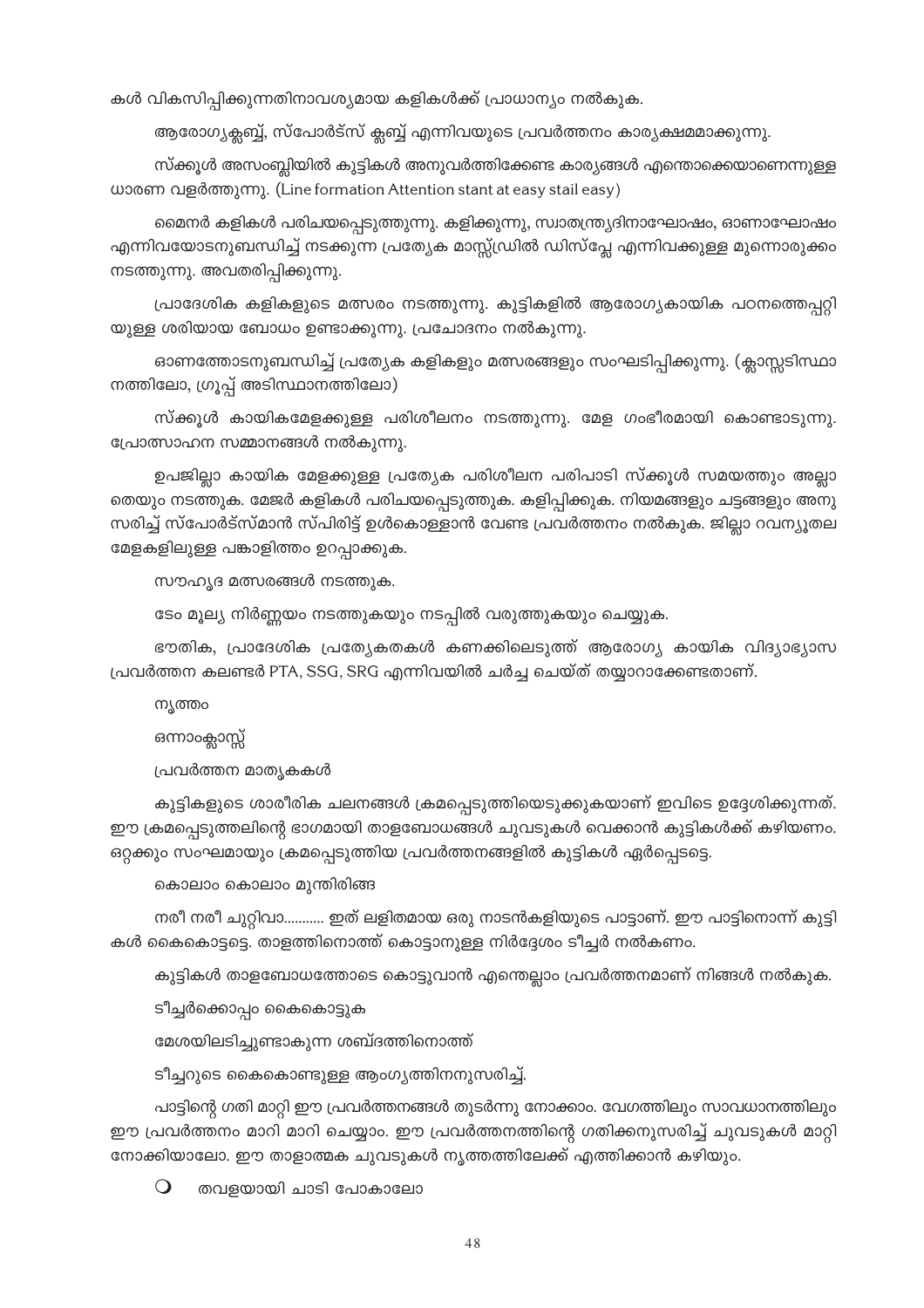നരിയായ് പുലിയായ് നടക്കാലോ

 $\mathfrak m$ ീണ്ടു നിവർന്ന് നടക്കാലോ

 $\mathsf O-$  തവളയായ് കുട്ടികൾ ചാടണ്ട. ഇപ്പോൾ കുട്ടിയുടെ നില മുഴുമണ്ഡലമാണ്. അൽപംകൂടി നിവർന്ന് നരിയും പുലിയുമായി നടക്കട്ടെ. അപ്പോൾ ഏകദേശം അരമണ്ഡലം നിലയിലായിരിക്കും കുട്ടിയുടെ നില. മുട്ടു മടങ്ങാതെ നീണ്ടു നിവർന്ന് നടക്കുമ്പോൾ സമത്തിലായിരിക്കും. ഇപ്പോൾ നൃത്തത്തിന്റെ പ്രധാനപ്പെട്ട മൂന്നു നിലകൾ Position (അരമണ്ഡലം, മുഴുമണ്ഡലം, സമം) പരിചയ പ്പെട്ടിട്ടുണ്ട്.

 $\Theta$  നൃത്തത്തിന്റെ നിലകൾ പരിചയപ്പെടാൻ ഇനിയും എന്തെല്ലാം പ്രവർത്തനം നൽകാൻ കഴിയും.

മുയലായി ചാടാം - സാങ്കൽപിക കസേരയിലിരിക്കുന്നത്

സ്ക്കൂൾ അസംബ്ലിയിൽ നിൽക്കുന്നത്.

നാടൻ നൃത്ത രൂപങ്ങളുടെയും ശാസ്ത്രീയ നൃത്തരൂപങ്ങളുടെയും ചിത്രങ്ങളും സി.ഡി.കളും ശേഖരിച്ച് കാണിക്കുക. പ്രത്യേകതകൾ കുട്ടികളുമായി ചർച്ച ചെയ്യുക.

നൃത്തം II ക്ലാസ്സ്

ഈണത്തിനും താളത്തിനും അനുസരിച്ച് നൃത്തച്ചുവടുകൾ വെക്കുന്നതിന്

നാടൻ നൃത്തരൂപങ്ങളും ശാസ്ത്രീയ നൃത്തരൂപങ്ങളും മനസ്സിലാക്കുന്നതിനുള്ള ശേഷി വർദ്ധി പ്പിക്കുന്നതിന്.

പ്രവർത്തന മാതൃകകൾ

കുട്ടികളുടെ ശാരീരിക ചലനങ്ങൾ ക്രമപ്പെടുത്തിയെടുക്കുകയാണ് ഇവിടെ ഉദ്ദേശിക്കുന്നത്. ഈ ക്രമപ്പെടുത്തലിന്റെ ഭാഗമായി താളബോധത്തോടെ നൃത്തത്തിന്റെ നിലകളിൽ ചുവടുവെയ്ക്കാൻ കുട്ടികൾക്ക് കഴിയണം. ഒറ്റക്കും സംഘമായും ക്രമപ്പെടുത്തിയ പ്രവർത്തനങ്ങളിൽ കുട്ടികൾ ഏർപ്പെ  $S6S.$ 

മഴ മഴ പെയ്യുന്നു...

 $\Delta$ ല പല താളം കേൾക്കുന്നു........

ടീച്ചർ മഴപാട് താളമടിച്ച് പാടുന്നു. മഴപ്പാട്ട് കേട്ട് കുട്ടികൾ ചുവടു വെക്കുന്നു. ചുവടുകൾക്ക് തുടക്കത്തിൽ ഏകീകരണ സ്വഭാവം ഇല്ലെങ്കിലും ക്രമേണ അതിലേക്ക് നയിക്കാം. ഇതിന് ആവശ്യ മായ നിർദ്ദേശങ്ങൾ. കൊടുക്കുമല്ലോ? ഇതുപോലെ മറ്റ് ഏതെല്ലാം പാട്ടുകൾ ഇതിനുപയോഗിക്കാം.

 $\bigcirc$  പൂമ്പാറ്റെ കൊച്ചു പൂമ്പാറ്റേ..........

 $\Theta$  പാഠ പുസ്തകത്തിലെ പാട്ടുകൾ..............

 $\Omega$ 

 $\Omega$ 

 $\Omega$ 

വേഗത കൂട്ടിയും കുറച്ചും ഈ പ്രവർത്തനം താളബോധത്തിലേക്ക് എത്തിക്കുക.

 $\mathbf O$  തവളകളേപ്പോൽ ചാടുന്നു

ചാടുമ്പോൾ നാം നീങ്ങുന്നു

നീങ്ങുമ്പോൾ നാം പാടുന്നു $\delta$ 

```
P
```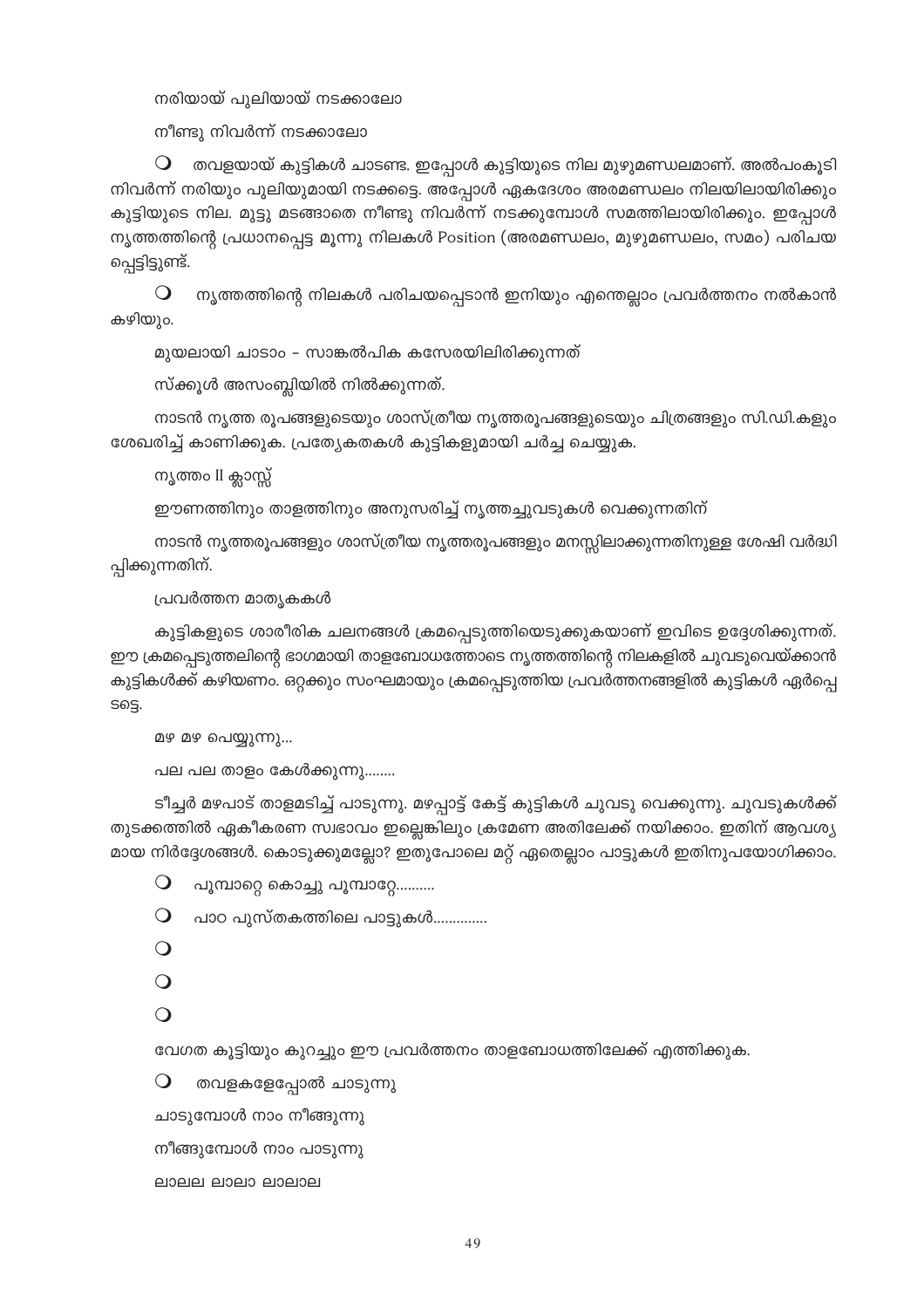ഇവയുടെ സാമ്യ വ്യത്യാസങ്ങളെക്കുറിച്ച് ചർച്ച

സരം ഉണ്ടാക്കുക.

 $\bigcirc$ സ്ക്കൂൾ കലോത്സവ വേദികളിൽ നടക്കുന്ന നൃത്തരൂപങ്ങൾ കാണുവാനുള്ള അവ

 $\,\mathsf{O}\,$  നാടൻ നൃത്ത രൂപങ്ങളുടെയും ശാസ്ത്രീയ നൃത്തരൂപങ്ങളുടെയും ചിത്രങ്ങളും, കാസ റ്റുകളും ശേഖരിച്ച് കാണിക്കുക. പ്രത്യേകതകൾ ചർച്ച ചെയ്യുക.

ചക്കക്കുരു പോലെ പെണ്ണുണ്ടോവിടെ പെണ്ണുണ്ടോ? ചക്കക്കുരുപോലെ പെണ്ണില്ലാവിടെ പെണ്ണില്ലാ.

മത്തൻ കുരുപോലെ പെണ്ണുണ്ടോവിടെ പെണ്ണുണ്ടോ? മത്തൻ കുരുപോലെ പെണ്ണില്ലാവിടെ പെണ്ണില്ല

ആരെ നിങ്ങൾക്കാവശ്യം അതിരാവിലെ ആരെ അവളെ കൊണ്ടുപോകും കൊണ്ടു പോകും അതിരാവിലെ

ഇതുപോലെ വേറെ പാട്ട് കണ്ടെത്താമല്ലോ?

ട്ടുകൾ പാടി കളിക്കുന്നു.

ഓണക്കളിയോനുബന്ധിച്ച് കളിക്കുന്ന 'പെണ്ണുകെട്ടിച്ചാടൽ കളിപ്പാട്ട് (ചോദ്യോത്തരക്കളിപ്പാ ട്ട്) അപ്പുറവും ഇപ്പുറവും കുട്ടികൾ ഇരു ചേരികളായി മാറി, കൈകോർത്തുപിടിച്ച് താളത്തിൽ എതിർപ്പാ

ഒരു കോരിക പൊന്നും വേണ്ട പുടവേം വേണ്ട പുടവത്തലക്കൽ പണോം വേണ്ട ഒരാനേയും ഒരു തോട്ടീം വേണ്ട ഓമനച്ചെക്കനൊരോമനക്കാളി പ്പെണ്ണില്ലാവിടെ പെണ്ണില്ലാ

ഒരു കോരിക പൊന്നും തരാം പുടവേ തരാം പുടവത്തലക്കൽ പണോ തരാം ഓരാനേയും ഒരു തോട്ടീം തരാം തോട്ടിത്തലക്കൽ പണോം തരാം ഓമനച്ചക്കനൊരോമനക്കാളി പ്പെണ്ണുണ്ടോവിടെ പെണ്ണുണ്ടോ?

അരമണ്ഡലം, മുഴുമണ്ഡലം സമം നിലകളുടെ ചിത്രം കൊടുക്കുക.

 $\Omega$ 

 $\bigcirc$ 

 $\Omega$ പട്ടാളക്കാരൻ ............

ട്രാഫിക് പോലീസുകാരനെ അനുകരിക്കൂ............  $\bigcirc$ 

സമം നിലയെ പരിചയപ്പെടുത്തേണ്ടതുണ്ട് പ്രവർത്തനങ്ങൾ നൽകൂ.

 $\bigcirc$ സാങ്കൽപിക ഓട്ടോറിക്ഷ ഓടിക്കൽ

 $\bigcirc$ സാങ്കൽപ്പിക കസേര

അരമണ്ഡലം നിലയെ പരിചയപ്പെടുത്താൻ എന്തെല്ലാം പ്രവർത്തനങ്ങൾ നൽകാം.

ടീച്ചറും കുട്ടികളും ചേർന്ന് പാടുന്നു. പാട്ടിന് അനിയോജ്യമായ ചുവടുകൾ വെക്കുന്നു. ഇതിൽ മുഴുമണ്ഡലം നിലയെ കൂടുതലായി പരിചയപ്പെടുന്നു.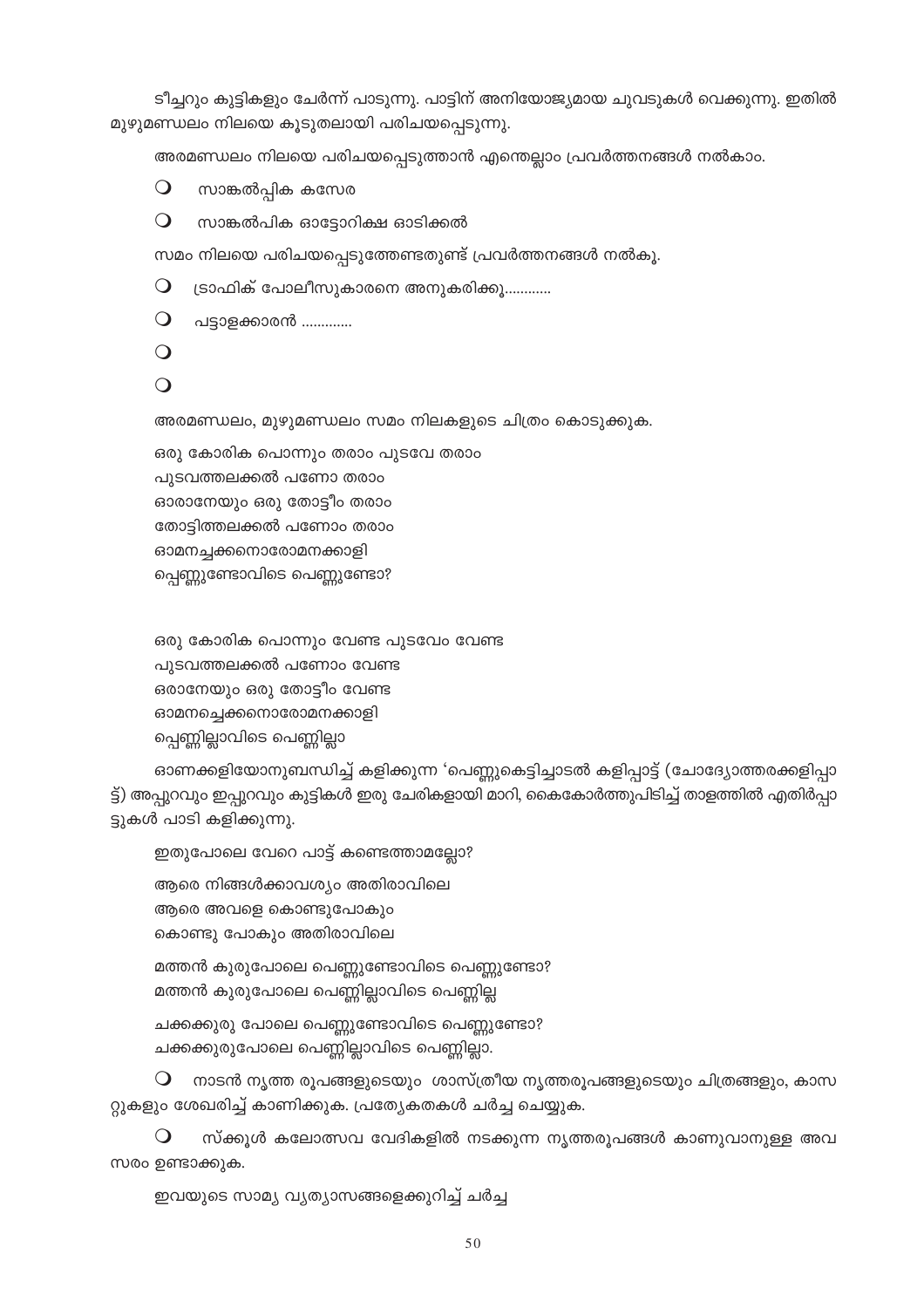$\bigcirc$ വേഷ വിധാനത്തിലെ മാറ്റം

ചുവടുകളുടെ വൃത്യാസം

 $\Omega$ പാട്ടിന്റെ വ്യത്യാസം

 $\bigcirc$ 

 $\bigcirc$ 

 $\Omega$ 

വർദ്ധിപ്പിക്കുന്നു.

 $\overline{1}$ 

ന്യത്തം – III

 $51$ 

ഒറ്റക്കാലിൽ ചാടിക്കുന്നു. രണ്ട് കാലിലും മാറിമാറി ചാടിക്കുന്നു. നിന്നേടത്ത് നിന്ന് രണ്ട് കാലും ഒരേപോലെ വെച്ച് ഏക്ഷ്നിൽ മുന്നോട്ട് ചാടിക്കുന്നു. തുടർച്ചയായി ചാടാൻ പറയുന്നു. ചാടി നിൽക്കുമ്പോൾ പാദമായിരിക്കണം ആദ്യം നിലത്ത് തൊടേണ്ടത്.

മറ്റേതെല്ലാം തരത്തിൽ ഇത്തരം വ്യായാമങ്ങൾ ചെയ്യാൻ കഴിയും?

സ്റ്റെപ്പിലേക്ക് ചാടിക്കയറൽ

ഓടിക്കുന്നു. ദീർഘദൂരം ഓടിക്കുന്നു.

പിന്നോട്ട് ഓടിക്കൽ

മറ്റേതെല്ലാം രീതിയിൽ ഓടിക്കാം?

അഭിമുഖമായി നിർത്തുന്നു. കുറച്ചുസമയം വെർട്ടിക്കലായി ചാടിക്കുന്നു. മുന്നോട്ടും പിന്നോട്ടും ചാടിക്കുന്നു. ശരീരത്തിലെ എല്ലാ സന്ധികളും ചലിപ്പിക്കുന്ന എക്സർസൈസുകൾ ചെയ്യിക്കുന്നു. പിന്നീട് കുറച്ചു ദൂരം ശരീരത്തിലെ അവയവങ്ങൾ അയവാക്കി വളരെ സാവധാനത്തിൽ ഓടിക്കു m). ഓടുന്നതിന് പരിശീലനെ നൽകുന്നു. നിൽകുന്ന സ്ഥലത്ത് ഓടാൻ പറയുന്നു. മുന്നോട്ട്

നീങ്ങാതെ ഉപ്പുറ്റി നിലത്ത് തൊടാതെ നിന്നേടത്ത് ഓടുന്നു. മുന്നോട്ട് ഓടിക്കുന്നു. കുറഞ്ഞ ദൂരം

കുട്ടികളെ ഗ്രൗണ്ടിൽ നാലോ അഞ്ചോ റൗണ്ട് ഓടിക്കുന്നു. പിന്നീട് കുട്ടികളെ വട്ടത്തിൽ

താന തനതന താന തനതനത  $6\overline{6}$  $\overline{7}$  $\overline{8}$  $\overline{5}$ 

2. ആശയ ഗ്രഹണത്തിന് സാധ്യമായ ഭാവങ്ങൾ, മുദ്രകൾ എന്നിവ പ്രയോഗിക്കുന്നതിന്

3. നാടൻ നൃത്തരൂപങ്ങളും ശാസ്ത്രീയ നൃത്തരൂപങ്ങളും മനസ്സിലാക്കുന്നതിനുള്ള ശേഷി

1. വായ്ത്താരികൾക്കനുസരിച്ച് നൃത്തച്ചുവടുകൾ വെക്കുന്നതിന്

താന തനതന തന്തിന്നാനോ

പ്രവർത്തന മാതൃകകൾ

 $\mathfrak{p}$ 

 $\overline{3}$  $\overline{A}$  $1<sub>2</sub>$ 

തെയ്കത തക തെയ് തിമിതോം

 $\overline{3}$ 

 $\Delta$ 

5

തെയ്തക തക തെയ്തിമിതോം

മാതൃകാ പ്രവർത്തനങ്ങൾ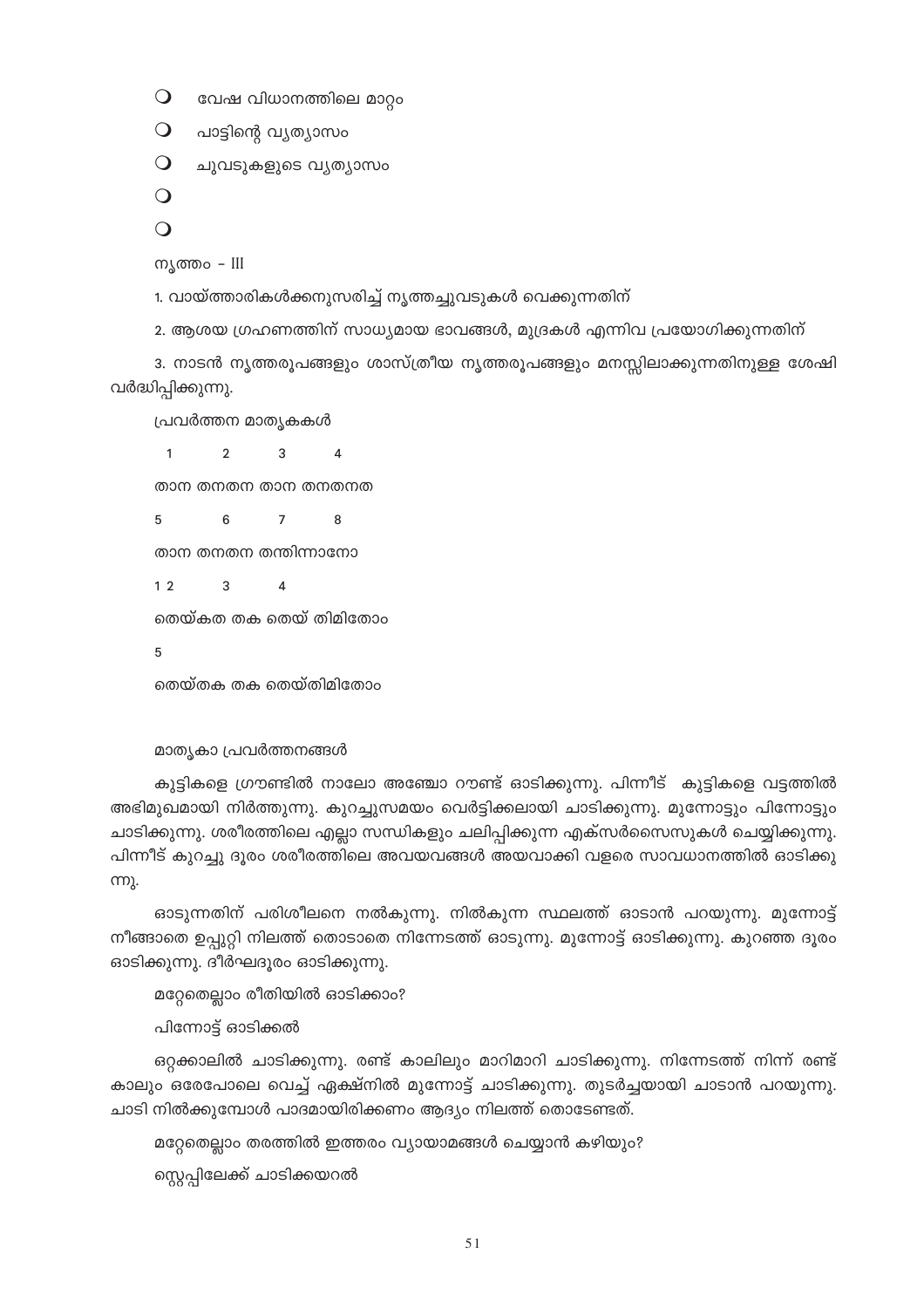ക്രിക്കറ്റ് ബാൾ, ഫുട്ബാൾ തുടങ്ങിയവ ഉപയോഗിച്ച് വിവിധ തരത്തിൽ എറിയുന്നതിന് പരി ശീലനം നൽകുന്നു.

ക്രിക്കറ്റ് ബാൾ ത്രോ

ഡിസ്ക്കസ് ത്രോ

മേജർ ഗയിംസ്: നിയതമായ രീതിയിൽ കളിക്കുന്ന കളികൾ. ഉദാ: ഫുട്ബാൾ, വോളിബാൾ, ബാന്റ് ബാൾ, ബാസ്ക്കറ്റ് ബാൾ, ക്രിക്കറ്റ് തുടങ്ങിയ കളികളെക്കുറിച്ചും പ്രാഥമിക ധാരണകൾ രൂപീകരിക്കാൻ വേണ്ട പരിശീലനങ്ങൾ നൽകുന്നു.

മൈനർ ഗയിംസ്: സ്ഥിരമായ നിയമങ്ങളും, ക്ലിപ്തമായ കളിക്കളവുമില്ലാതെ ആർക്കും കളി ക്കാവുന്ന കളികളിൽ പരിശീലനം നൽകുന്നു. ഉദാ: 1) "എത്ര പേർ" 2)"ഗുഡ്മോണിംഗ്" 3)"ഫി ഷർമെൻനെറ്റ്" 4)"Crow and Crane" 5)"തുവാലക്കളി" തുടങ്ങിയ കളികൾ പരിചയപ്പെടുന്നു

നീന്തലിൽ പരിശീലനം നൽകുന്നു.

നിവർന്ന് നടക്കാൻ പരിശീലിപ്പിക്കുക, ഓടുന്നതിന് പരിശീലനം നൽകുന്നു, ഒറ്റക്കാലിൽ സ്കിപ്പിങ്ങ് ഉപയോഗിച്ച് ചാടുന്നതിനും ഓടുന്നതിനും പരിശീലനം നൽകുന്നു. ഫ്ളാഗ് ഉപയോ ഗിച്ച് താളാത്മകമായ എക്സർസൈസുകൾ നമ്പറനുസരിച്ച് ചെയ്യിക്കുന്നു.

സംഗീതത്തിന്റെ സഹായത്തോടെയുള്ള കായിക പ്രവർത്തനങ്ങൾ നൽകുന്നു.

ജിംനാസ്റ്റിക്സ് പരിശീലിപ്പിക്കുന്നു. മുന്നോട്ട് മറയുന്നതിനും പിന്നോട്ട് മറയുന്നതിനും പരിശീ ലനം നൽകുന്നു.

വിവിധ യോഗാസനമുറകൾ പരിശീലിപ്പിക്കുന്നു. ഭുജംഗാസനം, അർധശലഭാസനം, വജ്രാസ നം, സപ്തവജ്രാസനം, സൂര്യനമസ്കാരം തുടങ്ങിയ ആസനങ്ങൾ പറഞ്ഞുകൊടുക്കുകയും ചെയ്യു ന്നതിൽ പരിശീലനം നൽകുകയും ചെയ്യുന്നു.

സ്ക്കുളിന്റെ ഭൗതിക സാഹചര്യമനുസരിച്ച് ഏതെല്ലാം കളികളിൽ പരിശീലനം നൽകാൻ കഴിയും?

കബഡി

രേ 10 രേ 10

സ്ക്കൂളിൽ എങ്ങനെ പ്രഥമശുശ്രൂഷ കിറ്റ് തയ്യാറാക്കാം.

ഹെൽത്ത് സെന്റർ, ആശുപത്രികൾ എന്നിവയുടെ സേവനം ഇതിനായി ഉപയോഗപ്പെടുത്താ വുന്നതാണ്. ഇക്കാര്യം \*\*\*\*\*\*യിൽ ചർച്ച ചെയ്തു.

പാഠ്യപദ്ധതി പ്രസ്താവനകൾ – ആറാം തരം

Physical Conditioning Exercise പരിശീലിപ്പിക്കുന്നതിന് (NFC Table 3 & 4)

Mark time March, Quick March, Halt, Tuming white Marching, Break off, Dismissal എന്നിവ പരി ശീലിപ്പിക്കുന്നതിന്.

ഓട്ടത്തിൽ Starting തന്ത്രങ്ങൾ, Finishing തന്ത്രങ്ങൾ എന്നിവ പരിശീലനത്തിലൂടെ സ്വായത്ത മാക്കുന്നതിന്.

Broad jumping, High jump എന്നിവയിൽ ശാസ്ത്രീയമായ അടിസ്ഥാന പരിശീലനം നേടുന്നതി ന്.

Shot put, Discus എന്നിവ പരിചയപ്പെടുന്നതിന്.

Major Games ലെ ചില അടിസ്ഥാന തന്ത്രങ്ങൾ പരിചയപ്പെടുന്നു (Football, Valley ball, Basket ball)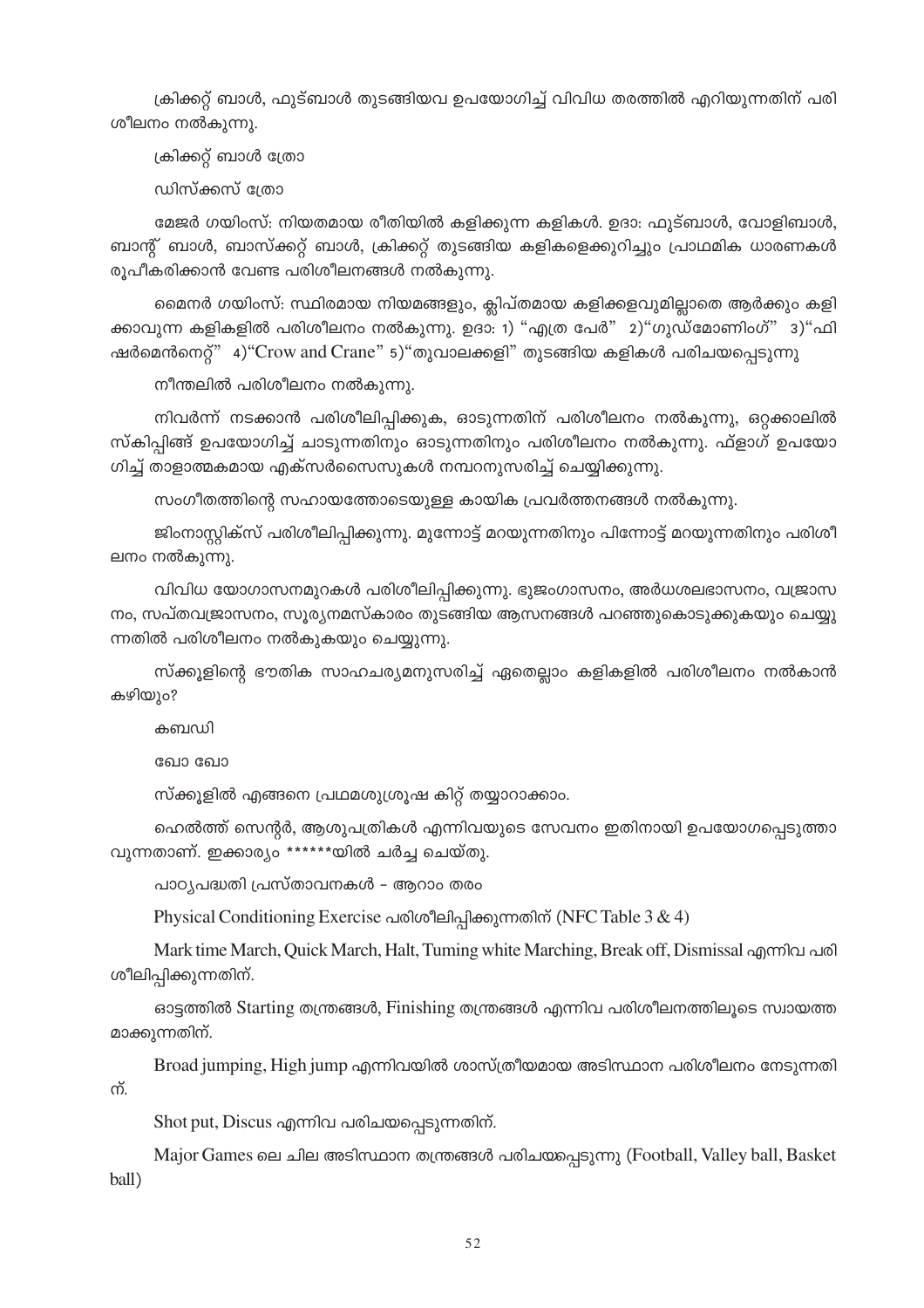Minor games പരിശീലിപ്പിക്കുന്നു.

യോഗാസനങ്ങൾ പരിശീലിപ്പിക്കുന്നു (ശലഭാസനം, ധനുരാസനം, ലഹാസനം, ചക്രാസനം, വക്രാസനം, ഉത്ക്കടാസനം)

റോഡ് നിയമങ്ങൾദ മനസ്സക്കുന്നതിന്.

വിവിധ സുരക്ഷിതത്വ മാർഗ്ഗങ്ങൾ പരിചയപ്പെടുന്നതിന്.

പ്രഥമ ശുശ്രൂഷയുടെ വിവിധ വശങ്ങൾ കൂടുതൽ മനസ്സിലാക്കുന്നതിന്.

#### പ്രവർത്തന മാതൃകകൾ

ഏതെല്ലാം തരത്തിലുള്ള വ്യായാമങ്ങളായിരിക്കും ശാരീരിക ക്ഷമതക വർദ്ധിപ്പിക്കാൻ നൽകുക?

ക്രമമായി ശ്വാസം വലിച്ചു വിടൽ

Attention; ഉപ്പുറ്റി ചേർത്തുവെച്ച് മുഷ്ടി ചുരുട്ടി തള്ളവിരൽ താഴോട്ടാക്കി ശരീരത്തോട് ചേർത്തി പിടിക്കുക. നെഞ്ച് വിരിച്ച് മുമ്പിലേക്ക് നോക്കി നിൽക്കുക.

Stand at ease: ഇടതുകാൽ ഇടതുവശത്തേയ്ക്ക് മാറ്റി കൈകൾ പുറകിലേക്ക് കൊണ്ടുവന്ന് ഇടതു കൈയ്ക്കുള്ളിൽ വലതുകൈ വെച്ച് നേരെ നിൽക്കുന്നു.

Stand easy: സാന്റ് അറ്റ് ഈസ് പൊസിഷനിൽ നിന്നു തന്നെ റിലാക്സ് ചെയ്തുനിൽക്കുന്ന രീതിയാണ് ഇത്.

Right Turn: വലതു പാദത്തിന്റെ മുൻഭാഗവും ഇടതു പാദത്തന്റെ ഉപ്പൂറ്റിയും ഉയർത്തി വലതുവ ശത്തേക്ക് 90 ഡിഗ്രി തിരിഞ്ഞ് അതിന് ശേഷം ഇടതുകാൽ വലതുകാലിനോട് ചേർത്ത് ചവിട്ടി അറ്റൻഷനായി നിൽക്കുക.

Left turn: ഇടതുപാദത്തിന്റെ മുൻഭാഗവും വലതുപാദത്തന്റെ ഉപ്പൂറ്റിയും ഉയർത്തി ഇടതുവശ ത്തേക്ക് 90 ഡിഗ്രി തിരിഞ്ഞ് വലതുകാൽ ഇടതുകാലിനോട് ചേർത്ത് ചവിട്ടി അറ്റൻഷനായി നിൽക്കു ക

About turn: നേരെ എതിർ

കുട്ടികളെ വൃത്താകൃതിയിൽ നിർത്തി വായ്ത്തരിയുടെ താളത്തിനനുസരിച്ച് വട്ടത്തിൽ ചവിട്ടി നടത്തുക.

(1 മുതൽ 8 വരെ ഒരേ ദിശയിലേക്കും, അടുത്ത 8 വരെ എതിർ ദിശയിലേക്കും നടക്കണം. ഇത് 1 മുതൽ 4 വരെ ഒരു ദിശയിലേക്ക് 5 മുതൽ 8വരെ എതിർ ദിശയിലേക്ക് ആക്കി മാറ്റാം വരുത്തുക.

തുടർന്ന് 1, 2 – 3,4 – 5,6 – 7,8 ഇങ്ങനെ നാലു ഘട്ടമായും മാറ്റം വരുത്തുക. പിന്നീട് എണ്ണത്തിനു പകരം വായ്ത്തരികളാണ് ഉപയോഗിക്കേണ്ടത്.

പുലിക്കളിക്കാവശ്യമായ, മുഖംമൂടി വേഷവിധാനങ്ങൾ, എന്നിവ മുൻ കുട്ടി തയ്യാറാക്കേണ്ട താണ്.

കിയോം കിയോം കുരുവി ഞാൻ കിയോം കിയോം കീ

കാലൊടിഞ്ഞ ആംഗ്യ പാട്ടാണ്. കുട്ടികളെ ആംഗികാഭിനയത്തിലേക്ക് നയിക്കാൻ ഉതകുന്ന വ്യത്യസ്ഥ ഭാവങ്ങൾ വരുന്ന ആംഗ്യ പാട്ടുകൾ കണ്ടെത്തുമല്ലോ?

- $\bigcirc$  മുത്തശ്ശനുണ്ടൊരു കണ്ണട മൂക്കത്തുവെക്കുന്ന കണ്ണട എട്ടര രൂപേടെ കണ്ണട.
- $\circ$ പൂമ്പാറ്റെ കൊച്ചു പൂമ്പാറ്റെ

പൂവിലിരിക്കണ പൂമ്പാറ്റെ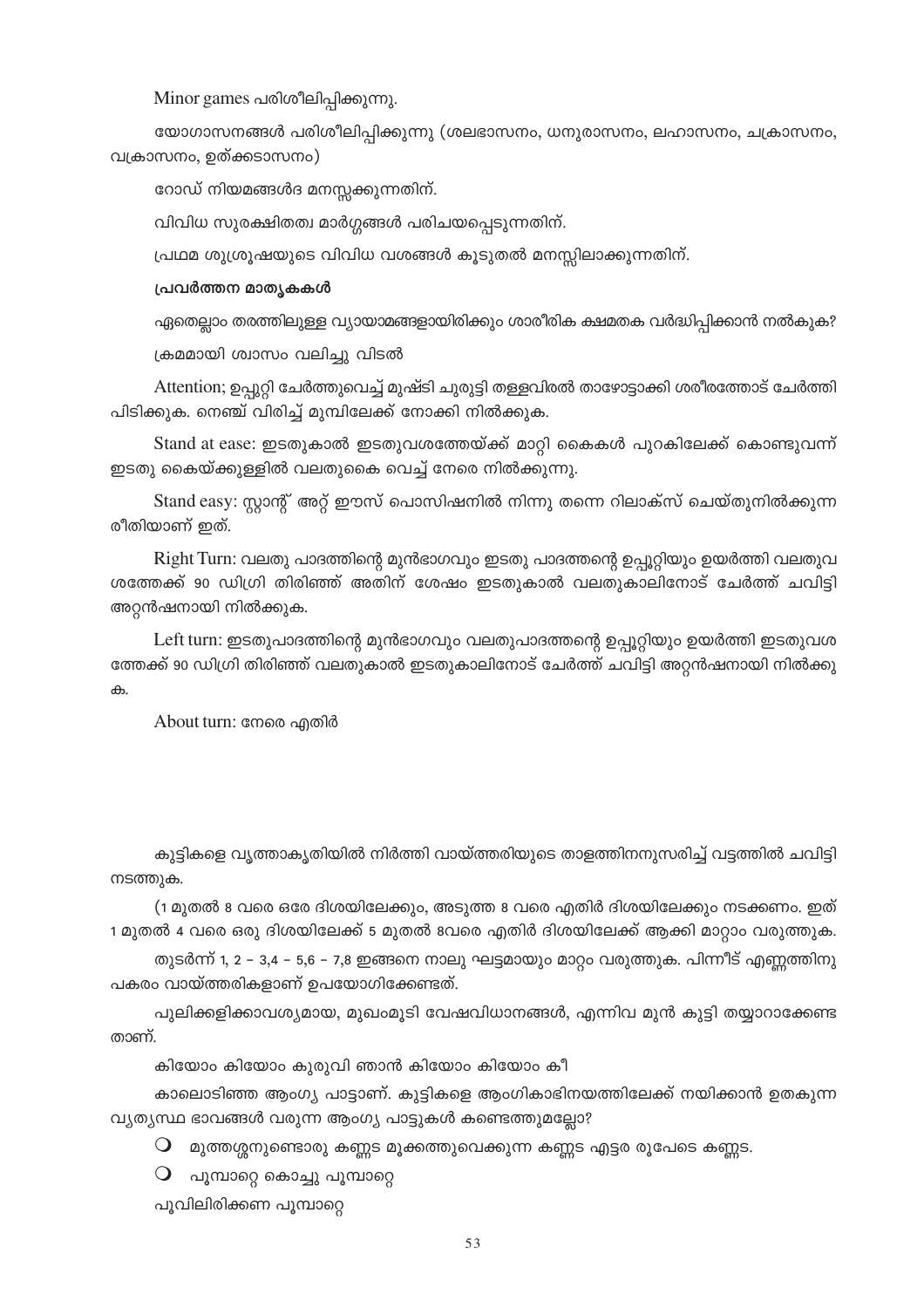നാടൻ നൃത്തരൂപങ്ങളുടെയും ശാസ്ത്രീയ നൃത്തരൂപങ്ങളുടെയും സിഡികൾ പ്രദർശിപ്പിക്കു ക. കലാകാരന്മാരുമായി അഭിമുഖം നടത്തുക. നൃത്താധ്യാപകരുടെ സേവനം പ്രയോജനപ്പെടുത്തു

മല്ലോ?

```
ന്യത്തം - 4
പ്രവർത്തന മാതൃകകൾ
```
വൃത്താകൃതിയിൽ കുട്ടികളെ നിർത്തി വായ്ത്താരിയുടെ താളത്തിനനുസരിച്ച് മുന്നിലേക്കും പിന്നിലേക്കും ചവിട്ടി നടത്തുക. (1 മുതൽ 8 വരെ ടീച്ചർ നമ്പർ പറയണം) 1 മുതൽ 8 വരെ മുന്നി ലേക്കും അടുത്ത 8 വരെ പിന്നിലേക്കും നടക്കണം. ഇത് 1 മുതൽ 4 വരെ മുന്നിലേക്കും 5 മുതൽ 8വരെ പിന്നിലേക്കും മാറ്റി ചെയ്യിക്കുക. തുടർന്ന് 1, 2 – 3,4 – 5,6 – 7,8 ഇങ്ങനെ നാലുഘട്ടമായി മാറ്റം വരുത്തുക. പിന്നീട് എണ്ണത്തിനു പകരം വായ്ത്താരികളാണ് ഉപയോഗിക്കേണ്ടത്.

മുൻക്ലാസ്സിൽ ചെയ്ത ഇതുപോലുള്ള പ്രവർത്തനം ഓർക്കുമല്ലോ? അതിനു ശേഷമാണ് ഈ പ്രവർത്തനം ചെയ്യേണ്ടത്.

 $\mathsf O$  വായ്ത്താരിക്കനുസരിച്ച് ചെയ്ത ചുവടിന്റെ കൂടെ താളത്തിൽ കൈ കൊട്ടിക്കൂ. വായ്ത്താ രിക്ക് പകരം ഒപ്പന പാട്ടുകൾ പാടി കേൾപ്പിക്കൂ.

- $\mathsf O$  വായ്ത്താരികൾ ശാസ്ത്രീയ നൃത്തത്തിന്റെതാവാം.
- $O$  തെയ്യ തെയ്
- $\mathbf 0$  ഞെയ് തെയ് താം
- $O$  ഞയ്യ തെയ്യ തെയ്യ തെയ്

```
\bigcirc
```

```
\Omega
```
അരമണ്ഡലത്തിലിരുന്ന് ഓരോ കാല് ചവിട്ടുക. 'തട്ടടവ്' ശാസ്ത്രീയമായി അഭ്യസിപ്പിക്കേണ്ട തുണ്ട് തുടർന്ന് 'നാട്ടടവും.'

ആശയ ഗ്രഹണത്തിന് സാധ്യമായ ഭാവങ്ങൾ, മുദ്രകൾ എന്നിവ പ്രയോഗിക്കുന്നതിന് എന്തെല്ലാം പ്രവർത്തനം നൽകാം. കുട്ടികളെ സംഘമായി തിരിക്കൂ. നറുക്കിൽ കൊടുത്ത ആശയം ഫലപ്രദമായി അഭിനയിച്ചു കാണിക്കട്ടെ. മറ്റു സംഘക്കാർ അവതരിപ്പിച്ച കാര്യങ്ങൾ നിരീക്ഷിച്ച് നറുക്കിൽ കൊടുത്ത ആശയം എന്തെന്ന് പറയണം. ഇതിന് എന്തെല്ലാം ആശയം നൽകാം.

- $\Omega$  ഉത്സവപറമ്പ്
- $O$  മരണവീട്
- $O$  കല്യാണവീട്
- $\bigcirc$

```
\Omega
```
ഈ പ്രവർത്തനത്തിന് മുമ്പ് ആംഗൃപാട്ടുകൾ അവതരിപ്പിക്കുന്നത് ഫലപ്രദമായിരിക്കും.

നാടൻ നൃത്തങ്ങളുടെയും ശാസ്ത്രീയ നൃത്തങ്ങളുടെയും സി.ഡികൾ പ്രദർശിപ്പിക്കുകയും നൃത്തങ്ങൾ നേരിൽ കാണാൻ അവസരം സൃഷ്ടിക്കുകയും വേണം. നൃത്ത പഠന കേന്ദ്രങ്ങളി ലേക്ക് ഫീൽഡ് ട്രിപ്പുകൾ സംഘടിപ്പിക്കുക. നൃത്താധ്യാപകരുടെ സേവനം പ്രയോജനപ്പെടുത്തു മല്ലോ?

```
ന്യത്തം – 5
```
1. ഗാനങ്ങളുടെയും, നാടൻ പാട്ടുകളുടെ താളത്തിന് ചുവടുവെക്കുന്നു.

2. പരിചിതമായ വായ്ത്താരികൾക്കനുസരിച്ച് ഒറ്റയ്ക്കും കൂട്ടായും താളാത്മകമായി അംഗചല നങ്ങൾ നടത്തുകയും ചുവടുവെയ്ക്കുകയും ചെയ്യുന്നു.

3. ചിരപരിചിതമായ നൃത്തരൂപങ്ങൾ അനുകരിക്കുന്നു. (ഓട്ടൻതുള്ളൽ, തിരുവാതിരക്കളി, ഒപ്പന, മാർഗ്ഗംകളി)

54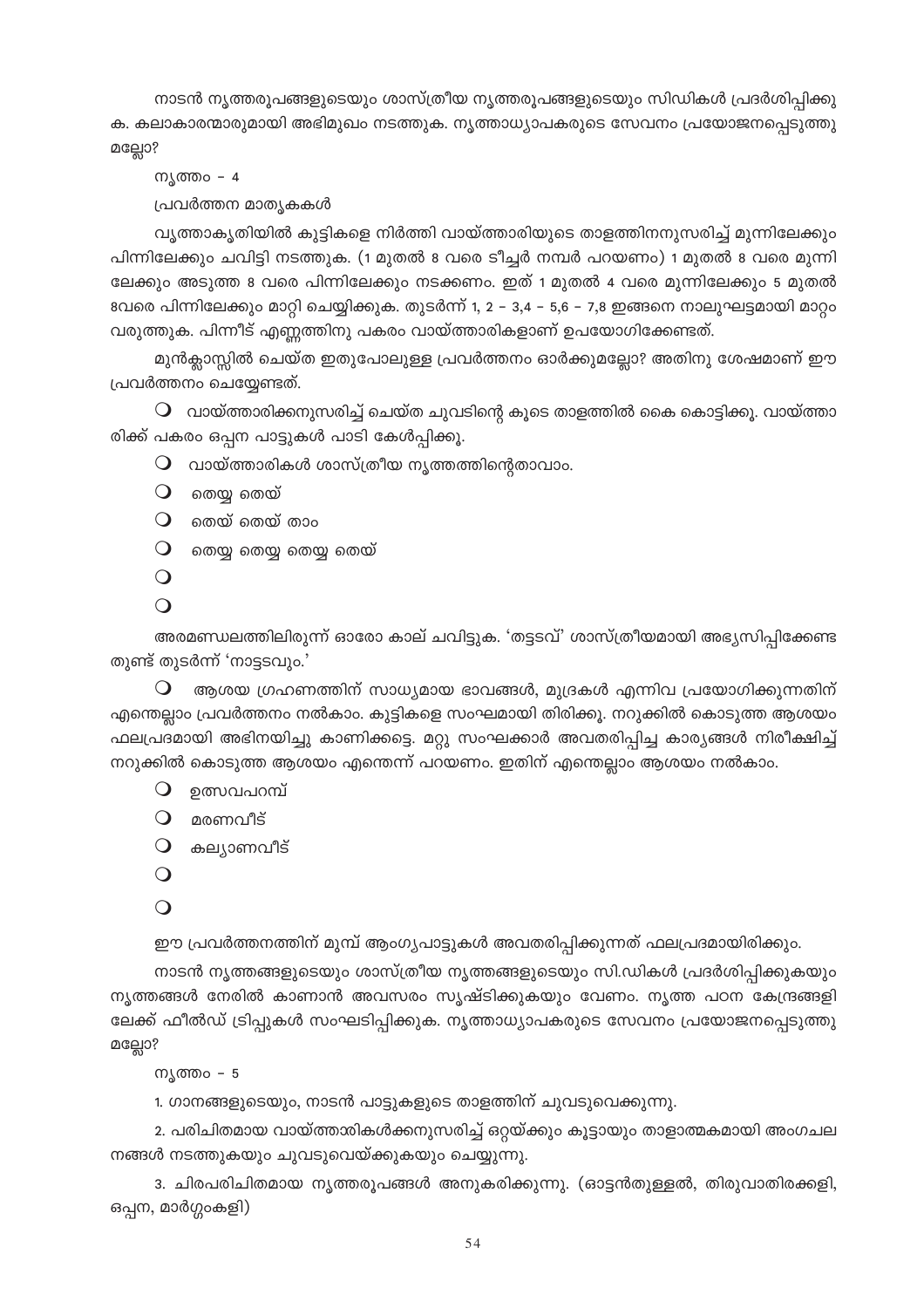4. വിവിധ നൃത്തരൂപങ്ങൾ കാണുവാൻ അവസരം ലഭിക്കുന്നു.

5. നിർദ്ദേശാനുസരണം ഒറ്റക്കും കൂട്ടായ്മയും ലഘു നൃത്തരൂപങ്ങൾ അവതരിപ്പിക്കുന്നു.

6. സന്ദർഭോചിതമായി ഗാനത്തിനനുസരിച്ച് ലോക ധർമ്മമുദ്രകൾ പ്രകടിപ്പിക്കുന്നു.

7. വിദ്യാലയങ്ങളിലെ വിശേഷാവസരങ്ങളിൽ നൃത്ത രൂപങ്ങൾ അവതരിപ്പിക്കുവാനുള്ള അവ സരം ലഭിക്കുന്നു.

8. പാഠഭാഗങ്ങളിലെ ആശയങ്ങൾക്കനുയോജ്യമായ നൃത്തശിൽപങ്ങൾ നിർദ്ദേശാനുസരണം അവതരിപ്പിക്കുന്നു.

പ്രവർത്തന മാതൃകകൾ

കുട്ടികൾക്ക് നാടൻ പാട്ടുകളുടെ താളത്തിനൊത്ത് നൃത്തം ചെയ്യാൻ ചുവടുകൾ അറിയാൻ എന്തെല്ലാം പ്രവർത്തനം നൽകാം.

നാടൻ കളികൾ ഇതിനായി ഉപയോഗിക്കാവുന്ന ഒന്നാണല്ലോ?

കുളം കര കളി ഇതിനായി എങ്ങനെ പ്രയോജനപ്പെടുത്താം.

കുളം എന്നു പറഞ്ഞ് വൃത്തത്തിലേക്ക് ചാടുമ്പോൾ കൈ രണ്ടും വിരലുകൾ ചേർത്തു നീട്ടി പിടിക്കുന്നു. ഇത് പതാക മുദ്രയാണ്. കര എന്നു പറഞ്ഞ് ചാടുമ്പോൾ കൈവിരലുകൾ മടക്കി തള്ള വിരൽ തോളിൽ മുട്ടുന്നവിധം വെക്കുന്നു. ഇത് ശിഖരം മുദ്രയാണ്. ഈ ചാട്ടം വശങ്ങളിലേക്കായും ചെയ്യിക്കാമല്ലോ.

ഇത്തരത്തിൽ എന്തെല്ലാം കളികൾ കണ്ടെത്താം.

 $\bigcirc$  തെരുപ്പറക്കൽ

```
\bigcirc
```
 $\Omega$ 

കുട്ടികൾ സംഘം ചേർന്നും ഒറ്റക്കും വായ്ത്താരികൾക്കനുസരിച്ച് താളാത്മകമായി ചുവടു വെക്കുന്നു. ഇതിന് മുൻ ക്ലാസ്സുകളിൽ ചുവടുകൾ സൂചിപ്പിക്കുന്നു. സംഘമായി ചെയ്യാൻ കൈകൾ കൂട്ടിപ്പിടിച്ചു. തോളിൽ പിടിച്ചും, അരയിൽ കൈകോർത്തും ചെയ്യാവുന്നതാണ്.

ഓട്ടൻതുള്ളൽ, തിരുവാതിരക്കളി, ഒപ്പന, മാർഗ്ഗംകളി തുടങ്ങിയ നൃത്തരൂപങ്ങളുടെ ചിത്രങ്ങളും സി.ഡി.കളും കുട്ടികൾ കാണട്ടെ. ഇവ സംഘമായി അനുകരിക്കാൻ അവസരം നൽകുക. ഇവയുടെ സാമ്യ വ്യത്യാസങ്ങൾ ചർച്ച ചെയ്യിക്കുന്നു. ഈ മേഖലകളിൽ വിദഗ്ദരായവരെ ചർച്ചയിൽ പങ്കെടു പ്പിക്കുക.

ഓമനത്തിങ്കൾ കിടാവോ നല്ല

കോമളത്താരമ പൂവോ.

ഈ പാട്ട് പാടുമ്പോൾ കുട്ടികൾ കുട്ടിയെ താരാട്ടുന്നതുപോലെ അനുകരിക്കട്ടെ. താമരപ്പൂവ് കുട്ടികൾക്ക് പരിചയമുദ്രണം നല്ലത് എന്നതും പരിചിത മുദ്രയാണ്. ഇതുപോലെ ലോകധർമ്മി മുദ്ര കൾക്ക് സാധ്യതയുള്ള പരിചയമുള്ള ഏതെല്ലാം പാട്ട് കണ്ടെത്താം.

 $\mathbf 0$  കാക്കെ കാക്കെ കൂടെവിടെ.....

 $\mathbf O$  ആംഗ്യ പാട്ടുകൾക്ക് ഇതിൽ കൂടുതൽ സാധ്യതയില്ലേ?

 $\bigcirc$ 

ആറ്റു വക്കത്തെ മാളിക വീട്ടിൽ ആറ്റുനോറ്റിട്ടൊരുണ്ണി പിറന്നു. ഇടശ്ശേരിയുടെ ഈ കവിതാ ഭാഗം നൃത്തശിൽപമായി അവതരിപ്പിക്കുന്നത് ശ്രദ്ധിക്കുക.

നങ്ങേലി ഉണ്ണിയെ വളർന്നത് അംഗചലനത്തോടും ഭാവ പ്രകടനത്തോടും ചുവടുകളായി അവ ത്തിപ്പിക്കുന്നു. കുട്ടി സ്ക്കൂളിലേക്ക് പോകുന്ന രംഗം, പൂതം പാറക്കെട്ടിലൂടെ ഒളിഞ്ഞു നോക്കു ന്നതും കുട്ടിയുടെ സൗഹൃദത്തോടെ പ്രത്യക്ഷപ്പെടുന്നതും നങ്ങേലി കുട്ടിയെ തെരയുന്നത് പൂതം നങ്ങേലിയെ കബളിപ്പിക്കുന്നതുമായ രംഗങ്ങൾ അംഗചലനഭാവം മലർത്തി അവതരിപ്പിക്കാം.

ഇതുപോലെ നൃത്തശിൽപമാക്കാൻ കഴിയുന്ന പാഠഭാഗങ്ങൾ നിങ്ങളുടെ പാഠ പുസ്തകത്തിൽ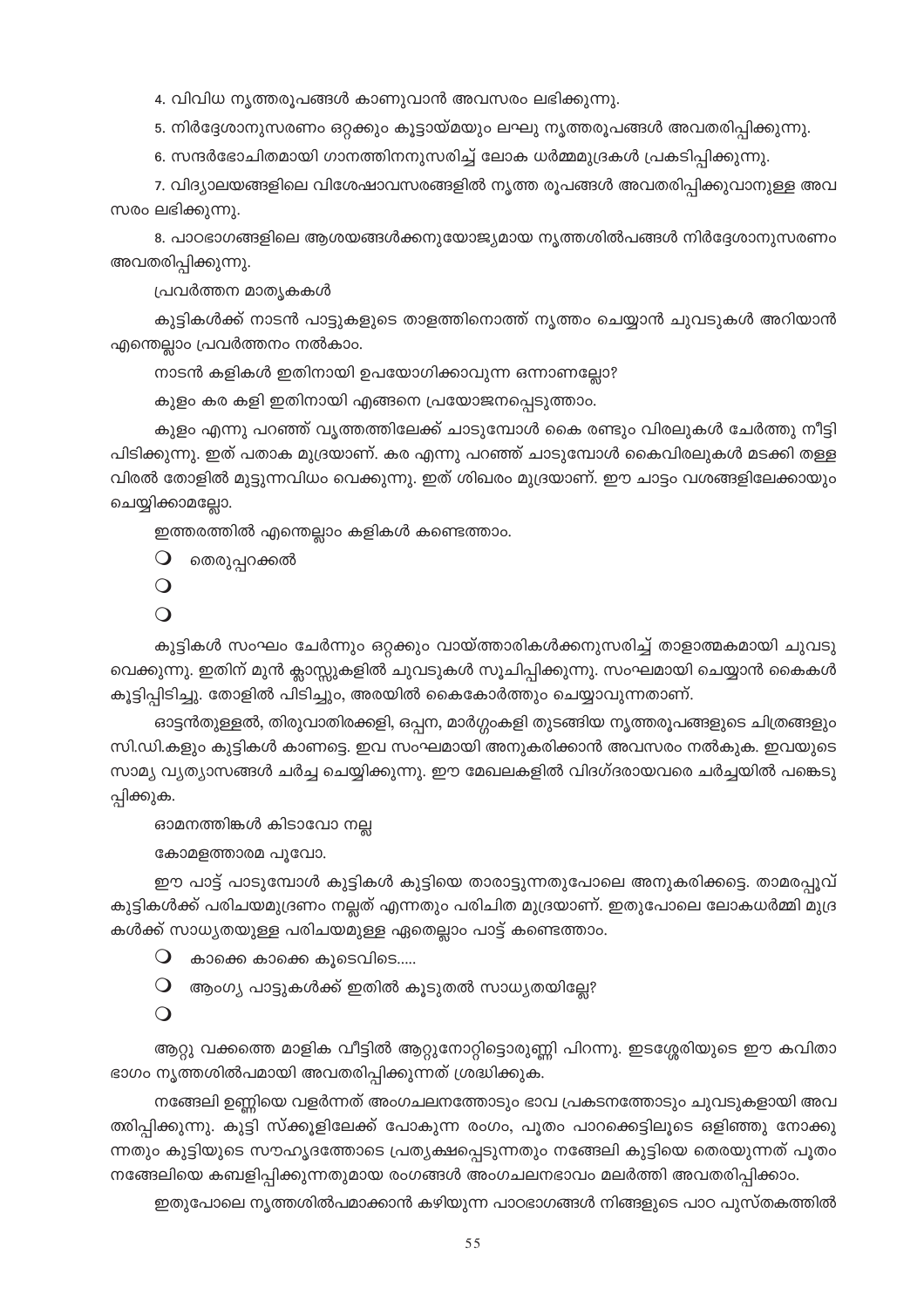നിന്നും കണ്ടെത്തി കുട്ടികളെ സംഘമായി പരിശീലിപ്പിക്കുക.

ന്യത്തം **-** 6

1. സംഗീതത്തിലെ താളങ്ങളുടെ അടിസ്ഥാന ചൊൽക്കെട്ടുകൾ

(ഉദാ :– തകധിമി, തകിട, തകതകിട.....)ക്കനുസൃതമായി ചുവടുവെക്കുവാൻ പരിശീലിക്കുന്നു.

2. നാടൻ നൃത്തരൂപങ്ങളുടെ ചുവടുകൾ അനുകരിക്കുന്നു

(തിരുവാതിരക്കളി, ഒപ്പന, മാർഗംകളി.......)

3. സംഗീതത്തിലും നൃത്തത്തിലും ഉപയോഗിക്കുന്ന താളമേളത്തിലെ സാമൃത മനസ്സിലാക്കു m).

4. കവിതകളുടെ ദൃശ്യാവിഷ്ക്കാരം നടത്തുമ്പോൾ നൃത്തത്തിലെ അംശങ്ങൾ നിർദ്ദേശാനുസ രണം പ്രയോഗിക്കുന്നു.

5. പ്രശസ്തങ്ങളായ പാഠ്യേതര കവിതകളുടെ നൃത്താവിഷ്ക്കാരം (പൊൻകാഴ്ച) അവതരിപ്പി ക്കുന്നു.

6. നൃത്തത്തിന് ഉപയോഗിക്കുന്ന വേഷഭൂഷാദികളെ (ആഹാര്യം, ചമയം) കുറിച്ച് അറിയുന്നു.

7. വിദ്യാലയത്തിലെ വിശേഷാവസരങ്ങളിൽ നൃത്ത രൂപങ്ങൾ അവതരിപ്പിക്കുവാനുള്ള കഴിവ് നേടുന്നു.

8. പാഠഭാഗങ്ങളിലെ ആശയങ്ങൾക്കനുയോജ്യമായ ദൃശ്യാവിഷ്ക്കാരം നടത്തുമ്പോൾ നൃത്ത ത്തിന്റെ അംശങ്ങൾ യഥോചിതം പ്രയോഗിക്കുന്നു.

പ്രവർത്തന മാതൃകകൾ

സംഗീതത്തിലെ താളങ്ങളുടെ അടിസ്ഥാന ചൊൽക്കെട്ടുകളായി തകധിമി, തകിട, തകതകിട തുടങ്ങിയ ടീച്ചർ താളമടിച്ച് ശാസ്ത്രീയമായി പരിശീലിപ്പിക്കുക.

തകധിമി തക എന്നു പറയുമ്പോൾ അരമണ്ഡലത്തിലിരുന്ന കുട്ടി വലതുകാല് രണ്ടു പ്രാവശ്യം ചവിട്ടുക.

ധിമി എന്നു പറയുമ്പോൾ ഇടതുകാലിന്റെ കുതി കുത്തി അമർത്തി ചവിട്ടുക.

ഈ ചൊല്ലിനു പകരം പരിചയമുള്ള പാട്ട് അവതരിപ്പിച്ചും ഇതു ചെയ്യട്ടെ. ഇതിനായി ഉപയോ ഗിക്കാവുന്ന പാട്ടുകൾ ഏതൊക്കെ?

 $\bigcirc$  കാട്ടിലെ മാനിന്റെ തോലുകൊണ്ടുണ്ടാക്കി മാരാരു പണ്ടൊരുചെണ്ട

 $\bigcirc$ 

 $\overline{O}$ 

തകിട്ട - തക എന്നു പറയുമ്പോൾ അരമണ്ഡലം വലതുകാൽ അമർത്തി ചവിട്ടുക.

കിട്ട എന്നു പറയുമ്പോൾ ഇടതു കാലിന്റെ കുതികുത്തിയശേഷം അമർത്തി ചവിട്ടുക.

തകതകിട – തക എന്നു പറയുമ്പോൾ വലതുകാൽ ചവിട്ടുക എന്നിട്ട് മുമ്പെ ചെയ്ത തകിട്ട് അതുപോലെ ചെയ്യുക.

 $\,\mathsf{O}\,$  നാടൻ നൃത്തരൂപങ്ങളായ തിരുവാതിരക്കളി, ഒപ്പന, മാർഗ്ഗം കളി തുടങ്ങിയവ കാണാൻ അവസരം നൽകുന്നു. ചുവടുകൾ അനുകരിക്കുന്നു. ഇത്തരം കലാരൂപങ്ങൾ പുതിയ പാട്ടുകൾ നൽകി സംഘമായി അവതരിപ്പിക്കുന്നു.

 $\mathsf O$  തിരുവാതിരക്കളി, ഒപ്പന എന്നിവ അവതരിപ്പിച്ച് അതിലെ പാട്ടിന്റെയും നൃത്തത്തിന്റെയും താളങ്ങളുടെ സാമാന്യത മനസ്സിലാക്കുന്നു.

 $\, \mathsf{O} \,$  പാഠഭാഗങ്ങളിലെ കവിത ദൃശ്യാവിഷ്ക്കാരം, നൃത്താവിഷ്ക്കാരം എന്നിവ നടത്താൻ തിര ഞ്ഞെടുക്കുന്നു. ഇവ സംഘമായി അവതരിപ്പിക്കുന്നു.

 $\bigcirc$  നൃത്തത്തിനുപയോഗിക്കുന്ന വേഷഭൂഷാദികളെ കുറിച്ച് അറിയുന്നതിനായി നൃത്ത പഠന കേന്ദ്രങ്ങളിലേക്ക് പഠനയാത്ര. സംഘടിപ്പിക്കു. വിഗദ്ഗരുമായി അഭിമുഖം നടത്തുക. നൃത്തങ്ങളുടെ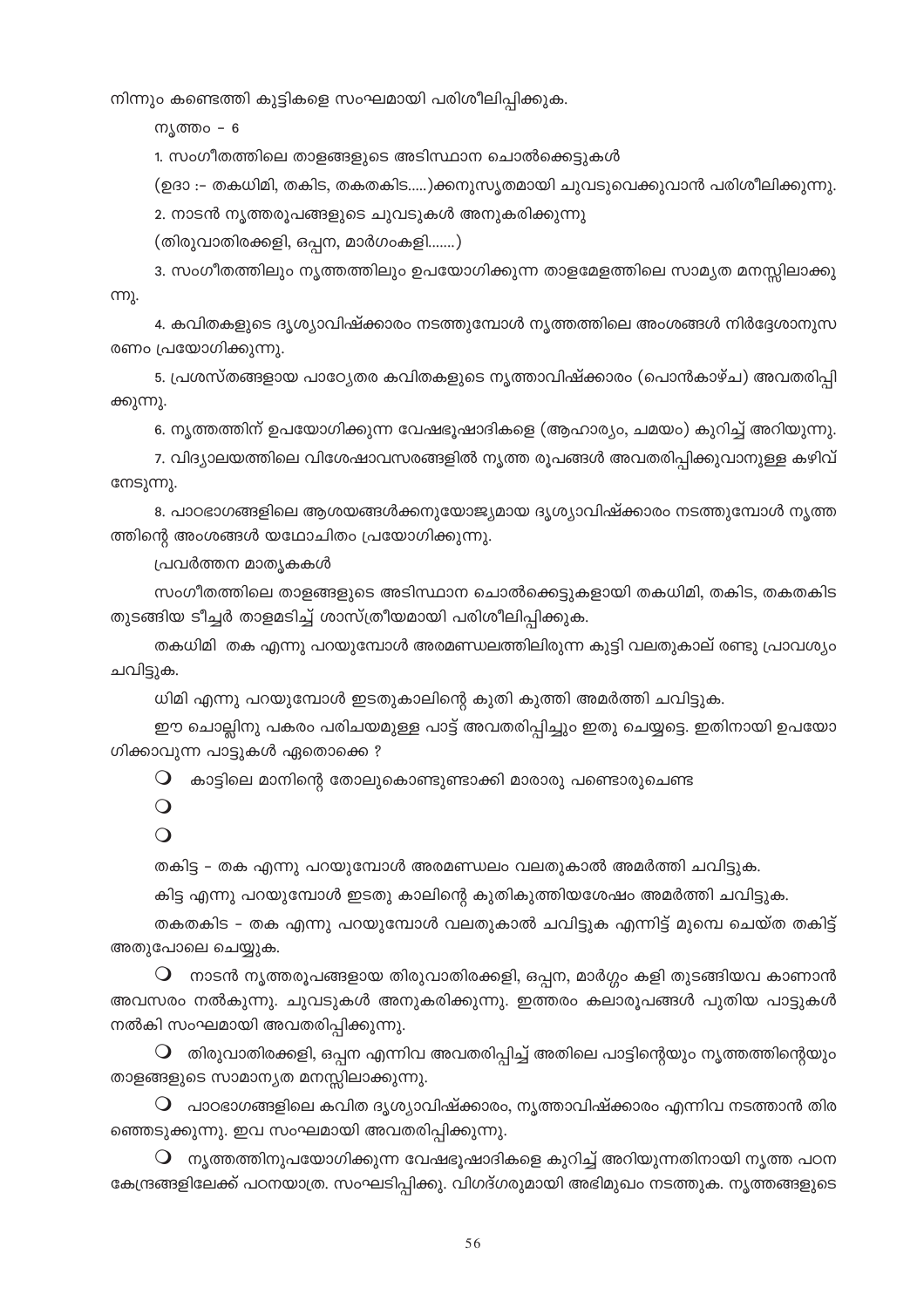ചിത്രം ശേഖരിച്ച് തരം തിരിച്ച് ആൽബം തയ്യാറാക്കുക.

 $\mathsf O$  ചിത്രങ്ങൾക്ക് അടിക്കുറിപ്പുകൾ നിർമ്മിക്കുക.

 $\mathsf O$  നൃത്തതിനുപയോഗിക്കുന്ന കിരീടം, വസ്ത്രം എന്നിവ നിർമ്മിക്കുന്നു.

 $\mathsf O$  ന്യത്തത്തിന്റെ സങ്കേതങ്ങൾ, വേഷങ്ങളുടെ പ്രത്യേകതകൾ, ചമയങ്ങൾ, സാമഗ്രികൾ തുടങ്ങിയവയുടെ പതിപ്പുകൾ, നിഘണ്ടു, പത്രിക തയ്യാറാക്കുക.

 $\bigcirc$ കലാകാരനുമാരുടെ ജീവചരിത്രം കുറിപ്പുകൾ എന്നിവ ശേഖരിക്കുക.

 $\bigcirc$ സ്ക്കൂൾ തല സാഹിത്യ സമാജം, രക്ഷാകർത്യദിനങ്ങൾ, ശിശുദിനം, സ്വതന്ത്ര, ദിനാ ഘോഷം തുടങ്ങിയ വിശേഷ ദിനങ്ങളിൽ കുട്ടികൾക്ക് നൃത്തം അവതരിപ്പിക്കുന്നതിനുള്ള അവ സരം നൽകുക.

 $\mathbf O$  പാഠഭാഗത്തെ കഥ, കവിത, തുടങ്ങിയ ദൃശ്യാവിഷ്ക്കാരം നടത്തി വേദികളിൽ അവതരി പ്പിക്കുന്നു.

ക്ലാസ് തല മൂല്യനിർണ്ണയത്തിന് കുട്ടികളെ തന്നെ ഉപയോഗിച്ച് കൂടെ സൂചകങ്ങൾ ഇവർക്ക് പരിചയപ്പെടുത്തണം.

നൃത്തം **-** 7

1. നൃത്തത്തിന്റെ അടിസ്ഥാനങ്ങളായ മുദ്രകൾ, ചുവടുകൾ, ഭാവാഭിനയം എന്നിവയെ കുറിച്ച് അറിയുന്നു.

2. നൃത്തത്തിന് ഉപയോഗിക്കുന്ന താളക്രമങ്ങളെക്കുറിച്ച് അറിയുന്നു.

3. ഒരു സന്ദർഭത്തിനനുയോജ്യമായ വായ്ത്താരി, തെരഞ്ഞെടുക്കുവാൻ കഴിയുന്നു.

4. വായ്ത്താരികൾക്കനുസരിച്ച്, അംഗചലനങ്ങളും പദചലനങ്ങളും പരിശീലിക്കുന്നു.

5. പരിചിതമായ ഗാനങ്ങളുടെ നൃത്താവിഷ്ക്കാരം നിർദ്ദേശാനുസരണം അവതരിപ്പിക്കുന്നു.

6. പാഠഭാഗങ്ങളിലെ കവിതകളിലെ ദൃശ്യാവിഷ്ക്കാരം നൃത്തത്തിന്റെ അംഗങ്ങൾ ഉൾപ്പെടുത്തി ആകർഷകമാക്കുന്നു.

7. നൃത്ത പ്രകടനങ്ങൾക്ക് ചിട്ടയായ പരിശീലനം അനിവാര്യമാണെന്ന് മനസ്സിലാക്കുന്നു.

8. തന്റെയും, സഹപാഠികളുടെയും പ്രകടനങ്ങൾ നിരീക്ഷിച്ച് കൂടുതൽ മെച്ചപ്പെടുത്തുന്നു.

പ്രവർത്തന മാതൃകകൾ

 $\mathsf O$  നൃത്തത്തിന്റെ അടിസ്ഥാന മുദ്രകളുടെ ചാർട്ട് പ്രദർശിപ്പിക്കുക. മോഹിനിയാട്ടത്തിന്റെയും ഭരതനാട്യത്തിന്റെയും മുദ്രകളെ സാമ്യ വ്യത്യാസങ്ങളെ കുറിച്ച് ചർച്ച ചെയ്യുക.

 $\mathsf O$  നൃത്തത്തിന്റെ അടിസ്ഥാന ചുവടുകൾ നൃത്താധ്യാപകന്റെ സഹായത്തോടെ പരിചയപ്പെ ടുത്തുക. തുടർന്ന് പരിശീലിക്കുക.

 $\mathbf O$  നവരസങ്ങളുടെ ചിത്രം പ്രദർശിപ്പിക്കുക നവരസങ്ങൾ പരിചയപ്പെട്ടശേഷം ക്ലാസ്സിൽ സ്ഥാപിച്ച കണ്ണാടിയിൽ നോക്കി അനുകരിക്കുന്നു.

 $\mathsf O$  വിവിധ താളത്തിലുള്ള പാട്ടുകളുടെ കാസറ്റുകൾ/സിഡി കുട്ടികളെ കേൾപ്പിക്കുന്നു.

 $\mathbf{Q}$  രാസയ്യയ്യോ............... (നാടൻപാട്ട്)

 $\bigcirc$  കഥകളി പദങ്ങൾ

 $\bigcirc$  സിനിമാ പാട്ടുകൾ

സന്ദർഭത്തിനനുയോജ്യമായ വായ്ത്താരികൾ കണ്ടെത്തുക.

തോണി തുടയുന്നതിന് = തിത്തിത്താരാതിത്തിത്തെ

 $\bigcirc$  കൊയ്യുന്നതിന്

 $\mathsf O$  നെല്ലുകുത്തുന്നതിന്

 $\bigcirc$  കാള പൂട്ടുന്നതിന്

വായ്ത്താരിക്കനുസരിച്ച് എന്തെല്ലാം പ്രവർത്തികൽ ചെയ്യാം.